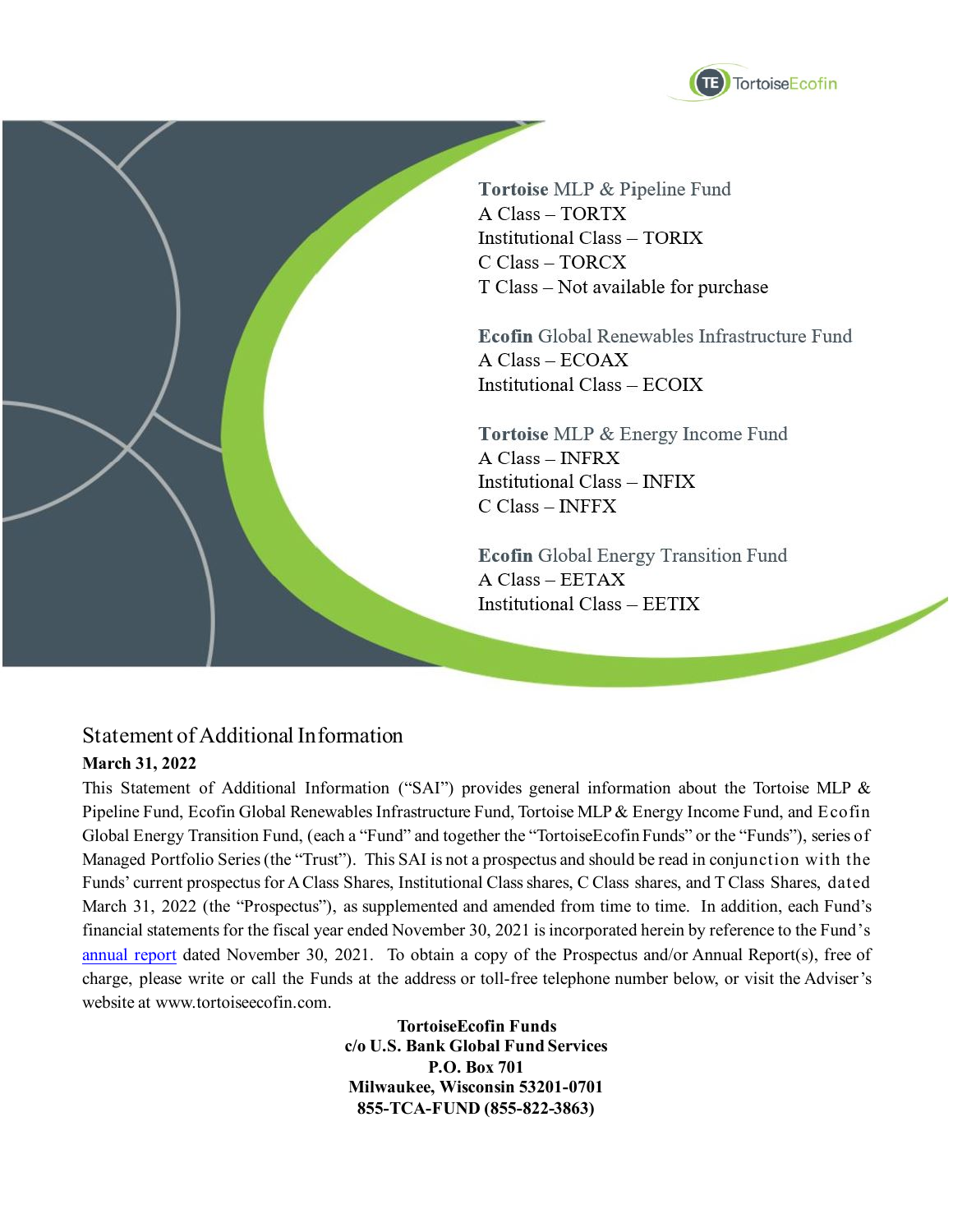# **TortoiseEcofin Funds**

Series of Managed Portfolio Series (the "Trust")

# **TABLE OF CONTENTS**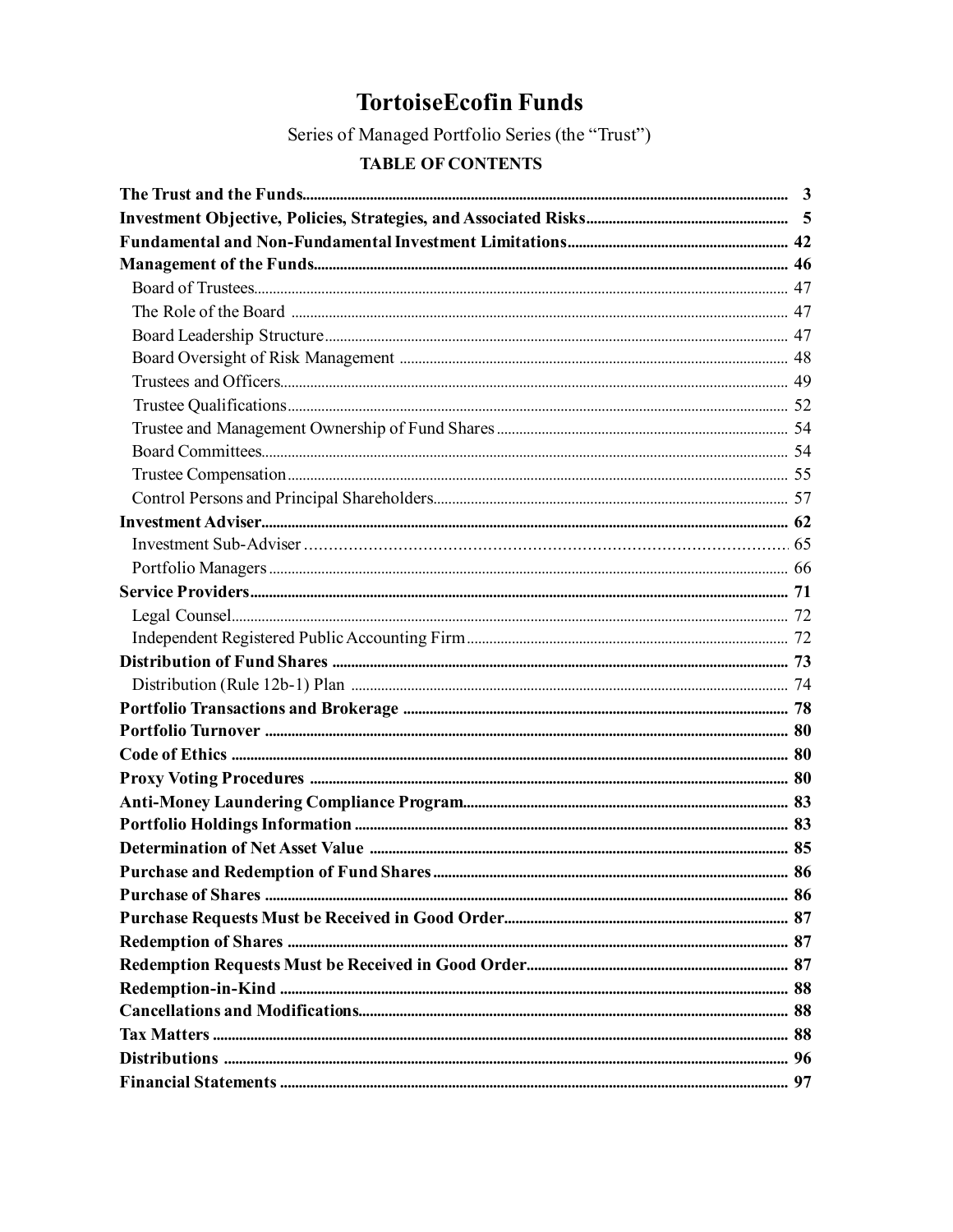# <span id="page-2-0"></span>**The Trust and the Funds**

The Trust is a Delaware statutory trust organized on January 27, 2011, and is registered with the Securities and Exchange Commission ("SEC") as an open-end management investment company. Tortoise MLP & Pipeline Fund ("MLP & Pipeline Fund"), Ecofin Global Renewables Infrastructure Fund ("Global Renewables Infrastructure Fund"), Tortoise MLP & Energy Income Fund ("MLP & Energy Income Fund"), and Ecofin Global Energy Transition Fund ("Global Energy Transition Fund") are each series, or mutual funds, of the Trust. The MLP & Pipeline Fund commenced operations on May 31, 2011. The MLP & Pipeline Fund has registered four different share classes — A Class, Institutional Class, C Class, and T Class. T Class shares of the MLP & Pipeline Fund are not currently available for purchase. Prior to March 30, 2019, the A Class of each Fund was designated as the "Investor Class." On August 7, 2020, the Ecofin Global Renewables Infrastructure Fund Limited, established in November 2015 (which later changed its name to the Tortoise Global Renewables Infrastructure Fund Limited in May of 2019), (the "Predecessor Private Fund"), an unregistered Cayman limited liability company, was reorganized into the Global Renewables Infrastructure Fund by transferring substantially all of the Predecessor Private Fund's assets to the Fund in exchange for Institutional Class shares of the Global Renewables Infrastructure Fund. The Global Renewables Infrastructure Fund offers two different share classes — A Class and Institutional Class. The MLP & Energy Income Fund offers three classes of shares: A Class shares, Institutional Class shares and C Class shares. The Advisory Research MLP & Energy Income Fund (the "MLP & Energy Income Predecessor Fund") reorganized into the MLP & Energy Income Fund on November 15, 2019. The Global Energy Transition Fund offers two different share classes — A Class and Institutional Class. On October 15, 2021, the Long Only sub-fund of the Ecofin Vista Master Fund Limited, established in May 2019 (the "Energy Transition Predecessor Fund"), an unregistered Cayman Islands limited liability company, was reorganized into the Global Energy Transition Fund by transferring substantially all of the Energy Transition Predecessor Fund's assets to the Global Energy Transition Fund in exchange for Institutional Class shares of the Global Energy Transition Fund. Tortoise Capital Advisors, L.L.C., ("TCA Advisors" or the "Adviser"), is the investment adviser to the Funds. Ecofin Advisors Limited ("Ecofin" or the "Sub-Adviser") is the investment sub-adviser to the Global Renewables Infrastructure Fund and Global Energy Transition Fund. The Adviser is affiliated with the Sub-Adviser and Tortoise Index Solutions, LLC, doing business as TIS Advisors ("TIS Advisors"). TIS Advisors manages three other series of the Trust. Each Fund is a non-diversified series and has its own investment objective and investment policies. Shares of other series of the Trust are offered in separate prospectuses and SAIs. The Funds' Prospectus and this SAI are a part of the Trust's Registration Statement filed with the SEC. Copies of the Trust's complete Registration Statement may be obtained from the SEC upon payment of the prescribed fee, or may be accessed free of charge at the SEC's website at www.sec.gov. As permitted by Delaware law, the Trust's Board of Trustees (the "Board") may create additional classes of the Funds and may create additional series (and classes thereof) of the Trust and offer shares of these series and classes under the Trust at any time without the vote of shareholders.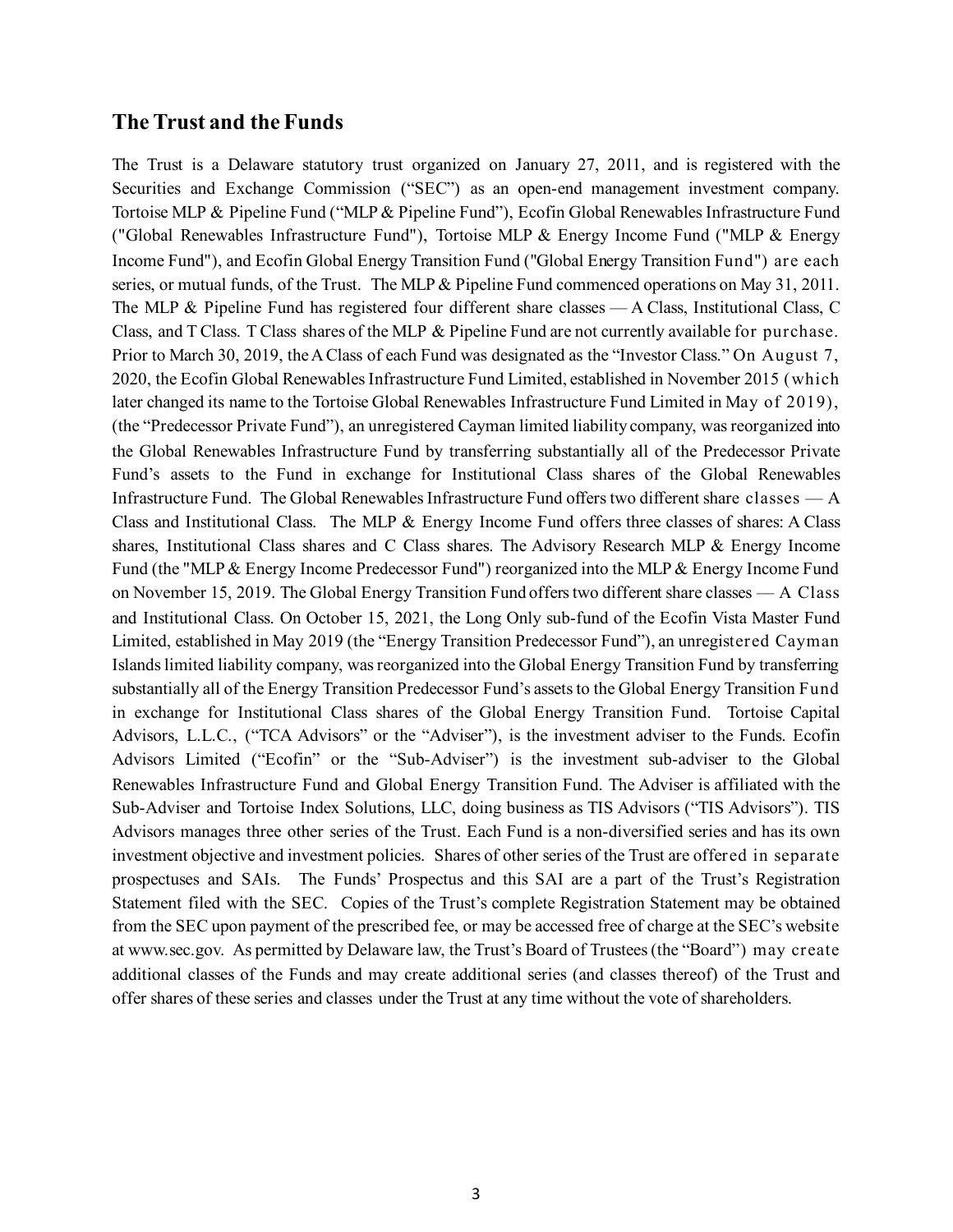All shares of a series shall represent an equal proportionate interest in the assets held with respect to that series (subject to the liabilities held with respect to that series and such rights and preferences as may have been established and designated with respect to classes of shares of such series), and each share of a series shall be equal to each other share of that series.

Shares are voted in the aggregate and not by series or class, except in matters where a separate vote is required by the Investment Company Act of 1940, as amended (the "1940 Act"), or when the matters affect only the interest of a particular series or class. When matters are submitted to shareholders for a vote, each shareholder is entitled to one vote for each full share owned and fractional votes for fractional shares owned.

The Trust does not normally hold annual meetings of shareholders. Meetings of the shareholders shall be called by any member of the Board upon written request of shareholders holding, in the aggregate, not less than 10% of the shares, such request specifying the purpose or purposes for which such meeting is to be called.

Interests in each Fund are represented by shares of beneficial interest, each with no par value per share. Each share of a Fund is entitled to such dividends and distributions out of the assets belonging to the Fund, as may be declared by the Board.

The Board has the authority from time to time to divide or combine the shares of any series into a greater or lesser number of shares of that series without materially changing the proportionate beneficial interest of the shares of that series in the assets belonging to that series or materially affecting the rights of shares of any other series. In case of the liquidation of a series, the holders of shares of the series being liquidated are entitled to receive a distribution out of the assets, net of the liabilities, belonging to that series. Expenses attributable to any series (or Class thereof) are borne by that series (or class). Any general expenses of the Trust not readily identifiable as belonging to a particular series are allocated by, or under the direction of, the Board to all applicable series (and classes thereof) in such manner and on such basis as the Board in its sole discretion deems fair and equitable. No shareholder is liable to further calls for the payment of any sum of money or assessment whatsoever with respect to the Trust or any series of the Trust without his or her express consent.

All consideration received by the Trust for the issue or sale of a Fund's shares, together with all assets in which such consideration is invested or reinvested, and all income, earnings, profits and proceeds thereof, including any proceeds derived from the sale, exchange or liquidation of such assets, and any funds or payments derived from any reinvestment of such proceeds, subject only to the rights of creditors, shall constitute the underlying assets of the Fund.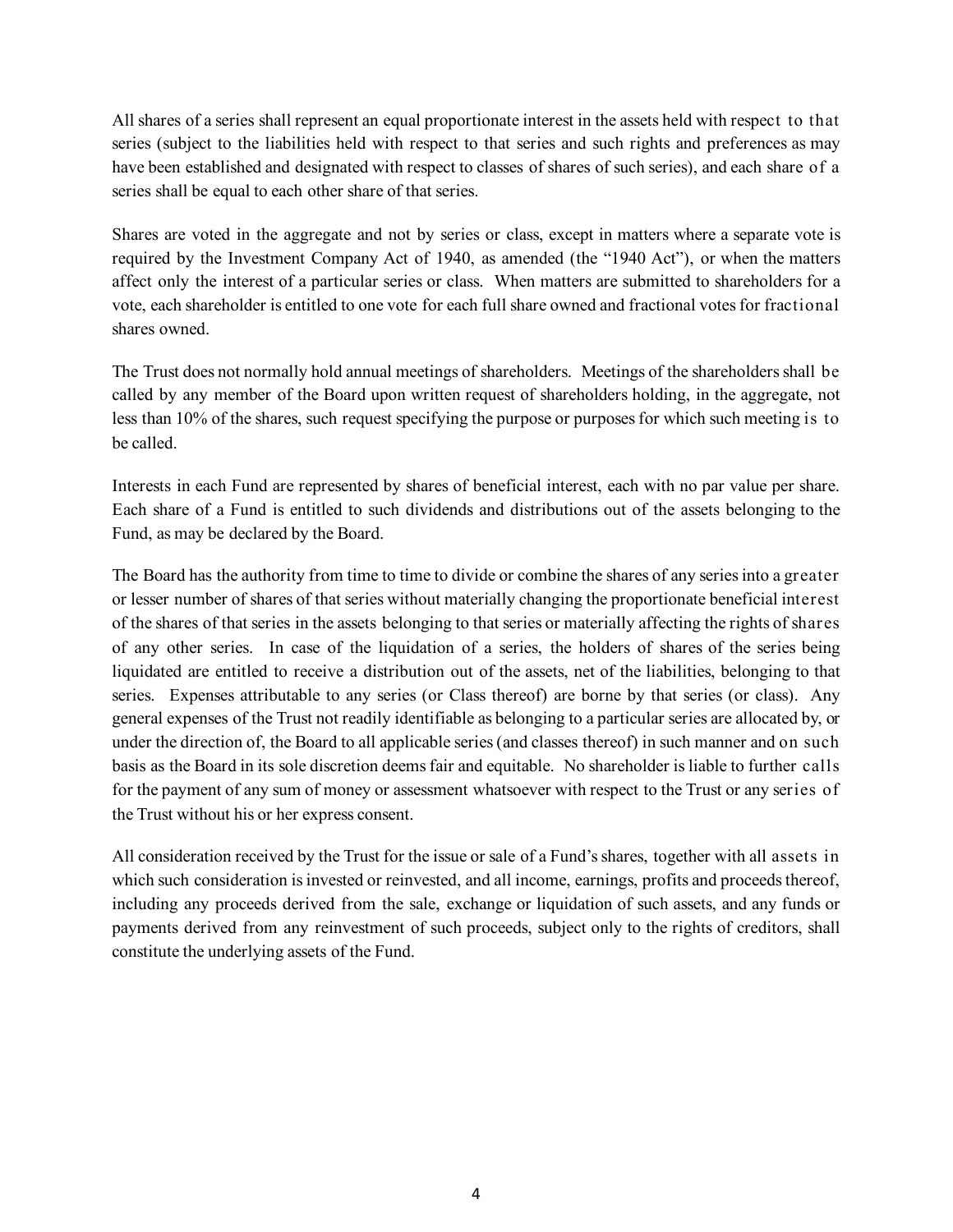# <span id="page-4-0"></span>**Investment Objective, Policies, Strategies and Associated Risks**

The following discussion supplements the description of each Fund's investment objective and principal investment strategies set forth in the Prospectus. Except for the fundamental investment limitations listed below (see "Fundamental and Non-Fundamental Investment Limitations"), the Funds' investment objective, strategies and policies are not fundamental and may be changed by sole action of the Board, without shareholder approval. While a Fund is permitted to hold securities and engage in various strategies as described hereafter, it is not obligated to do so. The Funds might not invest in all of these types of securities or use all of these techniques at any one time. The Funds' transactions in a particular type of security or use of a particular technique is subject to limitations imposed by each Fund's investment objective, policies and restrictions described in the Funds' Prospectus and/or this SAI, as well as the federal securities laws.

#### **Investment Objective**

The investment objective of each Fund is set forth under the "Summary Section" in the Funds' Prospectus.

#### **Diversification**

Each Fund is non-diversified. A non-diversified fund is a fund that does not satisfy the definition of a "diversified company" set forth in the 1940 Act. A "diversified company" means that as to 75% of a Fund's total assets, excluding cash, government securities and securities of other investment companies, (1) no more than 5% may be invested in the securities of a single issuer, and (2) a Fund may not hold more than 10% of the outstanding voting securities of a single issuer.

Because each Fund intends to qualify as a "regulated investment company"("RIC") under Subchapter M of the Internal Revenue Code of 1986, as amended, (the "Code"), each Fund's investments will be limited so that at the close of each quarter of each taxable year (i) at least 50% of the value of its total assets is represented by cash and cash items, U.S. government securities, the securities of other RICs and other securities, with such other securities limited for purposes of such calculation, in respect of any one issuer, to an amount not greater than 5% of the value of the Fund's total assets and not more than 10% outstanding voting securities of such issuer, and (ii) not more than 25% of the value of its total assets are invested in the securities of any one issuer (other than U.S. government securities or the securities of other RICs), the securities (other than the securities of other RICs) of any two or more issuers that the Fund controls and that are determined to be engaged in the same business or similar or related trades or businesses, or the securities of one or more qualified publicly traded partnerships (which includes master limited partnerships, "MLPs"). These tax-related limitations may be changed by the Board to the extent appropriate in light of changes to applicable tax requirements.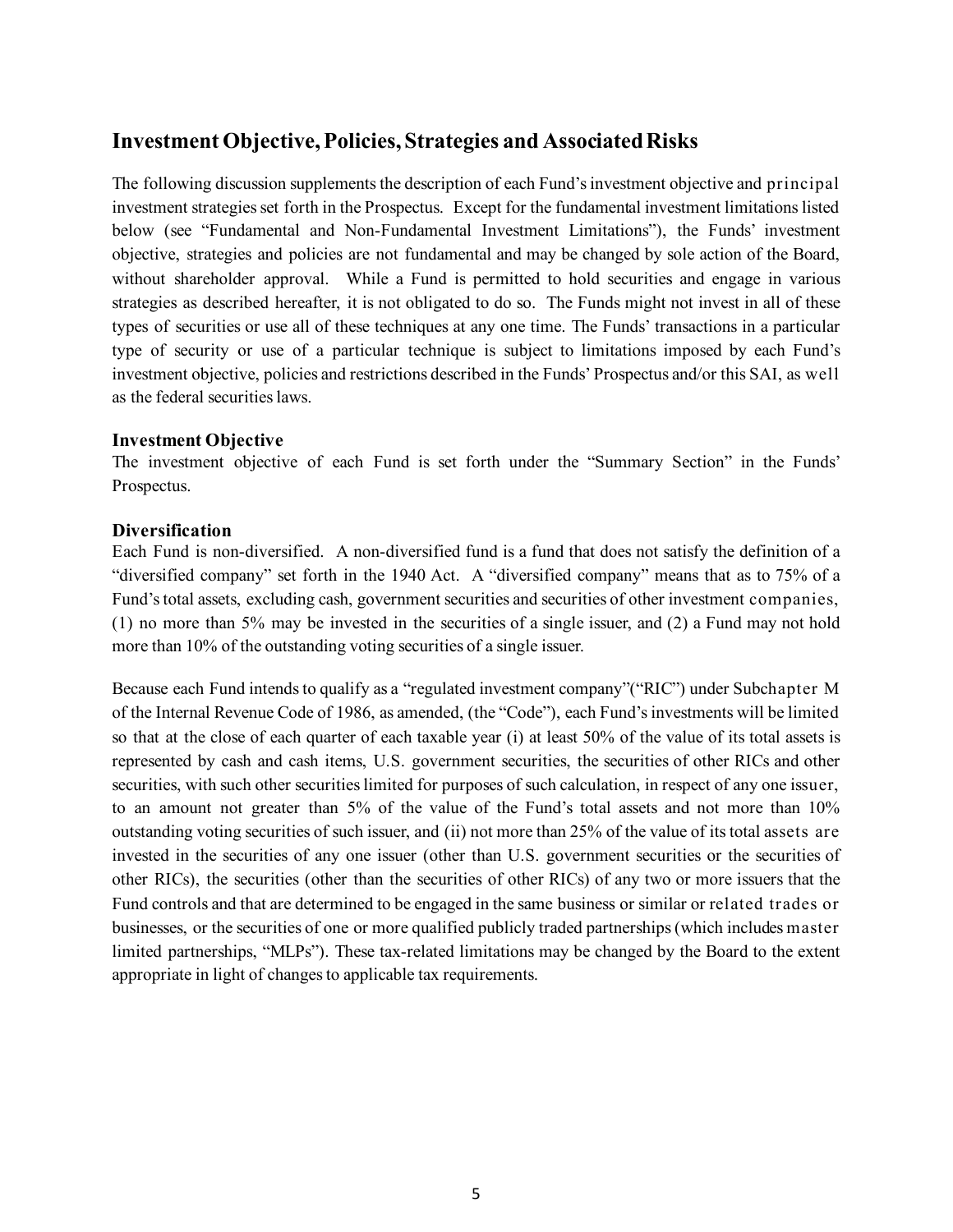#### **Market Volatility**

U.S. and international markets have from time to time experienced significant volatility. Certain social, political, economic, environmental and other conditions and events (such as natural disasters and weatherrelated phenomena generally, epidemics and pandemics, terrorism, conflicts and social unrest) may adversely interrupt the global economy and result in prolonged periods of significant market volatility. During certain volatile periods, the fixed income markets have experienced substantially lower valuations, reduced liquidity, price volatility, credit downgrades, increased likelihood of default and valuation difficulties. At times, concerns have spread to domestic and international equity markets. In some cases, the stock prices of individual companies have been negatively affected even though there may be little or no apparent degradation in the financial conditions or prospects of that company. Continued volatility may have adverse effects on the Fund, and the risks discussed below and in the Prospectus may increase.

#### **Equity Securities**

An equity security represents a proportionate share of the ownership of a company. Its value is based on the success of the company's business, any income paid to stockholders, the value of its assets and general market conditions. The value of equity securities will be affected by changes in the stock markets, which may be the result of domestic or international political or economic news, changes in interest rates or changing investor sentiment. At times, stock markets can be volatile and stock prices can change substantially. Equity securities risk affects each Fund's net asset value per share ("NAV"), which will fluctuate as the value of the securities it holds changes. Not all stock prices change uniformly or at the same time, and not all stock markets move in the same direction at the same time. Other factors affect a particular stock's prices, such as poor earnings reports by an issuer, loss of major customers, major litigation against an issuer, or changes in governmental regulations affecting an industry. Adverse news affecting one company can sometimes depress the stock prices of all companies in the same industry. Not all factors can be predicted. Types of equity securities in which the Funds may invest include primarily common stocks; MLP common units, limited liability company common units and MLP convertible subordinate units; securities issued by affiliates of MLPs including other equity securities of corporations and limited liability companies that own, directly or indirectly, general partner interests; and preferred equity, convertible securities, warrants, rights and depository receipts of companies that are organized as corporations, limited partnerships or limited liability companies; and energy real estate investment trusts ("REITs").

#### **Common Stock**

Common stock represents an equity ownership interest in the profits and losses of a corporation, after payment of amounts owed to bondholders, other debt holders, and holders of preferred stock. Holders of common stock generally have voting rights, but the Funds do not expect to have voting control in any of the companies in which they invest. In addition to the general risks set forth above, investments in common stocks are subject to the risk that in the event a company in which a Fund invests is liquidated, the holders of preferred stock and creditors of that company will be paid in full before any payments are made to the Fund as holders of common stock. It is possible that all assets of that company will be exhausted before any payments are made to the holders of common stock.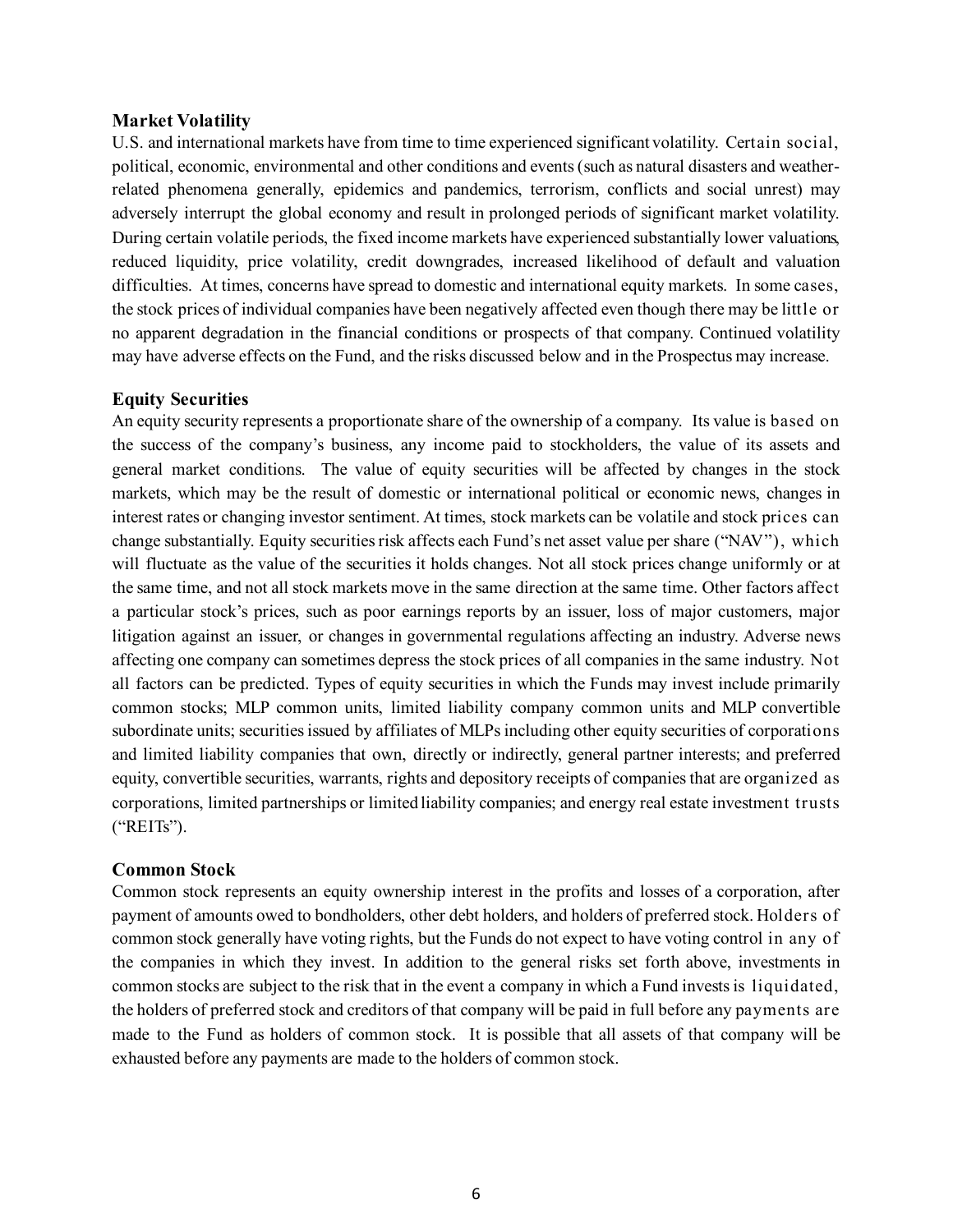# **Master Limited Partnerships**

An MLP is an entity that is generally taxed as a partnership for federal income tax purposes if certain qualifying income requirements are met.

An MLP has one or more general partners (who may be individuals, corporations, or other partnerships) which manage the partnership, and limited partners, which provide capital to the partnership but have no role in its management. Typically, the general partner is owned by company management or another publicly traded sponsoring corporation. When an investor buys units in an MLP, the investor becomes a limited partner.

MLPs are formed in several ways. A nontraded partnership may decide to go public. Several nontraded partnerships may roll up into a single MLP. A corporation may spin-off a group of assets or part of its business into an MLP of which it is the general partner, to realize the assets' full value on the marketplace by selling the assets and using the cash proceeds received from the MLP to address debt obligations or to invest in higher growth opportunities, while retaining control of the MLP. A corporation may fully convert to an MLP, although tax consequences have made this an unappealing option for most corporations. Unlike the ways described above, it is also possible for a newly formed entity to commence operations as an MLP from its inception.

The sponsor or general partner of an MLP, other energy companies, and utilities may sell assets to MLPs in order to generate cash to fund expansion projects or repay debt. The MLP structure essentially transfers cash flows generated from these acquired assets directly to MLP limited partner unitholders.

In the case of an MLP buying assets from its sponsor or general partner the transaction is intended to be based upon comparable terms in the acquisition market for similar assets. To help ensure that appropriate protections are in place, the board of the MLP generally creates an independent committee to review and approve the terms of the transaction. The committee often obtains a fairness opinion and can retain counsel or other experts to assist its evaluation. Since both parties normally have a significant equity stake in the MLP, both parties are aligned to see that the transaction is accretive and fair to the MLP.

As a motivation for the general partner to successfully manage the MLP and increase cash flows, the terms of MLPs typically provide that the general partner receives a larger portion of the net income as distributions reach higher target levels. As cash flow grows, the general partner receives a greater interest in the incremental income compared to the interest of limited partners. Although the percentages vary among MLPs, the general partner's marginal interest in distributions generally increases from 2% to 15% at the first designated distribution target level moving up to 25% and ultimately 50% as pre-established distribution per unit thresholds are met. Nevertheless, the aggregate amount distributed to limited partners will increase as MLP distributions reach higher target levels. Given this incentive structure, the general partner has an incentive to streamline operations and undertake acquisitions and growth projects in order to increase distributions to all partners.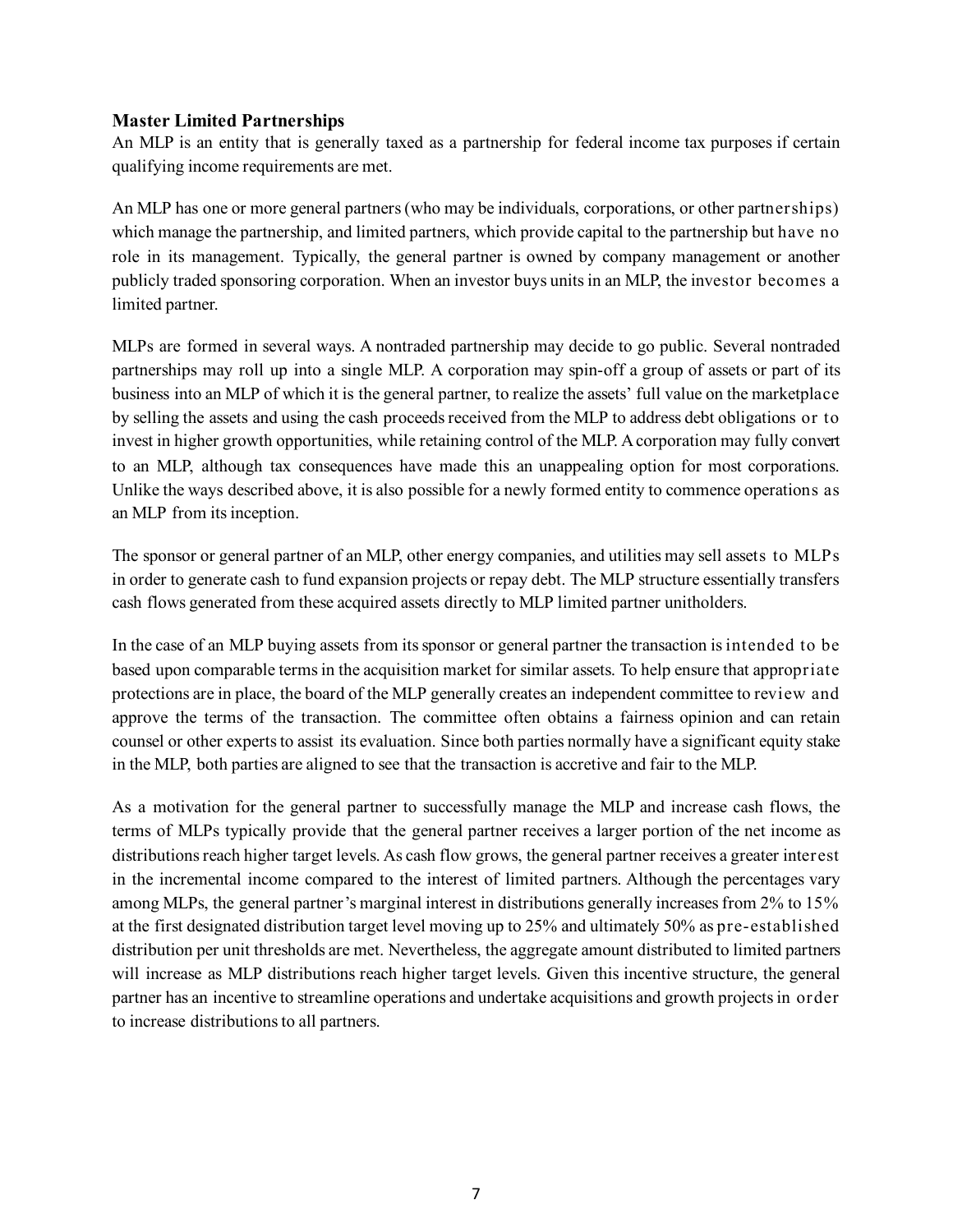The business of certain MLPs is affected by supply and demand for energy commodities because such MLPs derive revenue and income based upon the volume of the underlying commodity produced, transported, processed, distributed, and/or marketed. Pipeline MLPs have indirect commodity exposure to gas and oil price volatility because although they do not own the underlying energy commodity, the general level of commodity prices may affect the volume of the commodity that the MLP delivers to its customers and the cost of providing services such as distributing natural gas liquids ("NGLs"). The costs of natural gas pipeline MLPs to perform services may exceed the negotiated rates under "negotiated rate" contracts. Specifically, processing MLPs may be directly affected by energy commodity prices. Propane MLPs own the underlying energy commodity, and therefore have direct exposure to energy commodity prices, although the Adviser intends to target high quality MLPs that seek to mitigate or manage direct margin exposure to commodity prices. However, the MLP industry in general could be hurt by market perception that an MLP's performance and valuation are directly tied to commodity prices.

The Funds may invest in the securities of MLPs, which include:

*MLP Common Units.* MLP common units represent an equity ownership interest in an MLP, providing limited voting rights and entitling the holder to a share of the company's success through distributions and/or capital appreciation. Unlike stockholders of a corporation, common unitholders do not elect directors annually and generally have the right to vote only on certain significant events, such as mergers, a sale of substantially all of the assets, removal of the general partner or material amendments to the partnership agreement. MLPs are required by their partnership agreements to distribute a large percentage of their current operating earnings. Common unitholders generally have first right to a minimum quarterly distribution ("MQD") prior to distributions to the convertible subordinated unitholders or the general partner (including incentive distributions). Common unitholders typically have arrearage rights if the MQD is not met. In the event of liquidation, MLP common unitholders have first rights to the partnership's remaining assets after bondholders, other debt holders, and preferred unitholders have been paid in full. MLP common units trade on a national securities exchange or over-the-counter. In addition, like common stock, prices of MLP common units are sensitive to general movements in the stock market and a drop in the stock market may depress the price of MLP common units to which a Fund has exposure. MLP common units may represent an ownership interest, held directly or indirectly, in a limited partnership whose primary assets are general partner interests in an underlying operating MLP.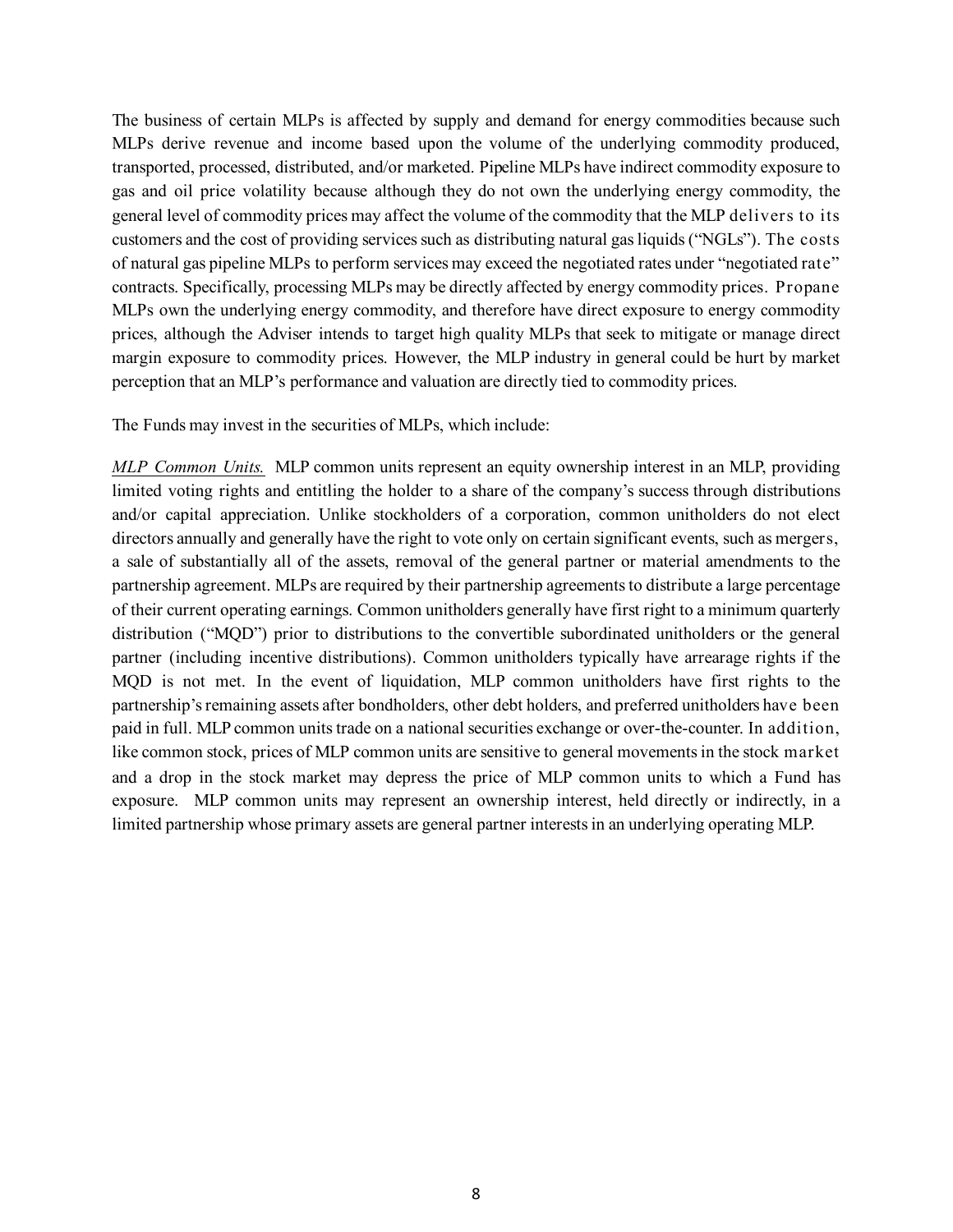*Limited Liability Company Common Units.* Some energy companies in which the Funds may invest have been organized as LLCs. Such LLCs are treated in the same manner as MLPs for federal income tax purposes. Consistent with its investment objective and policies, a Fund may invest in common units or other securities of such LLCs. LLC common units represent an equity ownership interest in an LLC, entitling the holders to a share of the LLC's success through distributions and/or capital appreciation. Similar to MLPs, LLCs typically do not pay federal income tax at the entity level and are required by their operating agreements to distribute a large percentage of their current operating earnings. LLC common unitholders generally have first right to a MQD prior to distributions to subordinated unitholders and typically have arrearage rights if the MQD is not met. In the event of liquidation, LLC common unitholders have first right to the LLC's remaining assets after bondholders, other debt holders and preferred unitholders, if any, have been paid in full. LLC common units trade on a national securities exchange or over-the-counter.

In contrast to MLPs, LLCs have no general partner and there are generally no incentives that entitle management or other unitholders to increased percentages of cash distributions as distributions reach higher target levels. In addition, LLC common unitholders typically have voting rights with respect to the LLC, whereas MLP common units have limited voting rights.

*MLP Convertible Subordinated Units.* MLP convertible subordinated units are typically issued by MLPs to founders, corporate general partners of MLPs, entities that sell assets to the MLP, and institutional investors. The purpose of the convertible subordinated units is to increase the likelihood that during the subordination period there will be available cash to be distributed to common unitholders. Convertible subordinated units generally are not entitled to distributions until holders of common units have received specified MQD, plus any arrearages, and may receive less than common unitholders in distributions upon liquidation. Convertible subordinated unitholders generally are entitled to MQD prior to the payment of incentive distributions to the general partner but are not entitled to arrearage rights. Therefore, convertible subordinated units generally entail greater risk than MLP common units. They are generally convertible automatically into the senior common units of the same issuer at a one-to-one ratio upon the passage of time and/or the satisfaction of certain financial tests. These units generally do not trade on a national exchange or over-the-counter, and there is no active market for convertible subordinated units. Although the means by which convertible subordinated units convert into senior common units depend on a security's specific terms, MLP convertible subordinated units typically are exchanged for common units. The value of a convertible security is a function of its worth if converted into the underlying common units. Convertible subordinated units generally have similar voting rights as MLP common units. Distributions may be paid in cash or in-kind.

*Equity Securities of MLP Affiliates.* In addition to equity securities of MLPs, the Funds may also invest in equity securities of MLP affiliates. MLP affiliates are issuers of entities that own interests of general partners of MLPs.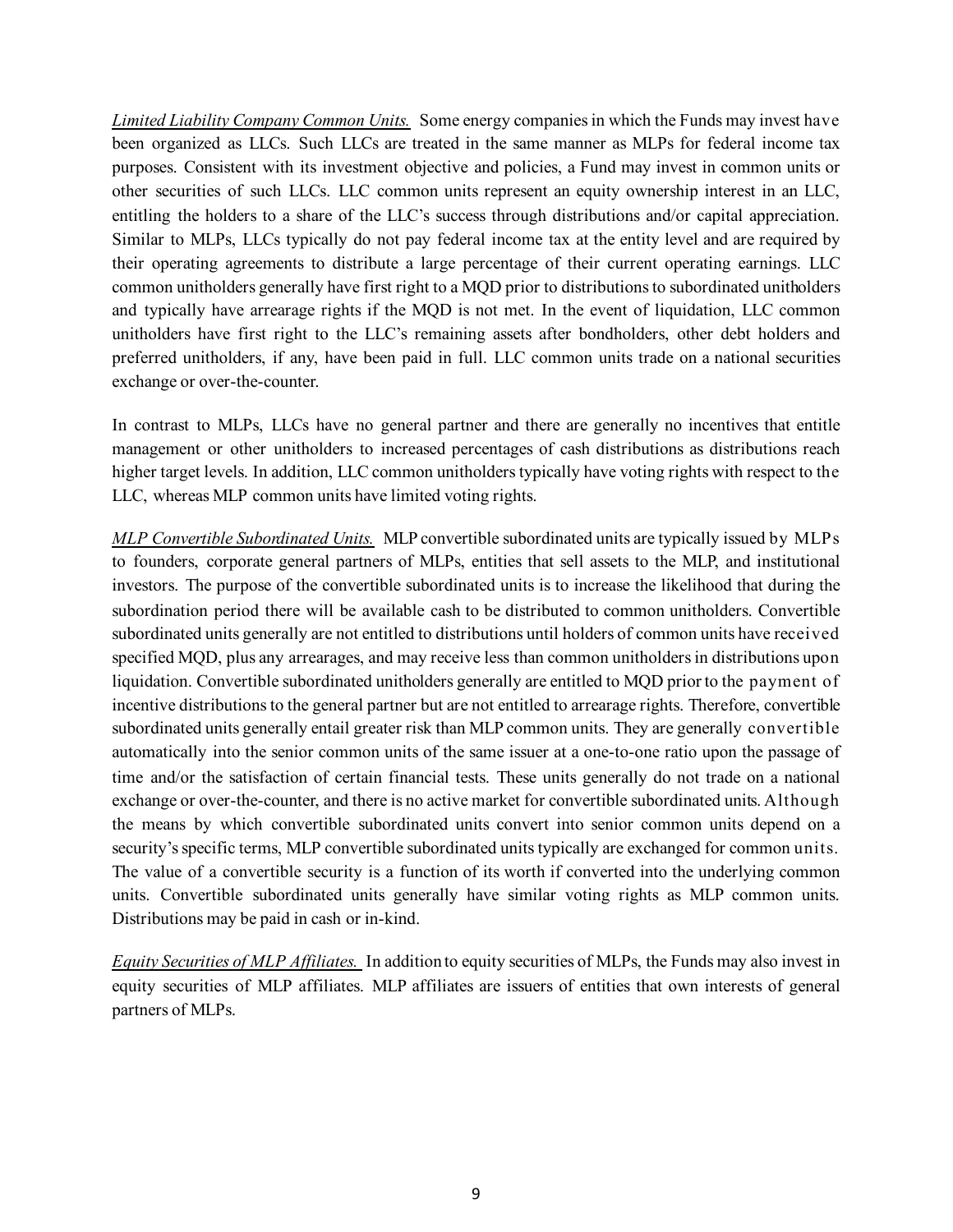*General Partner Interests.* Indirect investments in MLP general partner interests are available through investment in the equity securities of MLP affiliates organized as corporations and limited liability companies that own, directly or indirectly, general partner interests. While these general partner interests themselves are generally not publicly traded, the MLP affiliates investing in such interests and in which the Funds may invest are publicly traded. General partner interests often confer direct board participation rights and in many cases, operating control, over the MLP. General partner interests receive cash distributions, typically 2% of the MLP's aggregate cash distributions, which are contractually defined in the partnership agreement. In addition, holders of general partner interests typically hold incentive distribution rights ("IDRs"), which provide them with an increasing larger share of the aggregate MLP cash distributions upon the payment of distributions to limited partner unitholders that exceed prescribed levels. Due to the incentive distribution rights, general partner interests have higher distribution growth prospects than their underlying MLPs, but incentive distribution payments would also decline at a greater rate than the decline rate in distributions to common unitholders in the event of a reduction in the MLP's distribution.

General partner interests generally cannot be converted into common units. The general partner interest can be redeemed by the MLP if the MLP unitholders choose to remove the general partner, typically with a supermajority vote by limited partner unitholders.

#### **Real Estate Securities**

The real estate securities in which the Funds may invest consist of securities issued by Real Estate Investment Trusts ("REITs") and/or Real Estate Operating Companies ("REOCs") that are listed on a securities exchange or traded over-the-counter and that are generally focused on the energy or energy transition industry. A REIT is a corporation or trust that invests in fee or leasehold ownership of real estate, mortgages or shares issued by other REITs and receives favorable tax treatment provided it meets certain conditions. REITs may be characterized as equity REITs (i.e., REITs that primarily invest in fee ownership and leasehold ownership of land), mortgage REITs (i.e., REITs that primarily invest in mortgages on real estate and other real estate debt) or hybrid REITs which invest in both fee and leasehold ownership of land and mortgages. A REIT that meets the applicable requirements of the Code may deduct dividends paid to shareholders, effectively eliminating any corporate level federal tax. As a result, REITs are able to distribute a larger portion of their earnings to investors than other corporate entities subject to the federal corporate tax. There is the risk that a REIT held by the Funds will fail to qualify for this tax-free pass-through treatment of its income. By investing in REITs indirectly through the Funds, in addition to bearing a proportionate share of the expenses of the Funds, investors will also indirectly bear similar expenses of the REITs in which a Fund invests. A REOC is typically structured as a "C" corporation under the Code and is not required to distribute any portion of its income. A REOC, therefore, does not receive the same favorable tax treatment that is accorded a REIT. In addition, the value of the Funds' securities issued by REOCs may be adversely affected by income streams derived from businesses other than real estate ownership.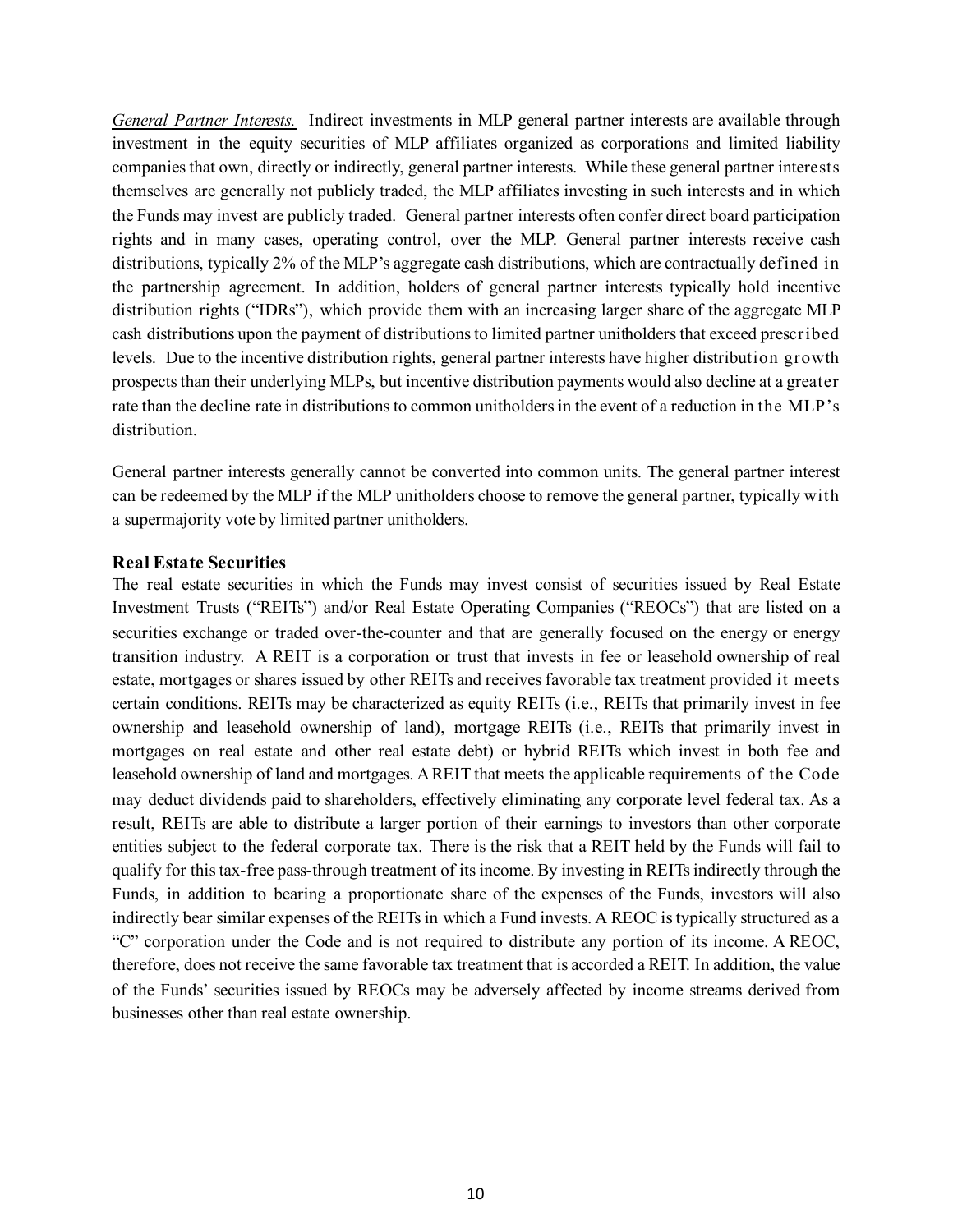# **Preferred Equity**

Preferred equity represents an ownership interest in a company, often pays dividends at a specific rate and has a preference over common stocks in dividend payments and liquidation of assets. A preferred equity is a blend of the characteristics of a bond and common stock. It can offer the higher yield of a bond and has priority over common stock in equity ownership, but does not have the seniority of a bond and, unlike common stock its participation in the issuer's growth may be limited. Although the dividend or distribution is set at a fixed annual rate, in some circumstances it can be changed or omitted by the issuer. In addition, preferred equity usually does not have voting rights.

# **Warrants and Rights**

The Funds may purchase, or receive as a distribution from other investments, warrants and rights, which are instruments that permit a Fund to acquire, by subscription, the capital stock of a corporation at a set price, regardless of the market price for such stock. The principal difference between warrants and rights is their term-rights typically expire within weeks while warrants have longer durations. Neither rights nor warrants have voting rights or pay dividends. The market price of warrants is usually significantly less than the current price of the underlying stock. Thus, there is a greater risk that warrants might drop in value at a faster rate than the underlying stock.

# **Initial Public Offerings**

The Funds may invest in securities offered by companies in initial public offerings ("IPOs"). IPOs involve companies that have no public operating history and therefore entail more risk than established public companies. Because IPO shares frequently are volatile in price, a Fund may hold IPO shares for a very short period of time. This may increase the turnover of the Fund's portfolio and may lead to increased expenses to the Fund, such as commissions and transaction costs. By selling IPO shares, a Fund may realize taxable capital gains that it will subsequently distribute to shareholders. Companies that offer securities in IPOs tend to typically have small market capitalizations and therefore their securities may be more volatile and less liquid that those issued by larger companies. Certain companies offering securities in an IPO may have limited operating experience and, as a result face a greater risk of business failure.

# **Foreign Investments and Currencies**

The Funds may invest in securities of foreign issuers whether or not they are traded in the United States or U.S. dollar denominated, purchase and sell foreign currency on a spot basis and enter into forward currency contracts (see "Forward Currency Contracts," below). The Funds may also invest in American Depositary Receipts ("ADRs") and foreign securities that are traded on a U.S. exchange. Investments in ADRs and foreign securities involve certain inherent risks, including the following: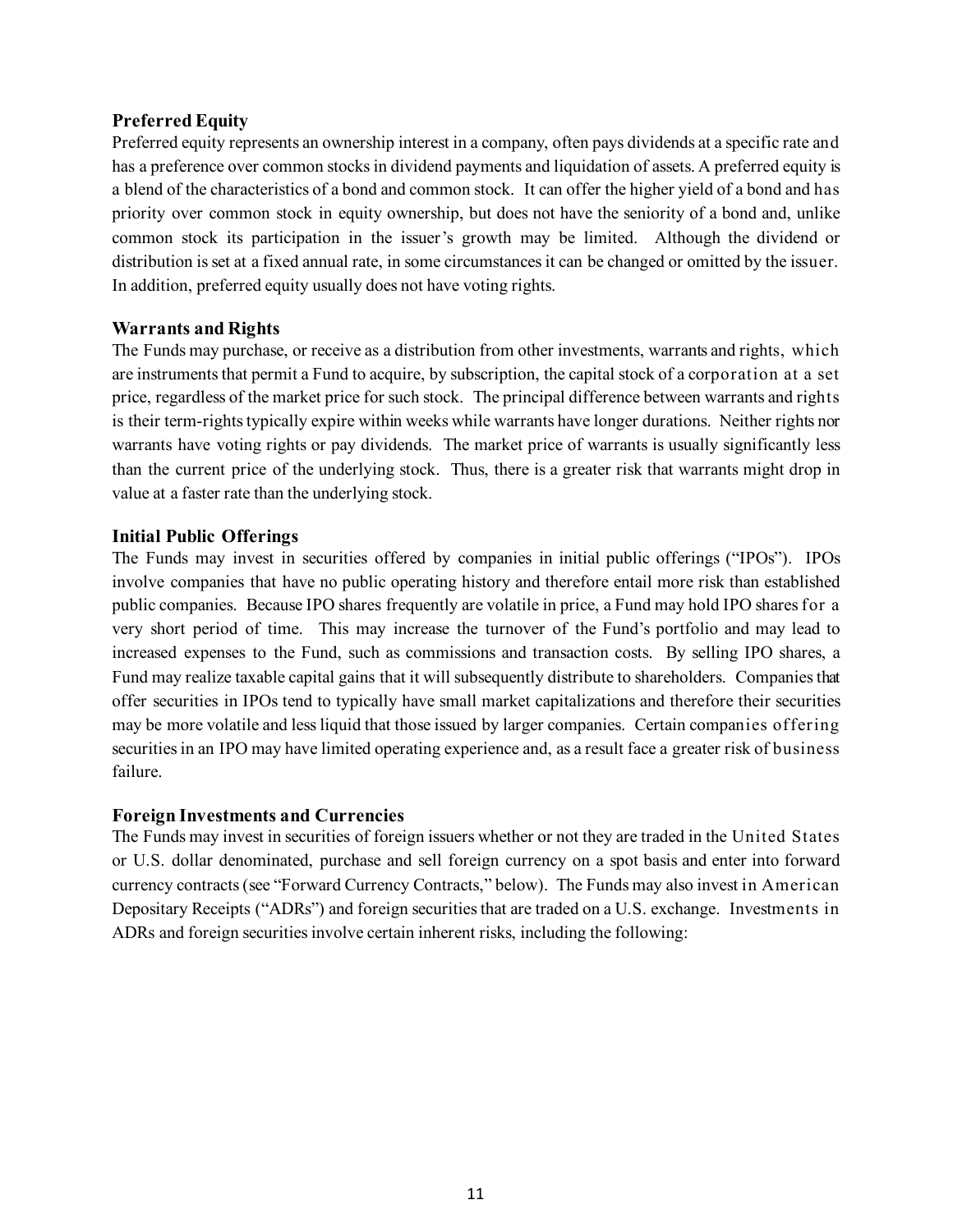*American Depositary Receipts.* Among the means through which the Funds may invest in foreign securities that are publicly traded on a U.S. exchange is the purchase of ADRs. ADRs, in registered form, are denominated in U.S. dollars and are designed for use in the U.S. securities markets. ADRs are receipts typically issued by a U.S. bank or trust company evidencing ownership of the underlying securities. ADRs may be purchased through "sponsored" or "unsponsored" facilities. A sponsored facility is established jointly by the issuer of the underlying security and a depositary, whereas a depositary may establish an unsponsored facility without participation by the issuer of the depositary security. Holders of unsponsored depositary receipts generally bear all the costs of such facilities, and the depositary of an unsponsored facility frequently is under no obligation to distribute shareholder communications received from the issuer of the deposited security or to pass through voting rights to the holders of such receipts of the deposited securities. Accordingly, available information concerning the issuer may not be current and the prices of unsponsored depositary receipts may be more volatile than the prices of sponsored depositary receipts. For purposes of each Fund's investment policies, ADRs are deemed to have the same classification as the underlying securities they represent. Thus, an ADR representing ownership of common stock will be treated as common stock.

*Political and Economic Factors.* Individual foreign economies of certain countries may differ favorably or unfavorably from the U.S. economy in such respects as growth of gross national product, rate of inflation, capital reinvestment, resource self-sufficiency, diversification and balance of payments position. The internal politics of certain foreign countries may not be as stable as those of the United States. Governments in certain foreign countries also continue to participate to a significant degree, through ownership interest or regulation, in their respective economies. Action by these governments could include restrictions on foreign investment, nationalization, expropriation of goods or imposition of taxes, and could have a significant effect on market prices of securities and payment of interest. The economies of many foreign countries are heavily dependent upon international trade and are accordingly affected by the trade policies and economic conditions of their trading partners. Enactment by these trading partners of protectionist trade legislation could have a significant adverse effect upon the securities markets of those countries. In 2020, the United Kingdom ("UK") withdrew from the European Union (an event known as "Brexit"). As a result of Brexit, the financial markets experienced high levels of volatility and there is considerable uncertainty as to the arrangements that will apply to the UK's relationship with the EU and other countries going forward. This prolonged uncertainty may affect other countries in the EU and elsewhere. The exit by the UK or other member states will likely result in increased uncertainty, volatility, illiquidity, and potentially lower economic growth in the affected markets.

*Currency Fluctuations.* A Fund may invest in securities denominated in foreign currencies. Accordingly, a change in the value of any such currency against the U.S. dollar will result in a corresponding change in the U.S. dollar value of a Fund's assets denominated in that currency. Such changes will also affect the Fund's income. The value of the Fund's assets may also be affected significantly by currency restrictions and exchange control regulations enacted from time to time.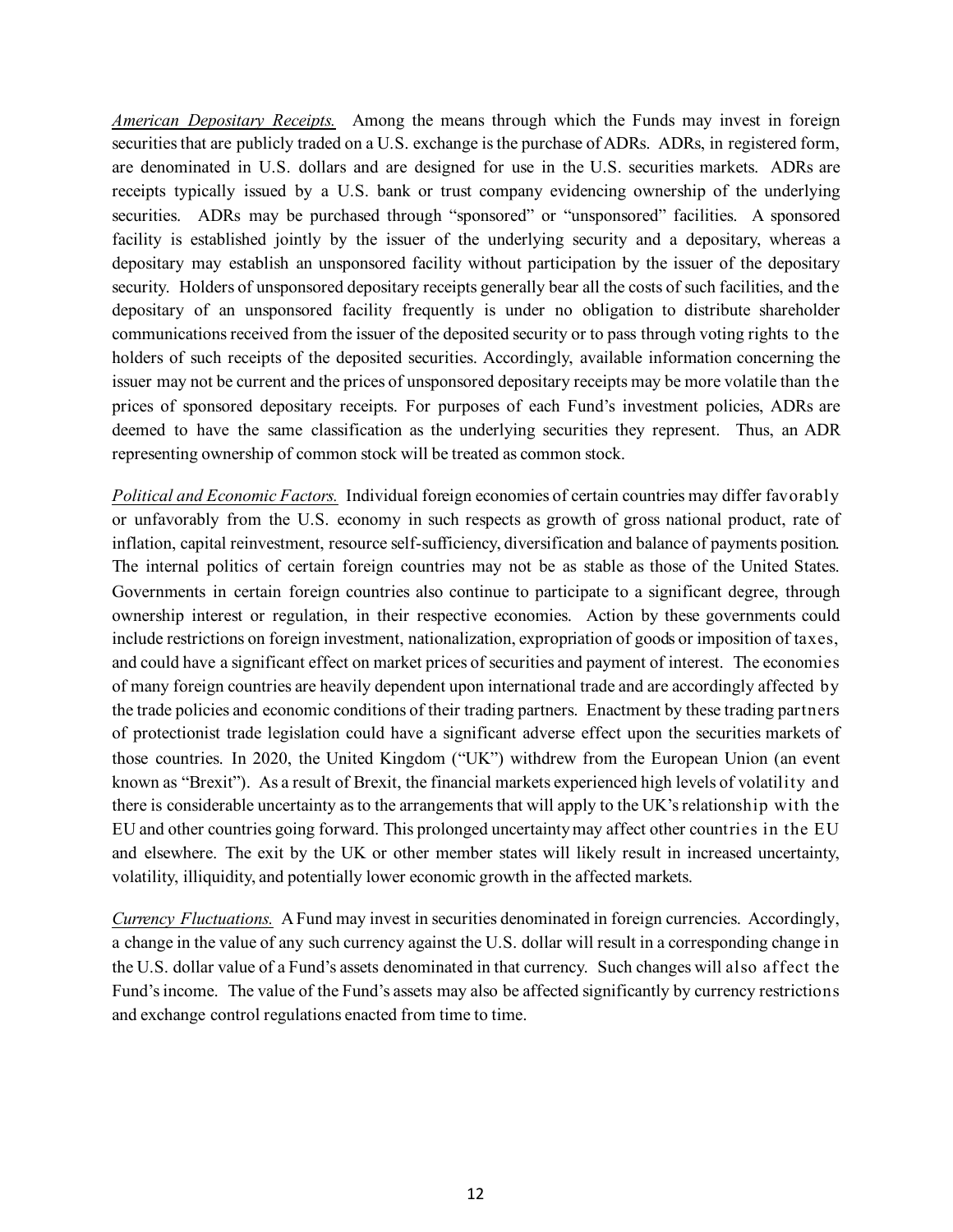*Market Characteristics.* The Adviser or, where applicable, the Sub-Adviser, expects that many foreign securities in which a Fund may invest could be purchased in over-the-counter ("OTC") markets or on exchanges located in the countries in which the principal offices of the issuers of the various securities are located, if that is the best available market. Foreign exchanges and markets may be more volatile than those in the United States. While growing in volume, they usually have substantially less volume than U.S. markets, and a Fund's investments in foreign securities may be less liquid and more volatile than investments in U.S. securities. Moreover, settlement practices for transactions in foreign markets may differ from those in U.S. markets, and may include delays beyond periods customary in the United States. Foreign security trading practices, including those involving securities settlement where Fund assets may be released prior to receipt of payment or securities, may expose the Funds to increased risk in the event of a failed trade or the insolvency of a foreign broker-dealer.

*Legal and Regulatory Matters.* Certain foreign countries may have less supervision of securities markets, brokers and issuers of securities, non-uniform accounting standards and less financial information available from issuers, than is available in the United States. It may be more difficult to obtain and enforce a judgment against a foreign issuer. Legal remedies available to investors in certain foreign countries may be more limited than those available with respect to investments in the United States or in other foreign countries. The laws of some foreign countries may limit a Fund's ability to invest in securities of certain issuers located in those foreign countries.

*Taxes.* The interest and dividends payable on certain of a Fund's foreign portfolio securities may be subject to foreign withholding taxes, thus reducing the net amount of income available for distribution to Fund shareholders. Foreign issuers may not be subject to auditing and financial reporting standards and requirements comparable to those which apply to U.S. companies.

*Costs.* To the extent that a Fund invests in foreign securities, its expense ratio is likely to be higher than those of investment companies investing only in domestic securities, because related brokerage costs and the cost of maintaining the custody of foreign securities may be higher.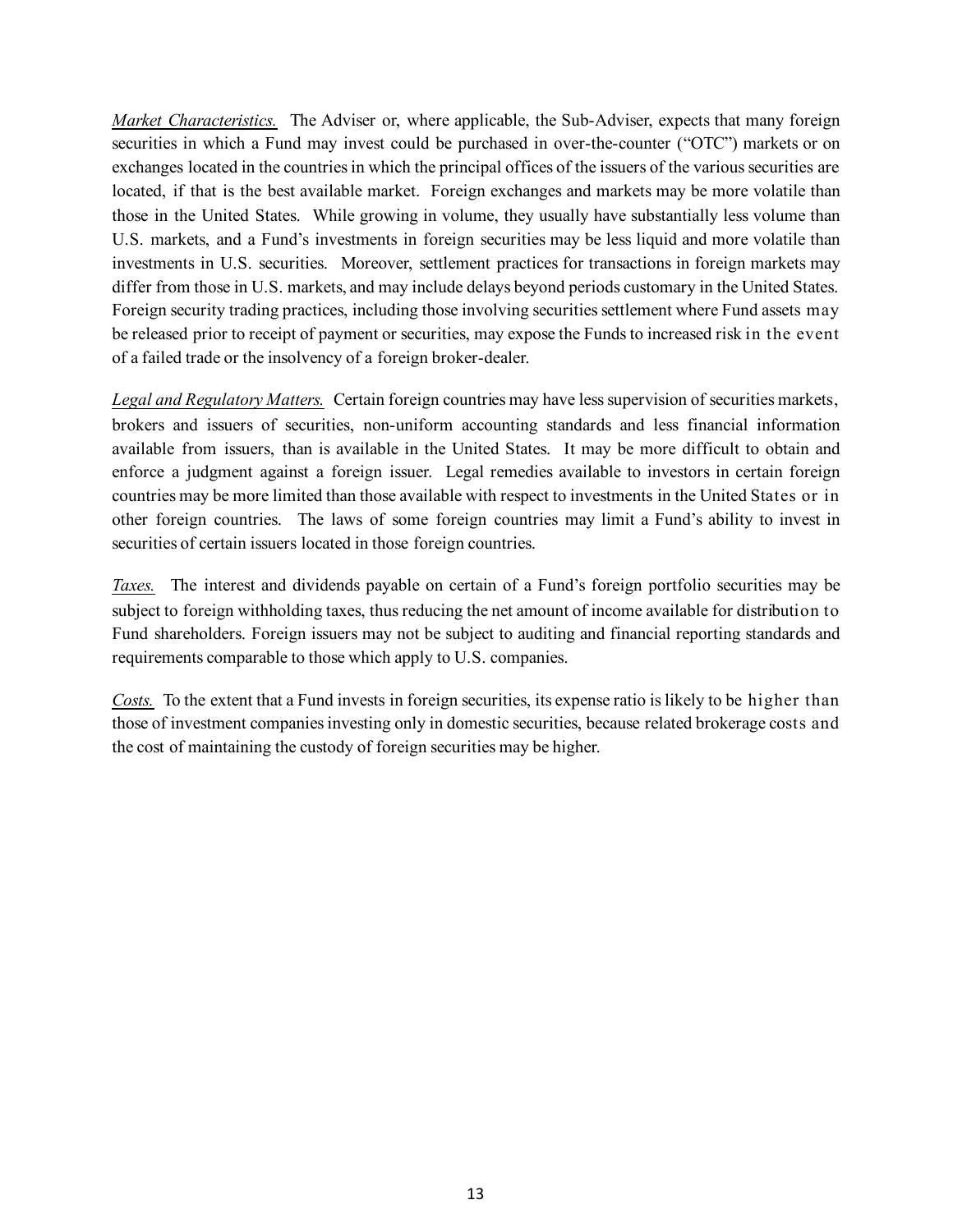*Additional Risks of Emerging and Frontier Markets.* In addition, a Fund may invest in foreign securities of companies that are located in developing, emerging or frontier markets. Investing in securities of issuers located in these markets may pose greater risks not typically associated with investing in more established markets, such as increased risk of social, political and economic instability. Emerging and frontier market countries typically have smaller securities markets than developed countries and therefore less liquidity and greater price volatility than more developed markets. Securities traded in emerging markets may also be subject to risks associated with the lack of modern technology, poor governmental and/or judicial infrastructures relating to private or foreign investment or to judicial redress for injury to private property, the lack of capital base to expand business operations, foreign taxation and the inexperience of financial intermediaries, custodians and transfer agents. Emerging and frontier market countries are also more likely to impose restrictions on the repatriation of an investor's assets and even where there is no outright restriction on repatriation, the mechanics of repatriations may delay or impede a Fund's ability to obtain possession of its assets. As a result, there may be an increased risk or price volatility associated with a Fund's investments in emerging and frontier market countries, which may be magnified by currency fluctuations.

# **Forward Currency Contracts**

A forward currency contract ("forward contract") involves an obligation to purchase or sell a specific non-U.S. currency in exchange for another currency, which may be U.S. dollars, at a future date, which may be any fixed number of days (usually less than one year) from the date of the contract agreed upon by the parties, at an exchange rate (price) set at the time of the contract. At or before maturity of a forward currency contract, a Fund may either exchange the currencies specified in the contract or terminate its contractual obligation to exchange currencies by purchasing an offsetting contract. If the Fund makes delivery of the foreign currency at or before the settlement of a forward contract, it may be required to obtain the currency by converting assets into the currency. The Fund may close out a forward contract obligating it to exchange currencies by purchasing or selling an offsetting contract, in which case, it will realize a gain or a loss.

A Fund may enter into forward contracts in order to "lock in" the exchange rate between the currency it will deliver and the currency it will receive for the duration of the contract. In addition, a Fund may enter into forward contracts to hedge against risks arising from securities it owns or anticipates purchasing, or the U.S. dollar value of interest and dividends paid on those securities. The Funds do not intend to enter into forward contracts on a regular or continuing basis and the Funds will not enter these contracts for speculative purposes.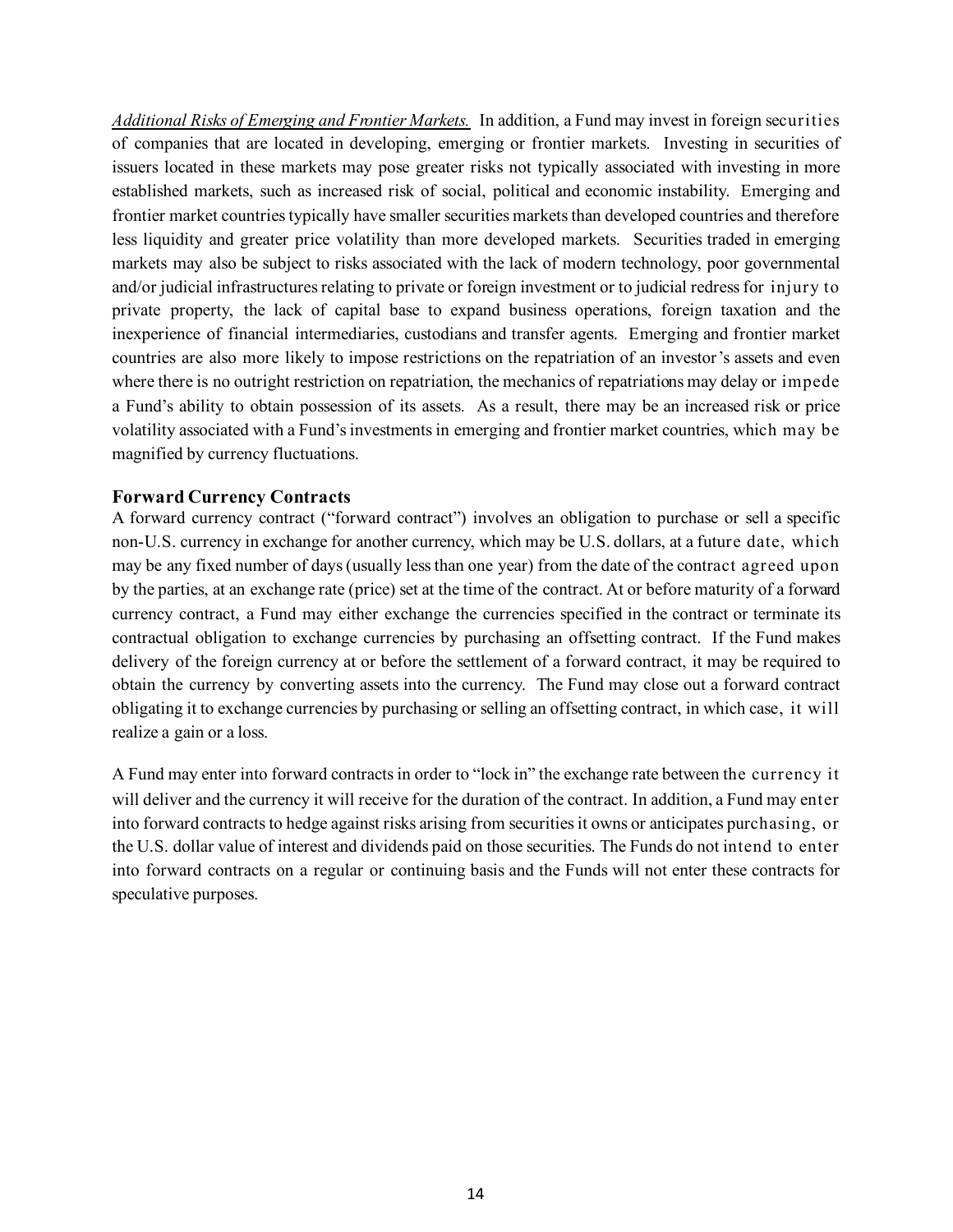Foreign currency transactions involve certain costs and risks. The Funds incur foreign exchange expenses in converting assets from one currency to another. Forward contracts involve a risk of loss if the Adviser or, where applicable, the Sub-Adviser, is inaccurate in its prediction of currency movements. The projection of short-term currency market movements is extremely difficult and the successful execution of a short-term hedging strategy is highly uncertain. The precise matching of forward contract amounts and the value of the securities involved is generally not possible. Accordingly, it may be necessary for a Fund to purchase additional foreign currency if the market value of the security is less than the amount of the foreign currency the Fund is obligated to deliver under the forward contract and the decision is made to sell the security and make delivery of the foreign currency. The use of forward contracts as a hedging technique does not eliminate fluctuations in the prices of the underlying securities a Fund owns or intends to acquire, but it does fix a rate of exchange in advance. Moreover, investors should bear in mind that the Fund is not obligated to actively engage in hedging or other currency transactions. Although forward contracts can reduce the risk of loss due to a decline in the value of the hedged currencies, they also limit any potential gain that might result from an increase in the value of the currencies. There is also the risk that the other party to the transaction may fail to deliver currency when due which may result in a loss to a Fund.

Under definitions adopted by the Commodity Futures Trading Commission ("CFTC") and SEC, nondeliverable forwards are considered swaps, and therefore are included in the definition of "commodity interests." Although non-deliverable forwards have historically been traded in the OTC market, as swaps they may in the future be required to be centrally cleared and traded on public facilities. Forward contracts that qualify as deliverable forwards are not regulated as swaps for most purposes, and are not included in the definition of "commodity interests." However, these forwards are subject to some requirements applicable to swaps, including reporting to swap data repositories, documentation requirements, and business conduct rules applicable to swap dealers. CFTC regulation of currency forwards, especially non-deliverable forwards, may restrict the Funds' ability to use these instruments in the manner described above or subject the Adviser to CFTC registration and regulation as a commodity pool operator ("CPO").

#### **Debt Securities**

The Funds may invest in a wide range of debt securities, which may include investment grade debt securities and below investment grade debt securities (commonly known as "junk bonds" or "high yield bonds"). Investment grade corporate bonds are those rated BBB- or better by Standard & Poor 's Rating Service, Inc. ("S&P") or Baa3 or better by Moody's Investors Service, Inc. ("Moody's"), each of which are considered a nationally recognized statistical rating organization ("NRSRO"), or an equivalent rating by another NRSRO. To the extent that a Fund invests in below investment grade debt securities, such securities will be rated, at the time of investment, at least B- by S&P or B3 by Moody's or a comparable rating by at least one other rating agency or, if unrated, determined by the Adviser or, where applicable, the Sub-Adviser, to be of comparable quality. A Fund may hold a debt security rated below investment grade if a downgrade occurs after the security has been purchased.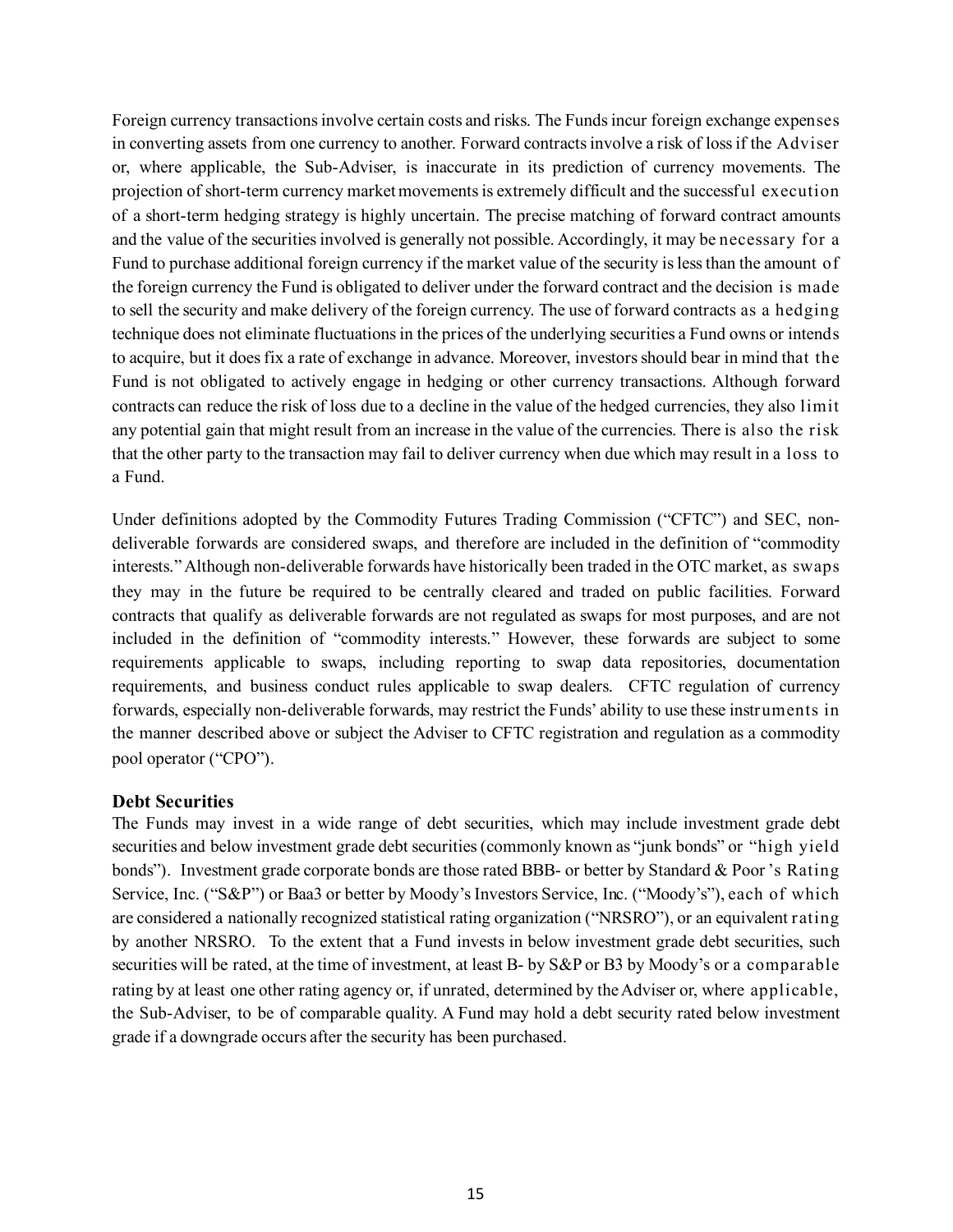*Below Investment Grade Debt Securities.* Below investment grade debt securities generally offer a higher current yield than that available for investment grade issues. However, below investment grade debt securities involve higher risks, in that they are especially subject to adverse changes in general economic conditions and in the industries in which the issuers are engaged, to changes in the financial condition of the issuers and to price fluctuations in response to changes in interest rates. During periods of economic downturn or rising interest rates, highly leveraged issuers may experience financial stress that could adversely affect their ability to make payments of interest and principal and increase the possibility of default. At times in recent years, the prices of many below investment grade debt securities declined substantially, reflecting an expectation that many issuers of such securities might experience financial difficulties. As a result, the yields on below investment grade debt securities rose dramatically, reflecting the risk that holders of such securities could lose a substantial portion of their value as a result of the issuers' financial restructuring or default. There can be no assurance that such price declines will not recur. The market for below investment grade debt issues generally is thinner and less active than that for higher quality securities, which may limit the Funds' ability to sell such securities at fair value in response to changes in the economy or financial markets. Adverse publicity and investor perceptions, whether or not based on fundamental analysis, may also decrease the values and liquidity of below investment grade debt securities, especially in a thinly traded market. Changes by recognized rating services in their rating of a debt security may affect the value of these investments. A Fund will not necessarily dispose of a security when its rating is reduced below its rating at the time of purchase. However, the Adviser will monitor the investment to determine whether continued investment in the security will assist in meeting the Fund's investment objective.

*Corporate Debt Securities.* Corporate debt securities are fixed-income securities issued by businesses to finance their operations, although corporate debt instruments may also include bank loans to companies. Notes, bonds, debentures and commercial paper are the most common types of corporate debt securities, with the primary difference being their maturities and secured or un-secured status. Commercial paper has the shortest term and is usually unsecured.

The broad category of corporate debt securities includes debt issued by domestic or foreign companies of all kinds, including those with small-, mid- and large-capitalizations. Corporate debt may be rated investment grade or below investment grade and may carry fixed, variable, or floating rates of interest.

Because of the wide range of types and maturities of corporate debt securities, as well as the range of creditworthiness of its issuers, corporate debt securities have widely varying potentials for return and risk profiles. For example, commercial paper issued by a large established domestic corporation that is rated investment grade may have a modest return on principal, but carries relatively limited risk. On the other hand, a long-term corporate note issued by a small foreign corporation from an emerging market country that has not been rated may have the potential for relatively large returns on principal, but carries a relatively high degree of risk.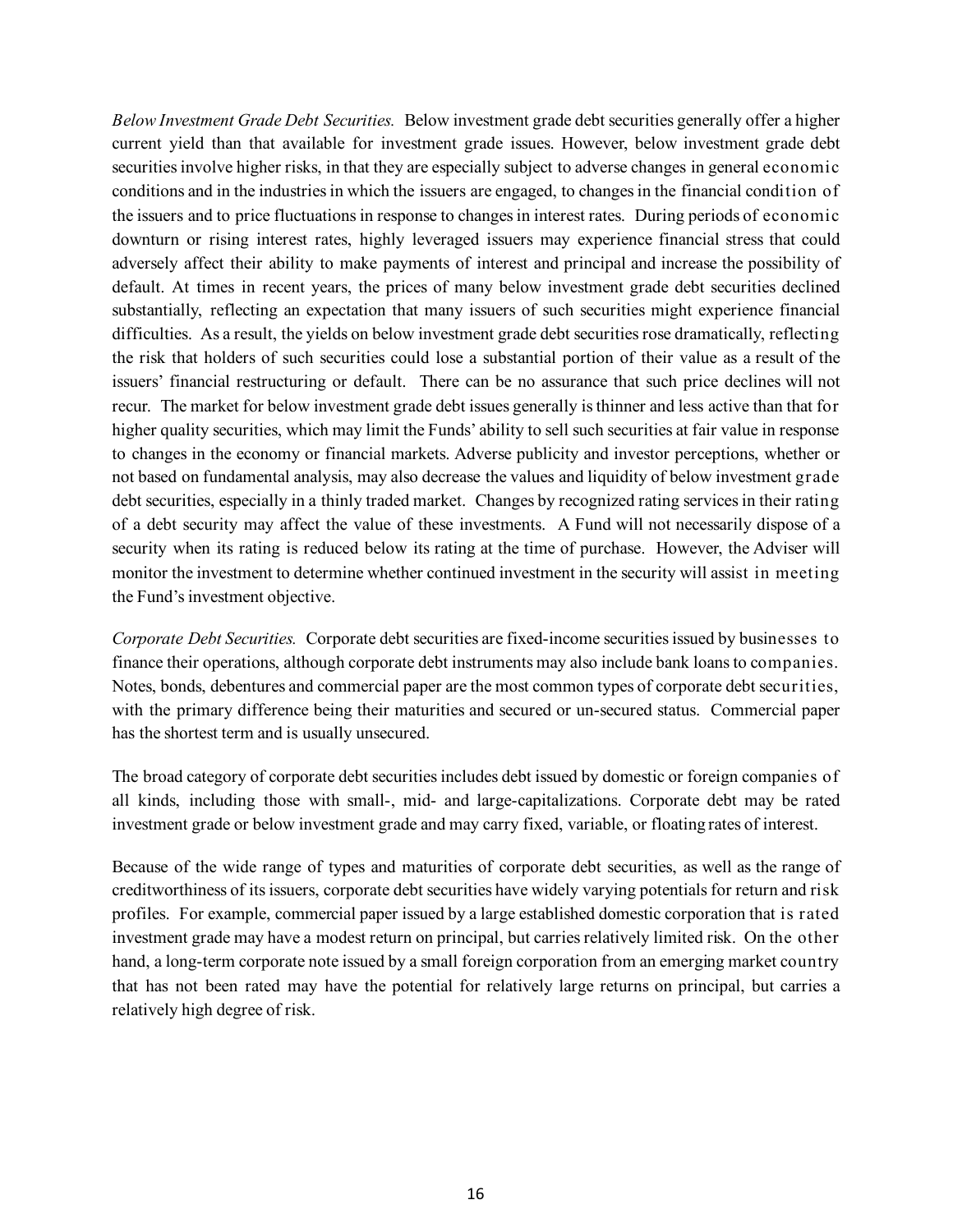Corporate debt securities carry credit risk, interest rate risk and prepayment risk. Credit risk is the risk that a Fund could lose money if the issuer of a corporate debt security is unable to pay interest or repay principal when it is due. Some corporate debt securities that are rated below investment grade are generally considered speculative because they present a greater risk of loss, including default, than higher quality debt securities. The credit risk of a particular issuer's debt security may vary based on its priority for repayment. For example, higher ranking (senior) debt securities have a higher priority than lower ranking (subordinated) securities. This means that the issuer might not make payments on subordinated securities while continuing to make payments on senior securities. In addition, in the event of bankruptcy, holders of higher-ranking senior securities may receive amounts otherwise payable to the holders of more junior securities.

Interest rate risk is the risk that the value of certain corporate debt securities will tend to fall when interest rates rise. In general, corporate debt securities with longer terms tend to fall more in value when interest rates rise than corporate debt securities with shorter terms. Prepayment risk occurs when issuers may prepay fixed rate debt securities when interest rates fall, forcing a Fund to invest in securities with lower interest rates. Issuers of debt securities are also subject to the provisions of bankruptcy, insolvency and other laws affecting the rights and remedies of creditors that may restrict the ability of the issuer to pay, when due, the principal of and interest on its debt securities. The possibility exists therefore, that, as a result of bankruptcy, litigation or other conditions, the ability of an issuer to pay, when due, the principal of and interest on its debt securities may become impaired.

*Convertible Securities.* Convertible securities include fixed income securities that may be exchanged or converted into a predetermined number of shares of the issuer's underlying common stock or other equity security at the option of the holder during a specified period. Convertible securities entitle the holder to receive interest paid or accrued on debt or dividends paid or accrued on preferred stock until the security matures or is redeemed, converted or exchanged. Convertible securities may take the form of convertible preferred stock, convertible bonds or debentures, units consisting of "usable" bonds and warrants or a combination of the features of several of these securities. The investment characteristics of each convertible security vary widely, which allows convertible securities to be employed for a variety of investment strategies. A Fund will exchange or convert convertible securities into shares of underlying common stock when, in the opinion of the Adviser or, where applicable, the Sub-Adviser, the investment characteristics of the underlying common stock or other equity security will assist the Fund in achieving its investment objectives. The Funds may also elect to hold or trade convertible securities. In selecting convertible securities, the Adviser or the Sub-Adviser evaluates the investment characteristics of the convertible security as a fixed income instrument, and the investment potential of the underlying equity security for capital appreciation.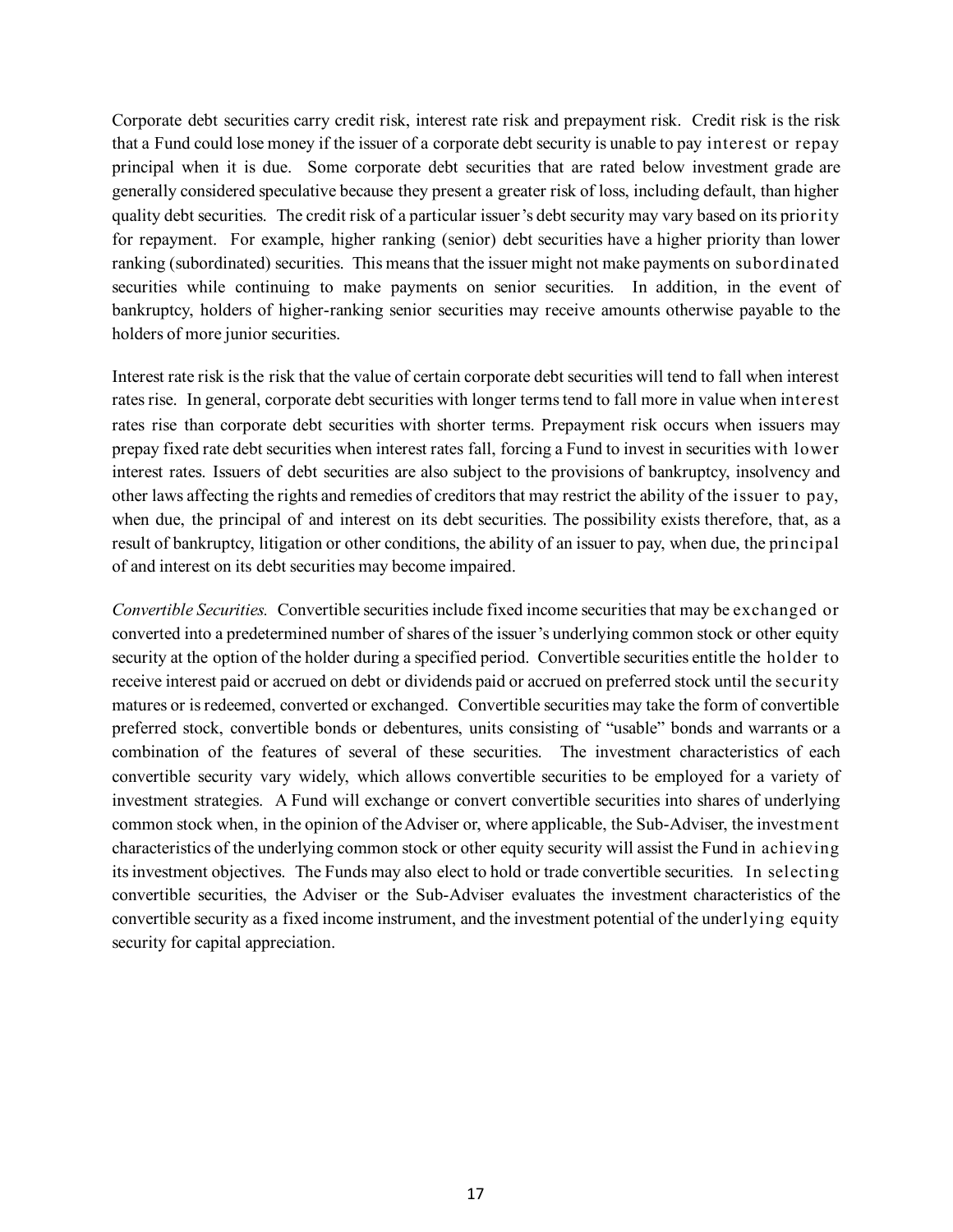*Zero-Coupon Securities.* Zero-coupon securities make no periodic interest payments, but are sold at a deep discount from their face value. The buyer recognizes a rate of return determined by the gradual appreciation of the security, which is redeemed at face value on a specified maturity date. The discount varies depending on the time remaining until maturity, as well as market interest rates, liquidity of the security, and the issuer's perceived credit quality. If the issuer defaults, the holder may not receive any return on its investment. Because zero-coupon securities bear no interest, their price fluctuates more than other types of bonds. Since zero-coupon bondholders do not receive interest payments, when interest rates rise, zero-coupon securities fall more dramatically in value than bonds paying interest on a current basis. When interest rates fall, zero-coupon securities rise more rapidly in value because the bonds reflect a fixed rate of return. An investment in zero-coupon may cause a Fund to recognize income and make distributions to shareholders before it receives any cash payments on its investment.

*Unrated Debt Securities.* The Funds may also invest in unrated debt securities. Unrated debt, while not necessarily lower in quality than rated securities, may not have as broad a market. Because of the size and perceived demand for the issue, among other factors, certain issuers may decide not to pay the cost of getting a rating for their bonds. The creditworthiness of the issuer, as well as any financial institution or other party responsible for payments on the security, will be analyzed to determine whether to purchase unrated bonds.

*Yankee Bonds.* The Funds may invest in Yankee bonds. Yankee bonds are U.S. dollar denominated bonds typically issued in the U.S. by foreign governments and their agencies and foreign banks and corporations. The Funds may also invest in Yankee Certificates of Deposit ("Yankee CDs"). Yankee CDs are U.S. dollar-denominated certificates of deposit issued by a U.S. branch of a foreign bank and held in the U.S. These investments involve risks that are different from investments in securities issued by U.S. issuers, including potential unfavorable political and economic developments, foreign withholding or other taxes, seizure of foreign deposits, currency controls, interest limitations or other governmental restrictions which might affect and create increased risk relative to payment of principal or interest.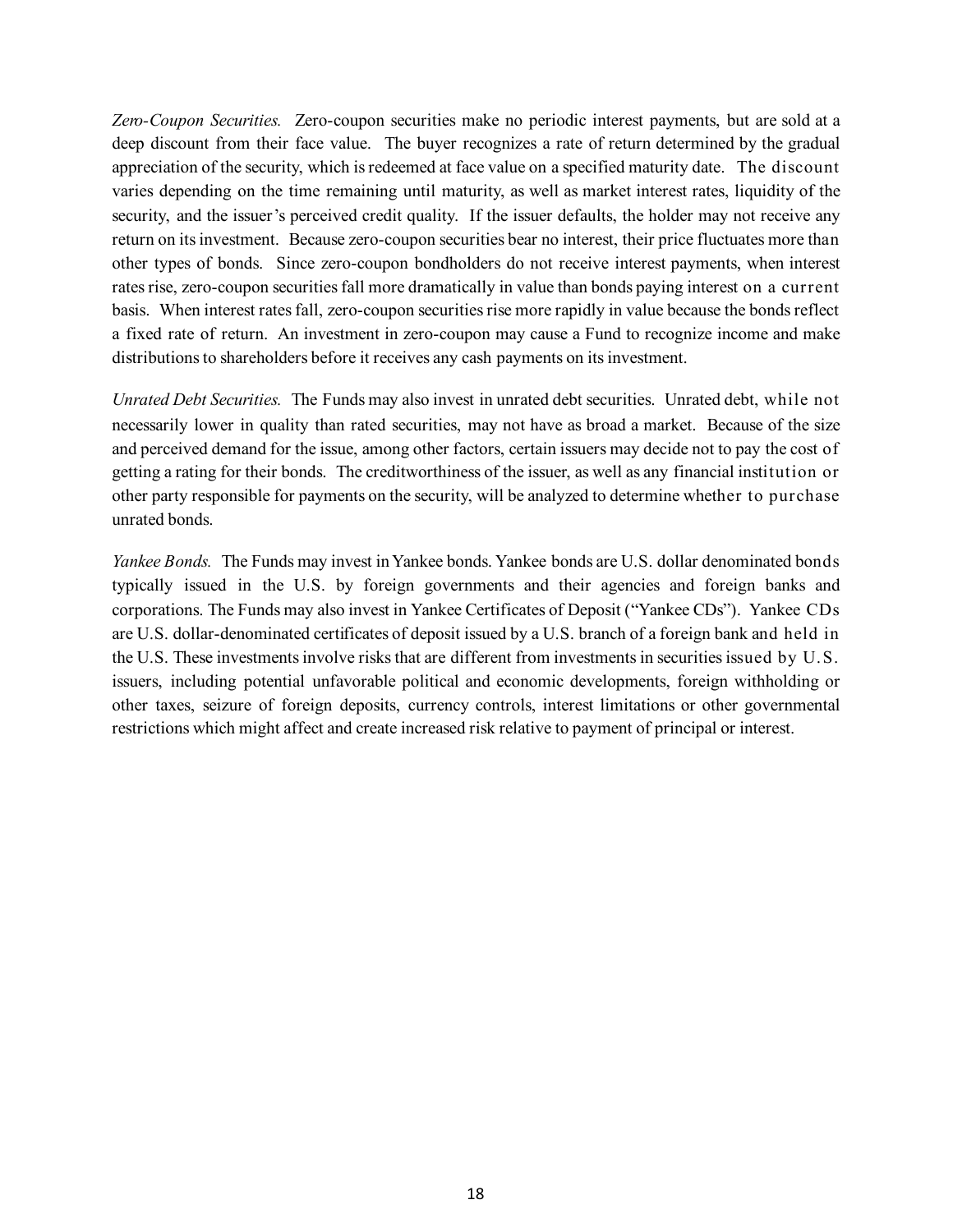*Variable and Floating Rate Securities.* Variable and floating rate securities provide for a periodic adjustment in the interest rate paid on the obligations. The terms of such obligations must provide that interest rates are adjusted periodically based upon an interest rate adjustment index as provided in the respective obligations. The adjustment intervals may be regular, and range from daily up to annually, or may be event based, such as based on a change in the prime rate. The Funds may invest in floating rate debt instruments ("floaters") and engage in credit spread trades. The interest rate on a floater is a variable rate which is tied to another interest rate, such as a money-market index or Treasury bill rate. The interest rate on a floater resets periodically, typically every six months. While, because of the interest rate reset feature, floaters provide a Fund with a certain degree of protection against rises in interest rates, a Fund will participate in any declines in interest rates as well. A credit spread trade is an investment position relating to a difference in the prices or interest rates of two securities or currencies, where the value of the investment position is determined by movements in the difference between the prices or interest rates, as the case may be, of the respective securities or currencies. The Funds also may invest in inverse floating rate debt instruments ("inverse floaters"). The interest rate on an inverse floater resets in the opposite direction from the market rate of interest to which the inverse floater is indexed. An inverse floating rate security may exhibit greater price volatility than a fixed rate obligation of similar credit quality.

# **Restricted or Thinly Traded Securities**

Restricted securities are less liquid than securities traded in the open market, therefore, a Fund may not be able to readily sell such securities. Such securities are unlike securities that are traded in the open market, which can be expected to be sold immediately if the market is adequate. The sale price of securities that are not readily marketable may be lower or higher than the company's most recent determination of their fair value. In addition, the value of these securities typically requires more reliance on the judgment of the Adviser or, where applicable, the Sub-Adviser, than that required for securities for which there is an active trading market. Due to the difficulty in valuing these securities and the absence of an active trading market for these securities, a Fund may not be able to realize these securities' true value, or may have to delay their sale in order to do so.

Restricted securities generally can be sold in private transactions, pursuant to an exemption from registration under the Securities Act of 1933, as amended (the "1933 Act"), or in a registered public offering. If the issuer of the restricted securities has an effective registration statement on file with the SEC covering the restricted securities, the Adviser or the Sub-Adviser has the ability to deem restricted securities as liquid. To enable a Fund to sell its holdings of a restricted security not registered under the 1933 Act, the Fund may have to cause those securities to be registered. When a Fund must arrange registration because it wishes to sell the security, a considerable period may elapse between the time the decision is made to sell the security and the time the security is registered so that the Fund can sell it. The Fund would bear the risks of any downward price fluctuation during that period.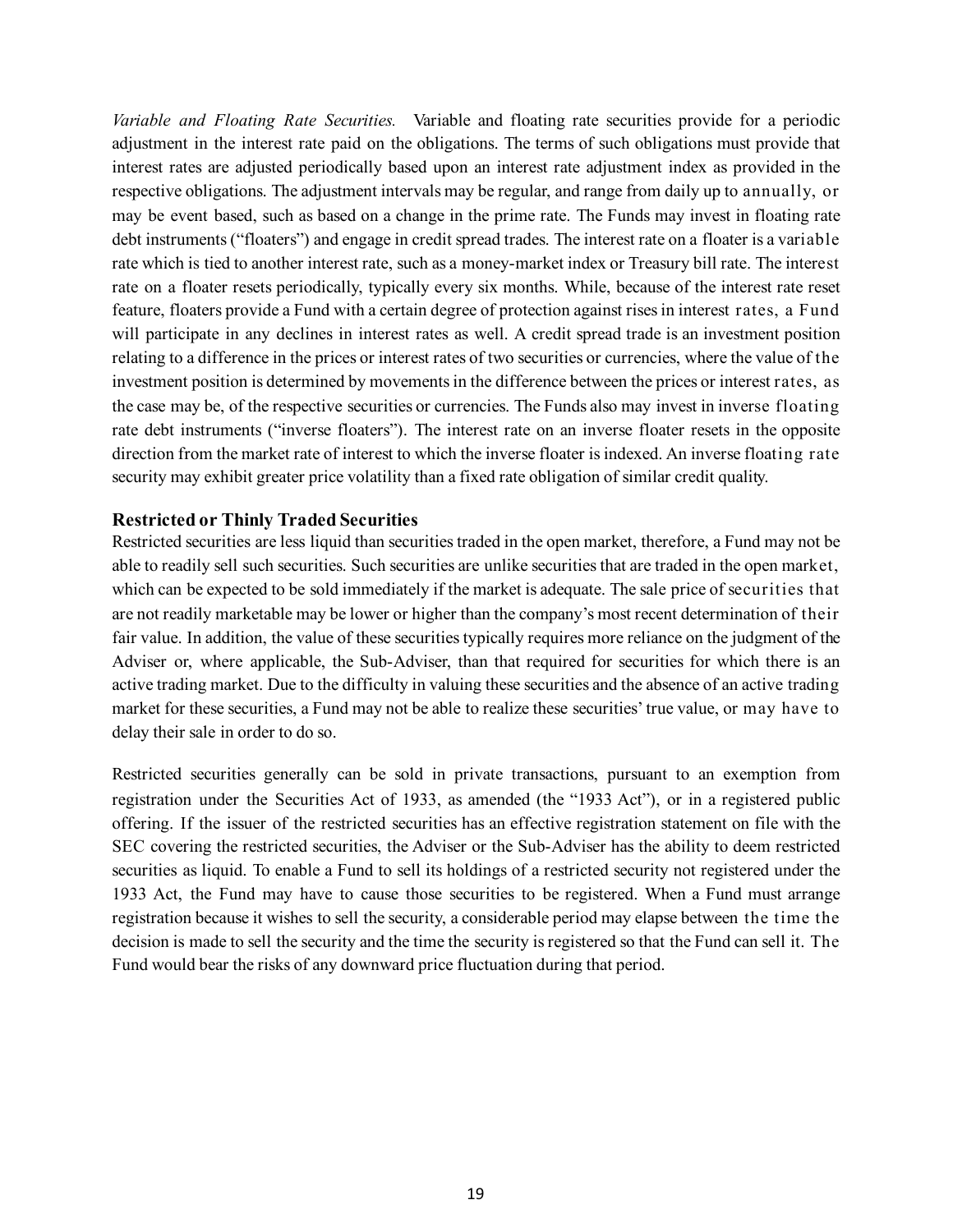In recent years, a large institutional market developed for certain securities that are not registered under the 1933 Act, including private placements, repurchase agreements, commercial paper, foreign securities and corporate bonds and notes. These instruments are often restricted securities because the securities are either themselves exempt from registration or were sold in transactions not requiring registration, such as Rule 144A transactions. Institutional investors generally will not seek to sell these instruments to the general public, but instead will often depend on an efficient institutional market in which such unregistered securities can be resold or on an issuer's ability to honor a demand for repayment. Therefore, the fact that there are contractual or legal restrictions on resale to the general public or certain institutions is not dispositive of the liquidity of such investments.

Rule 144A under the 1933 Act establishes a "safe harbor" from the registration requirements of the 1933 Act for resales of certain securities to qualified institutional buyers. Institutional markets for restricted securities that exist or may develop as a result of Rule 144A may provide both readily ascertainable values for restricted securities and the ability to liquidate an investment. An insufficient number of qualified institutional buyers interested in purchasing Rule 144A-eligible securities held by the Funds, however, could affect adversely the marketability of such portfolio securities and the Funds might be unable to dispose of such securities promptly or at reasonable prices.

The Funds may also invest in securities that may not be restricted, but are thinly-traded. Although securities of certain energy companies trade on the New York Stock Exchange ("NYSE"), NYSE Alternext U.S. (formerly known as AMEX), the NASDAQ National Market or other securities exchanges or markets, such securities may have a trading volume lower than those of larger companies due to their relatively smaller capitalizations. Such securities may be difficult to dispose of at a fair price during times when the Adviser or, where applicable, the Sub-Adviser, believes it is desirable to do so. Thinly-traded securities are also more difficult to value and the Adviser's or the Sub-Adviser's judgment as to value will often be given greater weight than market quotations, if any exist. If market quotations are not available, thinly-traded securities will be valued in accordance with procedures established by the Board. Investment of capital in thinly-traded securities may restrict our ability to take advantage of market opportunities. The risks associated with thinly-traded securities may be particularly acute in situations in which our operations require cash and could result in us borrowing to meet our short term needs or incurring losses on the sale of thinly-traded securities.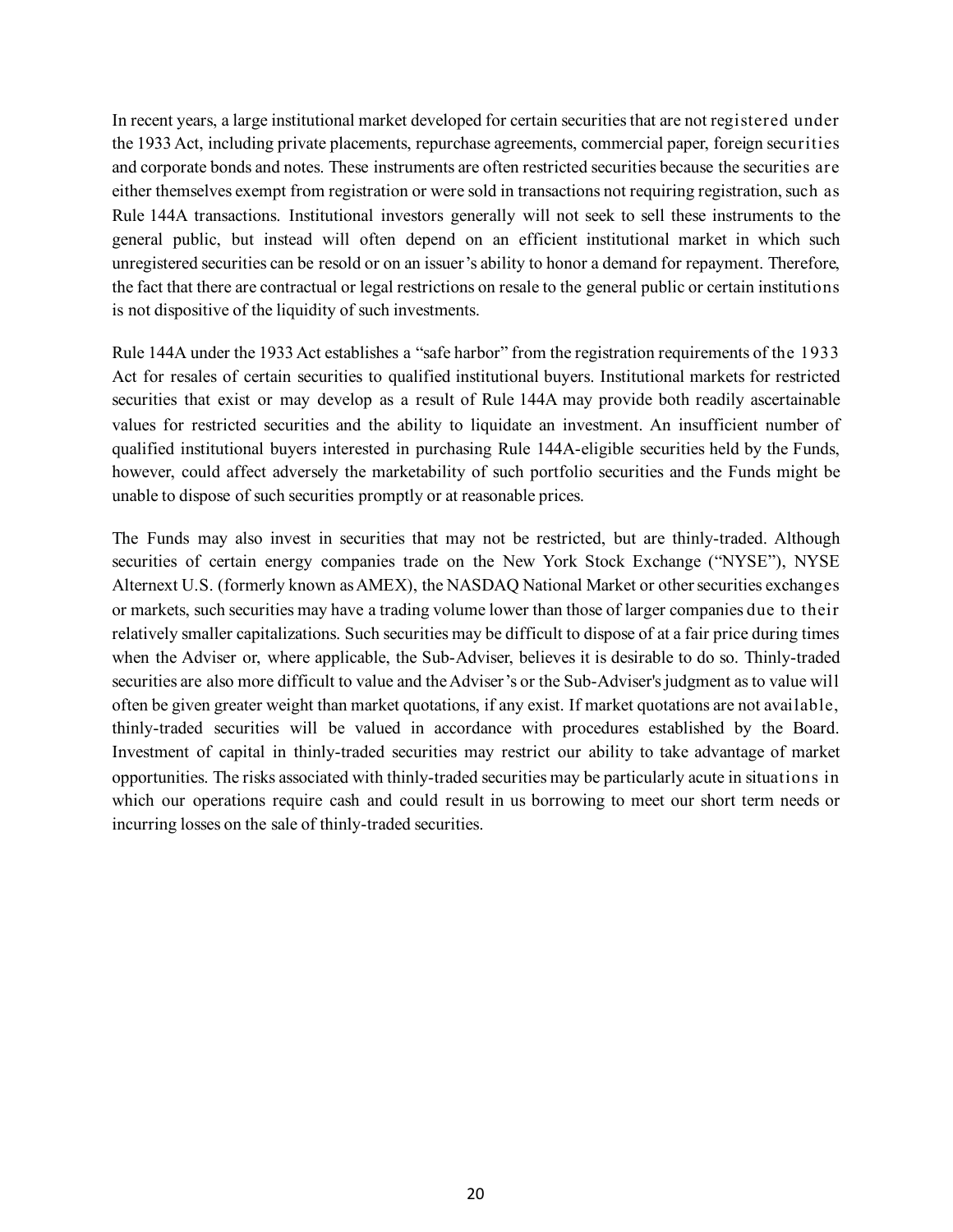#### **Illiquid Investments**

The Funds may purchase illiquid investments, which may include securities that are not readily marketable and securities that are not registered under the Securities Act. The Funds may not acquire any illiquid investments if, immediately after the acquisition, a Fund would have invested more than 15% of its net assets in illiquid investments that are assets. The term "illiquid investments" for this purpose means any investment that a fund reasonably expects cannot be sold or disposed of in current market conditions in seven calendar days or less without the sale or disposition significantly changing the market value of the investment, as determined pursuant to the provisions of Rule 22e-4 under the 1940 Act. The Funds may not be able to sell illiquid investments when the Adviser or, where applicable, the Sub-Adviser, considers it desirable to do so or may have to sell such investments at a price that is lower than the price that could be obtained if the investments were more liquid. In addition, the sale of illiquid investments also may require more time and may result in higher dealer discounts and other selling expenses than does the sale of investments that are more liquid. Illiquid investments also may be more difficult to value due to the unavailability of reliable market quotations for such investments, and investments in illiquid investments may have an adverse impact on NAV.

Institutional markets for restricted securities have developed as a result of the promulgation of Rule 144A under the Securities Act, which provides a safe harbor from Securities Act registration requirements for qualifying sales to institutional investors. When Rule 144A restricted securities present an attractive investment opportunity and otherwise meet selection criteria, the Funds may make such investments. Whether or not such investments are illiquid depends on the market that exists for the particular investment. It is not possible to predict with assurance exactly how the market for Rule 144A restricted securities or any other security will develop. An investment which when purchased enjoyed a fair degree of marketability may subsequently become illiquid. In such event, appropriate remedies are considered to minimize the effect on a Fund's liquidity.

#### **Investment Companies**

Each Fund may invest in other investment companies to the extent permitted by the 1940 Act. Each Fund generally may purchase or redeem, without limitation, shares of any affiliated or unaffiliated money market funds, including unregistered money market funds, so long as the Fund does not pay a sales load or service fee in connection with the purchase, sale or redemption, or if such fees are paid the Fund's investment adviser waives its management fee in an amount necessary to offset the amounts paid. With respect to other investments in investment companies, the 1940 Act generally limits each Fund from acquiring (i) more than 3% of the total outstanding shares of another investment company; (ii) shares of another investment company having an aggregate value in excess of 5% of the value of the total assets of the Fund; or (iii) shares of another registered investment company and all other investment companies having an aggregate value in excess of 10% of the value of the total assets of the Fund.

Investments by the Funds in other investment companies will be subject to the limitations of the 1940 Act (including limitations on sales charges), and the rules and regulations thereunder. By investing in securities of an investment company, each Fund's shareholders will indirectly bear the fees and expenses of that underlying fund in addition to a Fund's own fees and expenses.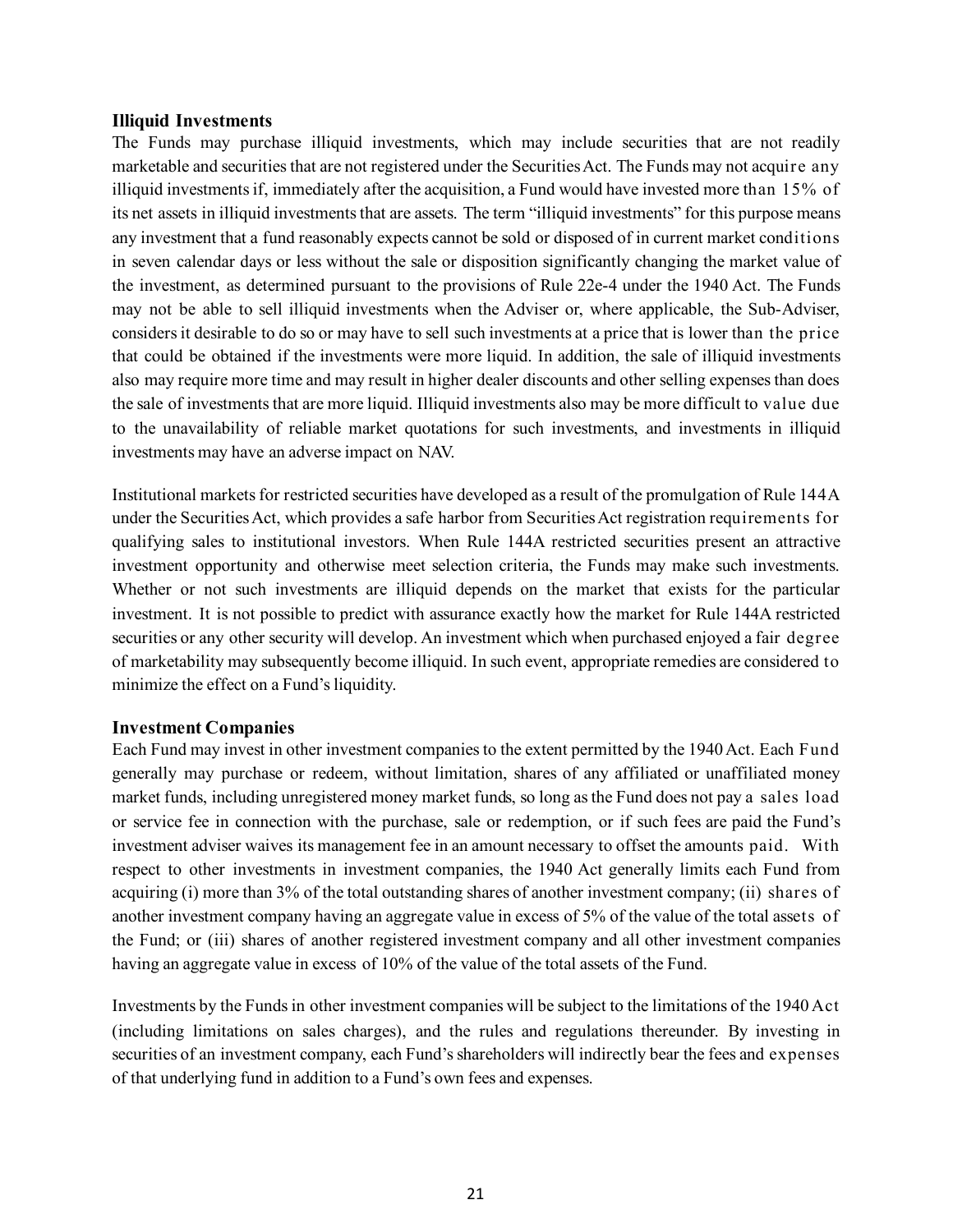In October 2020, the SEC adopted regulatory changes related to the ability of an investment company to invest in other investment companies in excess of specified statutory limits. These changes include, among other things, amendments to Rule 12d1-1, the rescission of Rule 12d1-2, the adoption of new Rule 12d1-4, and the rescission of certain exemptive relief issued by the SEC permitting certain fund of funds arrangements. Rule 12d1-4, which became effective on January 19, 2021, permits each Fund to invest in other investment companies, including money market funds, beyond the statutory limits, subject to certain conditions. The rescission of the applicable exemptive orders and the withdrawal of the applicable noaction letters was effective on January 19, 2022. Following this effectiveness, an investment company is no longer able to rely on these exemptive orders and no-action letters, and is subject instead to Rule 12d1- 4 and other applicable rules under Section 12(d)(1).

*Closed-End Funds.* Closed-end funds are investment companies that typically issue a fixed number of shares that trade on a securities exchange or OTC. The risks of investment in closed-end funds typically reflect the risk of the types of securities in which the funds invest. Investments in closed-end funds are subject to the additional risk that shares of the fund may trade at a premium or discount to their NAV per share. Closed-end funds come in many varieties and can have different investment objectives, strategies and investment portfolios. They also can be subject to different risks, volatility and fees and expenses. When a Fund invests in shares of a closed-end fund, shareholders of that Fund bear their proportionate share of the closed-end fund's fees and expenses, as well as their share of that Fund's fees and expenses. Although closed-end funds are generally listed and traded on an exchange, the degree of liquidity, or ability to be bought and sold, will vary significantly from one closed-end fund to another based on various factors including, but not limited to, demand in the marketplace.

*Open-End Mutual Funds.* Open-end mutual funds are investment companies that issue new shares continuously and redeem shares daily. The risks of investment of open-end mutual funds typically reflect securities in which the funds invest. The NAV per share of an open-end fund will fluctuate daily depending upon the performance of the securities held by the fund. Each open-end fund may have a different investment objective and strategy and different investment portfolio. Different funds may also be subject to different risks, volatility and fees and expenses. Although closed-end funds are generally listed and traded on an exchange, the degree of liquidity, or ability to be bought and sold, will vary significantly from one closed-end fund to another based on various factors including, but not limited to, demand in the marketplace. When a Fund invests in shares of an open-end fund, shareholders of the Fund bear their proportionate share of the open-end funds' fees and expenses, as well as their share of the Fund's fees and expenses.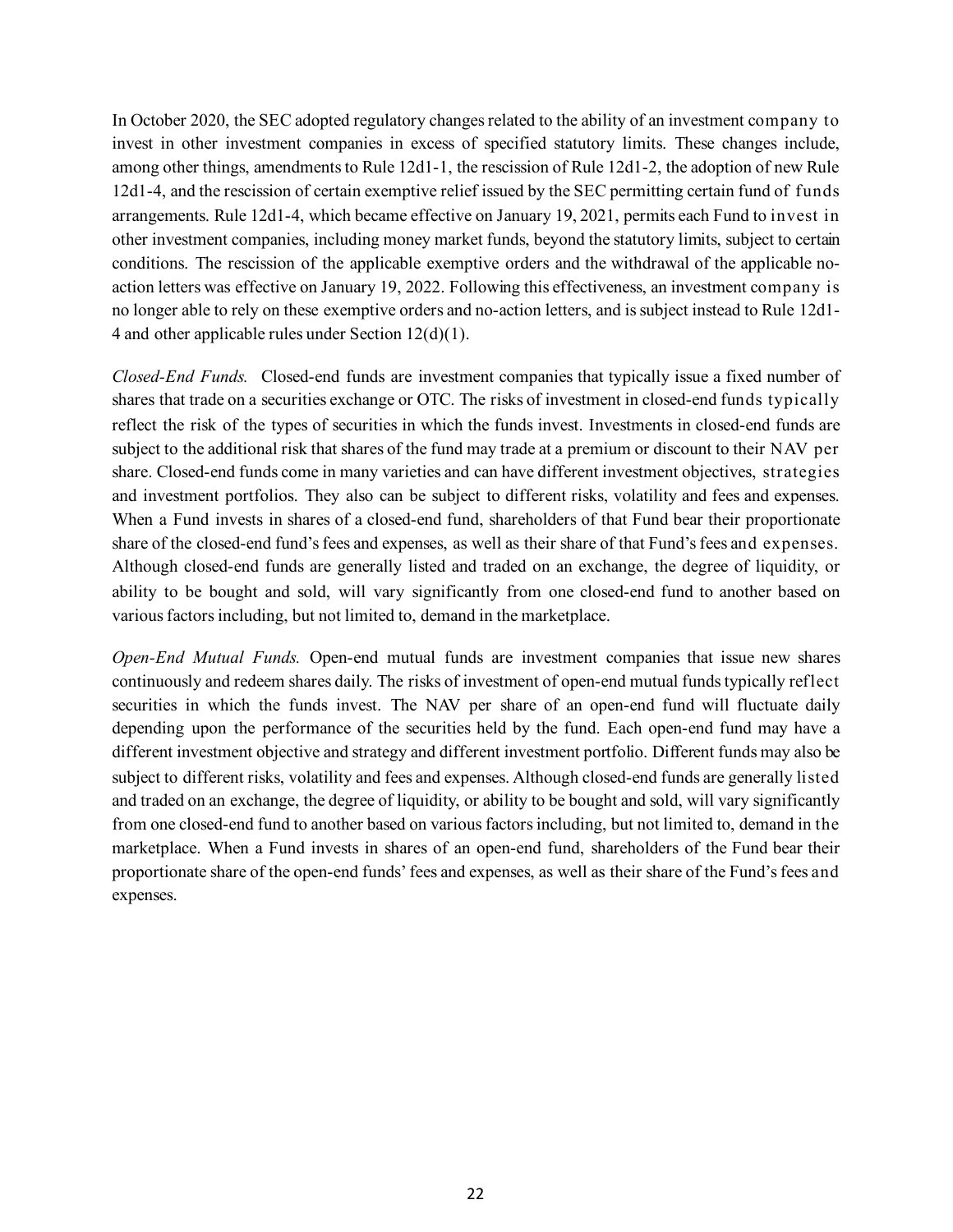*Exchange-Traded Funds.* Exchange-traded Funds ("ETFs") are typically open-end investment companies that are bought and sold on a national securities exchange. When a Fund invests in an ETF, it will bear additional expenses based on its pro rata share of the ETF's operating expenses, including the potential duplication of management fees. The risk of owning an ETF generally reflects the risks of owning the underlying securities it holds. Many ETFs seek to replicate a specific benchmark index. However, an ETF may not fully replicate the performance of its benchmark index for many reasons, including because of the temporary unavailability of certain index securities in the secondary market or discrepancies between the ETF and the index with respect to the weighting of securities or the number of stocks held. Lack of liquidity in an ETF could result in an ETF being more volatile than the underlying portfolio of securities it holds. In addition, because of ETF expenses, compared to owning the underlying securities directly, it may be more costly to own an ETF.

If a Fund invests in shares of an ETF, shareholders will indirectly bear fees and expenses charged by the underlying ETF in which the Fund invests in addition to the Fund's direct fees and expenses. The Fund also will incur brokerage costs when it purchases ETFs. Furthermore, investments in other ETFs could affect the timing, amount and character of distributions to shareholders and therefore may increase the amount of taxes payable by investors in the Fund.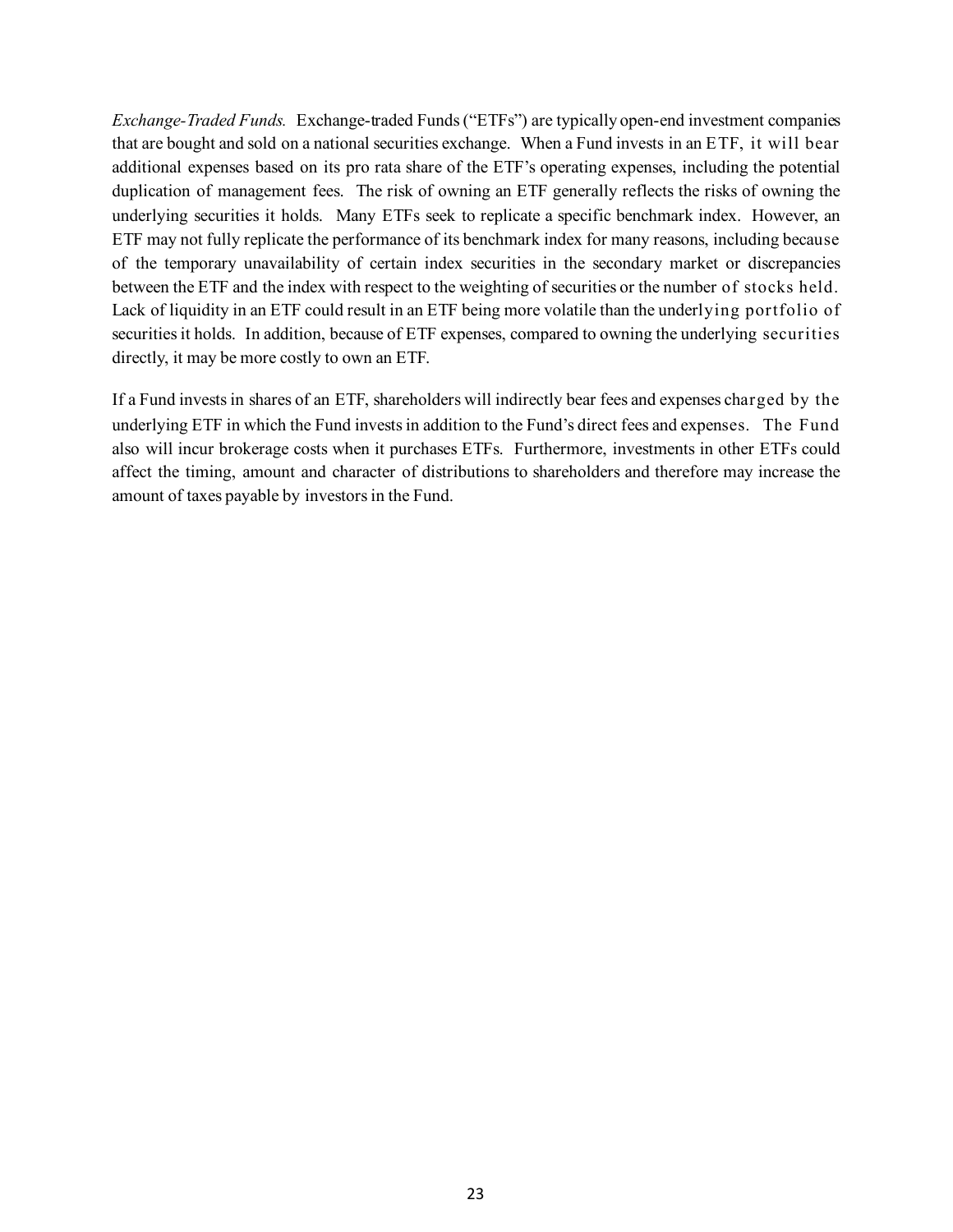#### **Exchange-Traded Notes**

Exchange-Traded Notes ("ETNs") are senior, unsecured, unsubordinated debt securities whose returns are linked to the performance of a particular market benchmark or strategy minus applicable fees. ETNs are traded on an exchange (e.g., the New York Stock Exchange) during normal trading hours. However, investors can also hold the ETN until maturity. At maturity, the issuer pays to the investor a cash amount equal to the principal amount, subject to the day's market benchmark or strategy factor. ETNs do not make periodic coupon payments or provide principal protection. ETNs are subject to credit risk and the value of the ETN may drop due to a downgrade in the issuer's credit rating, despite the underlying market benchmark or strategy remaining unchanged. The value of an ETN may also be influenced by time to maturity, issuer call options, level of supply and demand for the ETN, volatility and lack of liquidity in underlying assets, changes in the applicable interest rates, changes in the issuer's credit rating, and economic, legal, political, or geographic events that affect the referenced underlying asset. When a Fund invests in ETNs it will bear its proportionate share of any fees and expenses borne by the ETN. A Fund's decision to sell its ETN holdings may be limited by the availability of a secondary market. In addition, although an ETN may be listed on an exchange, the issuer may not be required to maintain the listing and there can be no assurance that a secondary market will exist for an ETN. ETNs are also subject to tax risk. No assurance can be given that the IRS will accept, or a court will uphold, how the Funds characterize and treat ETNs for tax purposes. Further, the IRS and Congress are considering proposals that would change the timing and character of income and gains from ETNs. An ETN that is tied to a specific market benchmark or strategy may not be able to replicate and maintain exactly the composition and relative weighting of securities, commodities or other components in the applicable market benchmark or strategy. Some ETNs that use leverage can, at times, be relatively illiquid and, thus, they may be difficult to purchase or sell at a fair price. Leveraged ETNs are subject to the same risk as other instruments that use leverage in any form. The market value of ETN shares may differ from their market benchmark or strategy. This difference in price may be due to the fact that the supply and demand in the market for ETN shares at any point in time is not always identical to the supply and demand in the market for the securities, commodities or other components underlying the market benchmark or strategy that the ETN seeks to track. As a result, there may be times when an ETN share trades at a premium or discount to its market benchmark or strategy.

#### **Options, Futures and Other Strategies**

*General.* The Funds may use options (both traded on an exchange and OTC), futures contracts (sometimes referred to as "futures"), swaps, caps, floors, collars, structured or synthetic financial instruments, forward agreements, and other derivative securities (collectively, "Financial Instruments") as a substitute for a comparable market position in the underlying security, to attempt to hedge or limit the exposure of a particular portfolio security, to create a synthetic position, for certain tax-related purposes, to close out previously established derivatives such as options, forward and futures positions, to reduce volatility, to enhance income, and/or to gain market exposure. These can also be used as speculative instruments. In addition to the other limitations described herein, the Funds' ability to use Financial Instruments may be limited by tax considerations.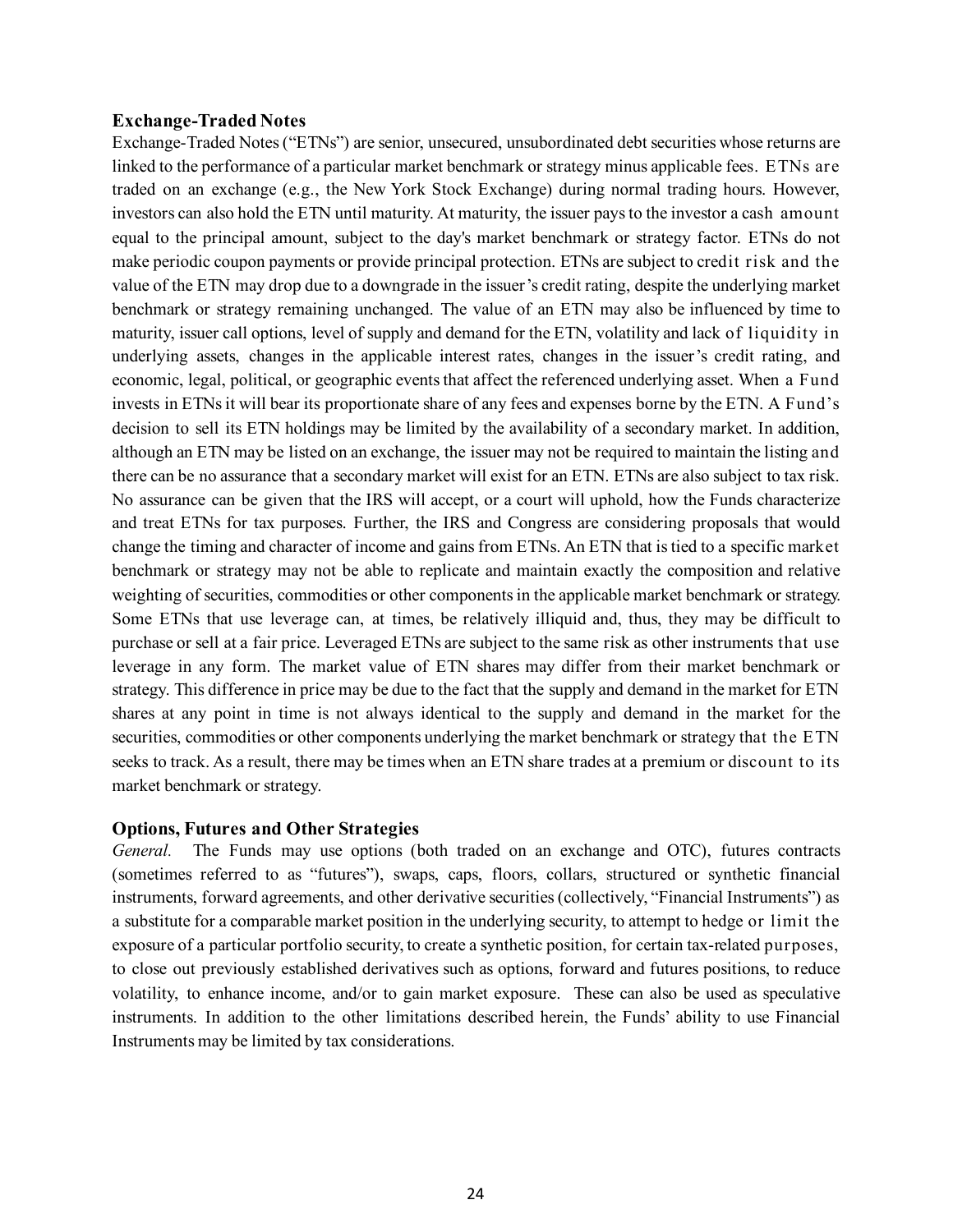The use of Financial Instruments is subject to applicable regulations of the SEC, the several exchanges upon which they are traded and the CFTC. In addition to the instruments, strategies and risks described below, the Adviser or, where applicable, the Sub-Adviser, may discover additional opportunities in connection with Financial Instruments and other similar or related techniques. These new opportunities may become available as the Adviser or the Sub-Adviser develops new investment techniques, as regulatory authorities broaden the range of permitted transactions and as new Financial Instruments or other techniques are developed. The Adviser or the Sub-Adviser may utilize these opportunities to the extent that they are consistent with the Fund's investment objective and permitted by the Fund's investment limitations and applicable regulatory authorities. The Prospectus or this SAI will be supplemented to the extent that new products or techniques involve materially different risks than those described below.

*Exclusion of Adviser from Commodity Pool Operator Definition.* An exclusion from the definition of "commodity pool operator" ("CPO") under the Commodity Exchange Act ("CEA") and the rules of the CFTC has been claimed with respect to the Funds.

The terms of the CPO exclusion require the Funds, among other things, to adhere to certain limits on its investments in "commodity interests." Commodity interests include commodity futures, commodity options and swaps, which in turn include non-deliverable currency forward contracts, as further described below. Because the Adviser and the Funds intend to comply with the terms of the CPO exclusion, as necessary, the Funds may, in the future, need to adjust its investment strategies, consistent with its investment goal, to limit its investments in these types of instruments. The Funds are not intended as a vehicle for trading in the commodity futures, commodity options or swaps markets. The CFTC has neither reviewed nor approved the Fund's and the Adviser's reliance on this exclusion and exemption, respectively, or the Fund, its investment strategies, the Prospectus or this SAI.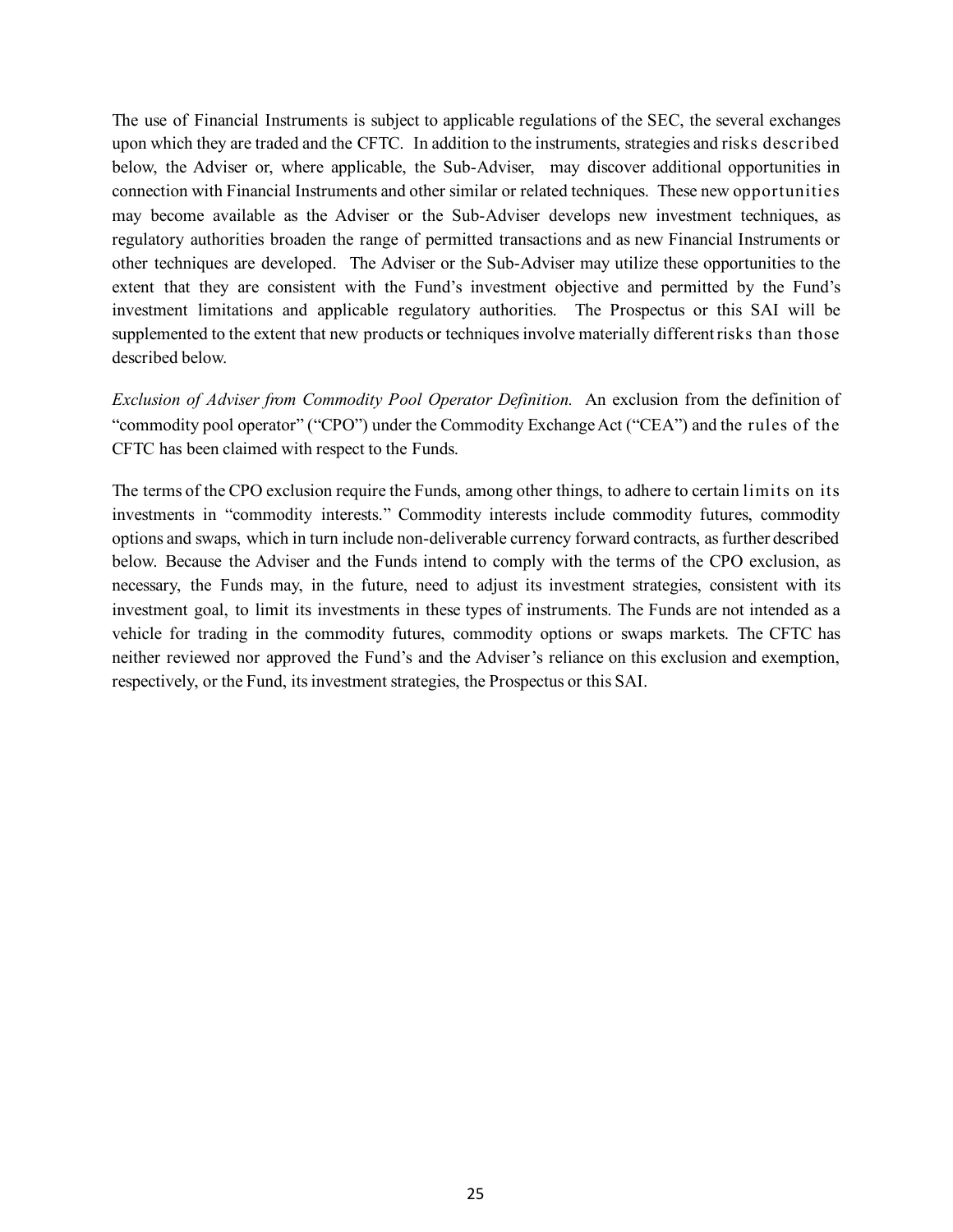Generally, the exclusion from CPO regulation requires a Fund to meet one of the following tests for its commodity interest positions, other than positions entered into for bona fide hedging purposes (as defined in the rules of the CFTC): either (1) the aggregate initial margin and premiums required to establish the Fund's positions in commodity interests may not exceed 5% of the liquidation value of the Fund's portfolio (after taking into account unrealized profits and unrealized losses on any such positions); or (2) the aggregate net notional value of the Fund's commodity interest positions, determined at the time the most recent such position was established, may not exceed 100% of the liquidation value of the Fund's portfolio (after taking into account unrealized profits and unrealized losses on any such positions). In addition to meeting one of these trading limitations, the Funds may not be marketed as a commodity pool or otherwise as a vehicle for trading in the commodity futures, commodity options or swaps markets. If, in the future, any of the Funds relying on the exclusion can no longer satisfy these requirements, the notice claiming an exclusion from the definition of a CPO would be withdrawn, and the Adviser would be subject to registration and regulation as a CPO with respect to that Fund, in accordance with CFTC rules that apply to CPOs of registered investment companies. Generally, these rules allow for substituted compliance with CFTC disclosure and shareholder reporting requirements, based on the Adviser's compliance with comparable SEC requirements. However, as a result of CFTC regulation with respect to the Fund, the Fund may incur additional compliance and other expenses.

*Special Risks.* The use of Financial Instruments involves special considerations and risks, certain of which are described below. Risks pertaining to particular Financial Instruments are described in the sections that follow.

- (1) Successful use of most Financial Instruments depends upon the Adviser's or, where applicable, the Sub-Adviser's, ability to predict movements of the overall securities markets, which requires different skills than predicting changes in the prices of individual securities. The ordinary spreads between prices in the cash and futures markets, due to the differences in the natures of those markets, are subject to distortion. Due to the possibility of distortion, a correct forecast of market trends by the Adviser or the Sub-Adviser may still not result in a successful transaction. The Adviser or the Sub-Adviser may be incorrect in its expectations as to the extent of market movements or the time span within which the movements take place, which, thus, may result in the strategy being unsuccessful.
- (2) Certain Financial Instruments may have a leveraging effect on a Fund, and adverse changes in the value of the underlying security, index, interest rate, currency or other or measure can result in losses substantially greater than the amount invested in the Financial Instrument itself. When a Fund engages in transactions that have a leveraging effect, the value of the Fund is likely to be more volatile and all other risks are also likely to be compounded. This is because leverage generally magnifies the effect of any increase or decrease in the value of an asset and creates investment risk with respect to a larger pool of assets than the Fund would otherwise have. Certain Financial Instruments have the potential for unlimited loss, regardless of the size of the initial investment.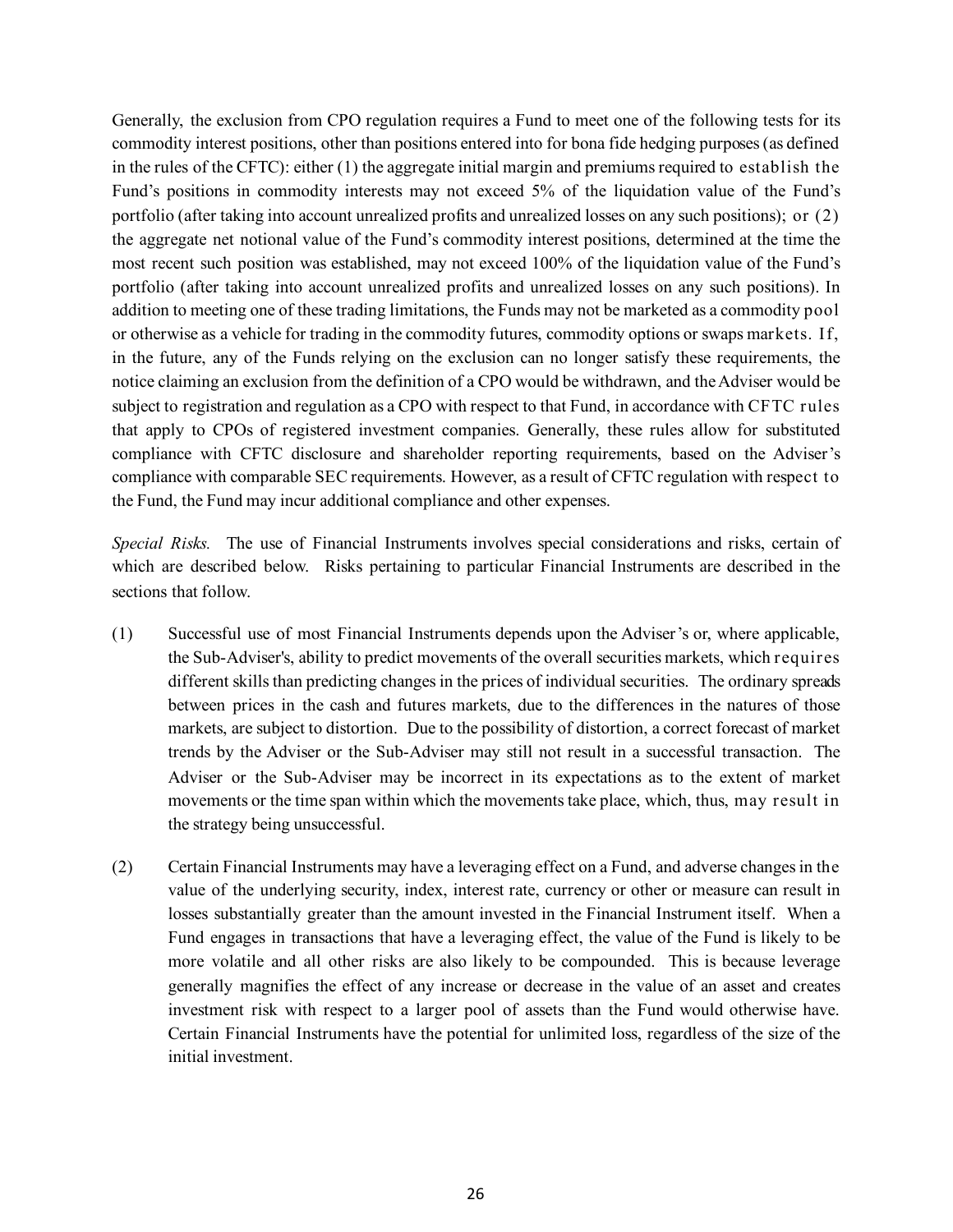- (3) Certain Financial Instrument transactions, including certain options, swaps, forward contracts, and certain options on foreign currencies, are entered into directly by the counterparties and/or through financial institutions acting as market makers ("OTC derivatives"), rather than being traded on exchanges or in markets registered with the CFTC or the SEC. Many of the protections afforded to exchange participants will not be available to participants in OTC derivatives transactions. For example, OTC derivatives transactions are not subject to the guarantee of an exchange, and only OTC derivatives that are either required to be cleared or submitted voluntarily for clearing to a clearinghouse will enjoy the protections that central clearing provides against default by the original counterparty to the trade. In an OTC derivatives transaction that is not cleared, the Fund bears the risk of default by its counterparty. In a cleared derivatives transaction, the Fund is instead exposed to the risk of default of the clearinghouse and the risk of default of the broker through which it has entered into the transaction. Information available on counterparty creditworthiness may be incomplete or outdated, thus reducing the ability to anticipate counterparty defaults.
- (4) Options and futures prices can diverge from the prices of their underlying instruments. Options and futures prices are affected by such factors as current and anticipated short-term interest rates, changes in volatility of the underlying instrument and the time remaining until expiration of the contract, which may not affect security prices the same way. Imperfect or no correlation also may result from differing levels of demand in the options and futures markets and the securities markets, from structural differences in how options and futures and securities are traded, and from the imposition of daily price fluctuation limits or trading halts.
- (5) As described below, the Funds might be required to maintain assets as "cover," maintain segregated accounts or make margin payments when it takes positions in Financial Instruments involving obligations to third parties (e.g., Financial Instruments other than purchased options). If the Funds are unable to close out its positions in such Financial Instruments, they might be required to continue to maintain such assets or accounts or make such payments until the position expires or matures. These requirements might impair a Fund's ability to sell a portfolio security or make an investment when it would otherwise be favorable to do so or require that the Fund sells a portfolio security at a disadvantageous time. The Funds' ability to close out a position in a Financial Instrument prior to expiration or maturity depends on the existence of a liquid secondary market or, in the absence of such a market, the ability and willingness of the other party to the transaction (the "counter-party") to enter into a transaction closing out the position. Therefore, there is no assurance that any position can be closed out at a time and price that is favorable to the Fund.
- (6) Losses may arise due to unanticipated market price movements, lack of a liquid secondary market for any particular instrument at a particular time or due to losses from premiums paid by the Fund on options transactions.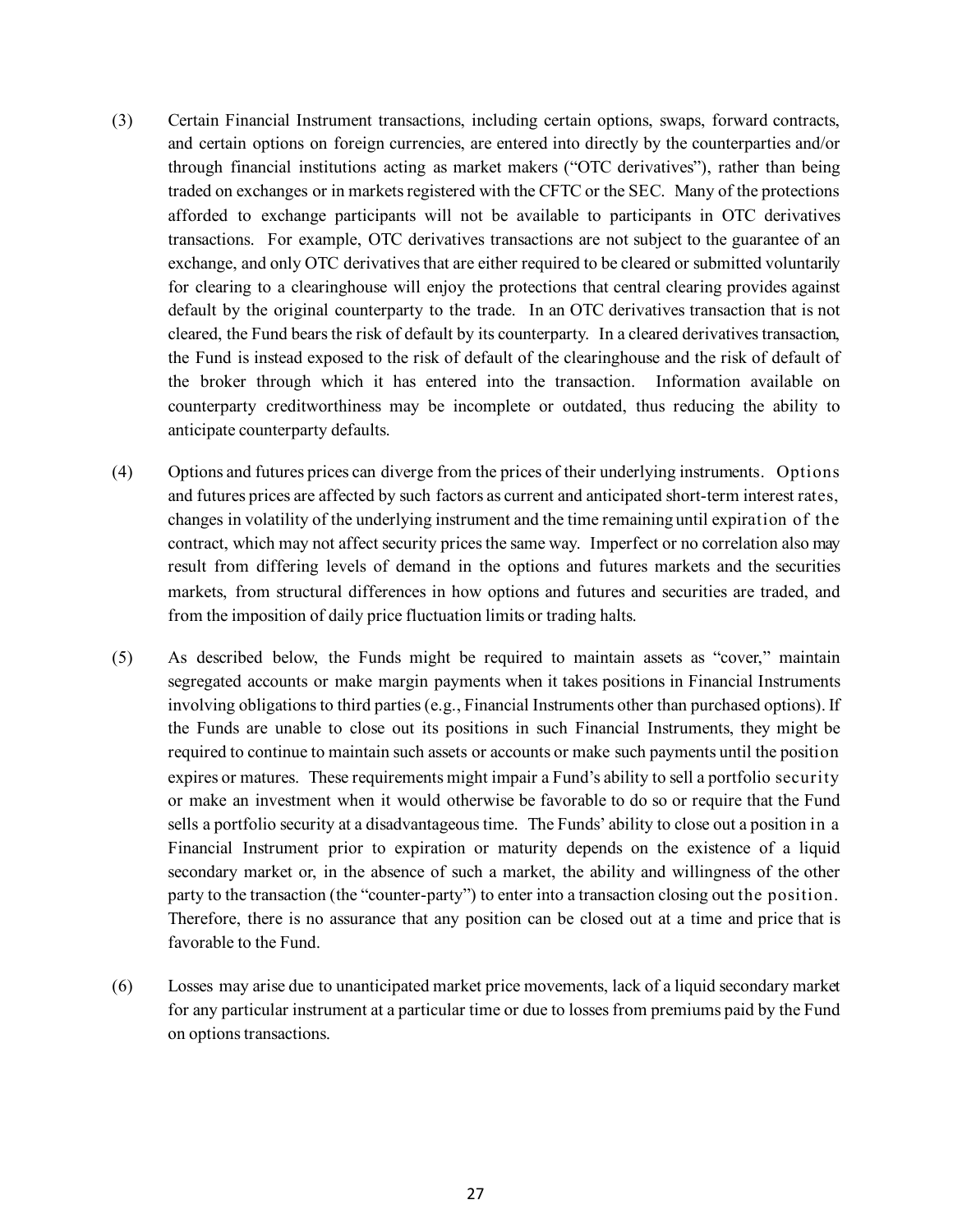*Cover.* Transactions using Financial Instruments, other than purchasing options, expose the Funds to an obligation to another party. The Fund will not enter into any such transactions unless they own either (1) an offsetting ("covered") position in securities or other options or futures contracts or (2) cash and liquid assets with a value, marked-to-market daily, sufficient to cover its potential obligations to the extent not covered as provided in (1) above. The Funds will comply with SEC guidelines regarding cover for these instruments and will, if the guidelines so require, set aside cash or liquid assets in an account with its custodian, U.S. Bank, N.A. (the "Custodian"), in the prescribed amount as determined daily.

Assets used as cover or held in an account cannot be sold while the position in the corresponding Financial Instrument is open, unless they are replaced with other appropriate assets. As a result, the commitment of a large portion of a Fund's assets to cover obligations under Financial Instruments could impede portfolio management or the Fund's ability to meet redemption requests or other current obligations.

*Options.* The value of an option position will reflect, among other things, the current market value of the underlying investment, the time remaining until expiration, the relationship of the exercise price to the market price of the underlying investment and general market conditions. Options that expire unexercised have no value. Options currently are traded on the Chicago Board Options Exchange ("CBOE"), the American Stock and Options Exchange ("AMEX") and other exchanges, as well as the OTC markets.

By buying a call option on a security, a Fund has the right, in return for the premium paid, to buy the security underlying the option at the exercise price. By writing (selling) a call option and receiving a premium, a Fund becomes obligated during the term of the option to deliver securities underlying the option at the exercise price if the option is exercised. The Fund will only write call options on securities it holds in their portfolios (i.e., covered calls). By buying a put option, a Fund has the right, in return for the premium, to sell the security underlying the option at the exercise price. By writing a put option and receiving a premium, a Fund becomes obligated during the term of the option to purchase the securities underlying the option at the exercise price.

Because options premiums paid or received by the Funds are small in relation to the market value of the investments underlying the options, buying and selling put and call options can be more speculative than investing directly in securities.

The Funds may effectively terminate their right or obligation under an option by entering into a closing transaction. For example, a Fund may terminate an obligation under a call option or put option that it has written by purchasing an identical call option or put option. This is known as a closing purchase transaction. Conversely, a Fund may terminate a position in a put or call option it had purchased by writing an identical put or call option. This is known as a closing sale transaction. Closing transactions permit the Fund to realize profits or limit losses on an option position prior to its exercise or expiration.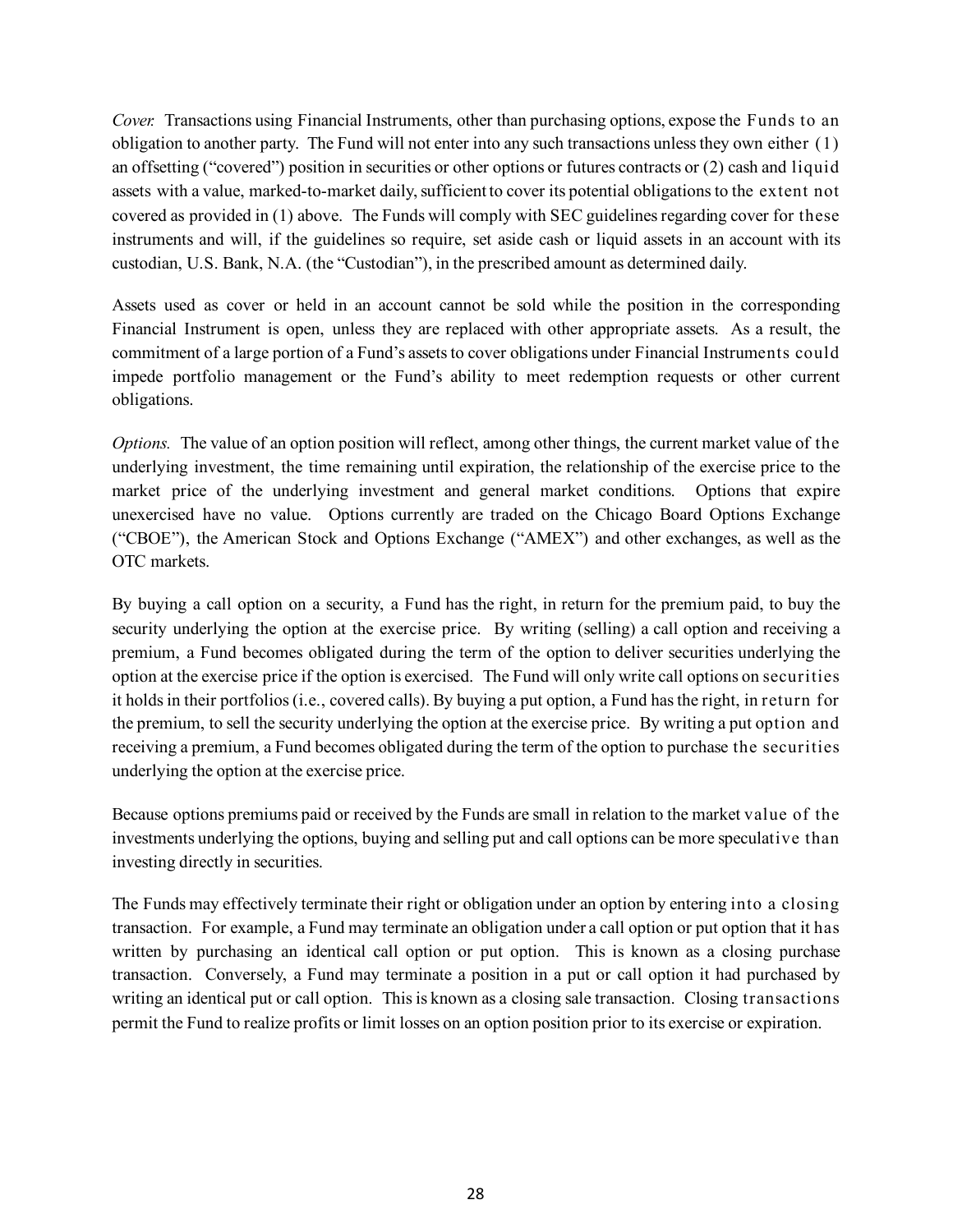*Interest Rate Options.* Interest rate options, including interest rate caps and interest rate floors, which can be combined to form interest rate collars, are contracts that entitle the purchaser to pay or receive the amounts, if any, by which a specified market rate exceeds a cap strike interest rate, or falls below a floor strike interest rate, respectively, at specified dates. The Funds may use interest rate options to hedge against anticipated and non-anticipated changes in interest rates on a portfolio wide basis or versus individual securities which may also have interest rate options embedded within the security.

*OTC Options.* Unlike exchange-traded options, which are standardized with respect to the underlying instrument, expiration date, contract size and strike price, the terms of OTC options (options not traded on exchanges) generally are established through negotiation with the other party to the option contract. While this type of arrangement allows a Fund great flexibility to tailor the option to its needs, OTC options generally involve greater risk than exchange-traded options, which are guaranteed by the clearing organization of the exchanges where they are traded.

*Interest Rate Futures Contracts and Options on Interest Rate Futures Contracts.* Bond prices are established in both the cash market and the futures market. In the cash market, bonds are purchased and sold with payment for the full purchase price of the bond being made in cash, generally within five business days after the trade. In the futures market, a contract is made to purchase or sell a bond in the future for a set price on a certain date. Historically, the prices for bonds established in the futures markets have tended to move generally in the aggregate in concert with the cash market prices and have maintained fairly predictable relationships. Accordingly, a Fund may use interest rate futures contracts as a defense, or hedge, against anticipated interest rate changes. A Fund presently could accomplish a similar result to that which it hopes to achieve through the use of interest rate futures contracts by selling bonds with long maturities and investing in bonds with short maturities when interest rates are expected to increase, or conversely, selling bonds with short maturities and investing in bonds with long maturities when interest rates are expected to decline. However, because of the liquidity that is often available in the futures market, the protection is more likely to be achieved, perhaps at a lower cost and without changing the rate of interest being earned by a Fund, through using futures contracts.

Interest rate futures contracts are traded in an auction environment on the floors of several exchanges and must be executed through a futures commission merchant ("FCM"), which is a brokerage firm that is a member of the relevant contract market. Each exchange guarantees performance under contract provisions through a clearing corporation, a nonprofit organization managed by the exchange membership. A public market exists in futures contracts covering various financial instruments including long-term U.S. Treasury Bonds and Notes; GNMA modified pass-through mortgage backed securities; three-month U.S. Treasury Bills; and ninety-day commercial paper. The Fund may also invest in exchange-traded Eurodollar contracts, which are interest rate futures on the forward level of LIBOR. These contracts are generally considered liquid securities and trade on the Chicago Mercantile Exchange. Such Eurodollar contracts are generally used to "lock-in" or hedge the future level of short-term rates. A Fund may trade in any interest rate futures contracts for which there exists a public market, including, without limitation, the foregoing instruments.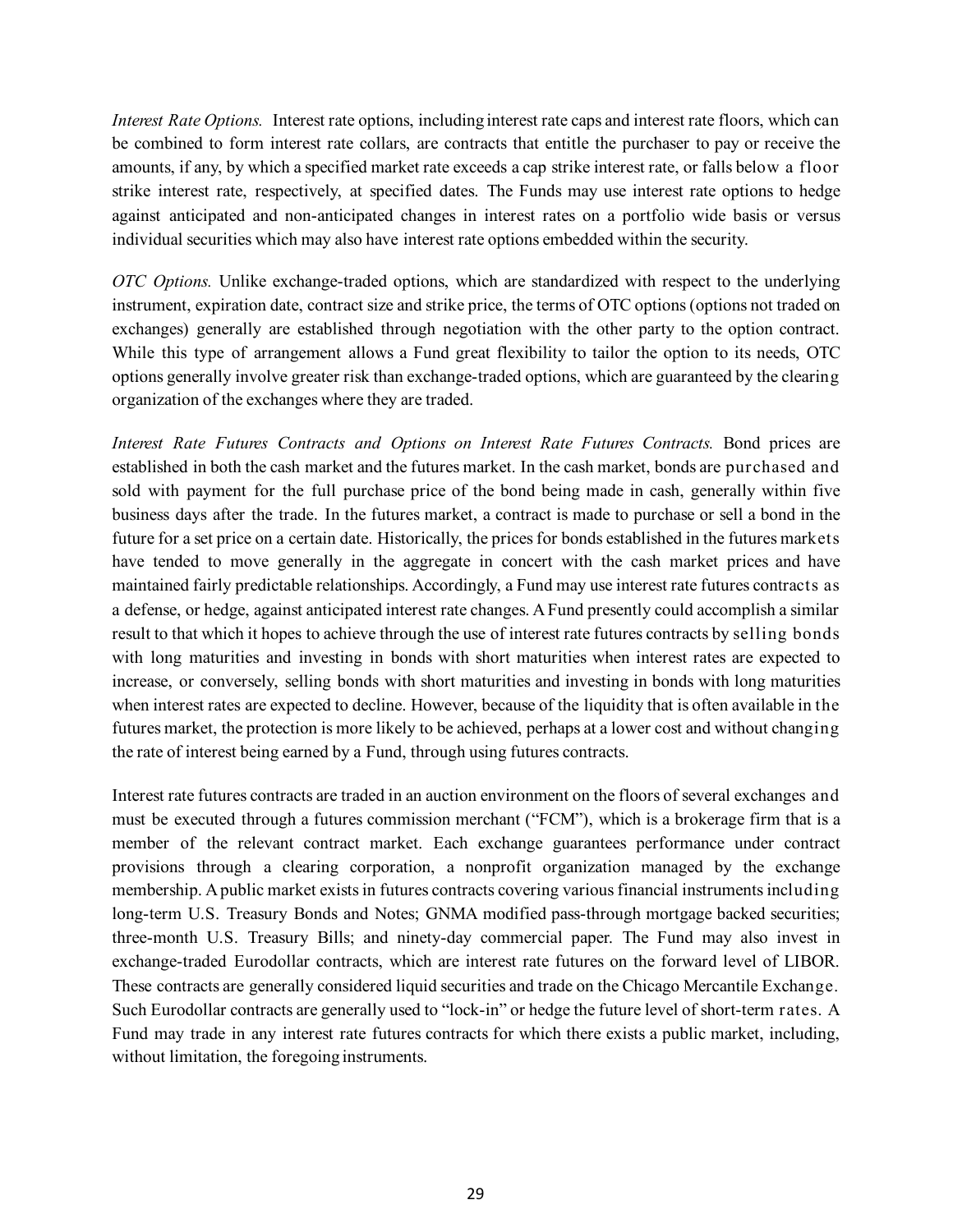*Futures Contracts and Options on Futures Contracts.* A futures contract obligates the seller to deliver (and the purchaser to take delivery of) the specified security on the expiration date of the contract. An index futures contract obligates the seller to deliver (and the purchaser to take) an amount of cash equal to a specific dollar amount times the difference between the value of a specific index at the close of the last trading day of the contract and the price at which the agreement is made. No physical delivery of the underlying securities in the index is made.

When a Fund writes an option on a futures contract, it becomes obligated, in return for the premium received, to assume a position in the futures contract at a specified exercise price at any time during the term of the option. If a Fund writes a call, it assumes a short futures position. If a Fund writes a put, it assumes a long futures position. When the Fund purchases an option on a futures contract, it acquires the right in return for the premium it pays to assume a position in a futures contract (a long position if the option is a call and a short position if the option is a put).

Whether a Fund realizes a gain or loss from futures activities depends upon movements in the underlying security or index. The extent of a Fund's loss from an unhedged short position in futures contracts or from writing unhedged call options on futures contracts is potentially unlimited. A Fund only purchases and sells futures contracts and options on futures contracts that are traded on a U.S. exchange or board of trade.

No price is paid upon entering into a futures contract. Instead, at the inception of a futures contract a Fund is required to deposit "initial margin" that is typically calculated as an amount equal to the volatility in the market value of a contract over a fixed period. Margin also must be deposited when writing a call or put option on a futures contract, in accordance with applicable exchange rules. Unlike margin in securities transactions, initial margin does not represent a borrowing, but rather is in the nature of a performance bond or good-faith deposit that is returned to a Fund at the termination of the transaction if all contractual obligations have been satisfied. Under certain circumstances, such as periods of high volatility, a Fund may be required by an exchange to increase the level of its initial margin payment, and initial margin requirements might be increased generally in the future by regulatory action.

Subsequent "variation margin" payments are made to and from the futures commission merchant daily as the value of the futures position varies, a process known as "marking-to-market." Variation margin does not involve borrowing, but rather represents a daily settlement of the Fund's obligations to or from a futures commission merchant. When a Fund purchases an option on a futures contract, the premium paid plus transaction costs is all that is at risk. In contrast, when the Fund purchases or sell a futures contract or writes a call or put option thereon, it is subject to daily variation margin calls that could be substantial in the event of adverse price movements. If a Fund has insufficient cash to meet daily variation margin requirements, it might need to sell securities at a time when such sales are disadvantageous.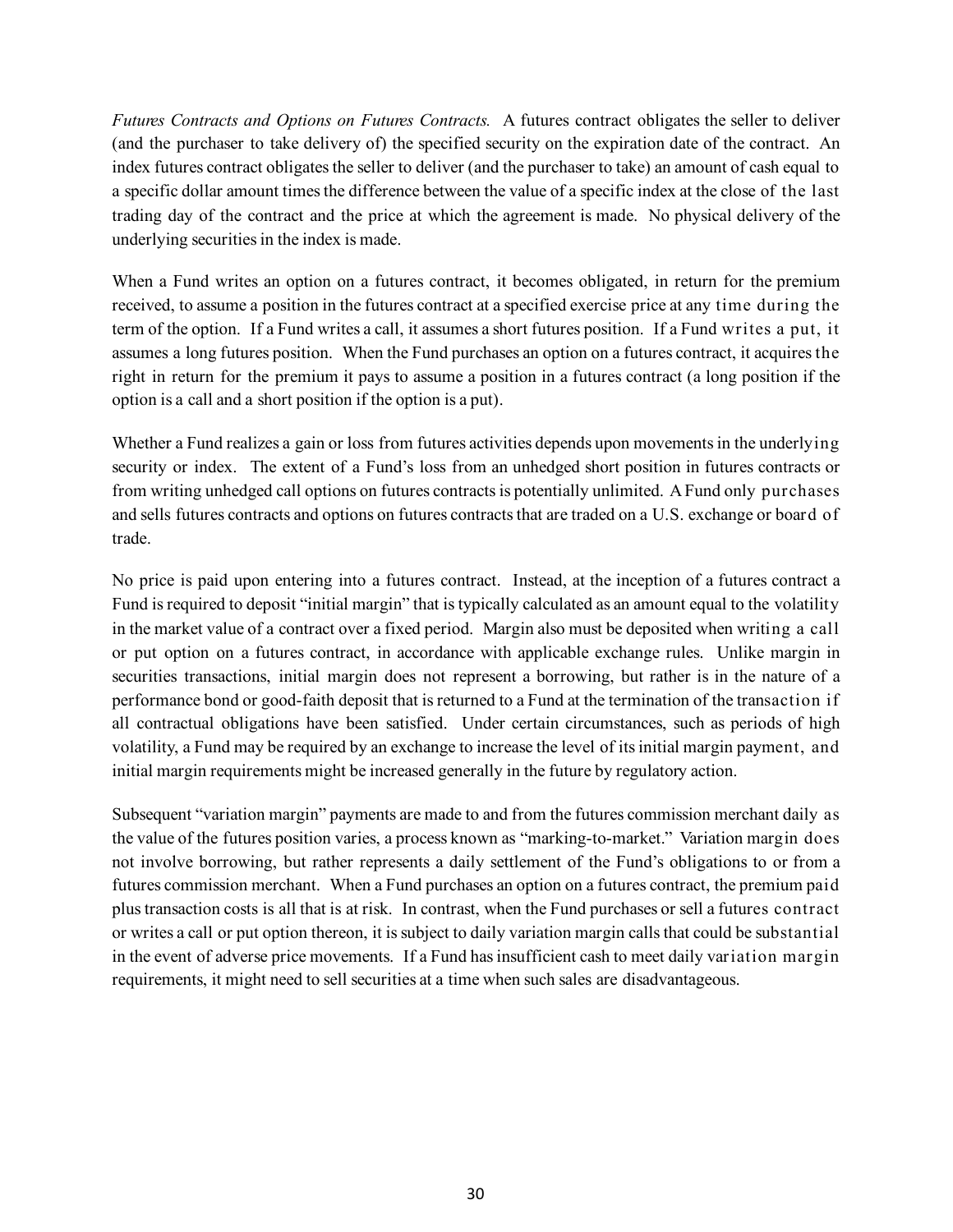Purchasers and sellers of futures contracts and options on futures can enter into offsetting closing transactions, similar to closing transactions in options, by selling or purchasing, respectively, an instrument identical to the instrument purchased or sold. Positions in futures and options on futures contracts may be closed only on an exchange or board of trade that provides a secondary market. However, there can be no assurance that a liquid secondary market will exist for a particular contract at a particular time. In such event, it may not be possible to close a futures contract or options position.

Under certain circumstances, futures exchanges may establish daily limits on the amount that the price of a futures contract or an option on a futures contract can vary from the previous day's settlement price. Once that limit is reached, no trades may be made that day at a price beyond the limit. Daily price limits do not limit potential losses because prices could move to the daily limit for several consecutive days with little or no trading, thereby preventing liquidation of unfavorable positions.

If a Fund were unable to liquidate a futures contract or an option on a futures position due to the absence of a liquid secondary market or the imposition of price limits, it could incur substantial losses. The Fund would continue to be subject to market risk with respect to the position. In addition, except in the case of purchased options, the Fund would continue to be required to make daily variation margin payments and might be required to maintain cash or liquid assets in an account.

*Risks of Futures Contracts and Options Thereon.* The Funds' use of futures contracts is subject to the risks associated with derivative instruments generally. In addition, a purchase or sale of a futures contract may result in losses to a Fund in excess of the amount the Fund delivered as initial margin. Because of the relatively low margin deposits required, futures trading involves a high degree of leverage; as a result, a relatively small price movement in a futures contract may result in immediate and substantial loss, or gain, to the Fund.

There is a risk of loss by a Fund of its initial and variation margin deposits in the event of bankruptcy of the futures commission merchant ("FCM") with which the Fund has an open position in a futures contract. The assets of a Fund may not be fully protected in the event of the bankruptcy of the FCM or central counterparty because the Fund might be limited to recovering only a pro rata share of all available Fund and margin segregated on behalf of an FCM's customers. If the FCM does not provide accurate reporting, the Fund is also subject to the risk that the FCM could use the Fund's assets, which are held in an omnibus account with assets belonging to the FCM's other customers, to satisfy its own financial obligations or the payment obligations of another customer.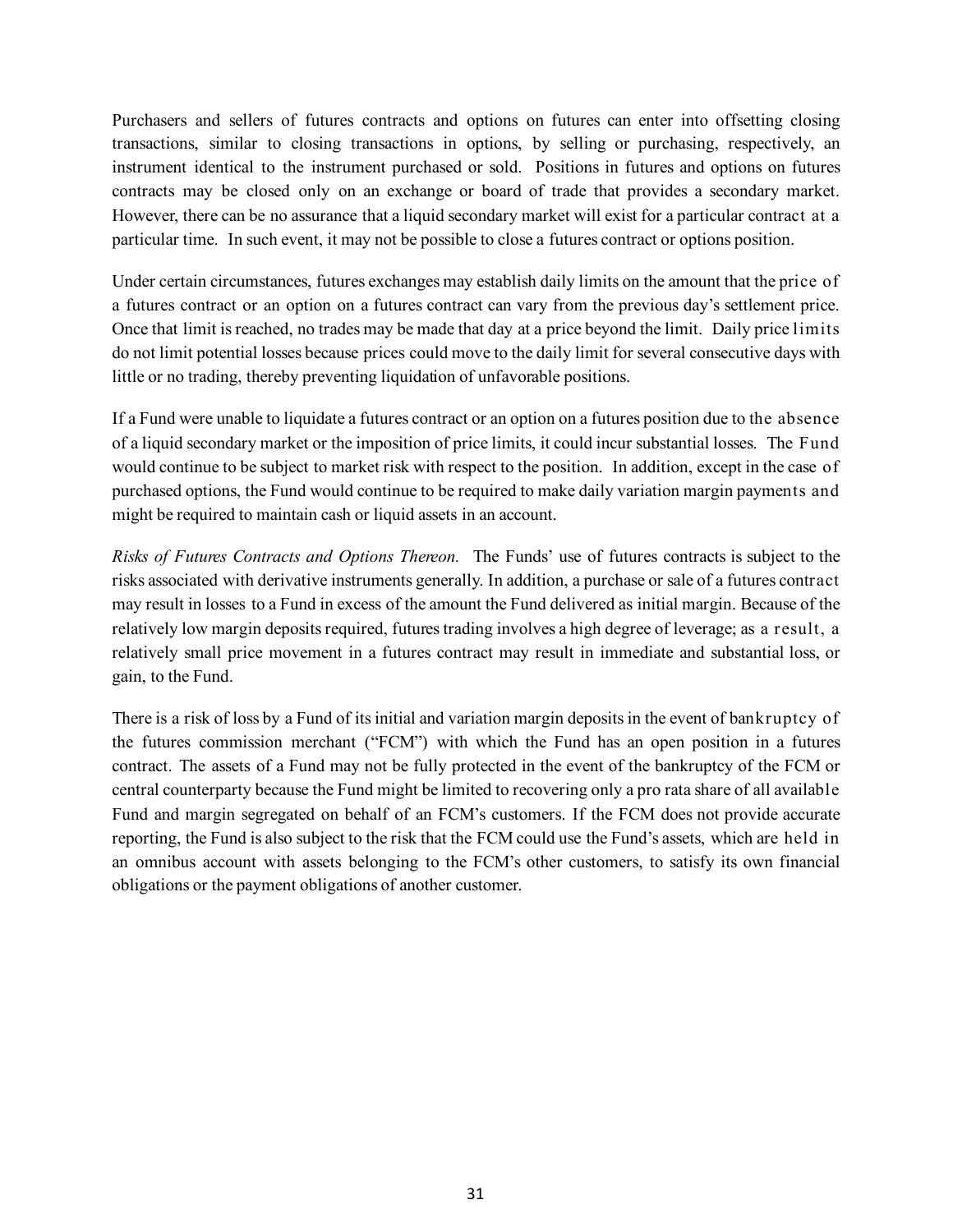Options on futures contracts trade on the same contract markets as the underlying futures contracts. The writer (seller) of an option on a futures contract becomes contractually obligated to take the opposite futures position if the buyer of the option exercises its rights to the futures position specified in the option. The Funds' use of options on futures contracts is subject to the risks related to derivative instruments generally. In addition, the amount of risk a Fund assumes when it purchases an option on a futures contract is the premium paid for the option plus related transaction costs. The purchase of an option also entails the risk that changes in the value of the underlying futures contract will not be fully reflected in the value of the option purchased.

The ordinary spreads between prices in the cash and futures markets (including the options on futures markets), due to differences in the natures of those markets, are subject to the following factors, which may create distortions. First, all participants in the futures market are subject to margin deposit and maintenance requirements. Rather than meeting additional margin deposit requirements, investors may close futures contracts through offsetting transactions, which could distort the normal relationships between the cash and futures markets. Second, the liquidity of the futures market depends on participants entering into offsetting transactions rather than making or taking delivery. To the extent participants decide to make or take delivery, liquidity in the futures market could be reduced, thus producing distortion. Third, from the point of view of speculators, the deposit requirements in the futures market are less onerous than margin requirements in the securities market. Therefore, increased participation by speculators in the futures market may cause temporary price distortions.

*Combined Positions.* The Funds may purchase and write options in combination with each other. For example, a Fund may purchase a put option and write a call option on the same underlying instrument in order to construct a combined position whose risk and return characteristics are similar to selling a futures contract. Another possible combined position would involve writing a call option at one strike price and buying a call option at a lower price, in order to reduce the risk of the written call option in the event of a substantial price increase. Because combined options positions involve multiple trades, they result in higher transaction costs and may be more difficult to open and close out.

*Swaps Generally.* The Fund may enter into swap contracts. Generally, swap agreements are contracts between a Fund and another party (the swap counterparty) involving the exchange of payments on specified terms over periods ranging from a few days to multiple years. A swap agreement may be negotiated bilaterally and traded OTC between the two parties (for an uncleared swap) or, in some instances, must be transacted through an FCM and cleared through a clearinghouse that serves as a central counterparty (for a cleared swap). The notional amount is the set dollar or other value selected by the parties to use as the basis on which to calculate the obligations that the parties to a swap agreement have agreed to exchange. The parties typically do not actually exchange the notional amount. Instead they agree to exchange the returns that would be earned or realized if the notional amount were invested in given investments or at given rates.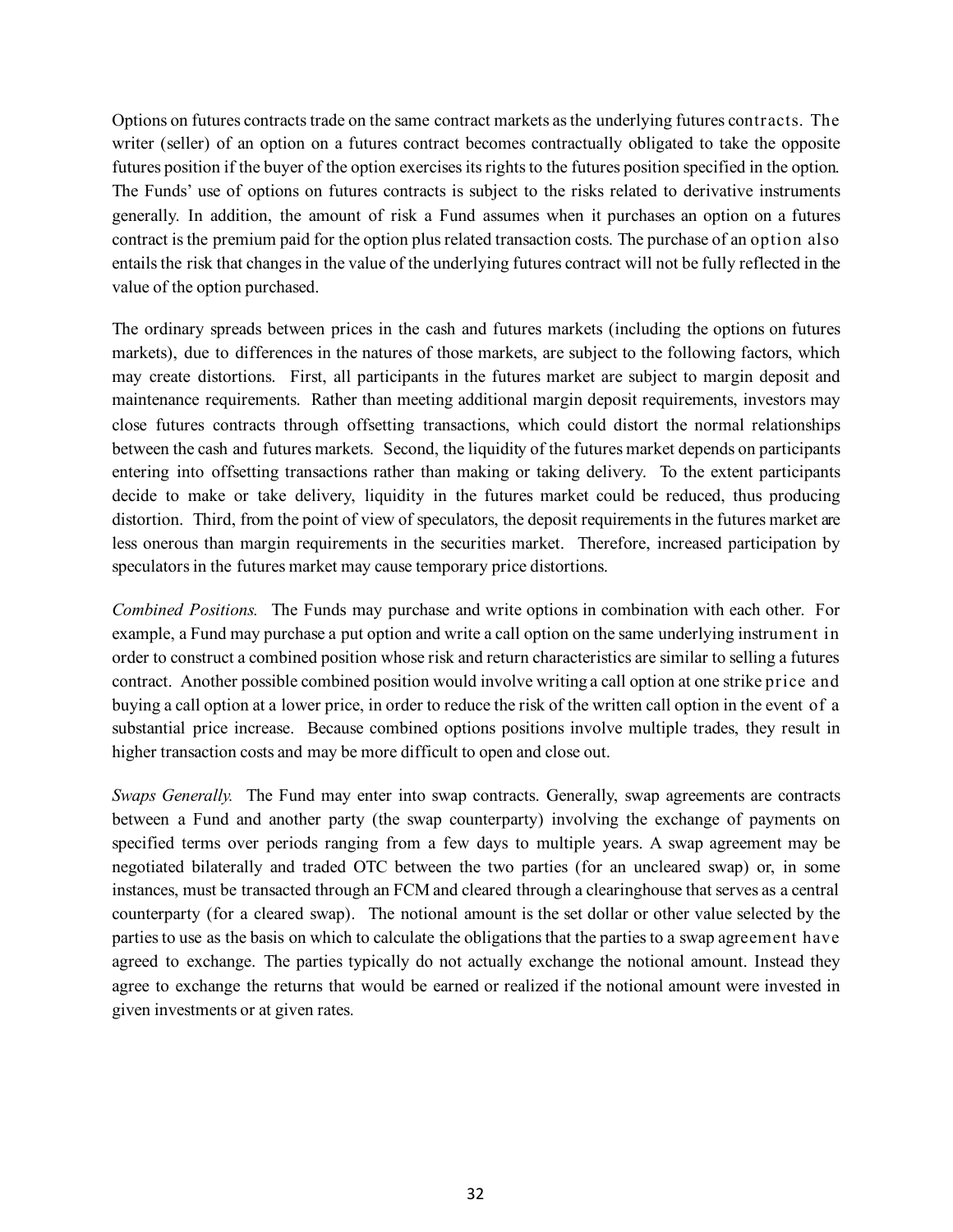Certain standardized swaps are subject to mandatory central clearing and exchange trading. The Dodd-Frank Wall Street Reform and Consumer Protection Act (the "Dodd-Frank Act") and related regulatory developments will ultimately require the clearing and exchange-trading of many OTC derivative instruments that the CFTC and the SEC recently defined as "swaps," including non-deliverable foreign exchange forwards, OTC foreign exchange options, and swaptions. Mandatory exchange-trading and clearing will take place on a phased-in basis based on the type of market participant, CFTC approval of contracts for central clearing, and public trading facilities making such cleared swaps available to trade. To date, the CFTC has designated only certain of the most common types of credit default index swaps and interest rate swaps as subject to mandatory clearing and certain public trading facilities have made certain of those cleared swaps available to trade, but it is expected that additional categories of swaps will in the future be designated as subject to mandatory clearing and trade execution requirements. Central clearing is intended to reduce counterparty credit risk and increase liquidity, but central clearing does not eliminate these risks and may involve additional costs and risks not involved with uncleared swaps.

*Interest Rate Swaps.* The Funds may enter into interest rate swap contracts. Interest rate swap contracts are contracts in which each party agrees to make a periodic interest payment based on an index or the value of an asset in return for a periodic payment from the other party based on a different index or asset. The purchase of an interest rate floor entitles the purchaser, to the extent that a specified index falls below a predetermined interest rate, to receive payments of interest on a notional principal amount from the party selling such interest rate floor. The purchase of an interest rate cap entitles the purchaser, to the extent that a specified index rises above a predetermined interest rate, to receive payments of interest on a notional principal amount from the party selling such interest rate cap. Like a traditional investment in a debt security, the Funds could lose money by investing in an interest rate swap if interest rates change adversely. For example, if a Fund enters into a swap where it agrees to exchange a floating rate of interest for a fixed rate of interest, the Fund may have to pay more money than it receives. Similarly, if a Fund enters into a swap where it agrees to exchange a fixed rate of interest for a floating rate of interest, a Fund may receive less money than it has agreed to pay.

*Credit Default Swaps.* The Funds may enter into credit default swap agreements. The credit default swap agreement may have as a reference obligation one or more securities that are not currently held by a Fund. The buyer in a credit default swap agreement is obligated to pay the seller a periodic fee, typically expressed in basis points on the principal amount of the underlying obligation (otherwise known as the notional amount), over the term of the agreement in return for a contingent payment upon the occurrence of a credit event with respect to the underlying reference obligation. A credit event is typically a default, restructuring or bankruptcy.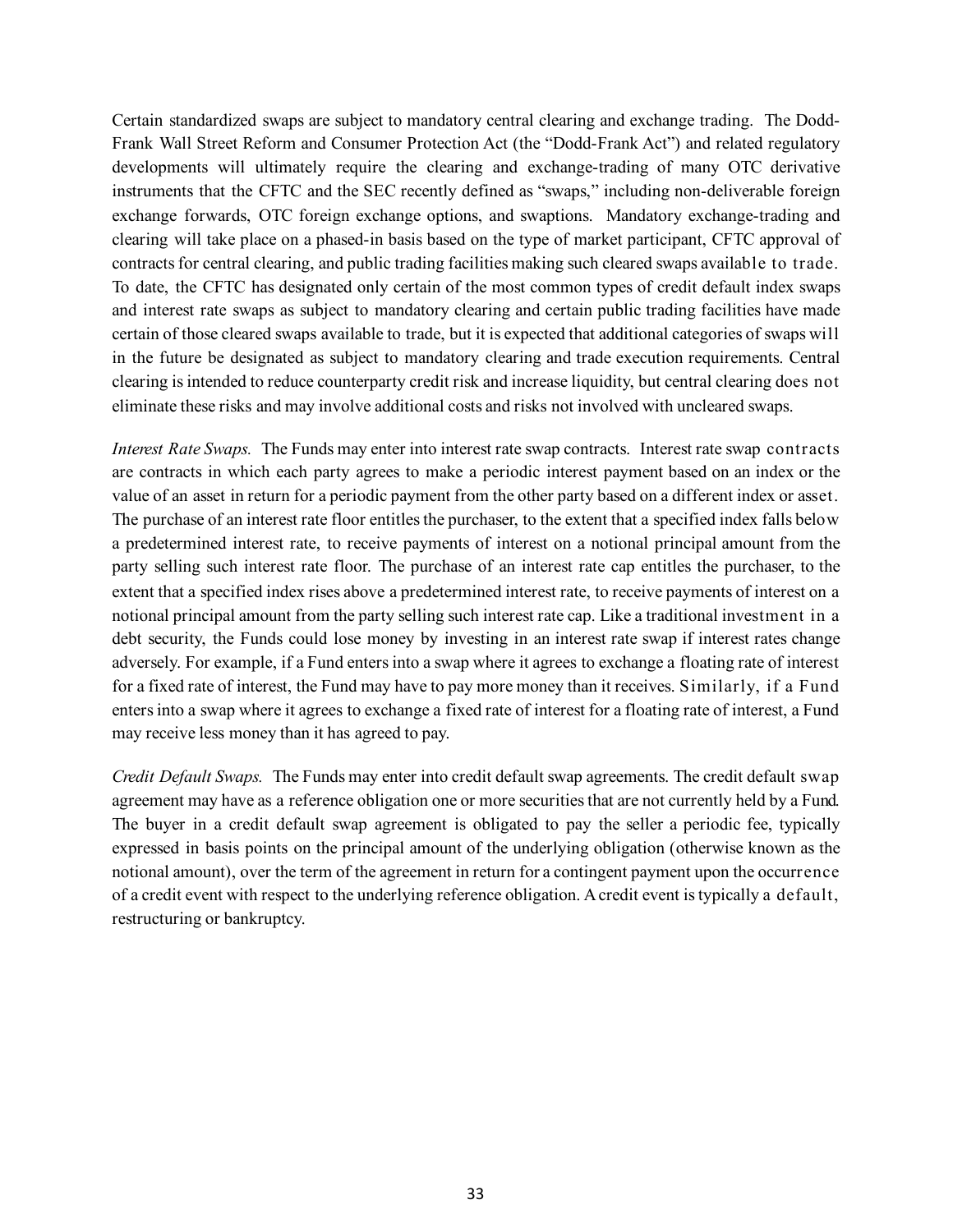The Funds may be either the buyer or seller in the transaction. As a seller, the Funds receive a fixed rate of income throughout the term of the agreement, which typically is between one month and five years, provided that no credit event occurs. If a credit event occurs, the Funds typically must pay the contingent payment to the buyer, which is typically the par value (full notional value) of the reference obligation. The contingent payment may be a cash settlement or by physical delivery of the reference obligation in return for payment of the face amount of the obligation. If a Fund is a buyer and no credit event occurs, the Fund may lose its investment and recover nothing. However, if a credit event occurs, the buyer typically receives full notional value for a reference obligation that may have little or no value.

Credit default swaps may involve greater risks than if a Fund had invested in the reference obligation directly. Credit default swaps are subject to general market risk, liquidity risk and credit risk. If a Fund is a buyer in a credit default swap agreement and no credit event occurs, then it will lose its investment. In addition, the value of the reference obligation received by a Fund as a seller if a credit event occurs, coupled with the periodic payments previously received, may be less than the full notional value it pays to the buyer, resulting in a loss of value to a Fund.

*Currency Swaps.* In order to protect against currency fluctuations, the Fund may enter into currency swaps. The Funds may also hedge portfolio positions through currency swaps, which are transactions in which one currency is simultaneously bought for a second currency on a spot basis and sold for the second currency on a forward basis. Currency swaps involve the exchange of the rights of a Fund and another party to make or receive payments in specified currencies. Currency swaps usually involve the delivery of the entire principal value of one designated currency in exchange for the other designated currency. Because currency swaps usually involve the delivery of the entire principal value of one designated currency in exchange for the other designated currency, the entire principal value of a currency swap is subject to the risk that the other party to the swap will default on its contractual delivery obligations.

*Comprehensive Swaps Regulation.* The Dodd-Frank Wall Street Reform and Consumer Protection Act of 2010 (the "Dodd-Frank Act") and related regulatory developments have imposed comprehensive regulatory requirements on swaps and swap market participants. The regulatory framework includes: (1) registration and regulation of swap dealers and major swap participants; (2) requiring central clearing and execution of standardized swaps; (3) imposing margin requirements on swap transactions; (4) regulating and monitoring swap transactions through position limits and large trader reporting requirements; and (5) imposing record keeping and centralized and public reporting requirements, on an anonymous basis, for most swaps. The CFTC is responsible for the regulation of most swaps. The SEC has jurisdiction over a small segment of the market referred to as "security-based swaps," which includes swaps on single securities or credits, or narrow-based indices of securities or credits.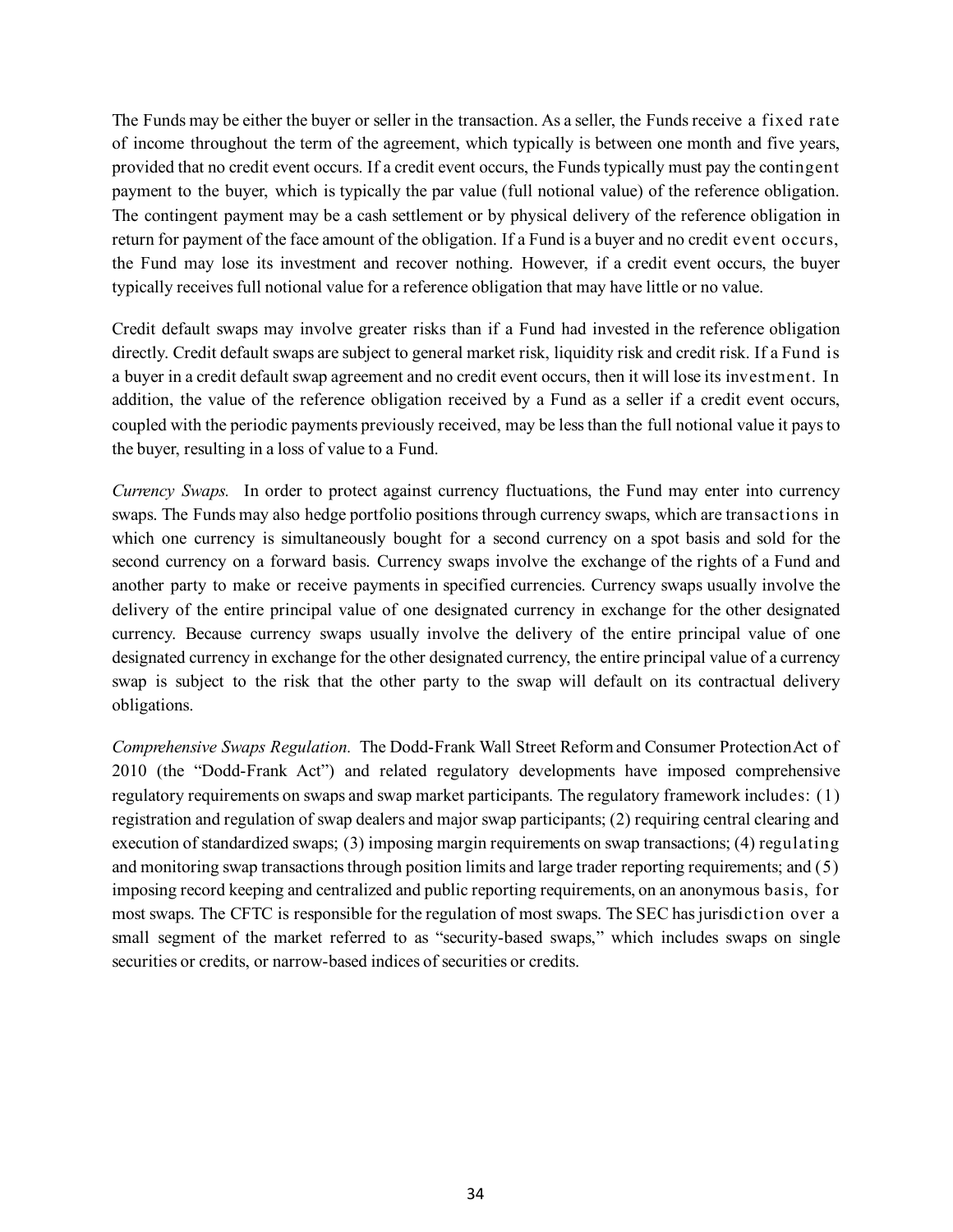*Risks of Swaps.* A Fund's use of swaps is subject to the risks associated with derivative instruments generally. In addition, because uncleared swaps are typically executed bilaterally with a swap dealer rather than traded on exchanges, uncleared swap participants may not be as protected as participants on organized exchanges. Performance of an uncleared swap agreement is the responsibility only of the swap counterparty and not of any exchange or clearinghouse. As a result, the Fund is subject to the risk that a counterparty will be unable or will refuse to perform under such agreement, including because of the counterparty's bankruptcy or insolvency.

As noted above, under recent financial reforms, certain types of swaps are, and others eventually are expected to be, required to be cleared through a central counterparty, which may affect counterparty risk and other risks faced by the Fund. Central clearing is designed to reduce counterparty credit risk and increase liquidity compared to uncleared swaps because central clearing interposes the central clearinghouse as the counterparty to each participant's swap, but it does not eliminate those risks completely and may involve additional costs and risks not involved with uncleared swaps. The Fund is also subject to the risk that, after entering into a cleared swap with an executing broker, no FCM or central counterparty is willing or able to clear the transaction. In such an event, the Fund may be required to break the trade and make an early termination payment to the executing broker.

With respect to cleared swaps, there is also a risk of loss by a Fund of its initial and variation margin deposits in the event of bankruptcy of the FCM with which the Fund has an open position, or the central counterparty in a swap contract. The assets of a Fund may not be fully protected in the event of the bankruptcy of the FCM or central counterparty because the Fund might be limited to recovering only a pro rata share of all available funds and margin segregated on behalf of an FCM's customers. If the FCM does not provide accurate reporting, the Fund is also subject to the risk that the FCM could use the Fund's assets, which are held in an omnibus account with assets belonging to the FCM's other customers, to satisfy its own financial obligations or the payment obligations of another customer to the central counterparty. Credit risk of cleared swap participants is concentrated in a few clearinghouses, and the consequences of insolvency of a clearinghouse are not clear.

*Risks of Potential Government Regulation of Derivatives.* It is possible that additional government regulation of various types of derivative instruments, including futures, options, and swap contracts, may limit or prevent a Fund from using such instruments as part of its investment strategy, and could ultimately prevent the Fund from being able to achieve its investment objective. It is impossible to fully predict the effects of past, present or future legislation and regulation in this area, but the effects could be substantial and adverse. It is possible that legislative and regulatory activity could limit or restrict the ability of the Fund to use certain instruments as part of its investment strategy. Limits or restrictions applicable to the counterparties with which the Fund engages in derivative transactions could also prevent the Fund from using certain instruments.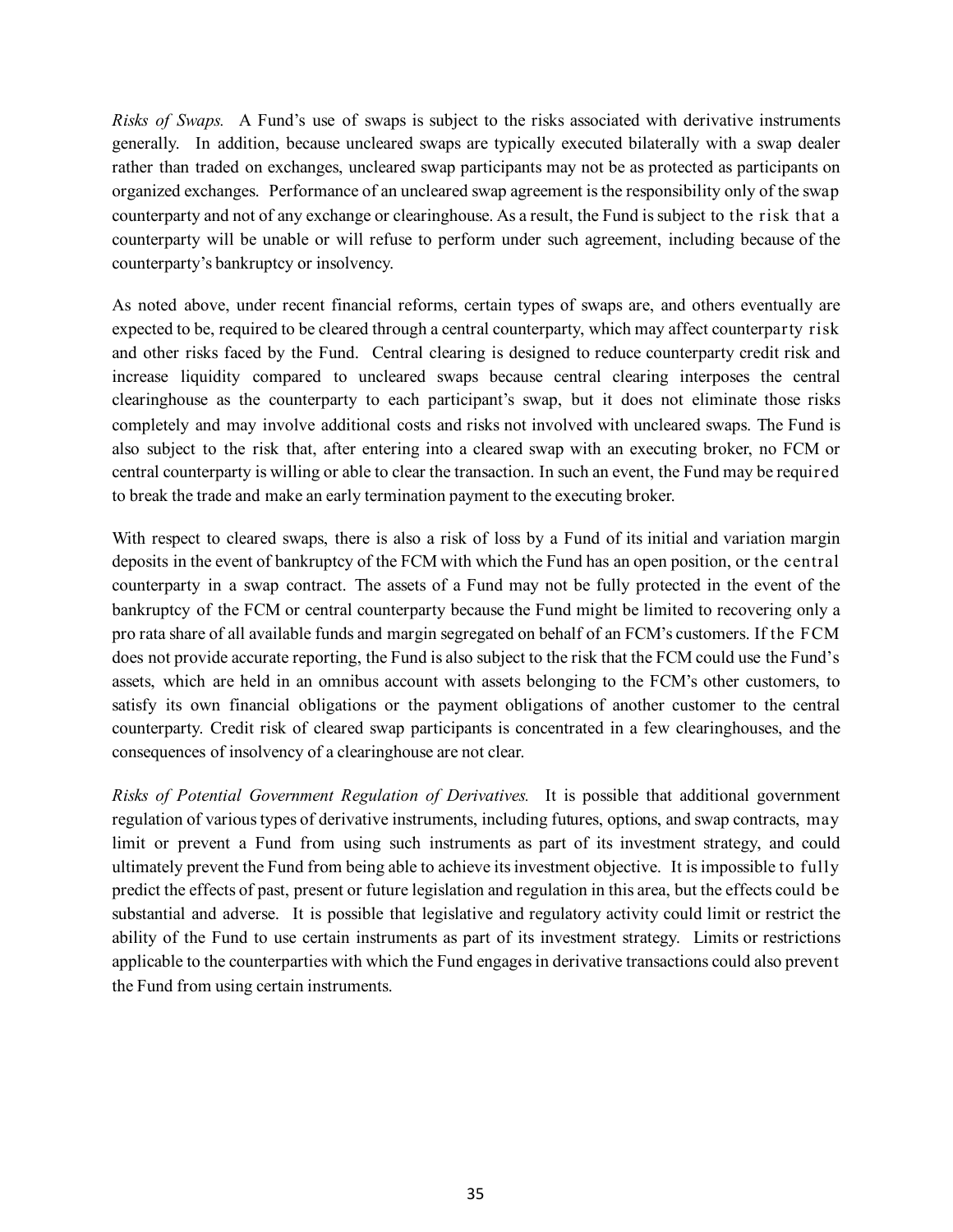There is a possibility of future regulatory changes altering, perhaps to a material extent, the nature of an investment in the Fund or the ability of the Fund to continue to implement its investment strategies. The futures, options, and swaps markets are subject to comprehensive statutes, regulations, and margin requirements. In addition, the SEC, the CFTC and the exchanges are authorized to take extraordinary actions in the event of a market emergency, including, for example, the implementation or reduction of speculative position limits, the implementation of higher margin requirements, the establishment of daily price limits, and the suspension of trading. The regulation of futures, options, and swaps transactions in the U.S. is a rapidly changing area of law and is subject to modification by government action.

New and developing regulation may negatively impact a Fund's ability to meet its investment objective either through limits or requirements imposed on it or upon its counterparties. In particular, any new position limits imposed on a Fund or its counterparties may impact the Fund's ability to invest in futures, options, and swaps in a manner that efficiently meets its investment objective. New requirements, even if not directly applicable to the Funds, including capital requirements and mandatory clearing, may increase the cost of the Funds' investments and cost of doing business, which could adversely affect investors.

*Interest Rate Floors, Caps, and Collars.* The purchase of an interest rate cap entitles the purchaser, to the extent that a specified index exceeds a predetermined interest rate, to receive payment of interest on a notional principal amount from the party selling such interest rate cap. The purchase of an interest rate floor entitles the purchaser, to the extent that a specified index falls below a predetermined interest rate, to receive payments of interest on a notional principal amount from the party selling the interest rate floor. An interest rate collar is the combination of a cap and a floor that preserves a certain return within a predetermined range of interest rates.

# **Cash Investments**

Each Fund may invest in high-quality, short-term debt securities and money market instruments ("Cash Investments") for (i) temporary defensive purposes in response to adverse market, economic, or political conditions and (ii) retaining flexibility in meeting redemptions, paying expenses, and identifying and assessing investment opportunities. Cash Investments include shares of other mutual funds, certificates of deposit, bankers' acceptances, time deposits, savings association obligations, commercial paper, shortterm notes (including discount notes), and other obligations.

The Funds may hold a substantial position in Cash Investments for long periods of time, which may result in the Funds not achieving their investment objective. If the market advances during periods when a Fund is holding a large Cash Investment, the Fund may not participate to the extent it would have if the Fund had been more fully invested, and this may result in the Fund not achieving its investment objective during that period. To the extent that the Fund uses a money market fund for its Cash Investment, there will be some duplication of expenses because the Fund would bear its pro rata portion of such money market fund's advisory fees and operational expenses.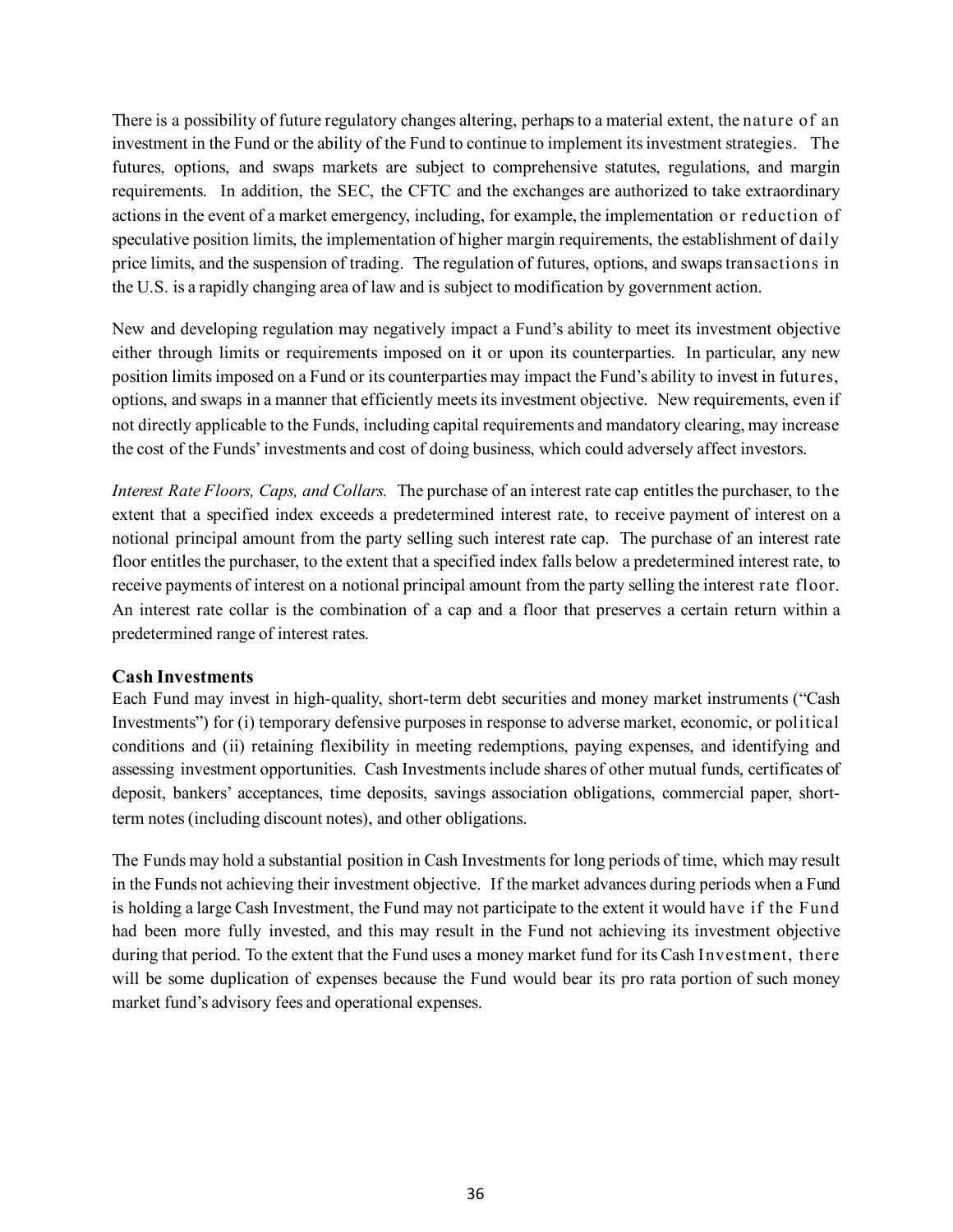Cash Investments are subject to credit risk and interest rate risk, although to a lesser extent than longerterm debt securities due to Cash Investments' short-term, significant liquidity, and typical high credit quality.

The Funds may invest in any of the following:

*Money Market Mutual Funds.* Generally, money market mutual funds seek to earn income consistent with the preservation of capital and maintenance of liquidity. They primarily invest in high quality money market obligations, including U.S. government obligations, bank obligations and high-grade corporate instruments. These investments generally mature within 397 days from the date of purchase. An investment in a money market mutual fund is not a bank deposit and is not insured or guaranteed by the Federal Deposit Insurance Corporation or any government agency.

To the extent that a Fund invests in money market mutual funds, your cost of investing in the Fund will generally be higher because you will indirectly bear fees and expenses charged by the underlying money market mutual funds in addition to the Fund's direct fees and expenses. Furthermore, investing in money market mutual funds could affect the timing, amount and character of distributions to you and therefore may increase the amount of taxes payable by you.

*Bank Certificates of Deposit, Bankers' Acceptances and Time Deposits.* Each Fund may acquire certificates of deposit, bankers' acceptances and time deposits. Certificates of deposit are negotiable certificates issued against monies deposited in a commercial bank for a definite period of time and earning a specified return. Bankers' acceptances are negotiable drafts or bills of exchange, normally drawn by an importer or exporter to pay for specific merchandise, which are "accepted" by a bank, meaning in effect that the bank unconditionally agrees to pay the face value of the instrument on maturity. Certificates of deposit and bankers' acceptances acquired by a Fund will be dollar-denominated obligations of domestic or foreign banks or financial institutions which at the time of purchase have capital, surplus and undivided profits in excess of \$100 million (including assets of both domestic and foreign branches), based on latest published reports, or less than \$100 million if the principal amount of such bank obligations are fully insured by the U.S. government.

In addition to purchasing certificates of deposit and bankers' acceptances, to the extent permitted under the investment objective and policies stated above and in the Prospectus, a Fund may make interestbearing time or other interest-bearing deposits in commercial or savings banks. Time deposits are nonnegotiable deposits maintained at a banking institution for a specified period of time at a specified interest rate.

*Commercial Paper, Short-Term Notes and Other Corporate Obligations.* A Fund may invest a portion of its assets in commercial paper, short-term notes, and other corporate obligations. Commercial paper consists of unsecured promissory notes issued by corporations. Issues of commercial paper and shortterm notes will normally have maturities of less than nine months and fixed rates of return, although such instruments may have maturities of up to one year.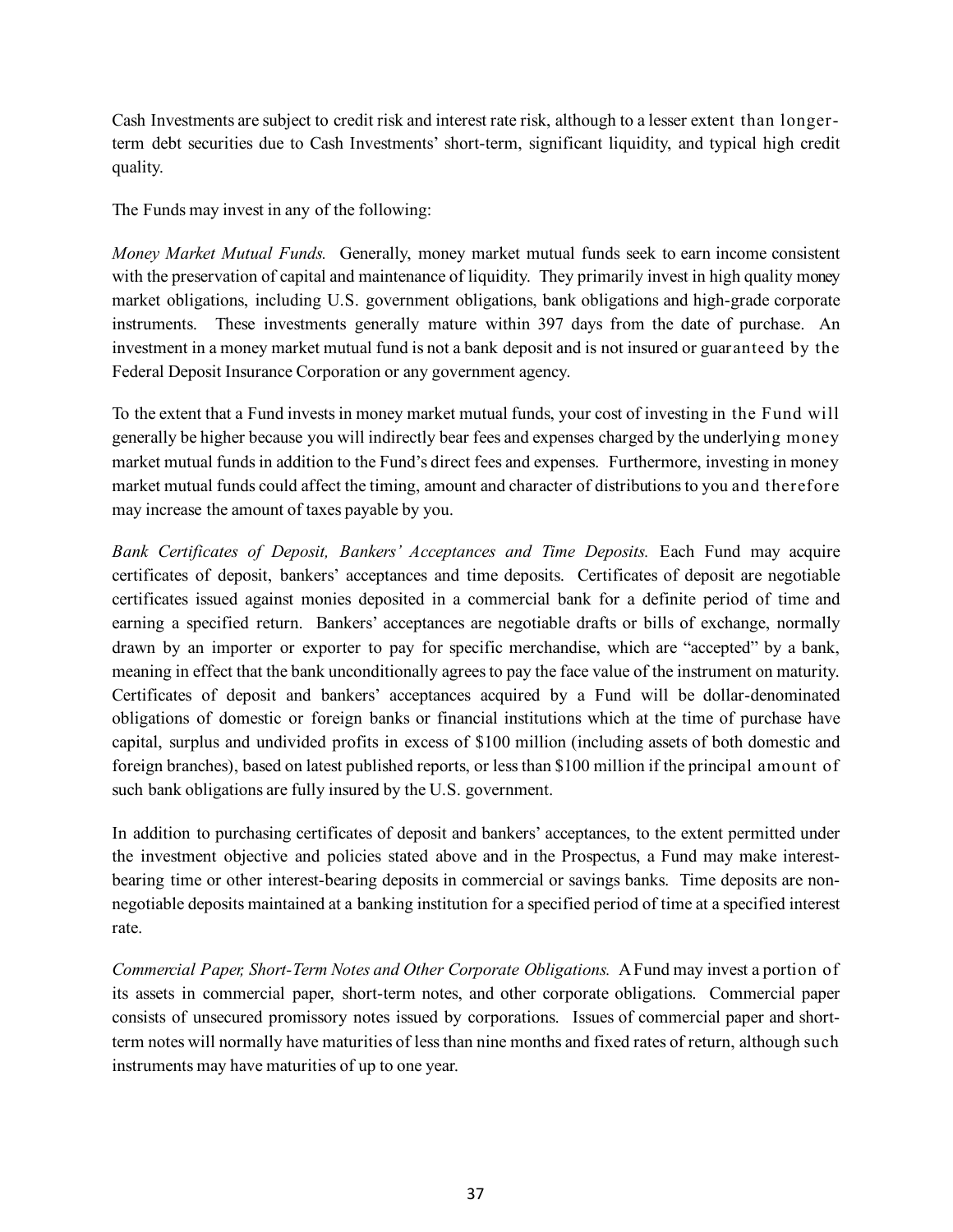Commercial paper and short-term notes will consist of issues rated at the time of purchase "A-2" or higher by S&P, "Prime-1" or "Prime-2" by Moody's, or similarly rated by another nationally recognized statistical rating organization or, if unrated, determined by the Adviser or, where applicable, the Sub-Adviser, to be of comparable quality.

Corporate obligations include bonds and notes issued by corporations to finance longer-term credit needs than supported by commercial paper. While such obligations generally have maturities of ten years or more, a Fund may purchase corporate obligations which have remaining maturities of one year or less from the date of purchase and which are rated "A" or higher by S&P, "A" or higher by Moody's, similarly rated by another nationally recognized statistical rating organization, or, if unrated, determined by the Adviser or, where applicable, the Sub-Adviser, to be of comparable quality.

*U.S. Government Obligations.* Each Fund may invest in U.S. government obligations. U.S. government obligations include securities issued or guaranteed as to principal and interest by the U.S. government, its agencies or instrumentalities. Treasury bills, the most frequently issued marketable government securities, have a maturity of up to one year and are issued on a discount basis. U.S. government obligations include securities issued or guaranteed by government-sponsored enterprises.

Payment of principal and interest on U.S. government obligations may be backed by the full faith and credit of the United States or may be backed solely by the issuing or guaranteeing agency or instrumentality itself. In the latter case, the investor must look principally to the agency or instrumentality issuing or guaranteeing the obligation for ultimate repayment, which agency or instrumentality may be privately owned. There can be no assurance that the U.S. government would provide financial support to its agencies or instrumentalities, including government-sponsored enterprises, where it is not obligated to do so (see "Agency Obligations," below). In addition, U.S. government obligations are subject to fluctuations in market value due to fluctuations in market interest rates. As a general matter, the value of debt instruments, including U.S. government obligations, declines when market interest rates increase and rises when market interest rates decrease. Certain types of U.S. government obligations are subject to fluctuations in yield or value due to their structure or contract terms.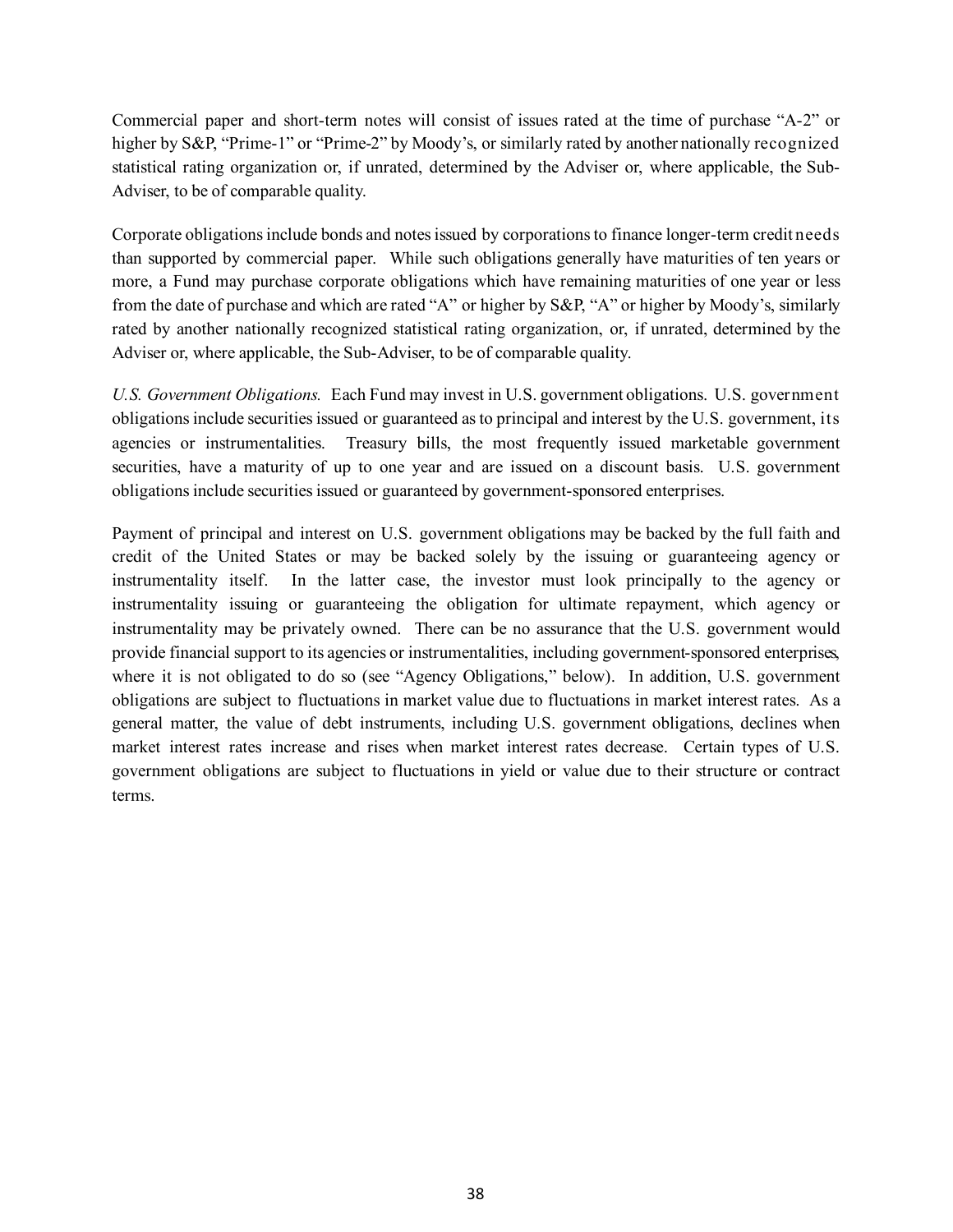#### **Agency Obligations**

The Funds may invest in agency obligations, such as the Export-Import Bank of the United States, Tennessee Valley Authority, Resolution Funding Corporation, Farmers Home Administration, Federal Home Loan Banks, Federal Intermediate Credit Banks, Federal Farm Credit Banks, Federal Land Banks, Federal Housing Administration, Government National Mortgage Association ("GNMA"), commonly known as "Ginnie Mae," Federal National Mortgage Association ("FNMA"), commonly known as "Fannie Mae," Federal Home Loan Mortgage Corporation ("FHLMC"), commonly known as "Freddie Mac," and the Student Loan Marketing Association ("SLMA"), commonly known as "Sallie Mae." Some, such as those of the Export-Import Bank of United States, are supported only by the right of the issuer to borrow from the Treasury; others, such as those of the FNMA and FHLMC, are supported by only the discretionary authority of the U.S. government to purchase the agency's obligations; still others, such as those of the SLMA, are supported only by the credit of the instrumentality. No assurance can be given that the U.S. government would provide financial support to U.S. government-sponsored instrumentalities because they are not obligated by law to do so. As a result, there is a risk that these entities will default on a financial obligation. For instance, in September 2008, at the direction of the U.S. Treasury, FNMA and FHLMC were placed into conservatorship under the Federal Housing Finance Agency ("FHFA"), a newly created independent regulator.

#### **Repurchase Agreements**

The Funds may enter into repurchase agreements. Under such agreements, a Fund agrees to purchase U.S. government obligations from a counterparty and the counterparty agrees to repurchase the securities at a mutually agreed upon time and price. The repurchase price may be higher than the purchase price, the difference being income to the Fund, or the purchase and repurchase prices may be the same, with interest at a stated rate due to the Fund together with the repurchase price on repurchase. In either case, the income to the Fund is unrelated to the interest rate on the security itself. Such repurchase agreements will be made only with banks with assets of \$500 million or more that are insured by the Federal Deposit Insurance Corporation or with government securities dealers recognized by the Federal Reserve Board and registered as broker-dealers with the SEC or exempt from such registration. A Fund will generally enter into repurchase agreements of short durations, from overnight to one week, although the underlying securities generally have longer maturities. A Fund may not enter into a repurchase agreement with more than seven days to maturity if, as a result, more than 15% of the value of the Fund's net assets would be invested in illiquid investments including such repurchase agreements. To the extent necessary to facilitate compliance with Section  $12(d)(3)$  of the 1940 Act and Rule 12d3-1 promulgated thereunder, each Fund will ensure that repurchase agreements will be collateralized fully to the extent required by Rule 5b-3.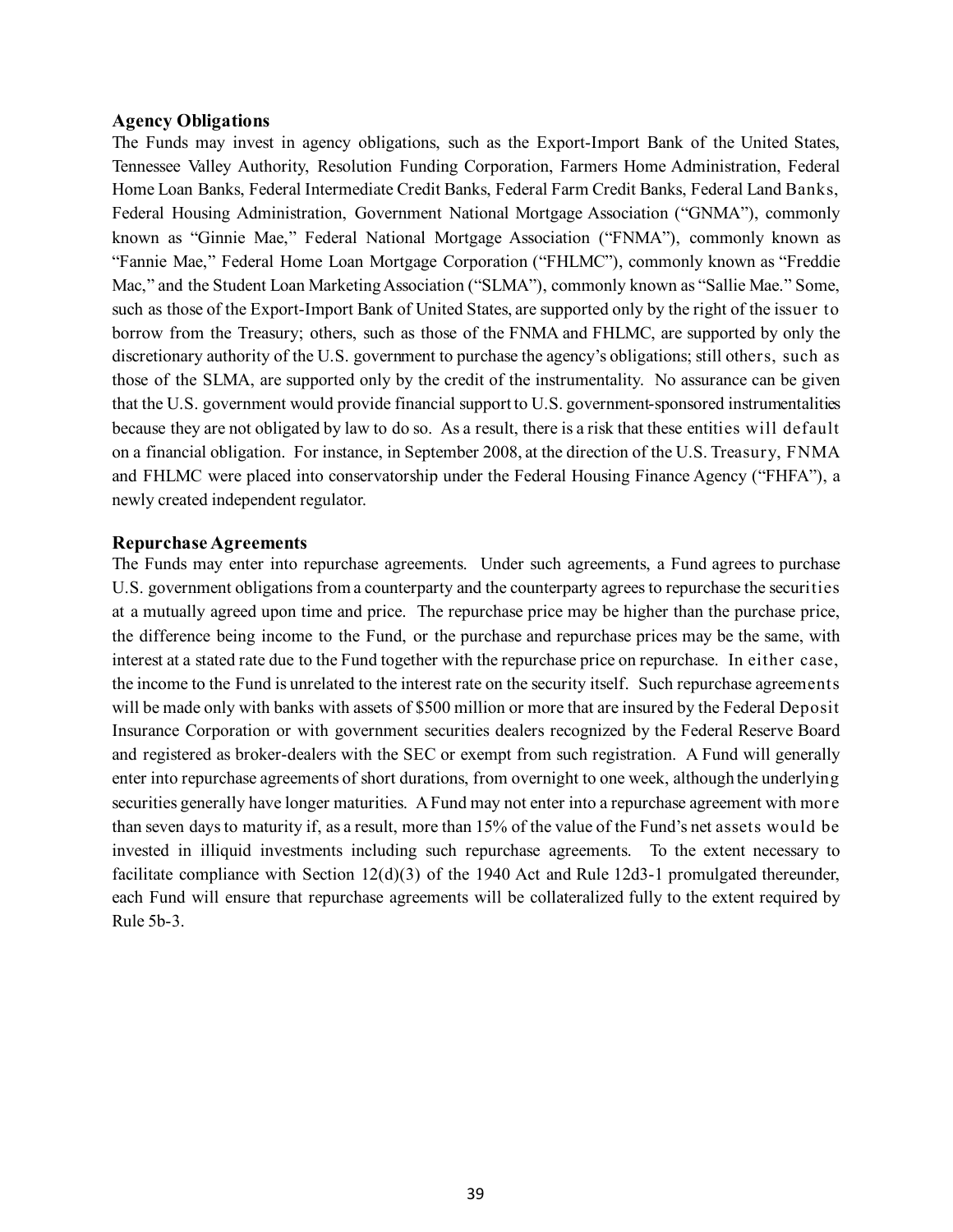For purposes of the 1940 Act, a repurchase agreement is deemed to be a loan from a Fund to the seller of the U.S. government obligations that are subject to the repurchase agreement. It is not clear whether a court would consider the U.S. government obligations to be acquired by a Fund subject to a repurchase agreement as being owned by the Fund or as being collateral for a loan by the Fund to the seller. In the event of the commencement of bankruptcy or insolvency proceedings with respect to the seller of the U.S. government obligations before its repurchase under a repurchase agreement, the Fund could encounter delays and incur costs before being able to sell the underlying U.S. government obligations. Delays may involve loss of interest or a decline in price of the U.S. government obligations. If a court characterizes the transaction as a loan and the Fund has not perfected a security interest in the U.S. government obligations, the Fund may be required to return the securities to the seller's estate and be treated as an unsecured creditor of the seller. As an unsecured creditor, the Fund would be at the risk of losing some or all of the principal and income involved in the transaction. As with any unsecured debt instrument purchased for a Fund, the Adviser or, where applicable, the Sub-Adviser, seeks to minimize the risk of loss through repurchase agreements by analyzing the creditworthiness of the other party, in this case the seller of the U.S. government security.

Apart from the risk of bankruptcy or insolvency proceedings, there is also the risk that the seller may fail to repurchase the U.S. government obligations. However, each Fund will always receive as collateral for any repurchase agreement to which it is a party securities acceptable to the Adviser or the Sub-Adviser, the market value of which is equal to at least 100% of the repurchase price, and the Funds will make payment against such securities only upon physical delivery or evidence of book entry transfer to the account of its Custodian. If the market value of the U.S. government obligations subject to the repurchase agreement become less than the repurchase price (including interest), the Fund will direct the seller of the U.S. government obligations to deliver additional securities so that the market value of all securities subject to the repurchase agreement will equal or exceed the repurchase price. It is possible that the Fund could be unsuccessful in seeking to enforce on the seller a contractual obligation to deliver additional securities.

## **Reverse Repurchase Agreements**

The Funds may enter into reverse repurchase agreements for temporary purposes with banks and securities dealers if the creditworthiness of the bank or securities dealer has been determined by the Adviser or, where applicable, the Sub-Adviser, to be satisfactory. A reverse repurchase agreement is a repurchase agreement in which a Fund is the seller of, rather than the investor in, securities and agrees to repurchase them at an agreed-upon time and price. Use of a reverse repurchase agreement may be preferable to a regular sale and later repurchase of securities because it avoids certain market risks and transaction costs.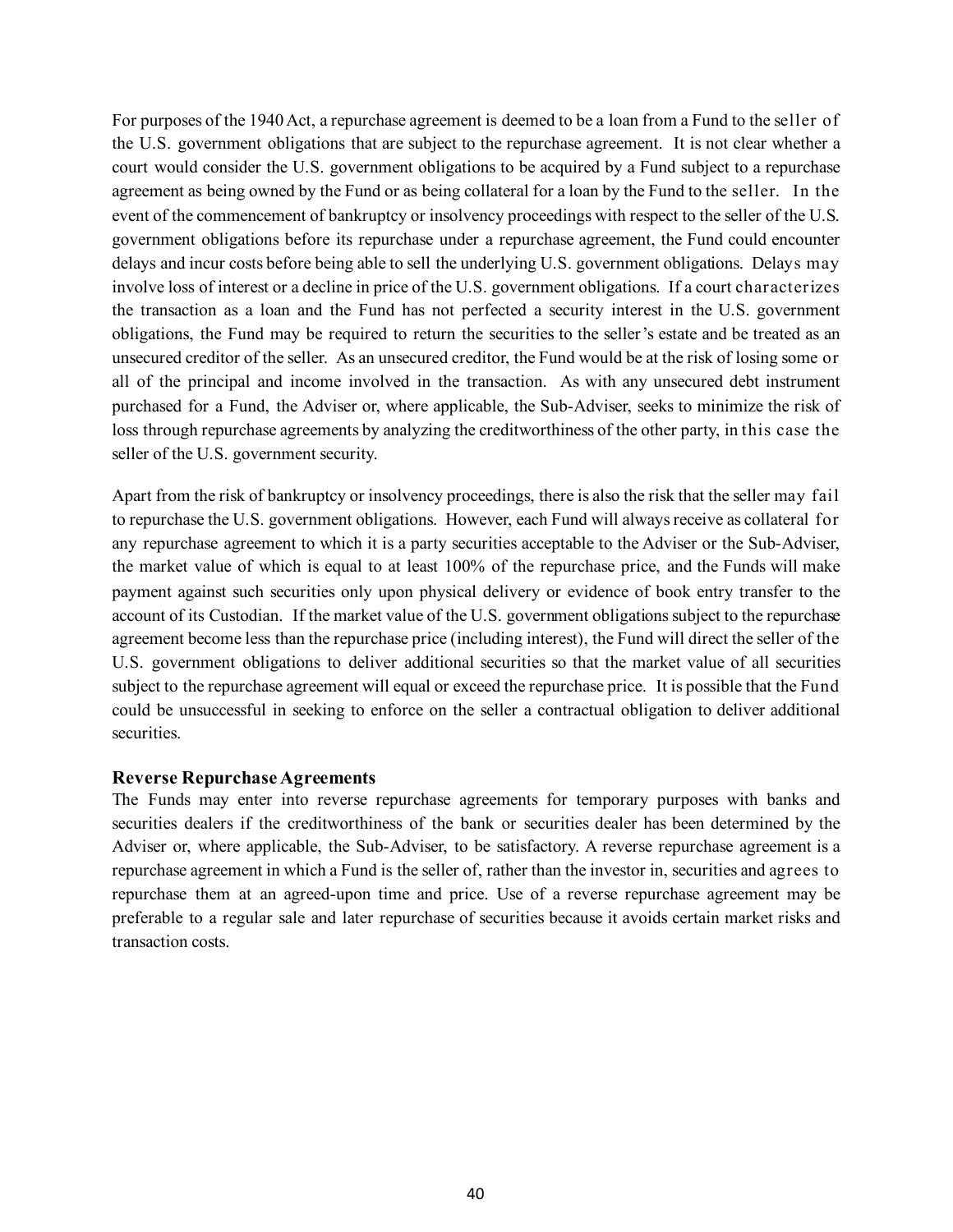At the time when a Fund enters into a reverse repurchase agreement, liquid assets (such as cash, U.S. government securities or other "high-grade" debt obligations) of the Fund's having a value at least as great as the purchase price of the securities to be purchased will be segregated on the Fund's books and held by the Custodian throughout the period of the obligation. Reverse repurchase agreements are considered a form of borrowing and the use of reverse repurchase agreements by a Fund creates leverage which increases its investment risk. If the income and gains on securities purchased with the proceeds of these transactions exceed the cost, the Fund's earnings or NAV will increase faster than otherwise would be the case; conversely, if the income and gains fail to exceed the cost, earnings or NAV would decline faster than otherwise would be the case. The Funds intend to enter into reverse repurchase agreements only if the income from the investment of the proceeds is expected to be greater than the expense of the transaction, because the proceeds are invested for a period no longer than the term of the reverse repurchase agreement.

#### **Borrowing**

Each Fund may borrow money from banks in amounts of up to one-third of the Fund's total assets (including the amount borrowed) less liabilities (other than borrowings). Any such borrowing that comes to exceed this amount will be reduced within three days (not including Sundays and holidays) to the extent necessary to comply with the one-third limitation.

In addition, each Fund is authorized to borrow money from time to time for temporary, extraordinary or emergency purposes, including addressing liquidity concerns or meeting redemption requests, or for clearance of transactions. The use of borrowing by a Fund involves special risk considerations that may not be associated with other funds having similar objectives and policies. Because substantially all of a Fund's assets fluctuate in value, while the interest obligation resulting from a borrowing will be fixed by the terms of the Fund's agreement with its lender, the NAV per share of the Fund will tend to increase more when its portfolio securities increase in value and to decrease more when its portfolio assets decrease in value than would otherwise be the case if the Fund did not borrow funds. In addition, interest costs on borrowings may fluctuate with changing market rates of interest and may partially offset or exceed the return earned on borrowed funds. Under adverse market conditions, a Fund might have to sell portfolio securities to meet interest or principal payments at a time when fundamental investment considerations would not favor such sales.

## **Cybersecurity Risk**

The Funds, like all companies, may be susceptible to operational and information security risks. Cybersecurity failures or breaches of the Fund or its service providers or the issuers of securities in which the Funds invest have the ability to cause disruptions and impact business operations, potentially resulting in financial losses, the inability of Fund shareholders to transact business, violations of applicable privacy and other laws, regulatory fines, penalties, reputational damage, reimbursement or other compensation costs, and/or additional compliance costs. The Funds and their shareholders could be negatively impacted as a result.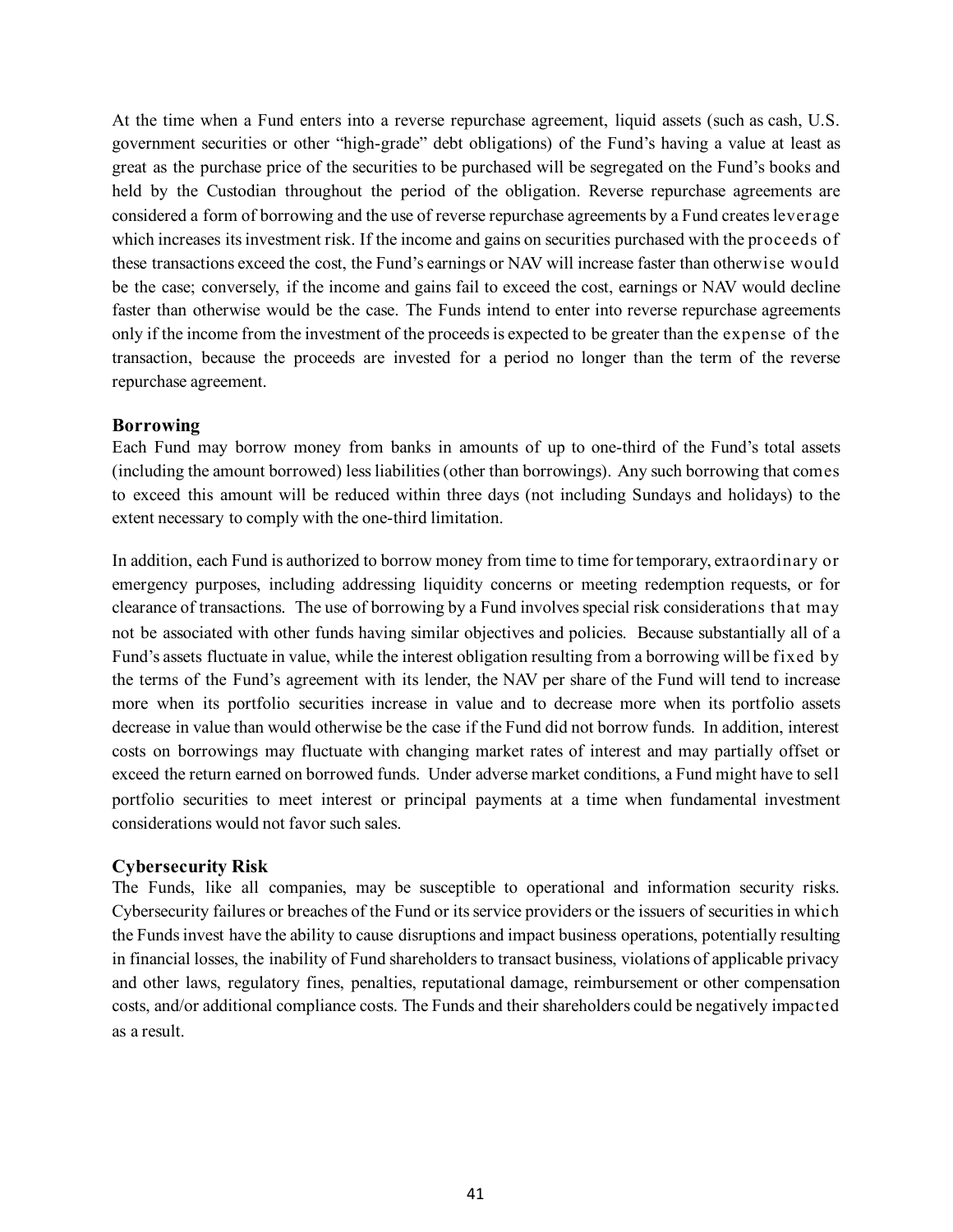# **Fundamental and Non-Fundamental Investment Limitations**

The Trust (on behalf of each Fund) has adopted the following restrictions as fundamental policies, which may not be changed without the favorable "vote of the holders of a majority of the outstanding voting securities" of a Fund, as defined under the 1940 Act. Under the 1940 Act, the "vote of the holders of a majority of the outstanding voting securities" means the vote of the holders of the lesser of (i) 67% of the shares of a Fund represented at a meeting at which the holders of more than 50% of its outstanding shares are represented; or (ii) more than 50% of the outstanding shares of the Fund.

Each Fund may not:

- 1. Issue senior securities, borrow money or pledge its assets, except that (i) the Fund may borrow from banks in amounts not exceeding one-third of its total assets (including the amount borrowed) less liabilities (other than borrowings); and (ii) this restriction shall not prohibit the Fund from engaging in options transactions, reverse repurchase agreements, purchasing securities on a when-issued, delayed delivery or forward delivery basis or short sales in accordance with its objectives and strategies;
- 2. Underwrite the securities of other issuers (except that the Fund may engage in transactions involving the acquisition, disposition or resale of its portfolio securities under circumstances where it may be considered to be an underwriter under the 1933 Act);
- 3. Purchase or sell real estate or interests in real estate, unless acquired as a result of ownership of securities (although the Fund may purchase and sell securities which are secured by real estate and securities of companies that invest or deal in real estate, including REITs);
- 4. Purchase or sell physical commodities or commodities contracts, unless acquired as a result of ownership of securities or other instruments, and provided that this restriction does not prevent the Fund from engaging in transactions involving currencies and futures contracts and options thereon or investing in securities or other instruments that are secured by physical commodities;
- 5. Make loans of money (except for the lending of the Fund's portfolio securities, repurchase agreements and purchases of debt securities consistent with the investment policies of the Fund); or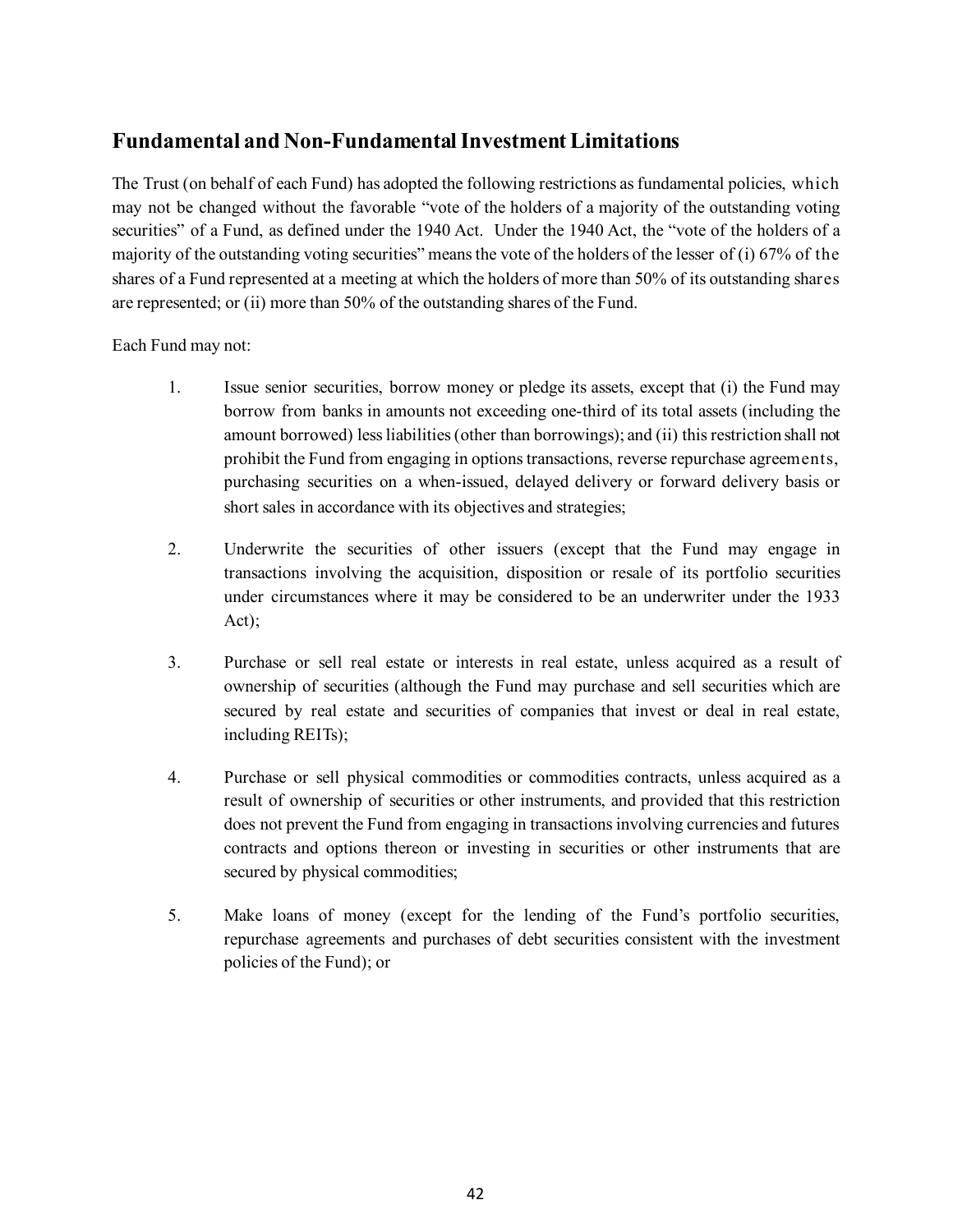- 6. Invest 25% or more of the Fund's total assets in any particular industry or group of industries, except that the Global Renewables Infrastructure Fund will concentrate its assets in industries represented by renewable infrastructure companies and each of the MLP  $\&$  Pipeline Fund and MLP  $\&$  Energy Income Fund will concentrate its assets in the energy infrastructure industry, and under normal circumstances will invest at least 25% of such Fund's total assets in the securities of companies that constitute the applicable industry. The foregoing does not apply to securities issued or guaranteed by the U.S. government, its agencies or instrumentalities.
- 7. Invest 25% or more of the Global Energy Transition Fund's total assets in any particular industry or group of industries, except that the Fund will concentrate its assets in industries represented by Energy Transition Companies<sup>[1](#page-42-0)</sup>. The foregoing does not apply to securities issued or guaranteed by the U.S. government, its agencies or instrumentalities

The following are the non-fundamental investment restrictions for each Fund. These restrictions can be changed by the Board, but the change will only be effective after prior written notice is given to Fund shareholders.

## *All Funds*

1. Under normal circumstances, each Fund may invest up to 15% of its net assets in illiquid investments. An illiquid investments is any investment that the Fund reasonably expects cannot be sold or disposed of in current market conditions in seven calendar days or less without the sale or disposition significantly changing the market value of the investment, as determined pursuant to the provisions of Rule 22e-4 under the 1940 Act.

<span id="page-42-0"></span> $1$  Although not part of the Fund's fundamental investment restriction, for illustration purposes, Energy Transition Companies currently includes the following industries: technology, industrials, utilities, power, energy, chemicals, basic materials, infrastructure, consumer electronics, waste, water, transportation, automotive, and semiconductors.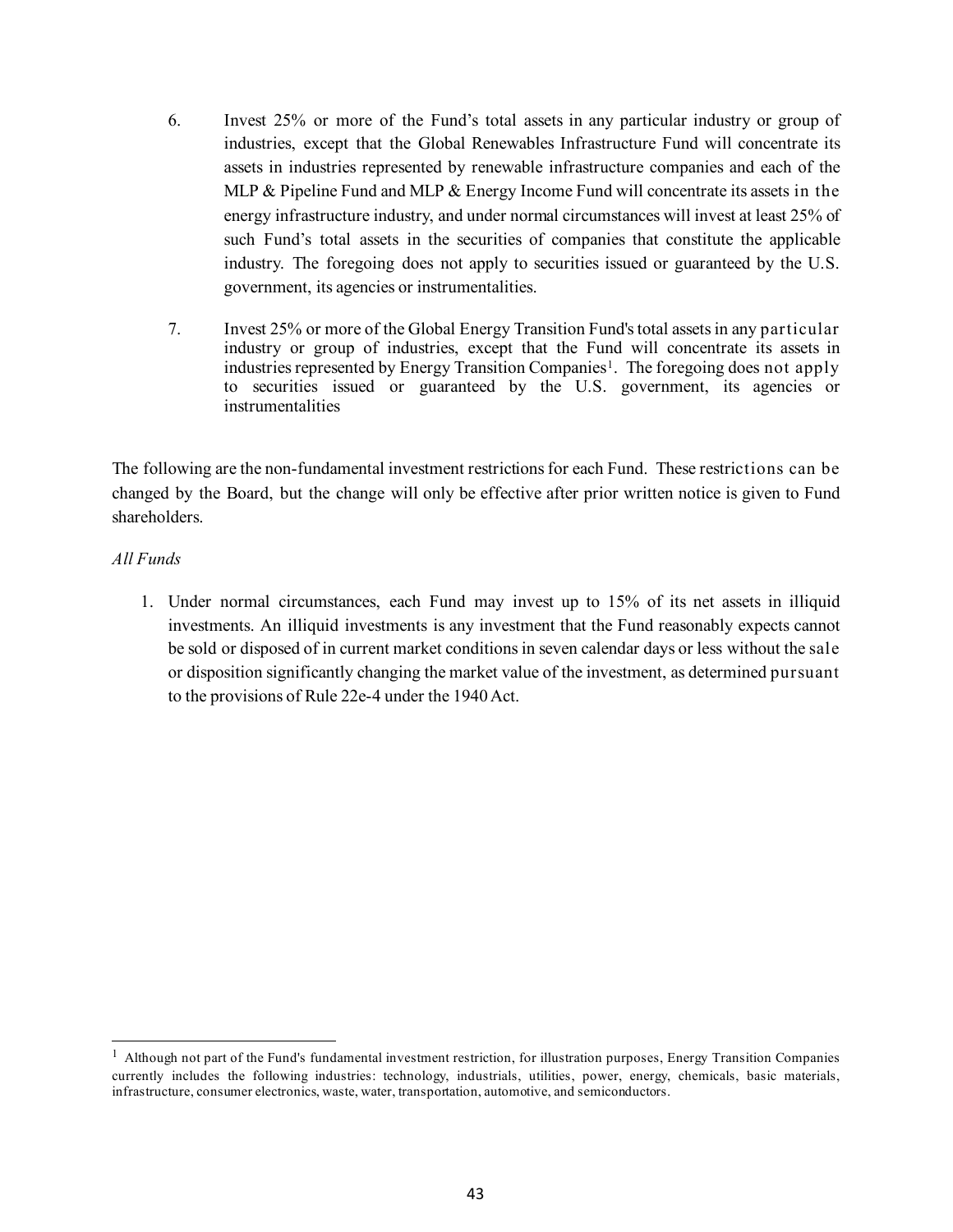### *MLP & Pipeline Fund*

- 1. Under normal circumstances, the MLP & Pipeline Fund will invest at least 80% of its net assets plus the amount of any borrowings for investment purposes in securities of MLPs and pipeline companies. MLPs, also known as publicly traded partnerships, predominately operate, or directly or indirectly own, energy-related assets. Pipeline companies are defined as either entities in which the largest component of their assets, cash flow or revenue is associated with the operation or ownership of energy pipelines and complementary assets or entities operating in the energy pipeline industry as defined by standard industrial classification. Pipeline companies include investment companies that invest primarily in MLP or pipeline companies. The MLP & Pipeline Fund intends to focus its investments primarily in equity securities of MLP and pipeline companies that own and operate a network of energy infrastructure asset systems that transport, store, distribute, gather and/or process crude oil, refined petroleum products (including biodiesel and ethanol), natural gas or natural gas liquids.
- 2. Under normal circumstances, the MLP & Pipeline Fund may invest up to: (i) 30% of its total assets in securities denominated in the currency of a non-North American country, which may include securities issued by energy companies organized and/or having securities traded on an exchange outside North America and/or securities of other non-North American companies that are denominated in the currency of a non-North American country.
- 3. Under normal circumstances, the MLP & Pipeline Fund may also invest up to 20% of its total assets in debt securities of any issuers, including securities which may be rated below investment grade ("junk bonds") by an NRSRO or judged by the Adviser to be of comparable credit quality.
- 4. Under normal circumstances, the MLP & Pipeline Fund may invest up to 10% of its total assets in securities of any one issuer.
- 5. The MLP & Pipeline Fund will not invest in private companies.
- 6. The MLP & Pipeline Fund will not engage in short sales of securities.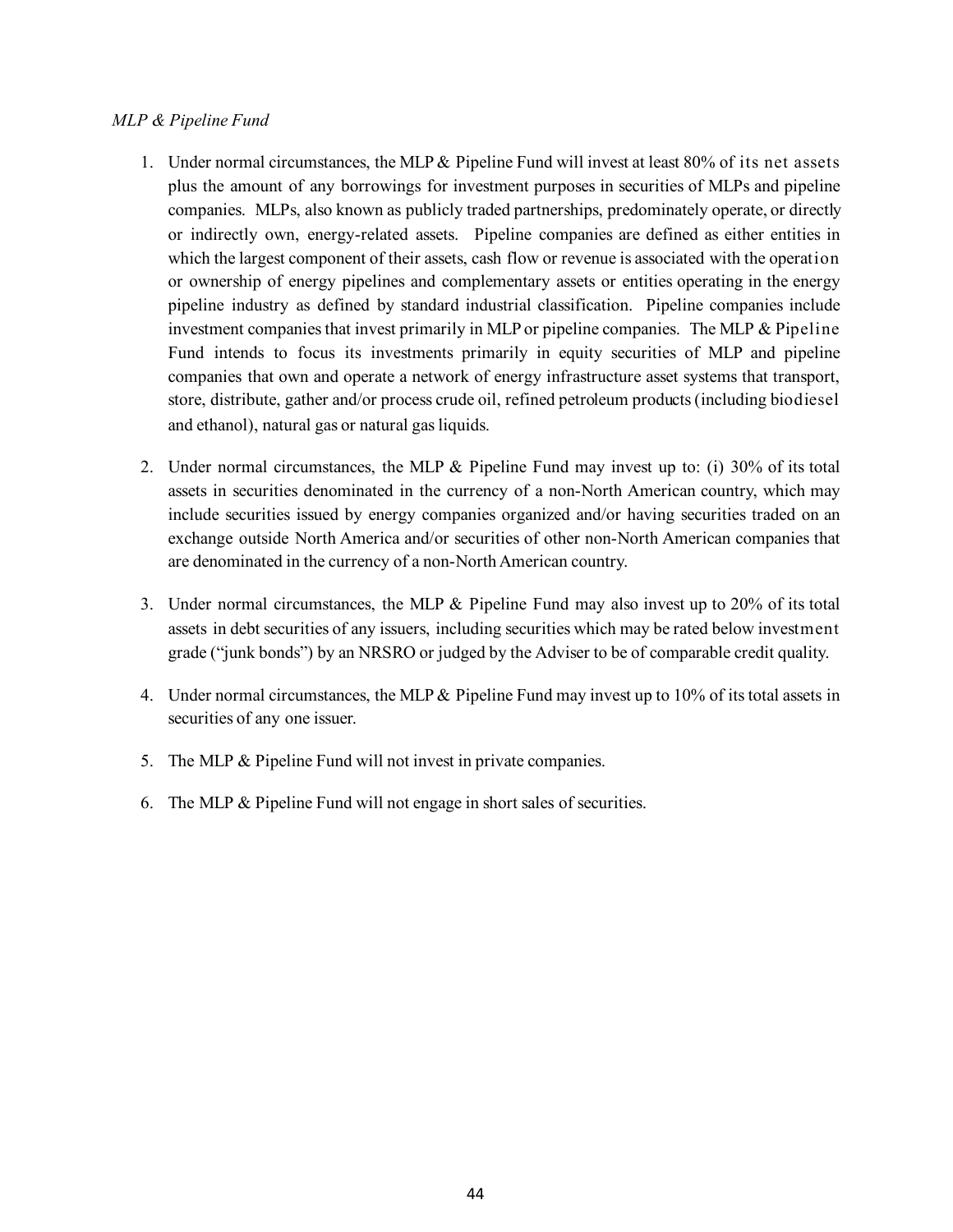#### *Global Renewables Infrastructure Fund*

- 1. Under normal circumstances, the Fund will invest at least 80% of its total assets in equity securities of renewable infrastructure companies, which consists of companies deriving at least 50% of revenues from activities in power generation, transmission, distribution, storage and ancillary or related services. Such companies invest in renewable generation or other net-zero carbon and related services, and/or contribute to reducing Emissions. These include, but are not limited to, those companies involved with owning solar, wind, hydro-electric, biomass, waste-toenergy and large-scale battery storage assets, as well as transmission and distribution assets related to delivering electricity, including renewable energy.
- 2. Under normal circumstances, the Fund may invest up to 15% of its net assets in illiquid investments. An illiquid investments is any investment that the Fund reasonably expects cannot be sold or disposed of in current market conditions in seven calendar days or less without the sale or disposition significantly changing the market value of the investment, as determined pursuant to the provisions of Rule 22e-4 under the 1940 Act.
- 3. Under normal circumstances, the Fund will invest at least 40% of its assets in foreign securities, which the Adviser or the Sub-Adviser considers to be companies organized outside of the United States, whose principal listing exchange is outside the United States, or who derive a significant portion of their revenue or profits outside the United States.
- 4. The Fund will not invest more than 20% of its total assets in securities of companies located in non-developed markets.
- 5. The Fund will not invest more than 12% of its total assets in the securities of any one issuer.
- 6. The Fund will not at any time take legal or management control of any issuer in which it invests.
- 7. The Fund will not invest in unlisted equity investments.
- 8. The Fund will not write uncovered options.

#### *Global Energy Transition Fund*

1. Under normal circumstances, the Fund will invest at least 80% of its total assets in equity securities of energy transition companies, which consist of companies (i) deriving at least 50% of their revenues or profit from or devoting at least 50% of their assets to activities in electrification, clean transportation, industrial and building efficiency, environment or other activities related to decarbonization associated with the energy transition, and in particular, opportunities from changes in the way energy is produced and consumed globally, or (ii) investing a significant portion of their capital expenditures in global energy transition activities with the intention of such activities becoming a significant part of their business.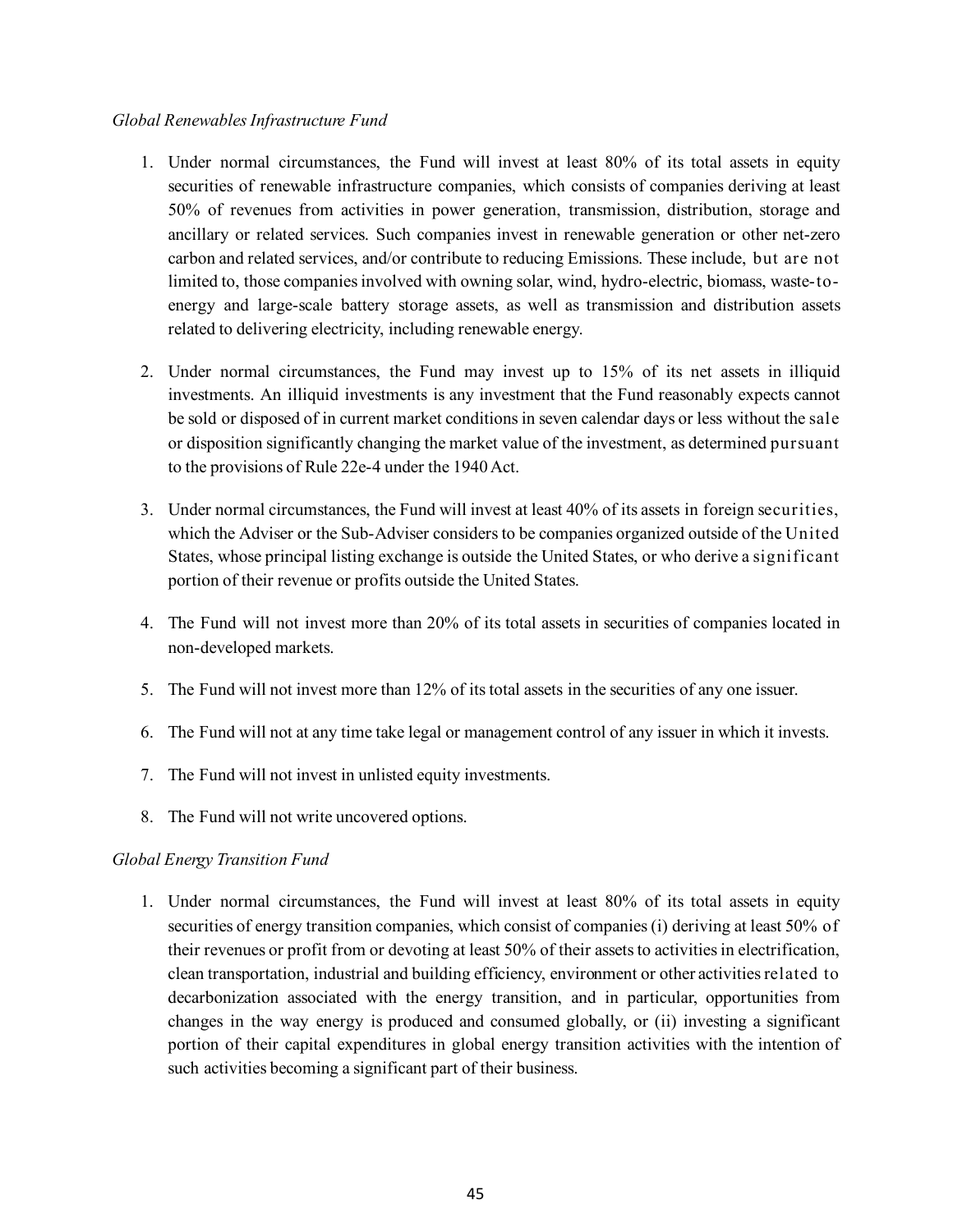- 2. Under normal circumstances, the Fund will invest at least 40% of its assets in foreign securities, which the Sub-Adviser considers to be companies organized outside of the United States, whose principal listing exchange is outside the United States, or who derive a significant portion of their revenue or profits outside the United States.
- 3. The Fund will not at any time take legal or management control of any issuer in which it invests.
- 4. The Fund will not invest in unlisted equity investments.
- 5. The Fund will not write uncovered options.

#### **Percentage Limitations**

A Fund's compliance with its investment policies and limitations on certain investment percentages will be determined immediately after and as a result of the Fund's acquisition of such security or other asset. Accordingly, except with respect to borrowing for leverage or investing in illiquid investments, any subsequent change in values, net assets or other circumstances will not be considered when determining whether an investment complies with the Fund's investment policies and limitations on certain investment percentages. If a percentage or rating restriction on investment or use of assets set forth herein or in the Prospectus is adhered to at the time a transaction is effected, later changes in percentage resulting from any cause other than actions by a Fund will not be considered a violation. If at any time a Fund's illiquid investments are greater than 15% of its net assets, the Fund will determine how to remediate the excess illiquid investments in accordance with the 1940 Act and the Fund's policies and procedures. In addition, if a bankruptcy or other extraordinary event occurs concerning a particular investment by a Fund, the Fund may receive stock, real estate or other investments that the Fund would not, or could not, buy. If this happens, the Fund will sell such investments as soon as practicable while trying to maximize the return to its shareholders. With respect to borrowing, if at any time a Fund's borrowings exceed one-third of its total assets (including the amount borrowed) less liabilities (other than borrowings), such borrowings will be reduced within three days, (not including Sundays and holidays) or such longer period as may be permitted by the 1940 Act, to the extent necessary to comply with the one-third limitation.

# **Management of the Funds**

#### **Board of Trustees**

The management and affairs of the Funds are supervised by the Board. The Board consists of four individuals. The Trustees are fiduciaries and are governed by the laws of the State of Delaware in this regard. The Board establishes policies for the operation of the Funds and appoints the officers who conduct the daily business of the Funds.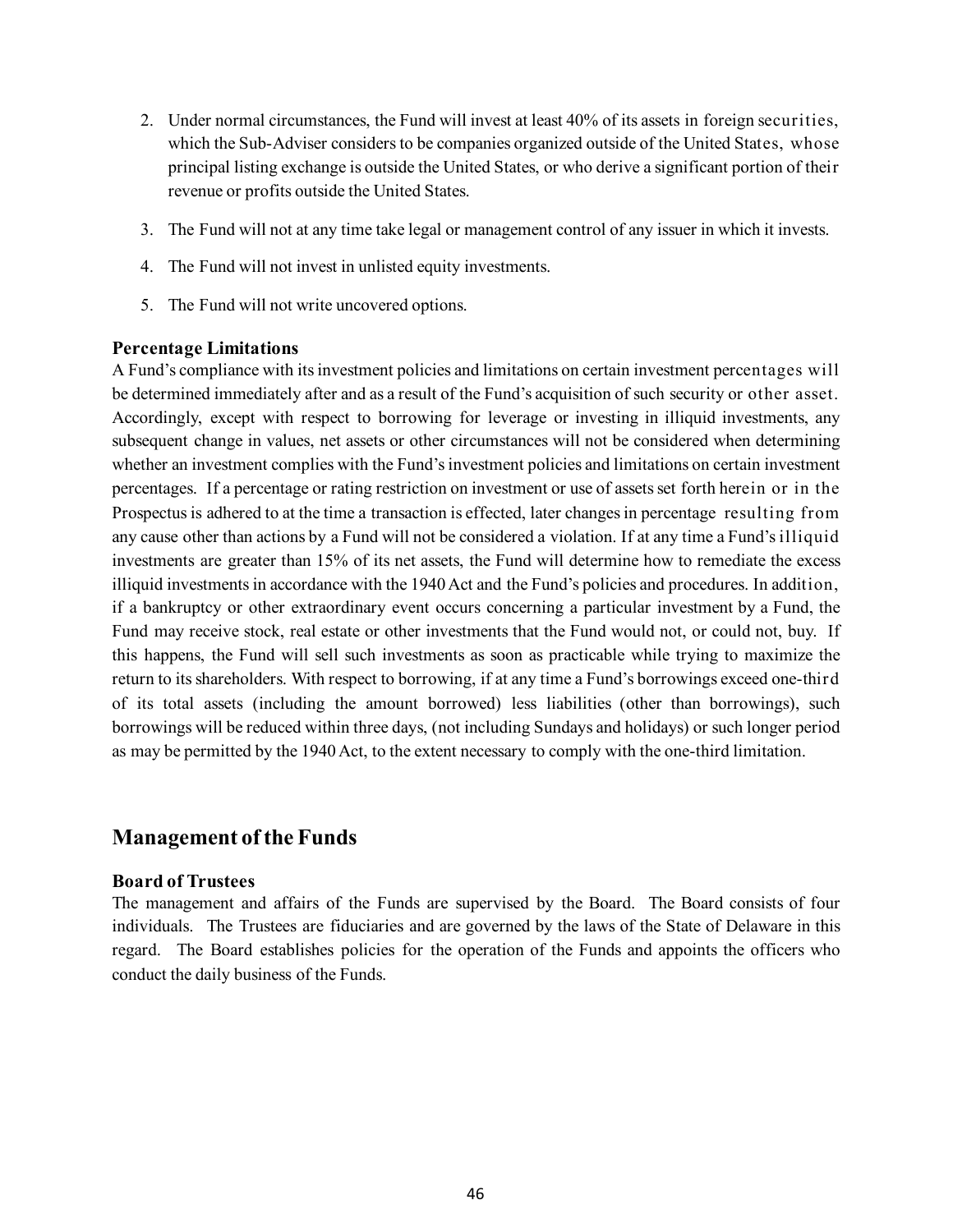#### **The Role of the Board**

The Board provides oversight of the management and operations of the Trust. Like all mutual funds, the day-to-day responsibility for the management and operation of the Trust is the responsibility of various service providers to the Trust and its individual series, such as the Adviser; Quasar Distributors, LLC, the Funds' principal underwriter (the "Distributor"); U.S. Bancorp Fund Services, LLC, doing business as U.S. Bank Global Fund Services, the Funds' administrator (the "Administrator") and transfer agent (the "Transfer Agent"); and U.S. Bank, N.A., the Funds' Custodian, each of whom are discussed in greater detail in this SAI. The Board approves all significant agreements between the Trust and its service providers, including the agreements with the Adviser, Distributor, Administrator, Custodian and Transfer Agent. The Board has appointed various individuals of certain of these service providers as officers of the Trust, with responsibility to monitor and report to the Board on the Trust's day-to-day operations. In conducting this oversight, the Board receives regular reports from these officers and service providers regarding the Trust's operations. The Board has appointed a Chief Compliance Officer ("CCO") who reports directly to the Board and who administers the Trust's compliance program and regularly reports to the Board as to compliance matters, including an annual compliance review. Some of these reports are provided as part of formal Board Meetings, which are held four times per year, in person, and such other times as the Board determines is necessary, and involve the Board's review of recent Trust operations. From time to time one or more members of the Board may also meet with Trust officers in less formal settings, between formal Board Meetings to discuss various topics. In all cases, however, the role of the Board and of any individual Trustee is one of oversight and not of management of the day-to-day affairs of the Trust and its oversight role does not make the Board a guarantor of the Trust's investments, operations or activities.

#### **Board Leadership Structure**

The Board has structured itself in a manner that it believes allows it to effectively perform its oversight function. The Board is comprised of four Trustees that are not considered to be "interested persons" of the Trust, as defined in the 1940 Act ("Independent Trustees") – Messrs. David A. Massart, Leonard M. Rush, David M. Swanson and Robert J. Kern. Accordingly, 100% of the members of the Board are Independent Trustees, who are Trustees that are not affiliated with any investment adviser to the Trust or their respective affiliates or other service providers to the Trust or any Trust series. Prior to July 6, 2020, Mr. Kern was considered an "interested person" of the Trust as defined in the 1940 Act ("Interested Trustee"). He was considered an Interested Trustee by virtue of the fact that he had served as a board member of Quasar Distributors, LLC, which acts as principal underwriter to many of the Trust's underlying funds and had been an Executive Vice President of the Administrator. The Board has established three standing committees, an Audit Committee, a Nominating & Governance Committee, and a Valuation Committee, which are discussed in greater detail under "Board Committees" below. Each of the Audit Committee and the Nominating & Governance Committee are comprised entirely of Independent Trustees. The Independent Trustees have engaged independent counsel to advise them on matters relating to their responsibilities in connection with the Trust, as well as the Funds.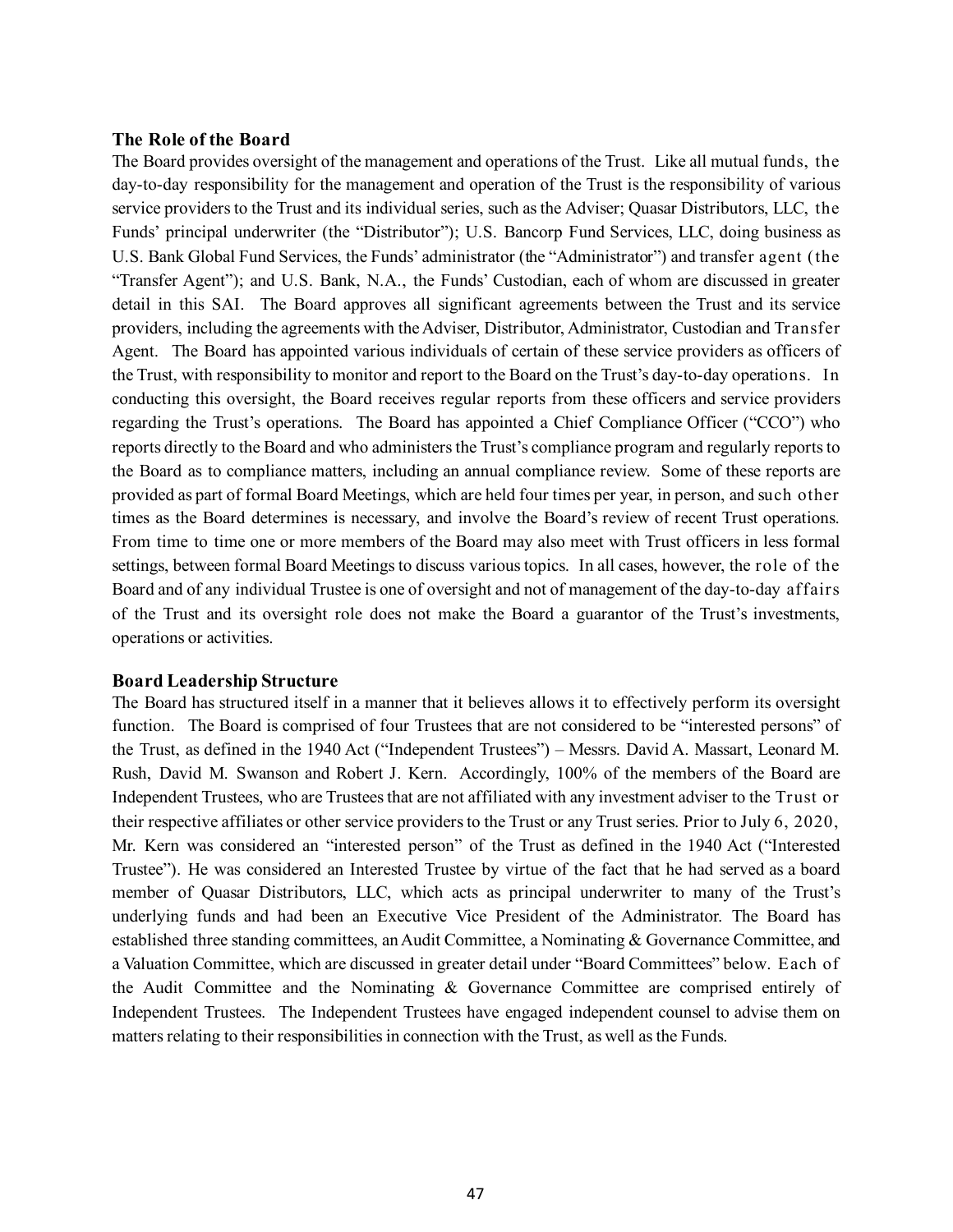The Independent Trustees have appointed Leonard M. Rush as Chairman. Prior to July 6, 2020, Mr. Kern served as Chairman of the Trust and Mr. Rush served as lead Independent Trustee with responsibilities to coordinate activities of the Independent Trustees, act as a liaison with the Trust's service providers, officers, legal counsel, and other Trustees between meetings, help to set Board meeting agendas, and serve as chair during executive sessions of the Independent Trustees.

In accordance with the fund governance standards prescribed by the SEC under the 1940 Act, the Independent Trustees on the Nominating & Governance Committee select and nominate all candidates for Independent Trustee positions. Each Trustee was appointed to serve on the Board because of his experience, qualifications, attributes and skills as set forth in the subsection "Trustee Qualifications" below.

The Board reviews its structure regularly in light of the characteristics and circumstances of the Trust, including: the affiliated or unaffiliated nature of each investment adviser; the number of funds that comprise the Trust; the variety of asset classes that those funds reflect; the net assets of the Trust; the committee structure of the Trust; and the independent distribution arrangements of each of the Trust's underlying funds.

The Board has determined that the appointment of a lead Independent Trustee and the function and composition of the Audit Committee and the Nominating & Governance Committee are appropriate means to address any potential conflicts of interest that may arise from the Chairman's status as an Interested Trustee. In addition, the inclusion of all Independent Trustees as members of the Audit Committee and the Nominating & Governance Committee allows all such Trustees to participate in the full range of the Board's oversight duties, including oversight of risk management processes discussed below. Given the composition of the Board and the function and composition of its various committees as described above, the Trust has determined that the Board's leadership structure is appropriate.

#### **Board Oversight of Risk Management**

As part of its oversight function, the Board receives and reviews various risk management reports and assessments and discusses these matters with appropriate management and other personnel, including personnel of the Trust's service providers. Because risk management is a broad concept comprised of many elements (such as, for example, investment risk, issuer and counter-party risk, compliance risk, operational risk, business continuity risk, etc.) the oversight of different types of risks is handled in different ways. For example, the CCO regularly reports to the Board during Board Meetings and meets in executive session with the Independent Trustees and their legal counsel to discuss compliance and operational risks. In addition, Mr. Rush, the Independent Trustee designated as the Audit Committee's "audit committee financial expert" meets with the President, Treasurer and the Funds' independent registered public accounting firm to discuss, among other things, the internal control structure of the Funds' financial reporting function. The full Board receives reports from the investment advisers to the underlying series as to investment risks.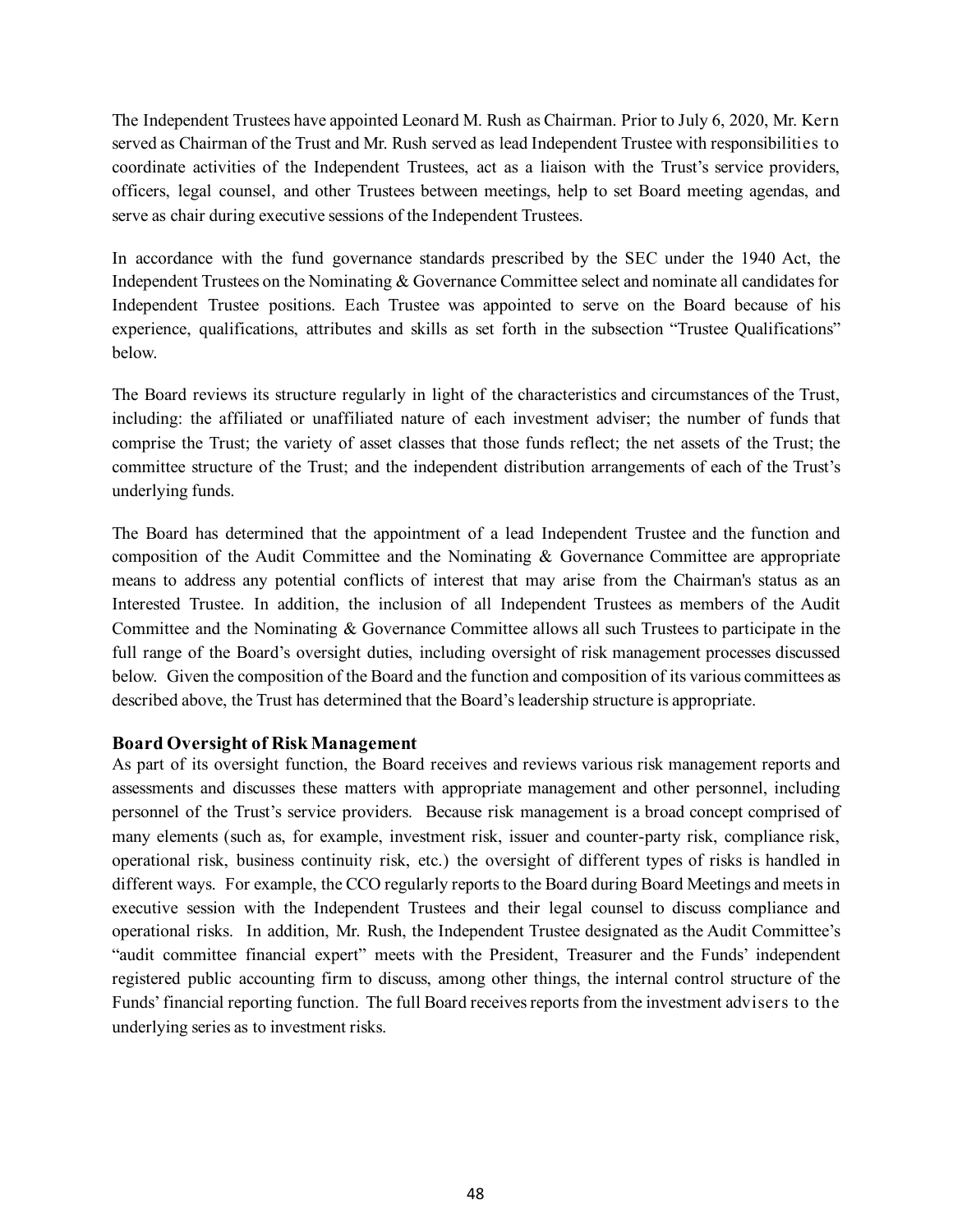# **Trustees and Officers**

The Trustees and officers of the Trust are listed below with their addresses, present positions with the Trust and principal occupations over at least the last five years.

| Name, Address and<br><b>Year of Birth</b>                                                           | Position(s)<br><b>Held with</b><br>the Trust               | <b>Term of</b><br><b>Office and</b><br>Length of<br>Time<br><b>Served</b> | Number of<br>Portfolios in<br><b>Trust</b><br>Overseen by<br><b>Trustee</b> | Principal<br>Occupation(s)<br><b>During the Past</b><br><b>Five Years</b>                                                                                                                                      | <b>Other</b><br><b>Directorships</b><br><b>Held by Trustee</b><br><b>During the Past</b><br><b>Five Years</b> |
|-----------------------------------------------------------------------------------------------------|------------------------------------------------------------|---------------------------------------------------------------------------|-----------------------------------------------------------------------------|----------------------------------------------------------------------------------------------------------------------------------------------------------------------------------------------------------------|---------------------------------------------------------------------------------------------------------------|
| <b>Independent Trustees</b>                                                                         |                                                            |                                                                           |                                                                             |                                                                                                                                                                                                                |                                                                                                               |
| Leonard M. Rush,<br><b>CPA</b><br>615 E. Michigan St.<br>Milwaukee, WI 53202<br>Year of Birth: 1946 | Chairman,<br>Trustee and<br>Audit<br>Committee<br>Chairman | Indefinite<br>Term; Since<br>April 2011                                   | 33                                                                          | Retired; Chief<br>Financial Officer, Trustee, ETF<br>Robert W. Baird<br>&Co.<br>Incorporated,<br>$(2000-2011).$                                                                                                | Independent<br>Series Solutions<br>(59 Portfolios)<br>$(2012\text{-Present});$<br>Director                    |
| David A. Massart<br>615 E. Michigan St.<br>Milwaukee, WI 53202<br>Year of Birth: 1967               | Trustee                                                    | Indefinite<br>Term; Since<br>April 2011                                   | 33                                                                          | Partner and<br>Managing<br>Director, Beacon<br>Pointe Advisors,<br>LLC (since<br>2022); Co-<br>Founder and<br>Chief Investment<br>Strategist, Next<br>Generation<br>Wealth<br>Management,<br>Inc. (2005-2021). | Independent<br>Trustee, ETF<br>Series Solutions<br>(59 Portfolios)<br>$(2012-Present)$                        |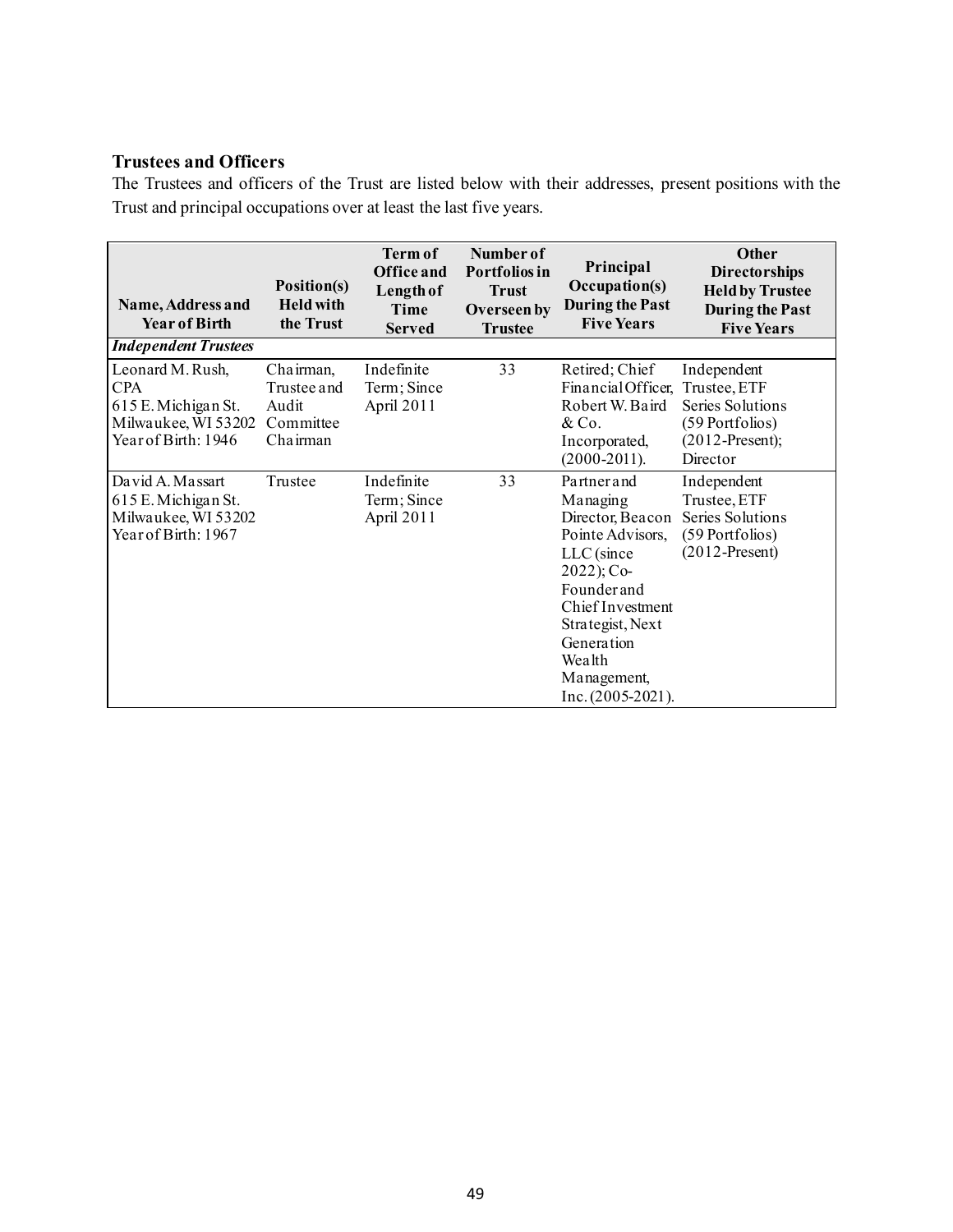|                                                                                         |                                                                                | Term of                                          | Number of                                                      |                                                                                                                                                                                            | <b>Other</b>                                                                                                                                                                                                                                                                                                                                                                                                                                                                                                                                                                                                                                                                                                                     |
|-----------------------------------------------------------------------------------------|--------------------------------------------------------------------------------|--------------------------------------------------|----------------------------------------------------------------|--------------------------------------------------------------------------------------------------------------------------------------------------------------------------------------------|----------------------------------------------------------------------------------------------------------------------------------------------------------------------------------------------------------------------------------------------------------------------------------------------------------------------------------------------------------------------------------------------------------------------------------------------------------------------------------------------------------------------------------------------------------------------------------------------------------------------------------------------------------------------------------------------------------------------------------|
| Name, Address and<br><b>Year of Birth</b>                                               | Position(s)<br><b>Held with</b><br>the Trust                                   | Office and<br>Length of<br>Time<br><b>Served</b> | Portfolios in<br><b>Trust</b><br>Overseen by<br><b>Trustee</b> | Principal<br>Occupation(s)<br><b>During the Past</b><br><b>Five Years</b>                                                                                                                  | <b>Directorships</b><br><b>Held by Trustee</b><br><b>During the Past</b><br><b>Five Years</b>                                                                                                                                                                                                                                                                                                                                                                                                                                                                                                                                                                                                                                    |
| David M. Swanson<br>615 E. Michigan St.<br>Milwaukee, WI 53202<br>Year of Birth: 1957   | Trustee and<br>Nominating & Term; Since<br>Governance<br>Committee<br>Chairman | Indefinite<br>April 2011                         | 33                                                             | Founder and<br>Managing<br>Principal,<br>SwanDog<br>Strategic<br>Marketing, LLC<br>$(2006$ -present);<br><b>Executive Vice</b><br>President,<br>Calamos<br>Investments<br>$(2004 - 2006).$ | Independent Trustee,<br>ALPS Variable<br>Investment Trust (7<br>Portfolios) (2006-<br>Present); Independent<br>Trustee, RiverNorth<br>Funds (3 Portfolios)<br>$(2018-Present);$<br>RiverNorth Managed<br>Duration Municipal<br>Income Fund Inc. (1)<br>Portfolio)(2019-<br>Present); RiverNorth<br>Specialty Finance<br>Corporation (1)<br>Portfolio)(2018-<br>Present);<br>RiverNorth/DoubleLine<br>Strategic Opportunity<br>Fund, Inc. (1 Portfolio)<br>$(2018-Present);$<br>RiverNorth<br>Opportunities Fund,<br>Inc. (1 Portfolio) (2015-<br>Present); RiverNorth<br>Opportunistic<br>MunicipalIncome<br>Fund, Inc. (1 Portfolio)<br>$(2018-Present);$<br>RiverNorth Flexible<br>Municipal Income Fund<br>$(2020$ -Present). |
| Robert J. Kern<br>615 E. Michigan St.<br>Milwaukee, WI 53202<br>Year of Birth: 1958     | Trustee                                                                        | Indefinite<br>Term; Since<br>January 2011        | 33                                                             | Retired (July<br>$2018$ – present);<br><b>Executive Vice</b><br>President, U.S.<br>Bancorp Fund<br>Services, LLC<br>$(1994 - 2018).$                                                       | None                                                                                                                                                                                                                                                                                                                                                                                                                                                                                                                                                                                                                                                                                                                             |
| <b>Officers</b>                                                                         |                                                                                |                                                  |                                                                |                                                                                                                                                                                            |                                                                                                                                                                                                                                                                                                                                                                                                                                                                                                                                                                                                                                                                                                                                  |
| Brian R. Wiedmeyer<br>615 E. Michigan St.<br>Milwaukee, WI 53202<br>Year of Birth: 1973 | President and<br>Principal<br>Executive<br>Officer                             | Indefinite<br>Term; Since<br>November<br>2018    | N/A                                                            | Vice President,<br>U.S. Bancorp<br>Fund Services,<br>LLC (2005-<br>present).                                                                                                               | N/A                                                                                                                                                                                                                                                                                                                                                                                                                                                                                                                                                                                                                                                                                                                              |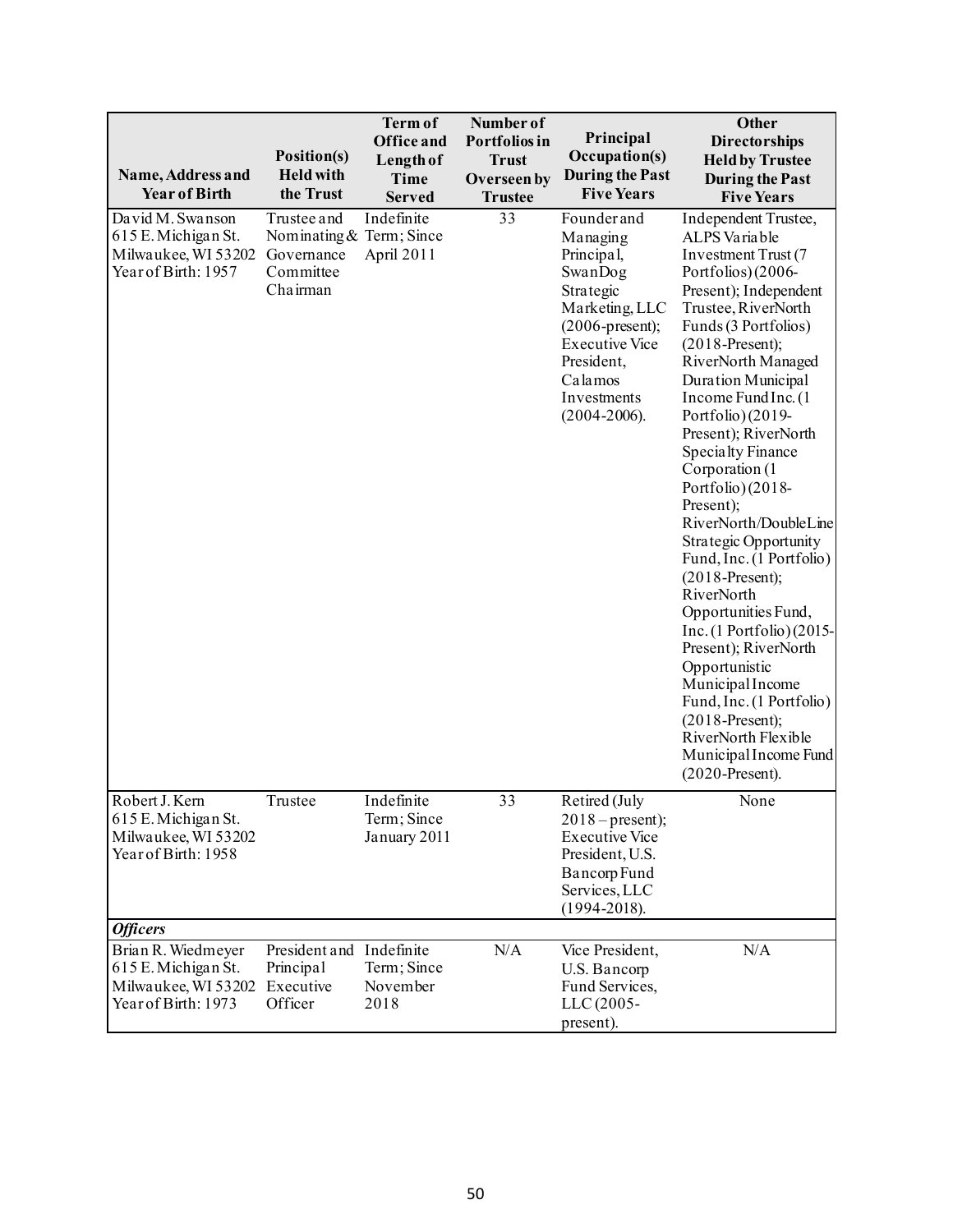| Name, Address and<br><b>Year of Birth</b>                                                 | Position(s)<br><b>Held with</b><br>the Trust                                                   | Term of<br><b>Office and</b><br>Length of<br>Time<br><b>Served</b>                                                               | Number of<br>Portfolios in<br><b>Trust</b><br>Overseen by<br><b>Trustee</b> | Principal<br>Occupation(s)<br><b>During the Past</b><br><b>Five Years</b>                | <b>Other</b><br><b>Directorships</b><br><b>Held by Trustee</b><br><b>During the Past</b><br><b>Five Years</b> |
|-------------------------------------------------------------------------------------------|------------------------------------------------------------------------------------------------|----------------------------------------------------------------------------------------------------------------------------------|-----------------------------------------------------------------------------|------------------------------------------------------------------------------------------|---------------------------------------------------------------------------------------------------------------|
| Deborah Ward<br>615 E. Michigan St.<br>Milwaukee, WI 53202<br>Year of Birth: 1966         | Vice<br>President,<br>Chief<br>Compliance<br>Officerand<br>Anti-Money<br>Laundering<br>Officer | Indefinite<br>Term; Since<br>April 2013                                                                                          | N/A                                                                         | Senior Vice<br>President, U.S.<br>Bancorp Fund<br>Services, LLC<br>$(2004$ -present).    | N/A                                                                                                           |
| Benjamin Eirich<br>615 E. Michigan St.<br>Milwaukee, WI 53202<br>Year of Birth: 1981      | Trea surer,<br>Principal<br>Financial<br>Officerand<br>Vice President                          | Indefinite<br>Term; Since<br>August<br>2019<br>(Treasurer);<br>Indefinite<br>Term; Since<br>November<br>2018 (Vice<br>President) | N/A                                                                         | Assistant Vice<br>President, U.S.<br>Bancorp Fund<br>Services, LLC<br>$(2008$ -present). | N/A                                                                                                           |
| Douglas Schafer<br>615 E. Michigan St.<br>Milwaukee, WI 53202<br>Year of Birth: 1970      | Assistant<br>Treasurer and Term; Since<br>Vice President May 2016                              | Indefinite<br>(Assistant<br>Treasurer);<br>Indefinite<br>Term; Since<br>November<br>2018 (Vice<br>President)                     | N/A                                                                         | Assistant Vice<br>President, U.S.<br>Bancorp Fund<br>Services, LLC<br>$(2002$ -present). | N/A                                                                                                           |
| Adam W. Smith<br>615 E. Michigan St.<br>Milwaukee, WI 53202<br>Year of Birth: 1981        | Secretary                                                                                      | Indefinite<br>Term; Since<br>February<br>2022.                                                                                   | N/A                                                                         | Vice President,<br>U.S. Bank Global<br>Fund Services<br>$(2012$ -present).               | N/A                                                                                                           |
| Sara J. Bollech<br>615 E. Michigan St.<br>Milwaukee, WI 53202<br>Year of Birth: 1977      | Assistant<br>Treasurer and Term: Since<br>Vice President November                              | Indefinite<br>2021                                                                                                               | $\rm N/A$                                                                   | Officer, U.S.<br>Bancorp Fund<br>Services, LLC<br>$(2007$ -present).                     | N/A                                                                                                           |
| Peter A. Walker, CPA<br>615 E. Michigan St.<br>Milwaukee, WI 53202<br>Year of Birth: 1993 | Assistant<br>Treasurer and Term: Since<br>Vice President November                              | Indefinite<br>2021                                                                                                               | N/A                                                                         | Officer, U.S.<br>Bancorp Fund<br>Services, LLC<br>$(2016$ -present).                     | N/A                                                                                                           |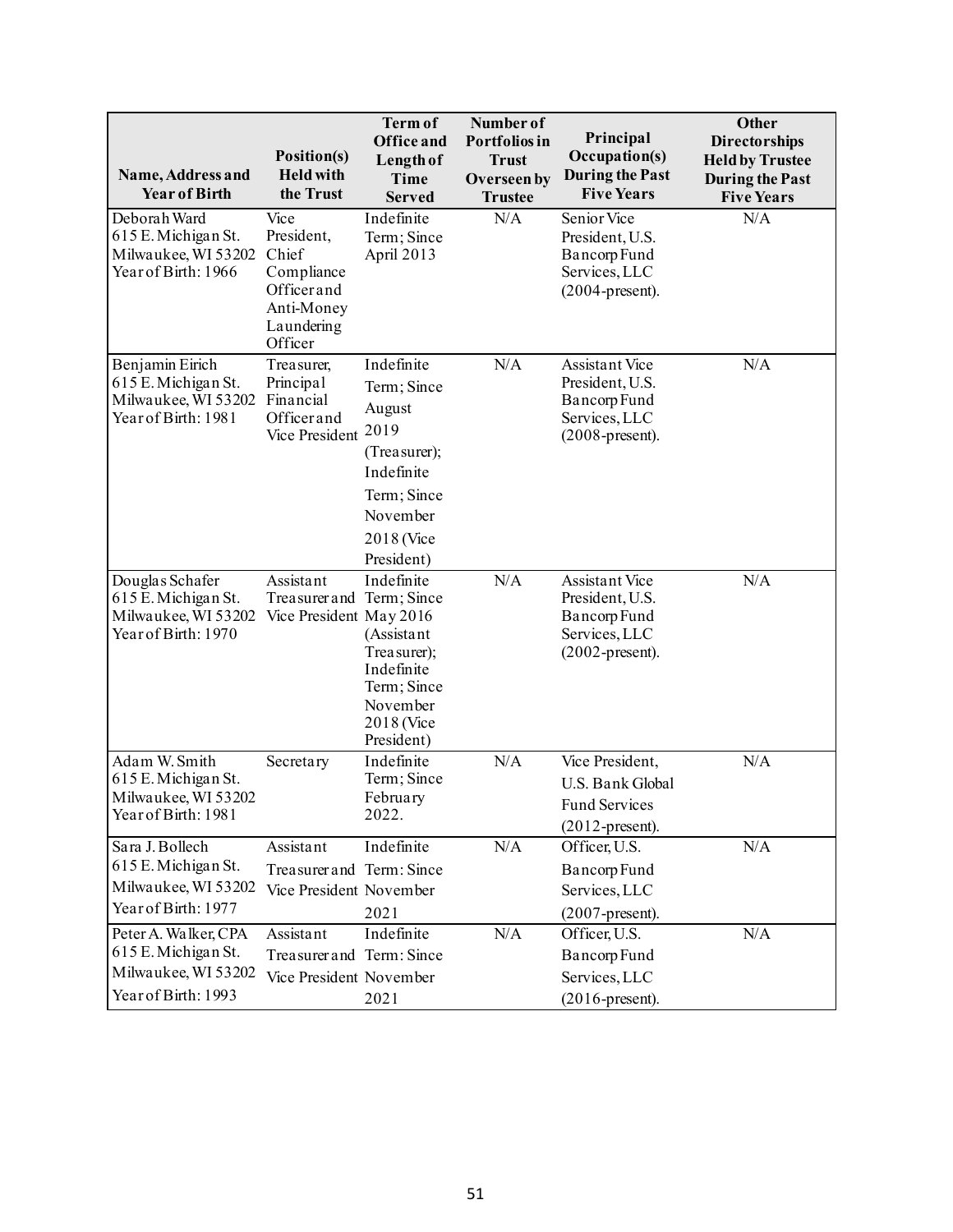#### **Trustee Qualifications**

The Board believes that each of the Trustees has the qualifications, experience, attributes and skills appropriate to their continued service as Trustees of the Trust in light of the Trust's business and structure. The Trustees have substantial business and professional backgrounds that indicate they have the ability to critically review, evaluate and assess information provided to them. Certain of these business and professional experiences are set forth in detail in the table above. In addition, the Trustees have substantial board experience and, in their service to the Trust, have gained substantial insight as to the operation of the Trust. The Board annually conducts a "self-assessment" wherein the effectiveness of the Board and the individual Trustees is reviewed.

In addition to the information provided in the table above, below is certain additional information concerning each individual Trustee. The information provided below, and in the table above, is not allinclusive. Many of the Trustees' qualifications to serve on the Board involve intangible elements, such as intelligence, integrity, work ethic, the ability to work together, the ability to communicate effectively, the ability to exercise judgment, the ability to ask incisive questions, and commitment to shareholder interests.

Mr. Kern's trustee attributes include substantial industry experience, including his 37 years of service with U.S. Bancorp Fund Services, LLC (the fund accountant ("Fund Accountant"), Administrator, and Transfer Agent to the Trust) where he managed business development and the mutual fund Transfer Agent operation including investor services, account services, legal compliance, document processing and systems support. He also served as a board member of U.S. Bancorp Fund Services. The Board believes Mr. Kern's experience, qualifications, attributes and skills on an individual basis and in combination with those of the other Trustees lead to the conclusion that he possesses the requisite skills and attributes as a Trustee to carry out oversight responsibilities with respect to the Trust.

Mr. Massart's trustee attributes include substantial industry experience, including over two decades working with high net worth individuals, families, trusts and retirement accounts to make strategic and tactical asset allocation decisions, evaluate and select investment managers and manage client relationships. He is currently Partner and Managing Director of Beacon Pointe Advisors, LLC. Previously, he served as Chief Investment Strategist and lead member of the investment management committee of the SEC registered investment advisory firm he co-founded. He also previously served as Managing Director of Strong Private Client and as a Manager of Wells Fargo Investments, LLC. The Board believes Mr. Massart's experience, qualifications, attributes and skills on an individual basis and in combination with those of the other Trustees lead to the conclusion that he possesses the requisite skills and attributes as a Trustee to carry out oversight responsibilities with respect to the Trust.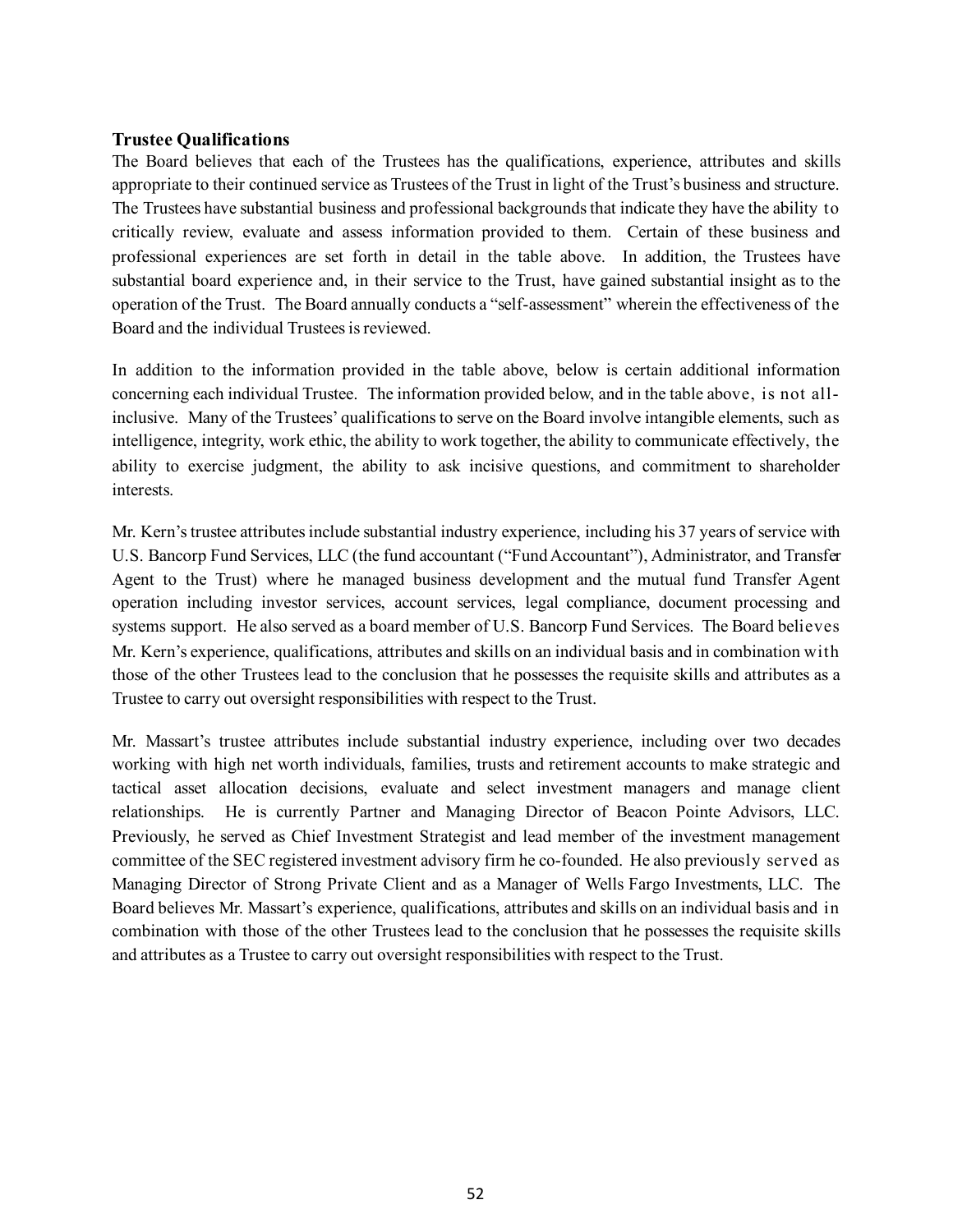Mr. Rush's trustee attributes include substantial industry experience, including serving in several different senior executive roles at various global financial services firms. He most recently served as Managing Director and Chief Financial Officer of Robert W. Baird & Co. Incorporated and several other affiliated entities and served as the Treasurer for Baird Funds. He also served as the Chief Financial Officer for Fidelity Investments' four broker-dealers and has substantial experience with mutual fund and investment advisory organizations and related businesses, including Vice President and Head of Compliance for Fidelity Investments, a Vice President at Credit Suisse First Boston, a Manager with Goldman Sachs, & Co. and a Senior Manager with Deloitte & Touche. Mr. Rush has been determined to qualify as an Audit Committee Financial Expert for the Trust. The Board believes Mr. Rush's experience, qualifications, attributes and skills on an individual basis and in combination with those of the other Trustees lead to the conclusion that he possesses the requisite skills and attributes as a Trustee and as the Lead Independent Trustee to carry out oversight responsibilities with respect to the Trust.

Mr. Swanson's trustee attributes include substantial industry experience, including over 38 years of senior management and marketing experience with over 30 years dedicated to the financial services industry. He is currently the Founder and Managing Principal of a marketing strategy boutique serving asset and wealth management businesses. He has also served as Chief Operating Officer and Chief Marketing Officer of Van Kampen Investments, President and Chief Executive Officer of Scudder, Stevens & Clark, Canada, Ltd., Managing Director and Head of Global Investment Products at Morgan Stanley, Director of Marketing for Morgan Stanley Mutual Funds, Director of Marketing for Kemper Funds, and Executive Vice President and Head of Distribution for Calamos Investments. The Board believes Mr. Swanson's experience, qualifications, attributes and skills on an individual basis and in combination with those of the other Trustees lead to the conclusion that he possesses the requisite skills and attributes as a Trustee to carry out oversight responsibilities with respect to the Trust.

The discussion of the Trustees' experience and qualifications is pursuant to SEC requirements, does not constitute holding out the Board or any Trustee as having special expertise, and shall not impose any greater responsibility or liability on any such Trustee or the Board by reason thereof.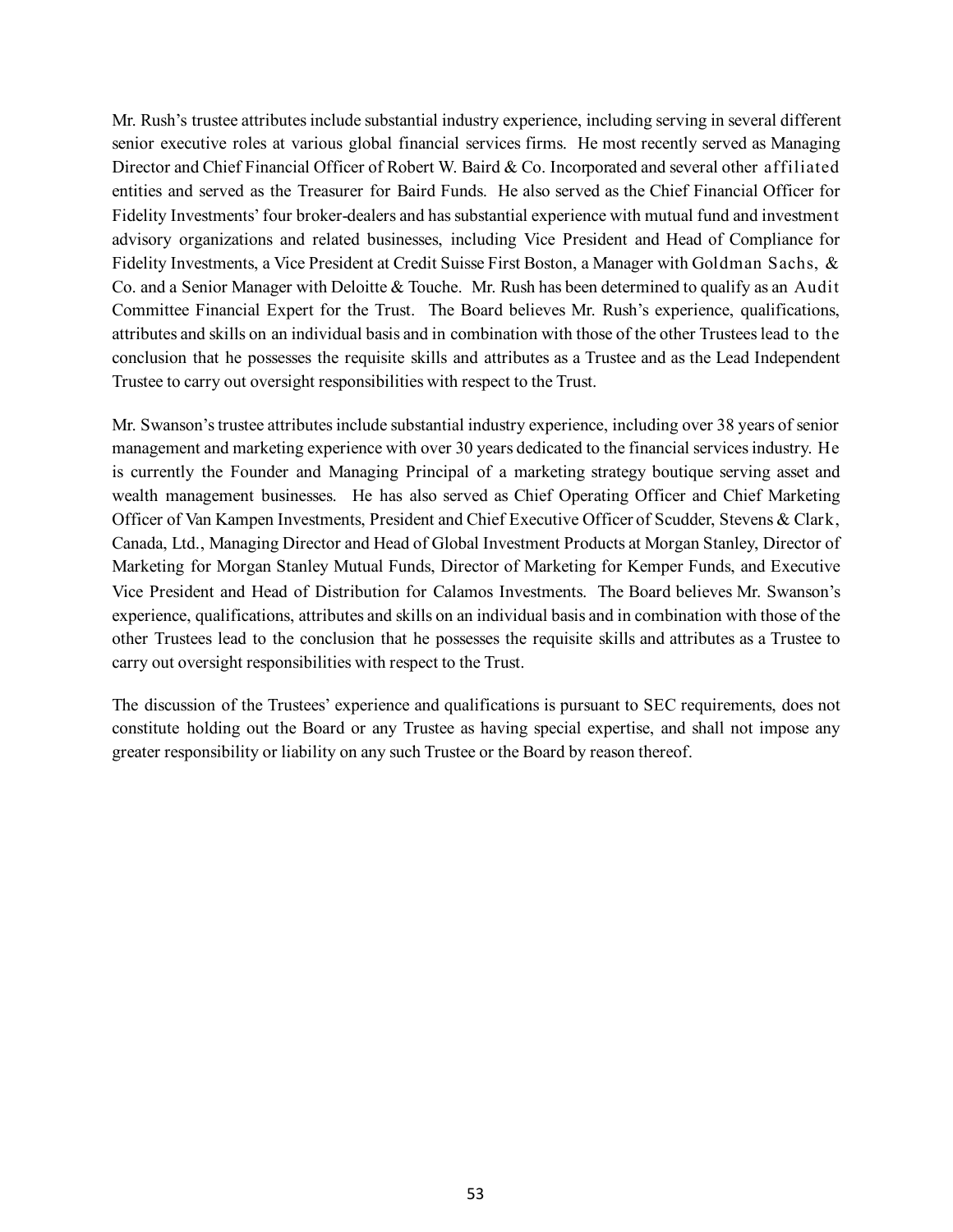# **Trustee and Management Ownership of Fund Shares**

The following table shows the dollar range of Fund shares and shares in other portfolios of the Trust beneficially owned by the Trustees as of the calendar year ended December 31, 2021.

|                             |                              |                                                       | Beneficially Owned (None, \$1-\$10,000, \$10,001-\$50,000, \$50,001-\$100,000, Over \$100,000) |                                                   |                                                                                                                              |
|-----------------------------|------------------------------|-------------------------------------------------------|------------------------------------------------------------------------------------------------|---------------------------------------------------|------------------------------------------------------------------------------------------------------------------------------|
| <b>Name</b>                 | MLP&<br><b>Pipeline Fund</b> | Global<br><b>Renewables</b><br>Infrastructure<br>Fund | <b>MLP &amp; Energy</b><br><b>Income Fund</b>                                                  | <b>Global Energy</b><br><b>Transition</b><br>Fund | <b>Aggregate Dollar</b><br><b>Range of Shares</b><br>in all Funds in<br>the Trustin<br><b>Family of</b><br><b>Investment</b> |
|                             |                              |                                                       |                                                                                                |                                                   | Companies <sup>(1)</sup>                                                                                                     |
| <b>Independent Trustees</b> |                              |                                                       |                                                                                                |                                                   |                                                                                                                              |
| Leonard M. Rush             | None                         | None                                                  | None                                                                                           | None                                              | None                                                                                                                         |
| David A. Massart            | None                         | None                                                  | None                                                                                           | None                                              | None                                                                                                                         |
| David M. Swanson            | $$1 - $10,000$               | $$1 - $10,000$                                        | $$1 - $10,000$                                                                                 | $$1 - $10,000$                                    | \$50,001-\$100,000                                                                                                           |
| Robert J. Kern              | None                         | None                                                  | None                                                                                           | None                                              | None                                                                                                                         |

#### **Dollar Range of Fund Shares**

(1) The family of investment companies includes, in addition to the Funds covered herein, the Ecofin Global Water ESG Fund, Tortoise North American Pipeline Fund, Ecofin Digital Payments Infrastructure Fund and Ecofin Sustainable Water Fund.

As of February 28, 2022, the Trustees and Officers of the Trust as a group owned less than 1% of the outstanding shares of any Fund in the Trust.

## **Board Committees**

*Audit Committee.* The Trust has an Audit Committee, which is comprised of the Independent Trustees. The Audit Committee reviews financial statements and other audit-related matters for the Funds. The Audit Committee also holds discussions with management and with the Funds' independent registered public accounting firm concerning the scope of the audit and the auditor's independence. The Audit Committee met twice during the Funds' fiscal year ended November 30, 2021.

*Nominating & Governance Committee.* The Trust has a Nominating & Governance Committee, which is comprised of the Independent Trustees. The Nominating & Governance Committee is responsible for seeking and reviewing candidates for consideration as nominees for the position of trustee and meets only as necessary.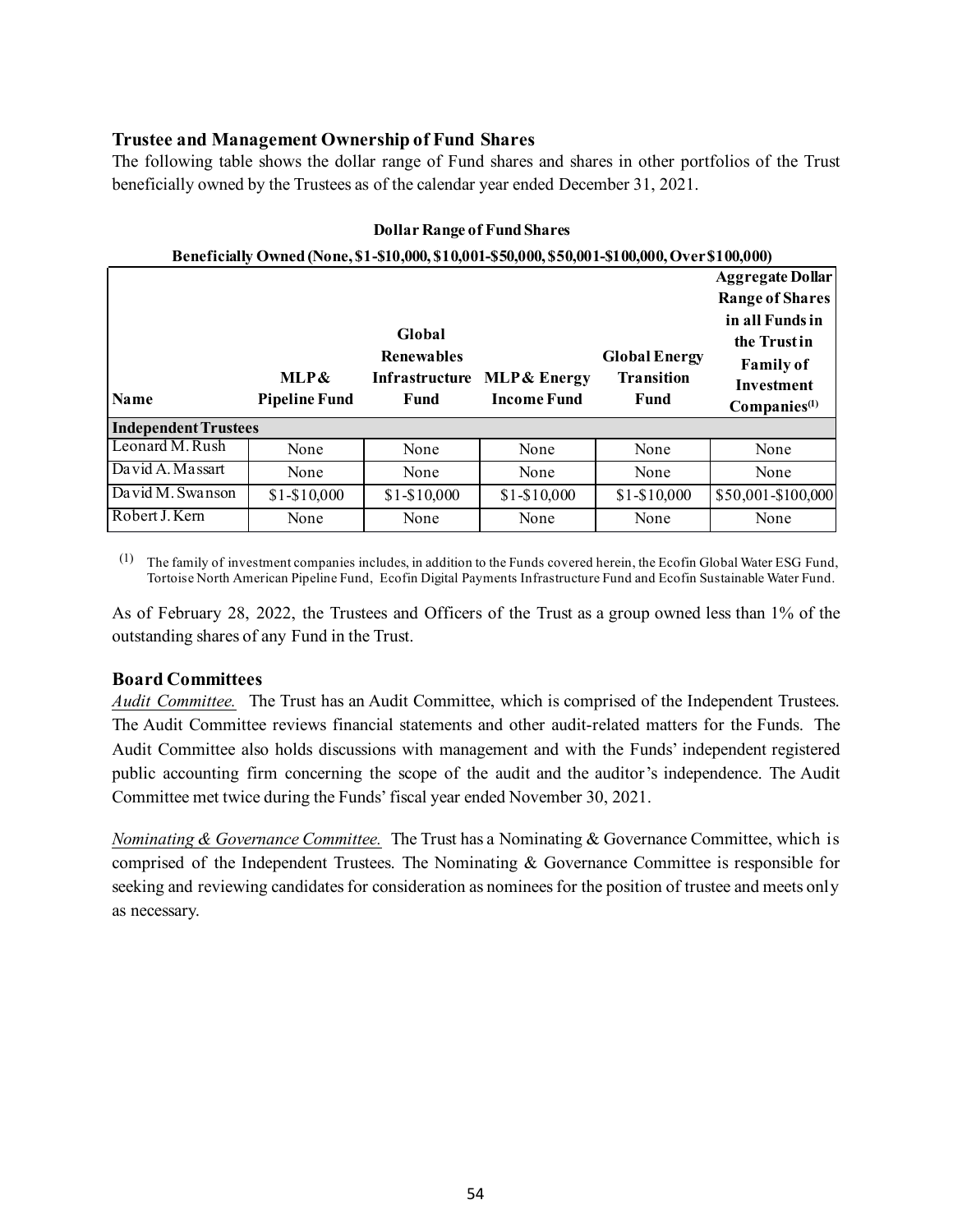The Nominating & Governance Committee will consider nominees recommended by shareholders for vacancies on the Board. Recommendations for consideration by the Nominating & Governance Committee should be sent to the President of the Trust in writing together with the appropriate biographical information concerning each such proposed nominee, and such recommendation must comply with the notice provisions set forth in the Trust's Bylaws. In general, to comply with such procedures, such nominations, together with all required information, must be delivered to and received by the President of the Trust at the principal executive office of the Trust not later than 120 days, and no more than 150 days, prior to the shareholder meeting at which any such nominee would be voted on. Shareholder recommendations for nominations to the Board will be accepted on an ongoing basis. The Nominating & Governance Committee's procedures with respect to reviewing shareholder nominations will be disclosed as required by applicable securities laws. The Nominating & Governance Committee did not meet during the Funds' fiscal year ended November 30, 2021.

*Valuation Committee.* The Trust has a Valuation Committee. The Board has delegated day-to-day valuation issues to the Valuation Committee that is comprised of certain officers of the Trust. Although the Valuation Committee is not a Committee of the Board (i.e., no Trustee is a member of the Valuation Committee), the Valuation Committee's membership is appointed by the Board and its charter and applicable procedures are approved by the Board. The Valuation Committee is responsible for the following: (1) monitoring the valuation of Fund securities and other investments; and (2) as required, when the Board is not in session, determining the fair value of illiquid investments and other holdings after consideration of all relevant factors, which determinations are reported to the Board. The Valuation Committee is comprised of the Trust's President, Treasurer and Assistant Treasurers. The Valuation Committee meets as necessary when a price for a portfolio security is not readily available. The Valuation Committee met seven times with respect to the Funds during the fiscal year ended November 30, 2021.

#### **Trustee Compensation**

Prior to January 1, 2022, the Trustees received an annual retainer of \$105,000 per calendar year. Effective January 1, 2022, the Trustees receive an annual retainer of \$110,000. The Chairman of the Audit Committee receives additional compensation of  $$14,000$ , the Chairman of the Nominating & Governance Committee receives additional compensation of \$8,000. The Lead Independent Trustee (now Chairman) receives \$12,500 annually. The Trustees receive \$6,000 for regularly scheduled meetings and \$2,500 for additional meetings.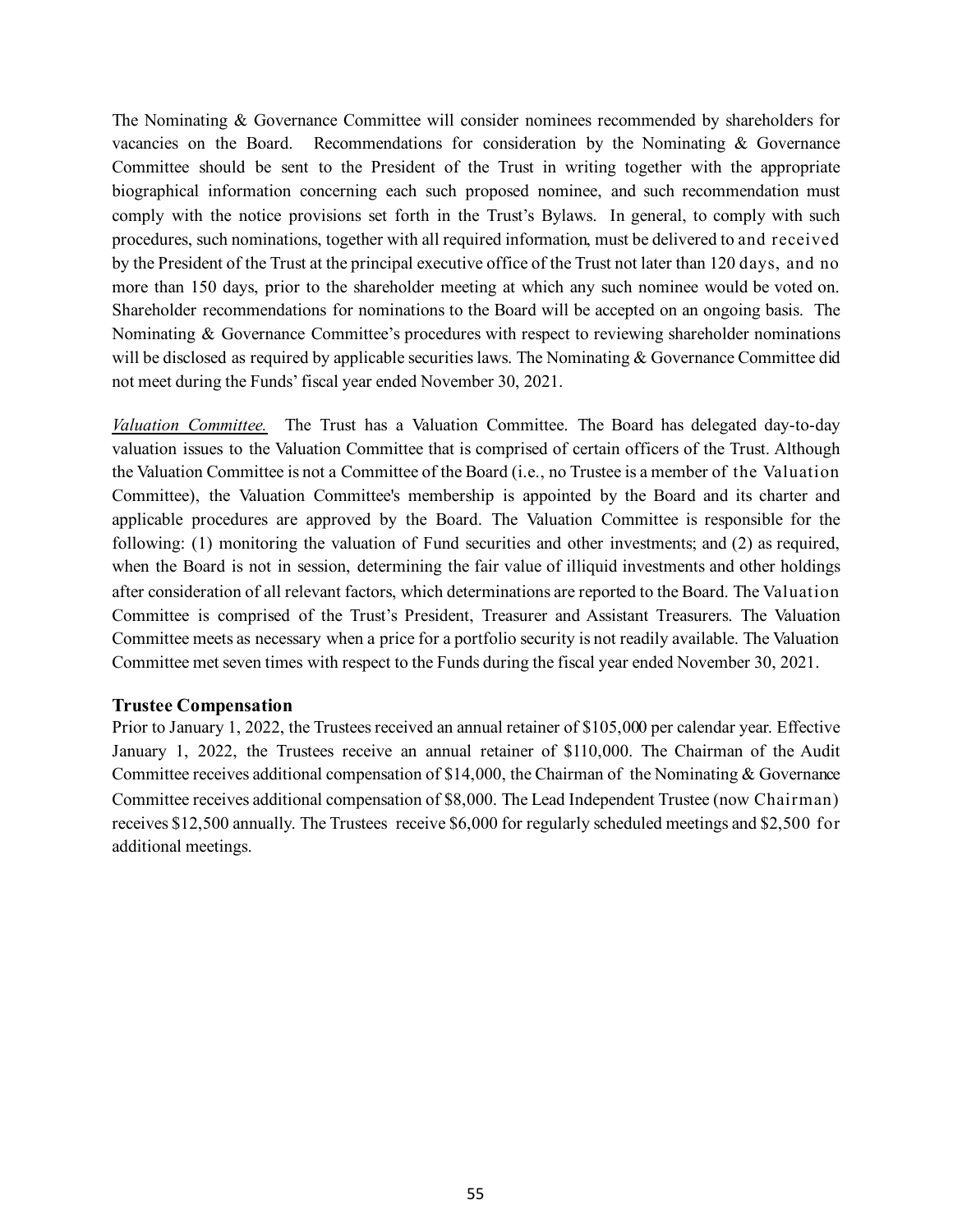The following table sets forth the compensation received by the Trustees for the Funds' fiscal year ended November 30, 2021, as well as an estimate of compensation expected to be received by the Trustees from the Global Energy Transition Fund for the fiscal year ended November 30, 2022 since this Fund commenced operations on October 15, 2020.

|                                                                                                                   | Leonard M. Rush,<br>Chairman, Trustee<br>and Audit<br>Committee<br>Chairman | David A. Massart,<br>Independent<br><b>Trustee</b> | David M. Swanson,<br>Independent<br><b>Trustee and</b><br>Nominating $&$<br>Governance<br>Committee<br>Chairman | Robert J. Kern,<br>Independent<br><b>Trustee</b> |
|-------------------------------------------------------------------------------------------------------------------|-----------------------------------------------------------------------------|----------------------------------------------------|-----------------------------------------------------------------------------------------------------------------|--------------------------------------------------|
| <b>Pension or</b><br><b>Retirement Benefits</b><br><b>Accrued as Part of</b><br><b>Fund Expenses</b>              | None                                                                        | None                                               | None                                                                                                            | None                                             |
| <b>Estimated Annual</b><br><b>Benefits Upon</b><br><b>Retirement</b>                                              | None                                                                        | None                                               | None                                                                                                            | None                                             |
| <b>Total Compensation</b><br>from Fund and Fund<br>Complex <sup>2</sup>                                           | \$30,134                                                                    | \$25,241                                           | \$26,719                                                                                                        | \$25,242                                         |
| <b>Aggregate</b><br><b>Compensation from</b><br>the MLP & Pipeline<br>Fund1                                       | \$4,814                                                                     | \$3,999                                            | \$4,245                                                                                                         | \$3,999                                          |
| Aggregate<br><b>Compensation from</b><br>the Global<br><b>Renewables</b><br><b>Infrastructure Fund</b>            | \$4,814                                                                     | \$3,999                                            | \$4,245                                                                                                         | \$3,999                                          |
| Aggregate<br><b>Compensation from</b><br>the MLP & Energy<br><b>Income Fund<sup>1</sup></b>                       | \$6,064                                                                     | \$5,249                                            | \$5,495                                                                                                         | \$5,249                                          |
| <b>Estimated Aggregate</b><br><b>Compensation from</b><br>the Global Energy<br><b>Transition Fund<sup>1</sup></b> | \$4,814                                                                     | \$3,999                                            | \$4,245                                                                                                         | \$3,999                                          |

1 Trustee fees and expenses are allocated among the Funds and any other series comprising the Trust.

<sup>2</sup> The Fund Complex includes, in addition to the Funds covered herein, the Ecofin Global Water ESG Fund, Torto is e North American Pipeline Fund, Ecofin Digital Payments Infrastructure Fund and Ecofin Sustainable Water Fund.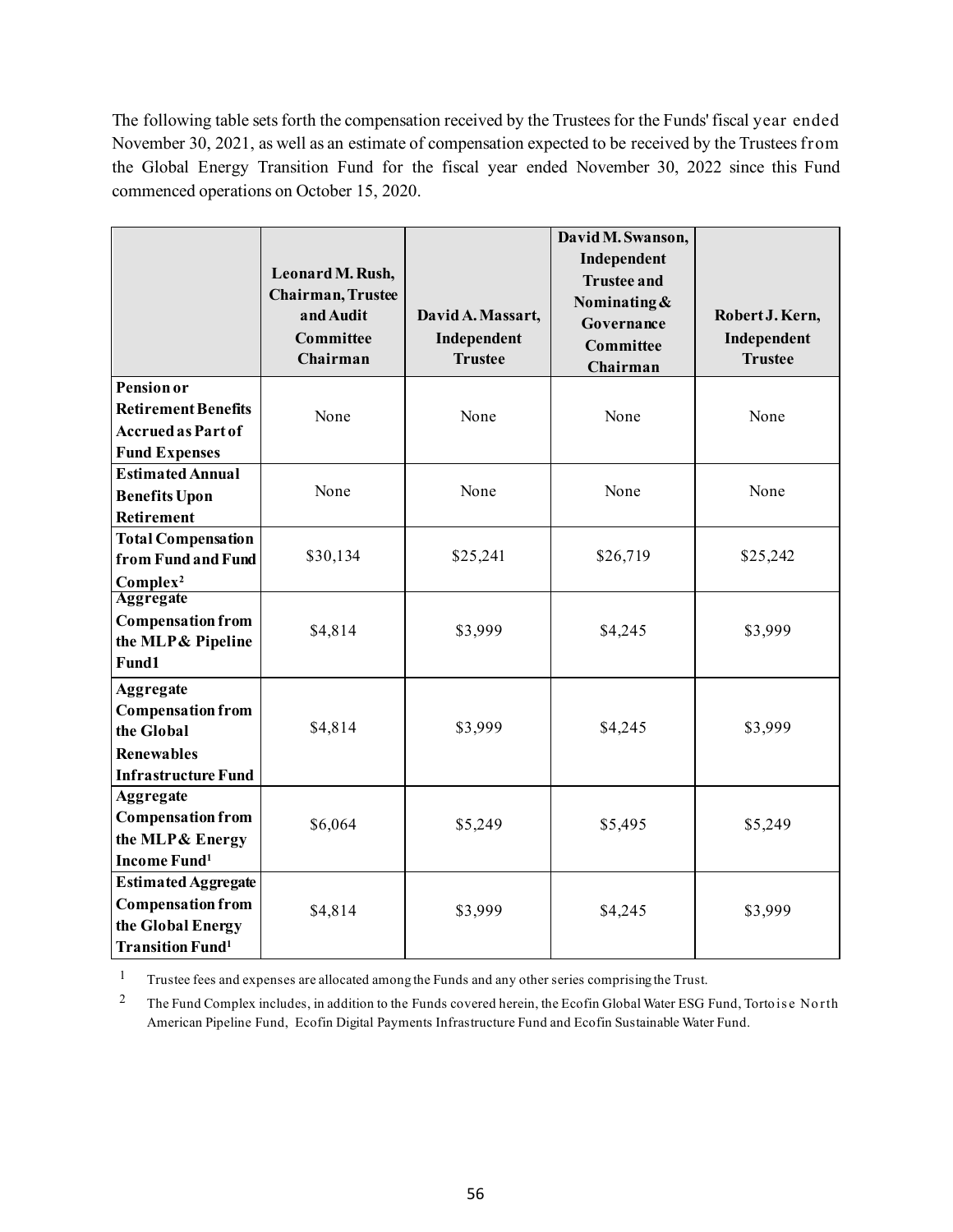## **Control Persons and Principal Shareholders**

A principal shareholder is any person who owns of record or beneficially 5% or more of the outstanding shares of a Fund. A control person is one who owns beneficially or through controlled companies more than 25% of the voting securities of a Fund or acknowledges the existence of control. A controlling person possesses the ability to control the outcome of matters submitted for shareholder vote by a Fund. Ownership information is not provided for the T Class Shares of the applicable Funds, as the shares were not available for sale as of the date of this SAI. As of February 28, 2022, the following shareholders were considered to be either a control person or a principal shareholder of each of the Funds:

#### **MLP & Pipeline Fund – A Class**

| <b>Name and Address</b>                    | % Ownership | Type of Ownership <sup>(1)</sup> |
|--------------------------------------------|-------------|----------------------------------|
| Morgan Stanley Smith Barney LLC            |             |                                  |
| For the Exclusive Benefit of Its Customers | 78.24%      | Record                           |
| 1 New York Plaza, Floor 12                 |             |                                  |
| New York, New York 10004-1932              |             |                                  |
| Charles Schwab & Company, Inc.             |             |                                  |
| Special Custody A/CFBO Customers           |             |                                  |
| Attn Mutual Funds                          | $9.07\%$    | Record                           |
| 211 Main Street                            |             |                                  |
| San Francisco, California 94105-1901       |             |                                  |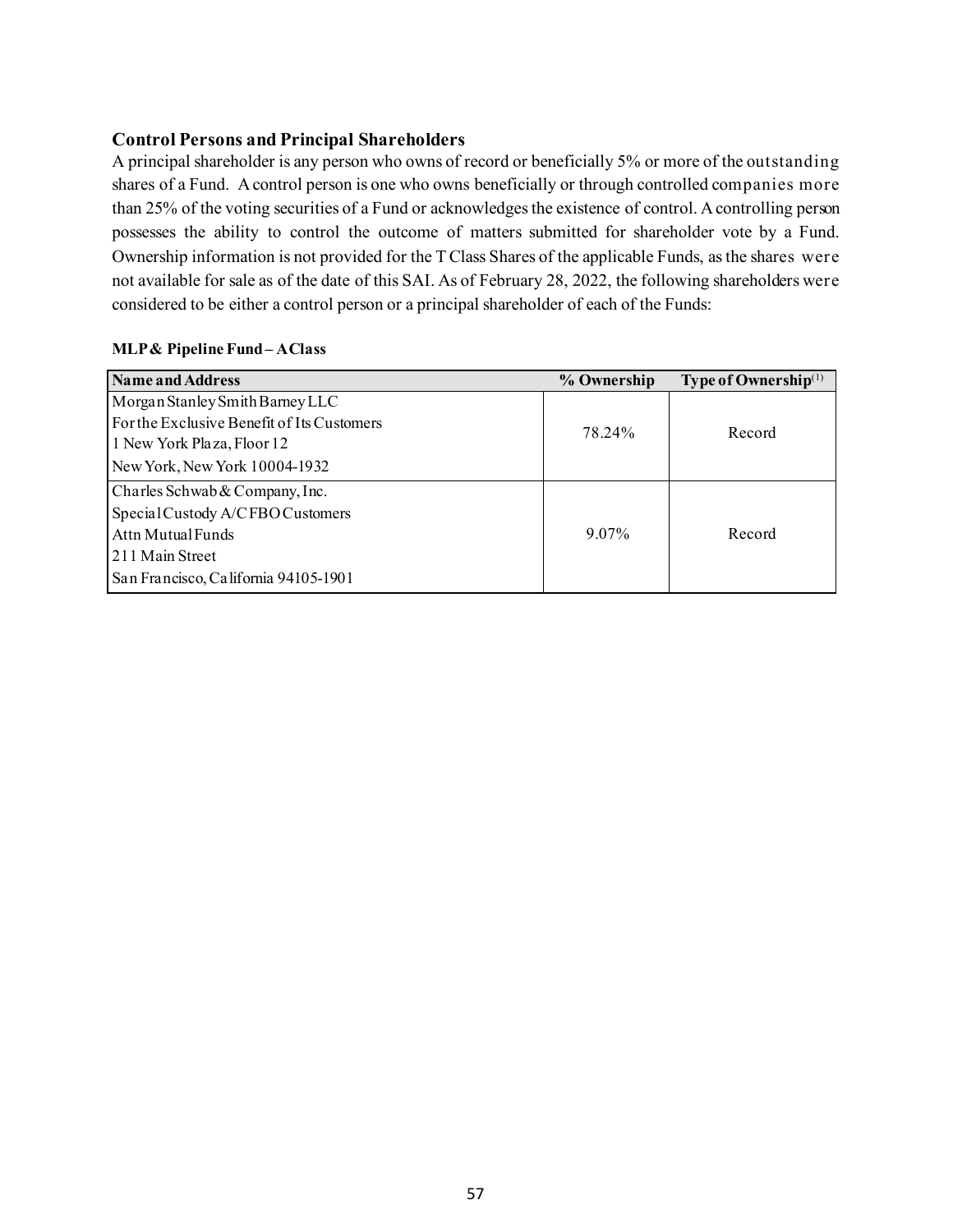# **MLP & Pipeline Fund – Institutional Class**

| <b>Name and Address</b>                    | % Ownership | Type of Ownership <sup>(1)</sup> |
|--------------------------------------------|-------------|----------------------------------|
| National Financial Services LLC            |             |                                  |
| 499 Washington Blvd Floor 4th              | 19.29%      | Record                           |
| Jersey City, New Jersey 07310-1995         |             |                                  |
| Charles Schwab & Company, Inc.             |             |                                  |
| Special Custody A/CFBO Customers           |             |                                  |
| Attn Mutual Funds                          | 13.25%      | Record                           |
| 211 Main Street                            |             |                                  |
| San Francisco, California 94105-1901       |             |                                  |
| TD Ameritra de Inc.                        |             |                                  |
| For the Exclusive Benefit of Our Clients   | 12.60%      | Record                           |
| PO Box 2226                                |             |                                  |
| Omeha, Nebraska 68103-2226                 |             |                                  |
| JP Morgan Securities LLC                   |             |                                  |
| For the Exclusive Benefit of Customers     |             |                                  |
| 4 Chase Metrotech Center                   | 12.32%      | Record                           |
| 3rd Floor Mutual Fund Department           |             |                                  |
| Brooklyn, New York 11245-0003              |             |                                  |
| Morgan Stanley Smith Barney LLC            |             |                                  |
| For the Exclusive Benefit of Its Customers | 11.36%      | Record                           |
| 1 New York Plaza, Floor 12                 |             |                                  |
| New York, New York 10004-1932              |             |                                  |
| Goldman Sachs & Co., LLC                   |             |                                  |
| C/O Mutual Fund OPS                        | 6.12%       | Record                           |
| 222 South Main Street                      |             |                                  |
| Salt Lake City, Utah 84101-2199            |             |                                  |
| Wells Fargo Bank NAFBO                     |             |                                  |
| PO Box 1533                                | 5.65%       | Record                           |
| Minneapolis, Minnesota 55480-1533          |             |                                  |
| Merrill Lynch Pierce Fenner & Smith        |             |                                  |
| For the Sole Benefit of Its Customers      | 5.10%       | Record                           |
| 4800 Deer Lake Drive East                  |             |                                  |
| Jacksonville, Florida 32246-6486           |             |                                  |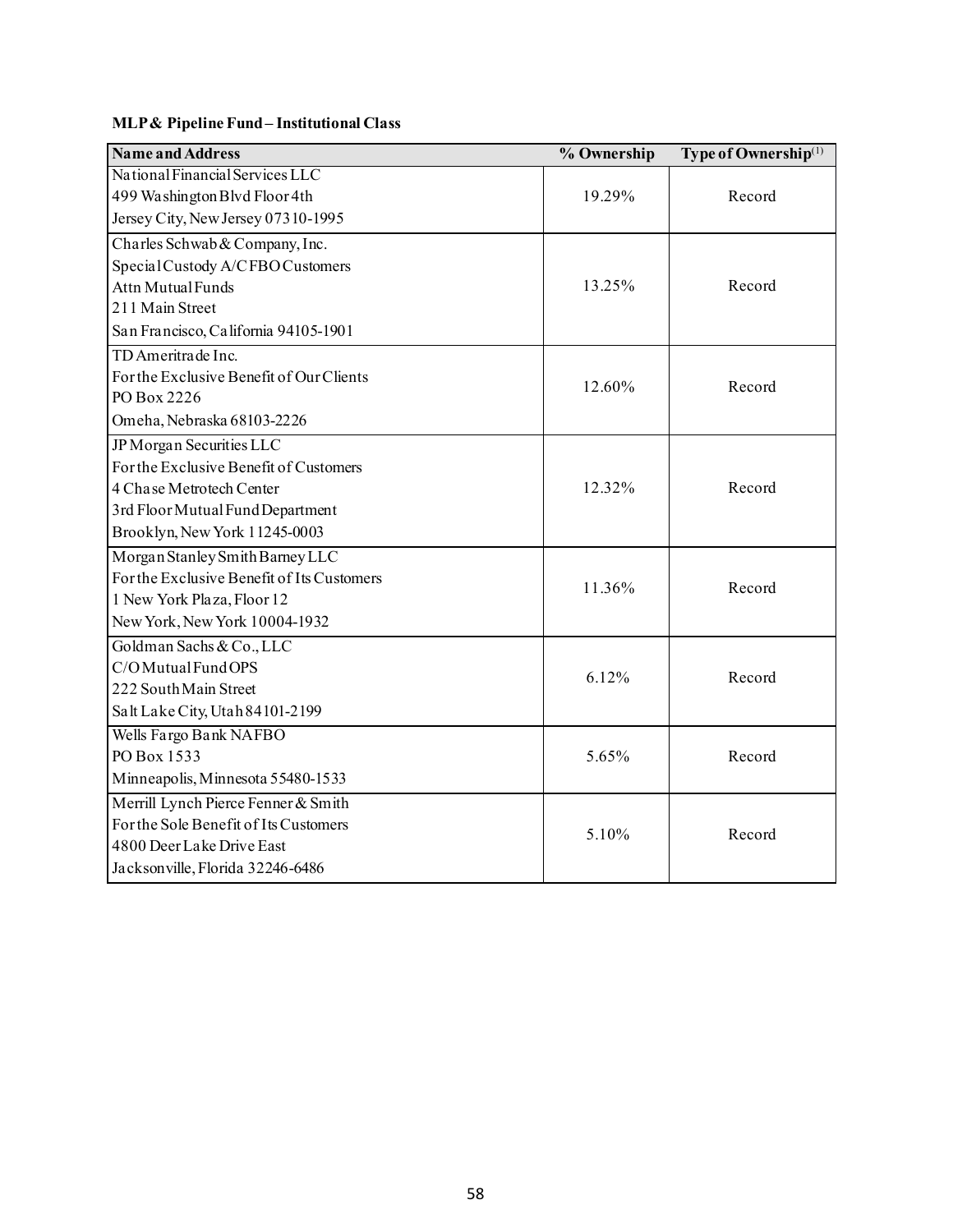# **MLP & Pipeline Fund – C Class**

| <b>Name and Address</b>                    | % Ownership | Type of Ownership <sup>(1)</sup> |
|--------------------------------------------|-------------|----------------------------------|
| Morgan Stanley Smith Barney LLC            |             |                                  |
| For the Exclusive Benefit of Its Customers | 37.03%      | Record                           |
| 1 New York Plaza, Floor 12                 |             |                                  |
| New York, New York 10004-1932              |             |                                  |
| Wells Fargo Clearing Services LLC          |             |                                  |
| Special Custody Account for the            |             |                                  |
| Exclusive Benefit of Customer              | 12.82%      | Record                           |
| 2801 Market Street                         |             |                                  |
| Saint Louis, Missouri 63103-2523           |             |                                  |
| Merrill Lynch Pierce Fenner & Smith        |             |                                  |
| For the Sole Benefit of Its Customers      | 9.49%       | Record                           |
| 4800 Deer Lake Drive East                  |             |                                  |
| Jacksonville, Florida 32246-6484           |             |                                  |
| <b>LPL</b> Financial                       |             |                                  |
| Omnibus Customer Account                   |             |                                  |
| Attn Lindsay O Toole                       | 9.34%       | Record                           |
| 4707 Executive Drive                       |             |                                  |
| San Diego, California 92121-3091           |             |                                  |
| Charles Schwab & Company, Inc.             |             |                                  |
| Special Custody A/CFBO Customers           |             |                                  |
| Attn Mutual Funds                          | 7.87%       | Record                           |
| 211 Main Street                            |             |                                  |
| San Francisco, California 94105-1901       |             |                                  |

### **Global Renewables Infrastructure Fund – Institutional Class**

| <b>Name and Address</b>                                                                                                                                         | % Ownership | Type of Ownership $(1)$ |
|-----------------------------------------------------------------------------------------------------------------------------------------------------------------|-------------|-------------------------|
| National Financial Services LLC<br>499 Washington Blvd Floor 4th<br>Jersey City, New Jersey 07310-1995                                                          | 39.45%      | Record                  |
| JP Morgan Securities LLC<br>For Exclusive Benefit of Customers<br>4 Chase Metrotech Center<br>3rd Floor Mutual Fund Department<br>Brooklyn, New York 11245-0003 | 29.65%      | Record                  |
| Charles Schwab & Company, Inc.<br>Special Custody A/CFBO Customers<br><b>Attn Mutual Funds</b><br>211 Main Street<br>San Francisco, California 94105-1901       | 17.90%      | Record                  |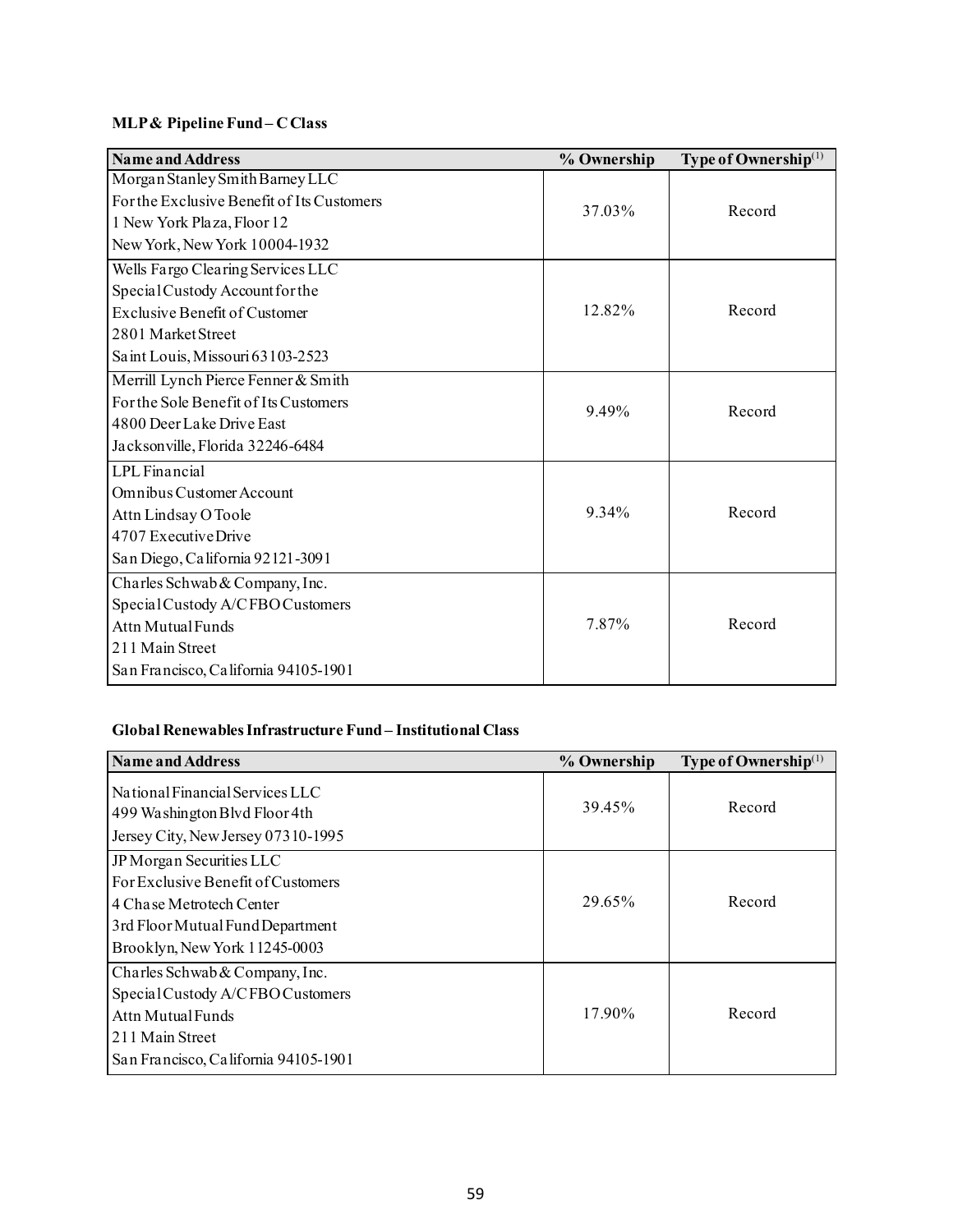# **Global Renewables Infrastructure Fund – A Class**

| <b>Name and Address</b>                  | % Ownership | <b>Type of Ownership</b> $(1)$ |
|------------------------------------------|-------------|--------------------------------|
| Charles Schwab & Company, Inc.           |             |                                |
| Special Custody A/CFBO Customers         |             |                                |
| <b>Attn Mutual Funds</b>                 | 32.74%      | Record                         |
| 211 Main Street                          |             |                                |
| San Francisco, California 94105-1901     |             |                                |
| LPL Financial                            |             |                                |
| FBO Customer Accounts                    |             |                                |
| Attn Mutual Fund Operations              | 12.51%      | Record                         |
| 4707 Executive Drive                     |             |                                |
| San Diego, California 92121-3091         |             |                                |
| TD Ameritra de Inc.                      |             |                                |
| For the Exclusive Benefit of Our Clients | 6.57%       | Record                         |
| PO Box 2226                              |             |                                |
| Omeha, Nebraska 68103-2226               |             |                                |
| Raymond James & Associates, Inc          |             |                                |
| FBO Annette Z. McClure                   | 5.16%       | Record                         |
| 405 Camino De La Placita Apt 7A          |             |                                |
| Taos, New Mexico 87571-6530              |             |                                |

# **MLP & Energy Income Fund -A Class**

| <b>Name and Address</b>                | % Ownership | Type of Ownership <sup>(1)</sup> |
|----------------------------------------|-------------|----------------------------------|
| Merrill Lynch Pierce Fenner & Smith    |             |                                  |
| For the Sole Benefit of Its Customers  | 51.35%      | Record                           |
| 4800 Deer Lake Drive East              |             |                                  |
| Jacksonville, Florida 32246-6484       |             |                                  |
| National Financial Services LLC        |             |                                  |
| 499 Washington Blvd Floor 4th          | 16.71%      | Record                           |
| Jersey City, New Jersey 07310-1995     |             |                                  |
| Charles Schwab & Company, Inc.         |             |                                  |
| Special Custody A/CFBO Customers       |             |                                  |
| Attn Mutual Funds                      | 7.21%       | Record                           |
| 211 Main Street                        |             |                                  |
| San Francisco, California 94105-1901   |             |                                  |
| RBC Capital Markets LLC                |             |                                  |
| Mutual Fund Omnibus Processing Omnibus |             |                                  |
| Attn Mutual Fund Ops Manager           | 5.08%       | Record                           |
| 60 South 6th Street#P08                |             |                                  |
| Minneapolis, Minnesota 55402-4413      |             |                                  |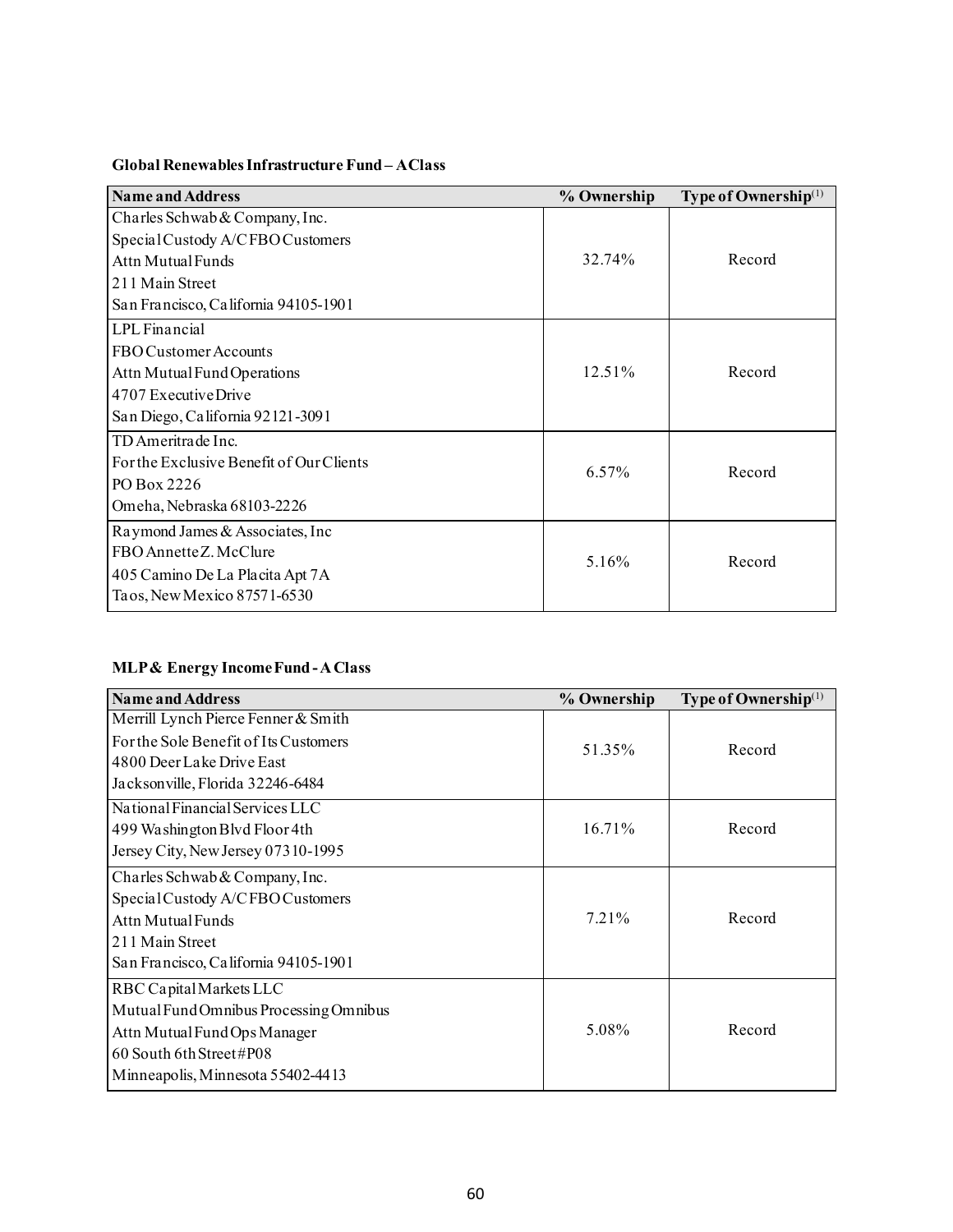# **MLP & Energy Income Fund -Institutional Class**

| <b>Name and Address</b>                                                                                                                            | % Ownership | Type of Ownership $(1)$ |
|----------------------------------------------------------------------------------------------------------------------------------------------------|-------------|-------------------------|
| Merrill Lynch Pierce Fenner & Smith<br>For the Sole Benefit of Its Customers<br>4800 Deer Lake Drive East<br>Jacksonville, Florida 32246-6484      | 34.24%      | Record                  |
| Charles Schwab & Company, Inc.<br>Special Custody A/CFBO Customers<br>Attn Mutual Funds<br>211 Main Street<br>San Francisco, California 94105-1901 | 21.19%      | Record                  |
| National Financial Services LLC<br>For the Exclusive Benefit of Our Customers<br>200 Liberty Street 5th Floor<br>New York, New York 10281-4100     | 7.19%       | Record                  |

# **MLP & Energy Income Fund -C Class**

| <b>Name and Address</b>               | % Ownership | Type of Ownership $(1)$ |
|---------------------------------------|-------------|-------------------------|
| Merrill Lynch Pierce Fenner & Smith   |             |                         |
| For the Sole Benefit of Its Customers | 39.89%      | Record                  |
| 4800 Deer Lake Drive East             |             |                         |
| Jacksonville, Florida 32246-6484      |             |                         |
| PershingLLC                           |             |                         |
| 1 Pershing Plaza                      | 9.59%       | Record                  |
| Jersey City, New Jersey 07399-0002    |             |                         |
| Charles Schwab & Company, Inc.        |             |                         |
| Special Custody A/CFBO Customers      |             |                         |
| <b>Attn Mutual Funds</b>              | 7.34%       | Record                  |
| 211 Main Street                       |             |                         |
| San Francisco, California 94105-1901  |             |                         |
|                                       |             |                         |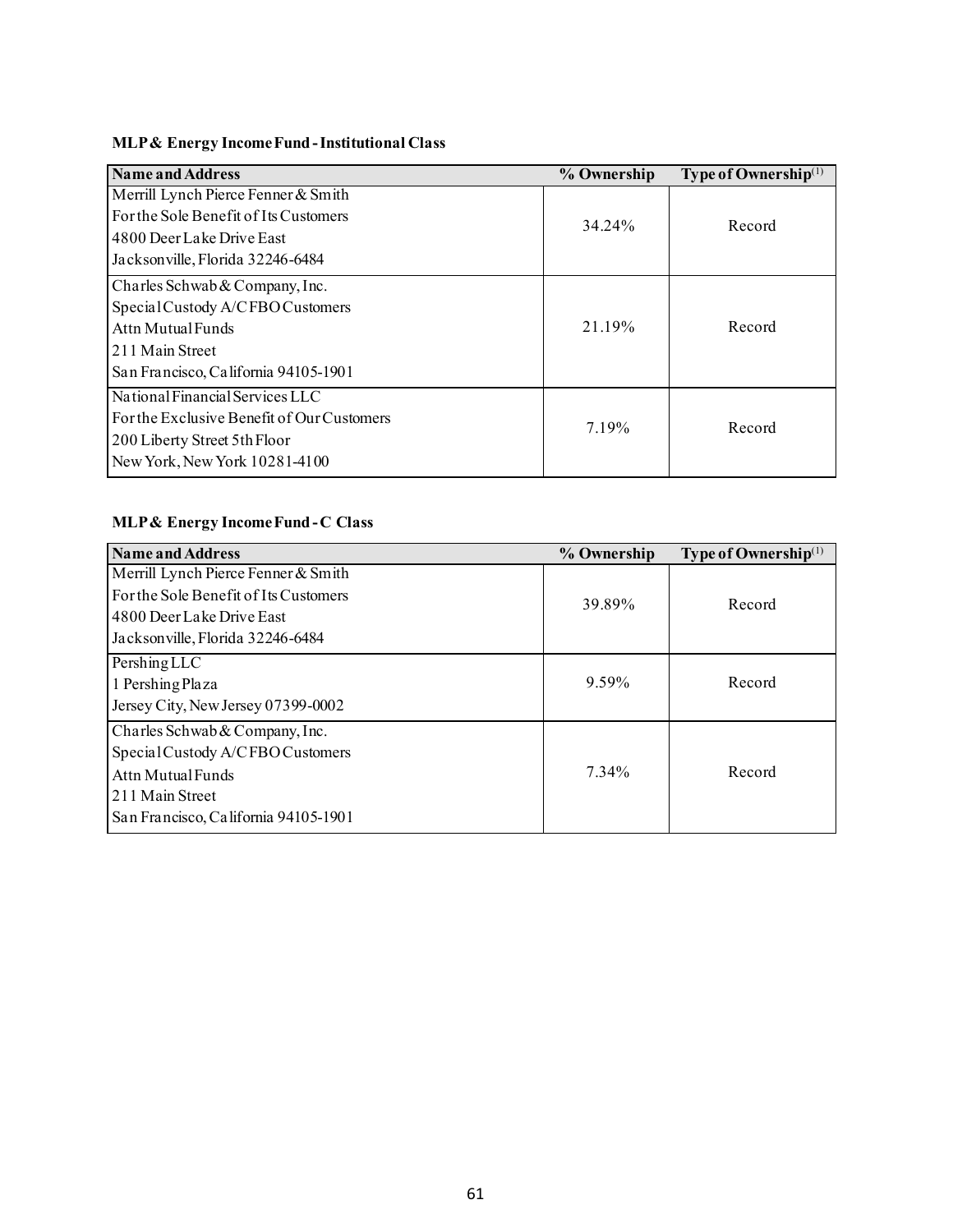#### **Ecofin Global Energy Transition Fund -A Class**

| <b>Name and Address</b>              | % Ownership | Type of Ownership <sup>(1)</sup> |
|--------------------------------------|-------------|----------------------------------|
| Charles Schwab & Company, Inc.       |             |                                  |
| Special Custody A/CFBO Customers     |             |                                  |
| Attn Mutual Funds                    | 53.70%      | Record                           |
| 211 Main Street                      |             |                                  |
| San Francisco, California 94105-1901 |             |                                  |
| Tortoise Capital Advisors LLC        |             |                                  |
| 6363 College Boulevard, Suite 100    | 46.30%      | <b>Beneficial</b>                |
| Overland Park, Kansas 66211-1881     |             |                                  |

#### **Ecofin Global Energy Transition Fund -Institutional Class**

| <b>Name and Address</b>            | % Ownership | Type of Ownership $(1)$ |
|------------------------------------|-------------|-------------------------|
| JP Morgan Securities LLC           |             |                         |
| For Exclusive Benefit of Customers |             |                         |
| 4 Chase Metrotech Center           | 92.00%      | Record                  |
| 3rd Floor Mutual Fund Department   |             |                         |
| Brooklyn, New York 11245-0003      |             |                         |

(1) "Record" ownership means the shareholder of record, or the exact name of the shareholder on the account, e.g. "ABC Brokerage, Inc." "Beneficial" ownership refers to the actual pecuniary, or financial, interest in the security, e.g. "Jane Doe Shareholder."

# **Investment Adviser**

Investment advisory services are provided to the Funds by Tortoise Capital Advisors, L.L.C., also doing business as TCA Advisors, an SEC registered investment adviser ("TCA Advisors" or the "Adviser"), pursuant to an investment advisory agreement (the "Advisory Agreement"). The Adviser specializes in investing in essential asset companies across the energy value chain, including energy infrastructure. As of February 28, 2022, the Adviser managed investments of approximately \$8 billion including the assets of publicly traded closed-end funds, open-end funds and private accounts.

Pursuant to the Advisory Agreement, the Adviser provides the Funds with investment research and advice and furnishes the Funds with an investment program consistent with each Fund's investment objective and policies, subject to the supervision of the Board. The Adviser, and where applicable the Sub-Adviser, determines which portfolio securities will be purchased or sold, arranges for the placing of orders for the purchase or sale of portfolio securities, selects brokers or dealers to place those orders, maintains books and records with respect to the securities transactions, and reports to the Board on the Funds' investments and performance. The Adviser and with respect to the Global Renewables Infrastructure Fund and Global Energy Transition Fund, the Sub-Adviser, subject to oversight by the Adviser, are solely responsible for making investment decisions on behalf of the Funds. The Board will have sole responsibility for selecting, evaluating the performance of, and replacing as necessary any of the service providers to the Funds, including the Adviser.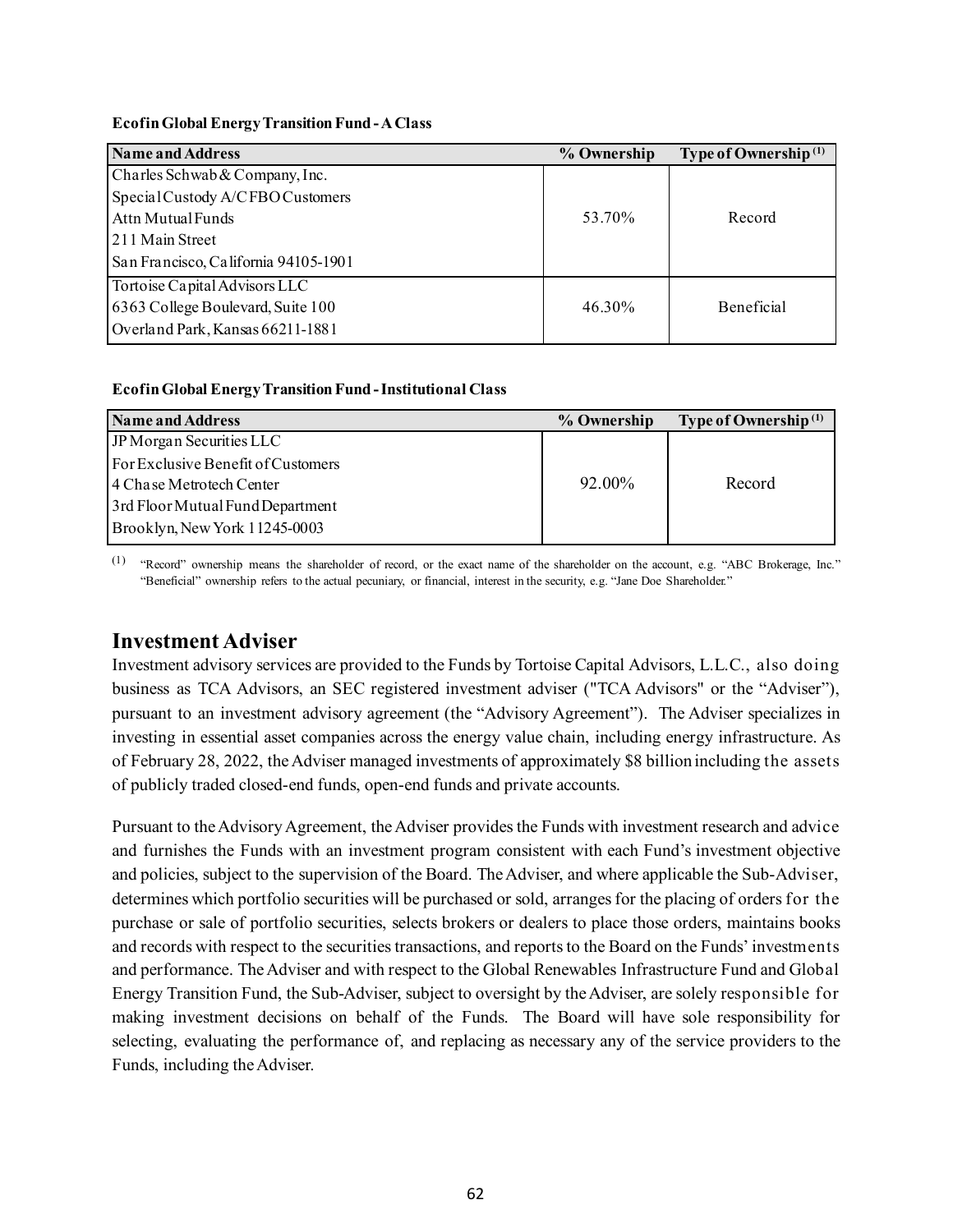The Adviser also serves as investment adviser to Tortoise Energy Infrastructure Corporation ("TYG"), Tortoise Power and Energy Infrastructure Fund, Inc. ("TPZ"), Tortoise Midstream Energy Fund, Inc. ("NTG"), Tortoise Pipeline & Energy Fund, Inc. ("TTP"), Tortoise Energy Independence Fund, Inc. ("NDP"), and Ecofin Sustainable and Social Impact Term Fund ("TEAF") which are publicly traded closed-end investment companies that invest in MLPs, pipeline and energy companies.

The Adviser is indirectly controlled by Lovell Minnick Partners LLC ("Lovell Minnick"). The Adviser is an indirect wholly owned subsidiary of TortoiseEcofin Investments, LLC ("TortoiseEcofin Investments"), a company that owns essential asset and income-oriented investment advisers. A vehicle formed by Lovell Minnick and owned by certain private funds sponsored by Lovell Minnick and a group of institutional coinvestors owns a controlling interest in TortoiseEcofin Investments. Certain employees of the Adviser, including the Portfolio Managers, own a minority interest in TortoiseEcofin Investments. TIS Advisors, an affiliate of the Adviser, serves as investment adviser to three other series of the Trust.

As of February 28, 2022, TortoiseEcofin Investments, LLC's registered investment adviser entities had 130 employees in the aggregate, including 66 employees at the Adviser, and including the members of the Fund's senior investment team.

Following a Fund's initial two-year term, the Advisory Agreement will continue in effect from year to year, only if such continuance is specifically approved at least annually by: (i) the Board or the vote of a majority of the outstanding voting securities of each Fund; and (ii) the vote of a majority of the Independent Trustees, cast in person at a meeting called for the purpose of voting on such approval. The Advisory Agreement is terminable without penalty by the Trust, on behalf of a Fund, upon 60 days' written notice to the Adviser, when authorized by either: (i) a majority vote of the Fund's shareholders; or (ii) by a vote of a majority of the Board. The Advisory Agreement is also terminable without penalty by the Adviser upon 60 days' written notice to the Trust. The Advisory Agreement will automatically terminate in the event of its "assignment," as defined under the 1940 Act. The Advisory Agreement provides that the Adviser under such agreement shall not be liable for any error of judgment or mistake of law or for any loss arising out of any investment or for any act or omission in the execution of portfolio transactions for a Fund, except for willful misfeasance, bad faith or negligence in the performance of its duties, or by reason of reckless disregard of its obligations and duties thereunder.

In consideration of the investment advisory services provided by the Adviser pursuant to the Advisory Agreement, the Adviser is entitled to receive from each Fund a management fee, as specified in the Prospectus. However, the Adviser may voluntarily agree to reduce the management fees payable to it on a month-to-month basis, including additional fees above and beyond any contractual agreement the Adviser may have to reduce management fees and/or reimburse Fund expenses.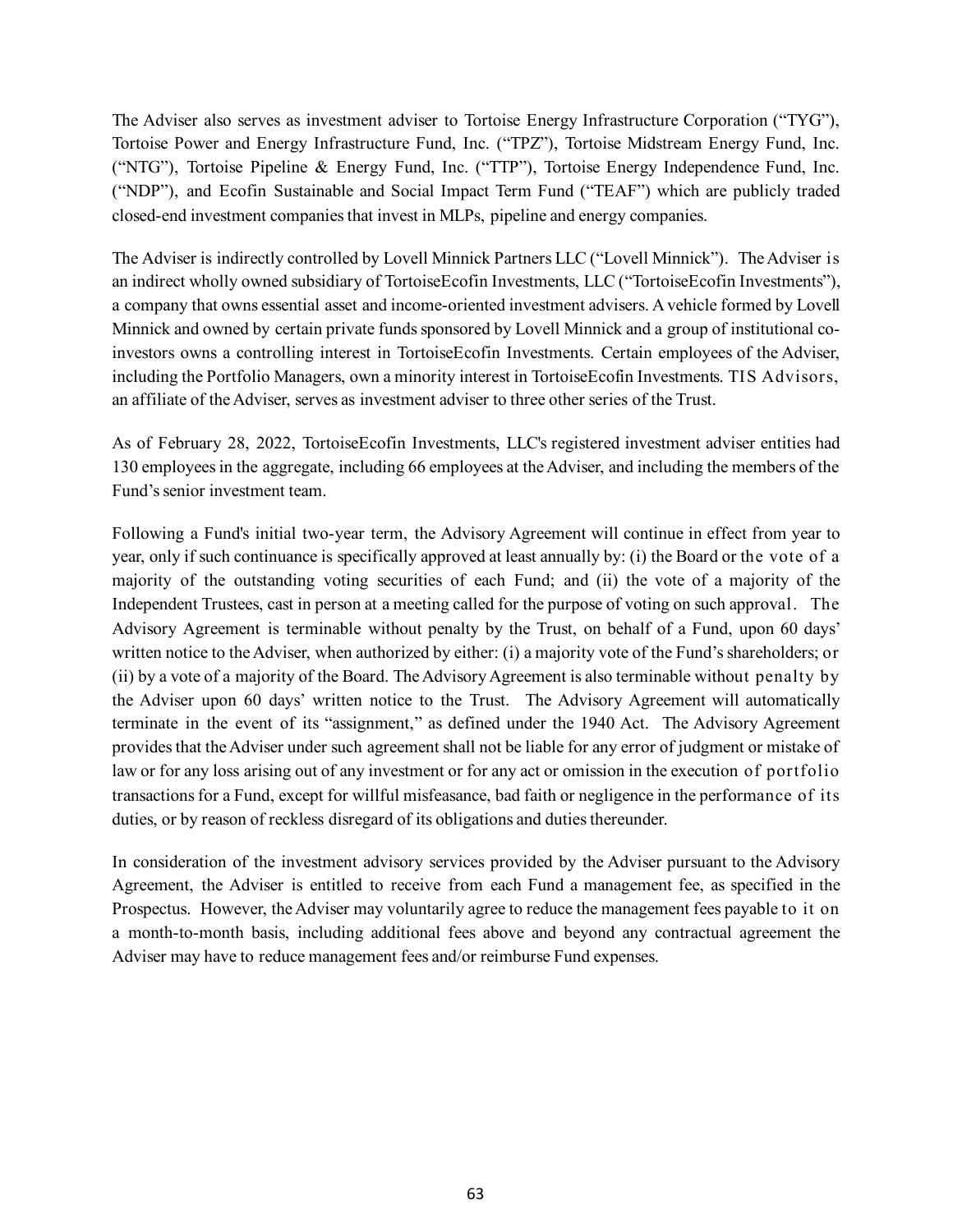*Fund Expenses.* Each Fund is responsible for its own operating expenses. Pursuant to an Operating Expenses Limitation Agreement between the Adviser and the Trust, on behalf of the Funds, the Adviser has agreed to reimburse each Fund for its operating expenses, as specified in the Prospectus. Expenses reimbursed by the Adviser may be recouped by the Adviser for a period of 36 months following the month during which such expense reimbursement was made, if such recoupment can be achieved without exceeding the expense limit in effect at the time the reimbursement occurred and at the time of the recoupment. The Operating Expenses Limitation Agreement will be in effect and cannot be terminated through March 31, 2023, or June 30, 2023 in the case of the MLP & Energy Income Fund.

The total amount of advisory fees paid by each Fund during the fiscal years indicated, were as follows:

| Advisory Fees Paid During the Fiscal Years Ended November 30, |              |              |              |  |  |  |
|---------------------------------------------------------------|--------------|--------------|--------------|--|--|--|
|                                                               | 2021         | 2020         | 2019         |  |  |  |
| Advisory Fees Accrued                                         | \$15,479,147 | \$20,533,746 | \$34,692,348 |  |  |  |
| Waivers                                                       | \$0          | \$0          | \$0          |  |  |  |
| Reimbursements                                                | \$0          | \$0          | \$0          |  |  |  |
| Recoupments                                                   | \$0          | \$0          | \$0          |  |  |  |
| Total Advisory Fees Paid to Adviser                           | \$15,479,147 | \$20,533,746 | \$34,692,348 |  |  |  |
| After Waivers, Reimbursements and                             |              |              |              |  |  |  |
| Recoupments                                                   |              |              |              |  |  |  |

#### **Global Renewables Infrastructure Fund**

| Advisory Fees Paid During the Fiscal Period Ended November 30, |             |              |  |  |  |
|----------------------------------------------------------------|-------------|--------------|--|--|--|
|                                                                | 2021        | $2020^{(1)}$ |  |  |  |
| Advisory Fees Accrued                                          | \$1,747,588 | \$205,312    |  |  |  |
| Waivers                                                        | \$0         | \$0          |  |  |  |
| Reimbursements                                                 | \$(6,782)   | \$(127,414)  |  |  |  |
| Recoupments                                                    | \$102,151   | \$0          |  |  |  |
| Total Advisory Fees Paid to Adviser                            | \$1,842,957 | \$77,898     |  |  |  |
| After Waivers, Reimbursements and                              |             |              |  |  |  |
| Recoupments                                                    |             |              |  |  |  |

(1) The Global Renewables Infrastructure Fund commenced operations on August 7, 2020.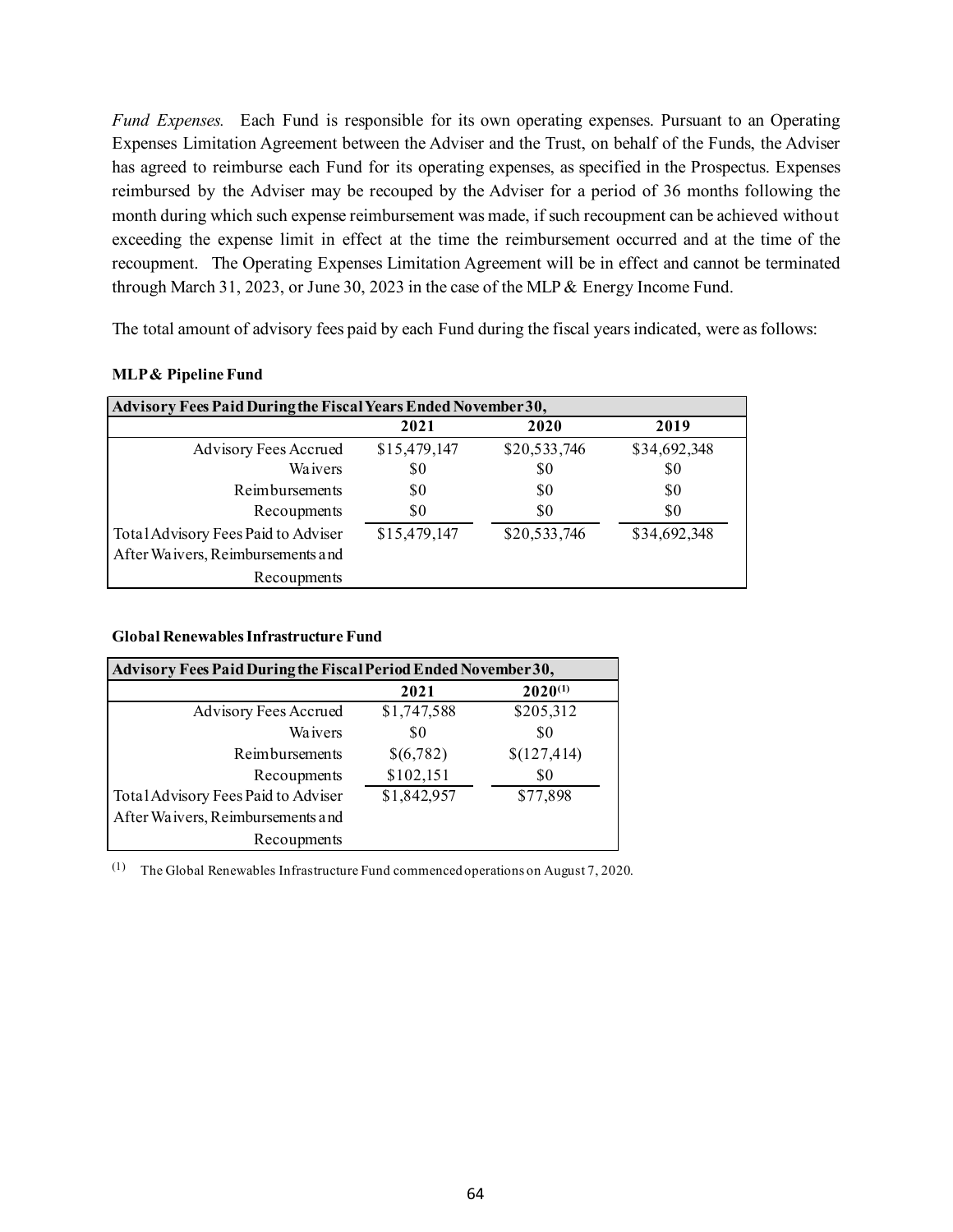#### **MLP & Energy Income Fund**

| Advisory Fees Paid During the Fiscal Years Ended November 30, |             |             |              |  |  |  |
|---------------------------------------------------------------|-------------|-------------|--------------|--|--|--|
|                                                               | 2021        | 2020        | $2019^{(1)}$ |  |  |  |
| Advisory Fees Accrued                                         | \$3,940,707 | \$4,812,477 | \$8,064,777  |  |  |  |
| Waivers                                                       | \$0         | S0          | \$0          |  |  |  |
| Reimbursements                                                | \$0         | \$(26,884)  | \$0          |  |  |  |
| Recoupments                                                   | \$0         | \$26,884    | \$0          |  |  |  |
| Total Advisory Fees Paid to Adviser                           | \$3,940,707 | \$4,812,477 | \$8,064,777  |  |  |  |
| After Waivers, Reimbursements and                             |             |             |              |  |  |  |
| Recoupments                                                   |             |             |              |  |  |  |

 $(1)$  Amounts paid prior to November 15, 2019, were paid by the MLP & Energy Income Predecessor Fund.

#### **Global Energy Transition Fund**

| Advisory Fees Paid During the Fiscal Period Ended November 30, |              |  |  |  |
|----------------------------------------------------------------|--------------|--|--|--|
|                                                                | $2021^{(1)}$ |  |  |  |
| Advisory Fees Accrued                                          | \$50,804     |  |  |  |
| <b>Wa</b> ivers                                                | \$0          |  |  |  |
| Reimbursements                                                 | \$(61,002)   |  |  |  |
| Recoupments                                                    | \$0          |  |  |  |
| Total Advisory Fees Paid to Adviser After                      |              |  |  |  |
| Waivers, Reimbursements and Recoupments                        | \$0          |  |  |  |

(1) The Fund commenced operations on October 15, 2021

License Agreement. Pursuant to the Advisory Agreement, the Adviser has consented to the Funds' use on a non-exclusive, royalty-free basis, of the name "Tortoise" in its name. Each Fund will have the right to use the "Tortoise" name and the related logo so long as the Adviser or one of its approved affiliates remains the Fund's investment adviser. Other than with respect to this limited right, the Funds will have no legal right to the "Tortoise" name. This right will remain in effect for so long as the Advisory Agreement with the Adviser is in effect and will automatically terminate if the Advisory Agreement were to terminate for any reason, including upon its assignment.

#### **Investment Sub-Adviser**

The Adviser has engaged Ecofin Advisors Limited to serve as the sub-adviser to the Global Renewables Infrastructure Fund and the Global Energy Transition Fund ("Ecofin" or the "Sub-Adviser"). Pursuant to a sub-advisory agreement (the Sub-Advisory Agreement"), the Sub-Adviser and their portfolio managers identified below are responsible for the day-to-day management of each Fund's portfolio, including the purchase, retention, and sale of securities, subject to the supervision of the Adviser.

The Sub-Adviser is located at 15 Buckingham Street Burdett House, London, WC2N 6DU United Kingdom. The Sub-Adviser is an SEC-registered investment adviser with assets of approximately \$1.2 billion under management as of February 28, 2022. The Adviser compensates the Sub-Adviser on a quarterly basis out of the advisory fee that the Adviser receives from a Fund.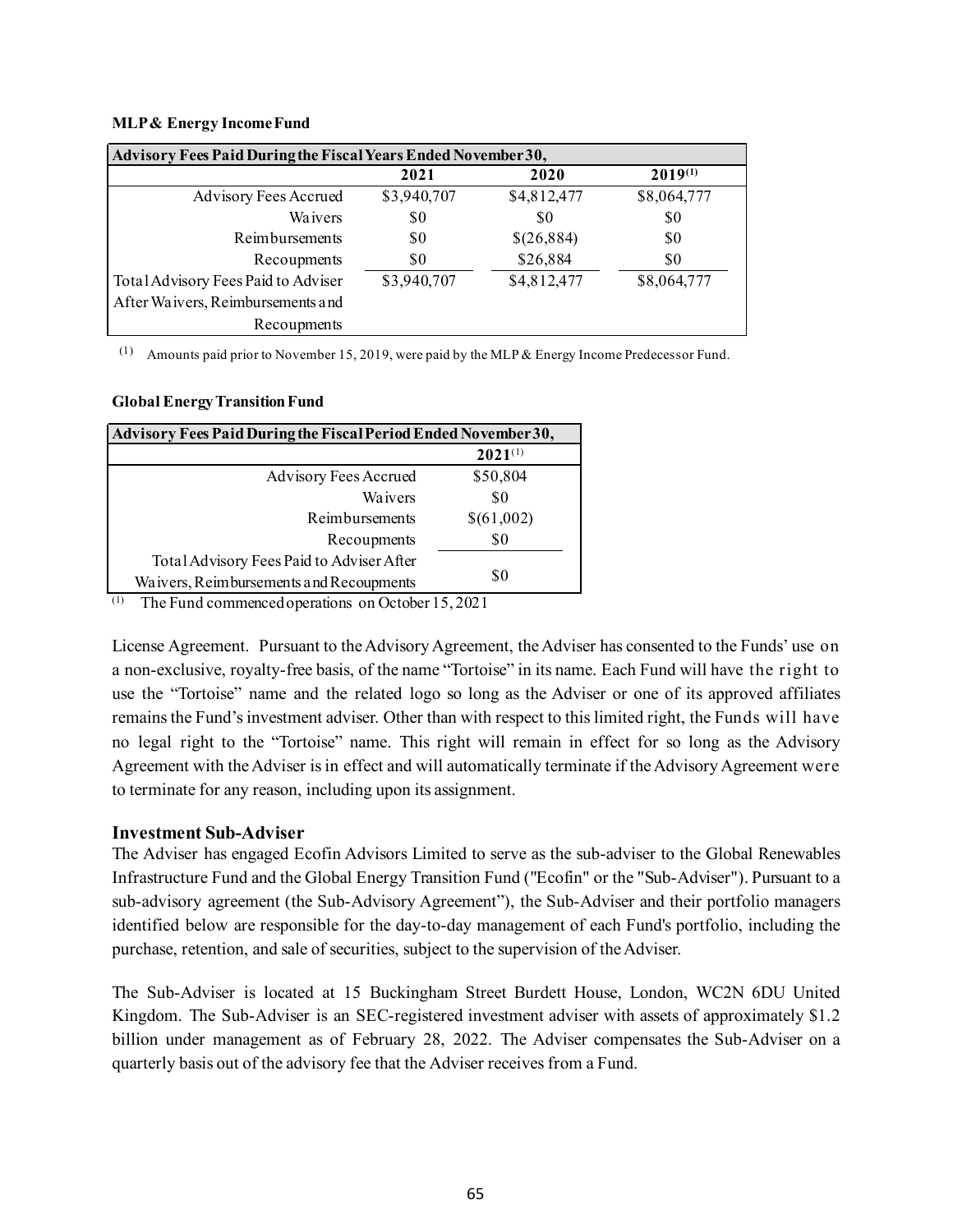*License Agreement*. Pursuant to the Sub-Advisory Agreement, the Sub-Adviser has consented to the Funds' use on a non-exclusive, royalty-free basis, of the name "Ecofin" in its name, where applicable. Each such Fund will have the right to use the "Ecofin" name and the related logo so long as the Sub-Adviser or one of its approved affiliates remains the Fund's investment adviser or sub-adviser. Other than with respect to this limited right, the Funds will have no legal right to the "Ecofin" name. This right will remain in effect for so long as the Sub-Advisory Agreement with the Sub-Adviser is in effect and will automatically terminate if the Sub-Advisory Agreement were to terminate for any reason, including upon its assignment.

### **Portfolio Managers**

Primary responsibility for the day-to-day management of the MLP & Pipeline Fund's portfolio is the joint responsibility of a team of portfolio managers consisting of Brian A. Kessens, James R. Mick, Matthew G.P. Sallee, Robert J. Thummel, Jr., Stephen Pang, and Nicholas S. Holmes. Primary responsibility for the day-to-day management of the Global Renewables Infrastructure Fund is the joint responsibility of Messrs. Matthew Breidert and Michael Sznajer. Primary responsibility for the day-to-day management of the MLP & Energy Income Fund's portfolio is the joint responsibility of Brian A. Kessens and Quinn T. Kiley. Primary responsibility for the day-to-day management of the Global Energy Transition Fund is the joint responsibility of Matthew Breidert and Max Slee. Each of Messrs. Kessens, Kiley, Mick, Sallee and Thummel is a Managing Director and Senior Portfolio Manager of the Adviser. Messrs. Holmes and Pang are Managing Directors and Portfolio Managers of the Adviser. Mr. Breidert is a Managing Director and Senior Portfolio Manager of the Sub-Adviser. Messrs. Slee and Sznajer are Managing Directors and Portfolio Managers of the Sub-Adviser. Messrs. Kessens, Mick, Sallee, and Thummel have each been portfolio managers involved with managing the MLP & Pipeline Fund since 2013. Mr. Pang has been a portfolio manager of the MLP & Pipeline Fund since January 1, 2018. Mr. Holmes has been a portfolio manager of the MLP & Pipeline Fund since January 1, 2019. Messrs. Breidert and Sznajer have each been portfolio managers of the Global Renewables Infrastructure Fund since its inception in August 2020. Mr. Kiley has been involved with managing the MLP & Energy Income Fund since the inception of the MLP & Energy Income Predecessor Fund. Mr. Kessens has been involved with managing the MLP & Energy Income Fund since October 30, 2020. Messrs Breidert and Slee have been portfolio managers of the Global Energy Transition Fund since its inception on October 15, 2021.

The following table provides information regarding other accounts, excluding the Funds, managed by the portfolio managers, including information regarding the number of managed accounts that pay a performance fee, as of November 30, 2021: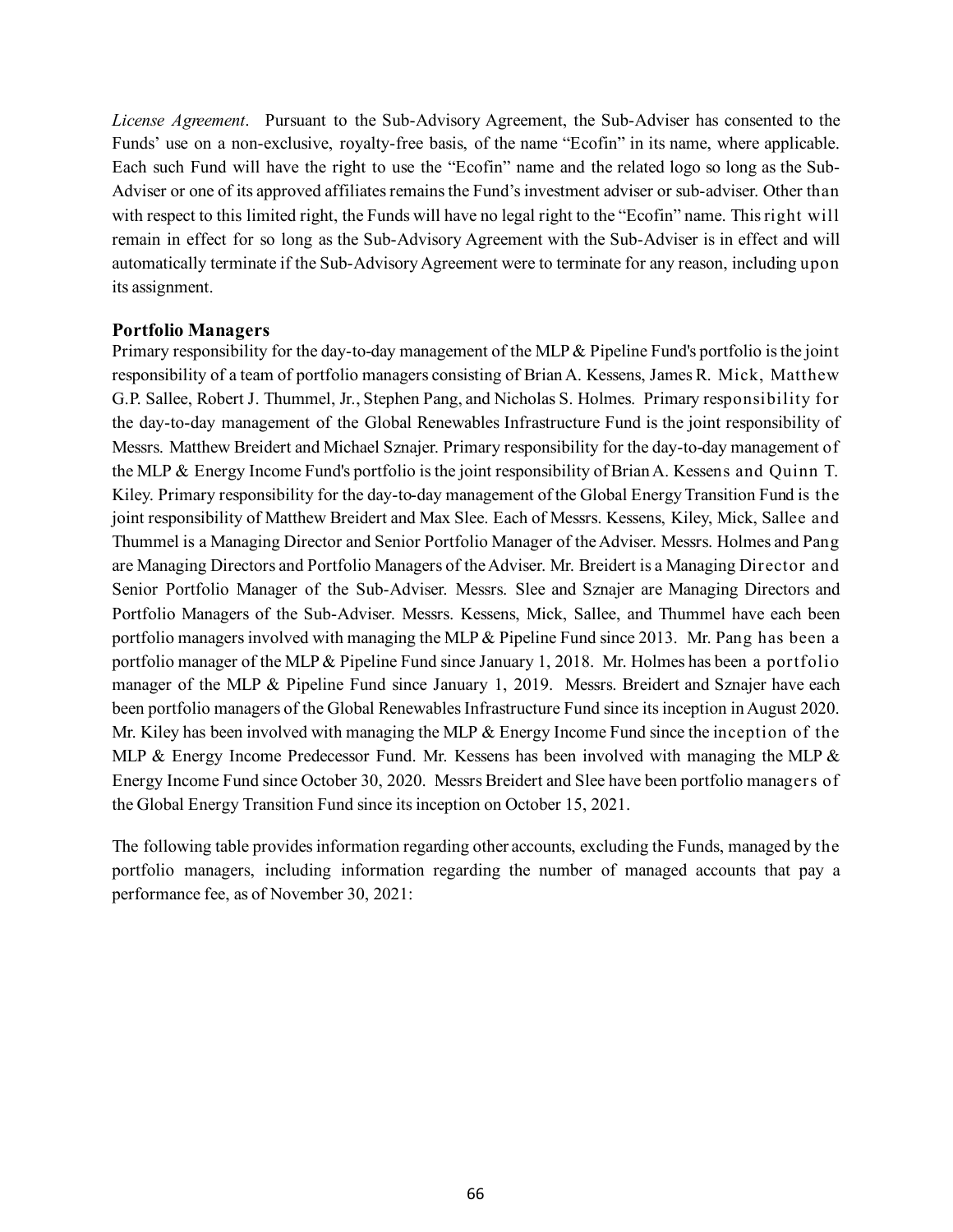|                        |                                                  | # of            | <b>Total Assets of</b> | # of Accounts<br>Paying a<br>Performance | <b>Total Assets of</b><br><b>Accounts</b><br>Paying a<br>Performance |
|------------------------|--------------------------------------------------|-----------------|------------------------|------------------------------------------|----------------------------------------------------------------------|
| <b>Name of Manager</b> | <b>Account Category</b>                          | <b>Accounts</b> | <b>Accounts</b>        | Fee                                      | Fee                                                                  |
| Brian A. Kessens       |                                                  |                 |                        |                                          |                                                                      |
|                        | Registered investment                            | 6               | \$585,597,769          | $\boldsymbol{0}$                         | \$0                                                                  |
|                        | companies<br>Other pooled investment<br>vehicles | $\overline{4}$  | \$98,906,279           | $\boldsymbol{0}$                         | \$0                                                                  |
|                        | Other Accounts                                   | 324             | \$2,394,455,125        | 98                                       | \$1,946,125,144                                                      |
| James R. Mick          |                                                  |                 |                        |                                          |                                                                      |
|                        | Registered investment                            | 6               | \$585,597,769          | $\boldsymbol{0}$                         | \$0                                                                  |
|                        | companies<br>Other pooled investment<br>vehicles | $\overline{4}$  | \$98,906,279           | $\boldsymbol{0}$                         | \$0                                                                  |
|                        | Other Accounts                                   | 324             | \$2,394,455,125        | 98                                       | \$1,946,125,144                                                      |
| Matthew G.P. Sallee    |                                                  |                 |                        |                                          |                                                                      |
|                        | Registered investment                            | 7               | \$681,513,456          | $\boldsymbol{0}$                         | \$0                                                                  |
|                        | companies<br>Other pooled investment<br>vehicles | $\overline{4}$  | \$98,906,279           | $\boldsymbol{0}$                         | \$0                                                                  |
|                        | Other Accounts                                   | 324             | \$2,394,455,125        | 98                                       | \$1,946,125,144                                                      |
| Robert J. Thummel, Jr. |                                                  |                 |                        |                                          |                                                                      |
|                        | Registered investment<br>companies               | 6               | \$585,597,769          | $\boldsymbol{0}$                         | \$0                                                                  |
|                        | Other pooled investment<br>vehicles              | $\overline{4}$  | \$98,906,279           | $\boldsymbol{0}$                         | \$0                                                                  |
|                        | Other Accounts                                   | 324             | \$2,394,455,125        | 98                                       | \$1,946,125,144                                                      |
| Stephen Pang           |                                                  |                 |                        |                                          |                                                                      |
|                        | Registered investment<br>companies               | 6               | \$684,818,283          | $\boldsymbol{0}$                         | \$0                                                                  |
|                        | Other pooled investment<br>vehicles              | $\overline{2}$  | \$33,988,270           | $\boldsymbol{0}$                         | \$0                                                                  |
|                        | Other Accounts                                   | 324             | \$2,394,455,125        | 98                                       | \$1,946,125,144                                                      |
| Nicholas S. Holmes     |                                                  |                 |                        |                                          |                                                                      |
|                        | Registered investment<br>companies               | 6               | \$597,721,191          | $\boldsymbol{0}$                         | \$0                                                                  |
|                        | Other pooled investment<br>vehicles              | $\mathbf{1}$    | \$16,996,578           | $\boldsymbol{0}$                         | \$0                                                                  |
|                        | Other Accounts                                   | 325             | \$2,394,579,683        | 98                                       | \$1,946,125,144                                                      |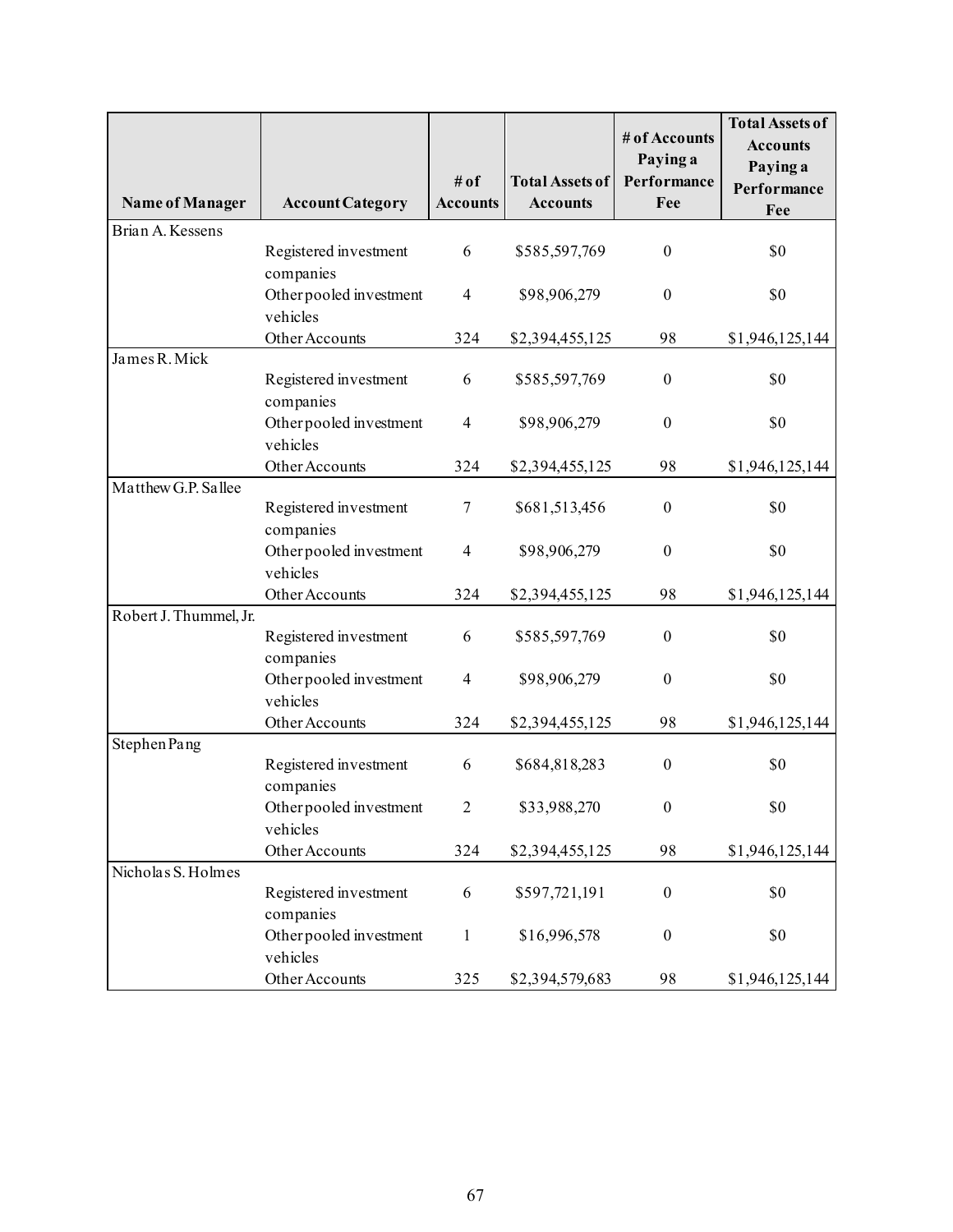| Matthew Breidert |                         |                  |               |                  |              |
|------------------|-------------------------|------------------|---------------|------------------|--------------|
|                  | Registered investment   | 1                | \$109,679,794 | $\boldsymbol{0}$ | \$0          |
|                  | companies               |                  |               |                  |              |
|                  | Other pooled investment | $\overline{2}$   | \$145,729,778 | 1                | \$76,216,591 |
|                  | vehicles                |                  |               |                  |              |
|                  | Other Accounts          | $\boldsymbol{0}$ | \$0           | $\boldsymbol{0}$ | \$0          |
| Max Slee         |                         |                  |               |                  |              |
|                  | Registered investment   | 1                | \$109,679,794 | $\boldsymbol{0}$ | \$0          |
|                  | companies               |                  |               |                  |              |
|                  | Other pooled investment | $\overline{4}$   | \$548,849,455 | $\mathbf{1}$     | \$76,216,591 |
|                  | vehicles                |                  |               |                  |              |
|                  | Other Accounts          | $\boldsymbol{0}$ | \$0           | $\boldsymbol{0}$ | \$0          |
| Michel Sznajer   |                         |                  |               |                  |              |
|                  | Registered investment   | $\mathbf{1}$     | \$109,679,794 | $\boldsymbol{0}$ | \$0          |
|                  | companies               |                  |               |                  |              |
|                  | Other pooled investment | $\mathbf{1}$     | \$69,513,187  | $\boldsymbol{0}$ | \$0          |
|                  | vehicles                |                  |               |                  |              |
|                  | Other Accounts          | 1                | \$2,024,848   | $\theta$         | \$0          |
| Quinn T. Kiley   |                         |                  |               |                  |              |
|                  | Registered investment   | 1                | \$95,915,687  | $\boldsymbol{0}$ | \$0          |
|                  | companies               |                  |               |                  |              |
|                  | Other pooled investment | $\boldsymbol{0}$ | \$0           | $\mathbf{0}$     | \$0          |
|                  | vehicles                |                  |               |                  |              |
|                  | Other Accounts          | 77               | \$77,022,205  | 1                | \$5,185,215  |

Conflicts of interest may arise because the Adviser and its affiliates generally will be carrying on substantial investment activities for other clients in which the Funds will have no interest. The Adviser 's portfolio managers must allocate time and investment ideas across multiple accounts. Trades may be executed for some accounts that may adversely impact the value of securities held by other accounts. Conflicts of interest arise from the fact that related persons of the Adviser serve as general partner of certain private funds the Adviser manages, and the affiliated general partner, as well as certain employees of the Adviser, including certain of the portfolio managers, own an interest in the private fund. The affiliated general partner receives a carried interest in distributions by the private fund. The Adviser and/or the investment personnel may have financial incentives to favor certain of such accounts over a Fund. Certain of the funds and accounts managed by the Adviser may invest in the equity securities of a particular company, while other funds and accounts managed by the Adviser may invest in the debt or preferred securities of the same company. Proprietary accounts of the Adviser or its supervised persons and other customer accounts may compete with the Funds for specific trades. The Adviser may buy or sell securities for a Fund that differs from securities bought or sold for other accounts and customers, although their investment objectives and policies may be similar to the Fund's.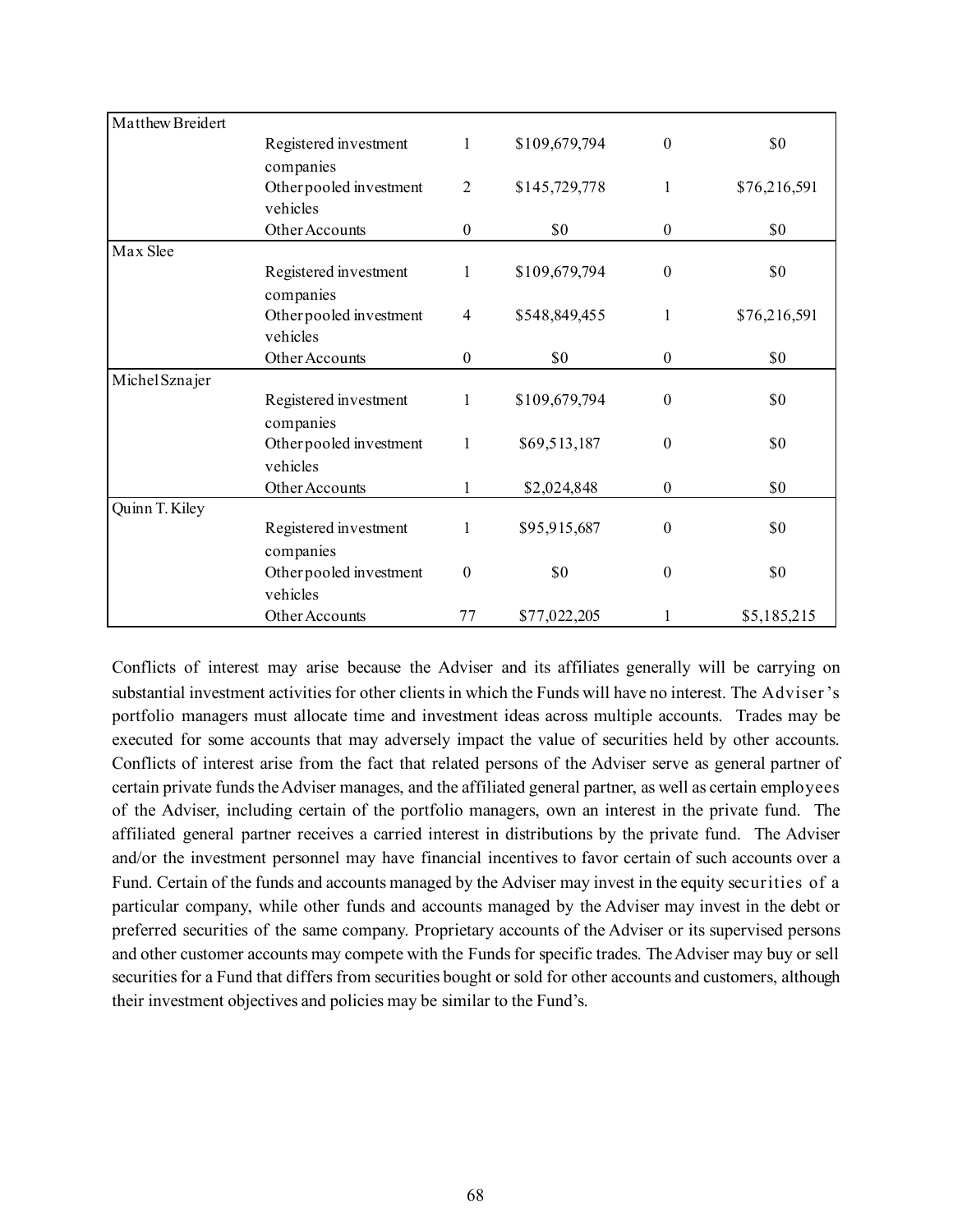From time to time, the Adviser may seed proprietary accounts for the purpose of evaluating a new investment strategy that eventually may be available to clients through one or more product structures. Such accounts also may serve the purpose of establishing a performance record for the strategy. The Adviser's management of accounts with proprietary interests and nonproprietary client accounts may create an incentive to favor the proprietary accounts in the allocation of investment opportunities, and the timing and aggregation of investments. The Adviser's proprietary seed accounts may include long-short strategies, and certain client strategies may permit short sales. A conflict of interest arises if a security is sold short at the same time as a long position, and continuously short selling in a security may adversely affect the stock price of the same security held long in client accounts. The Adviser has adopted various policies to mitigate these conflicts, including policies that require the Adviser to avoid favoring any account, and that prohibit client and proprietary accounts from engaging in short sales with respect to individual stocks held long in client accounts. The Adviser's policies also require transactions in proprietary accounts to be placed after client transactions.

Situations may occur in which a Fund could be disadvantaged because of the investment activities conducted by the Adviser for other accounts. Such situations may be based on, among other things, legal or internal restrictions on the combined size of positions that may be taken for the Funds and the other accounts, thereby limiting the size of a Fund's position, or the difficulty of liquidating an investment for the Funds and the other accounts where the market cannot absorb the sale of the combined position. The Adviser and/or investment personnel may also have an incentive to make investments in one fund, having the effect of increasing the value of a security in the same issuer held by another fund, which in turn may result in an incentive fee being paid to the Adviser by that other fund.

A Fund's investment opportunities may be limited by affiliations of the Adviser or its affiliates with energy or energy transition companies. In addition, to the extent the Adviser sources, contemplates, structures, or makes private investments in energy or energy transition companies, certain employees of the Adviser may become aware of actions planned by such companies, such as acquisitions, that may not be announced to the public. It is possible that a Fund could be precluded from investing in an energy company about which the Adviser has material nonpublic information.

A Fund's investment opportunities may be limited by investment opportunities in companies that the Adviser is evaluating for other clients. To the extent a potential investment is appropriate for a Fund and one or more other clients, the Adviser will need to fairly allocate that investment to the Fund or the other client, or both, depending on its allocation procedures and applicable law related to combined or joint transactions. There may arise an attractive limited investment opportunity suitable for the Fund in which it cannot invest under the particular allocation method being used for that investment.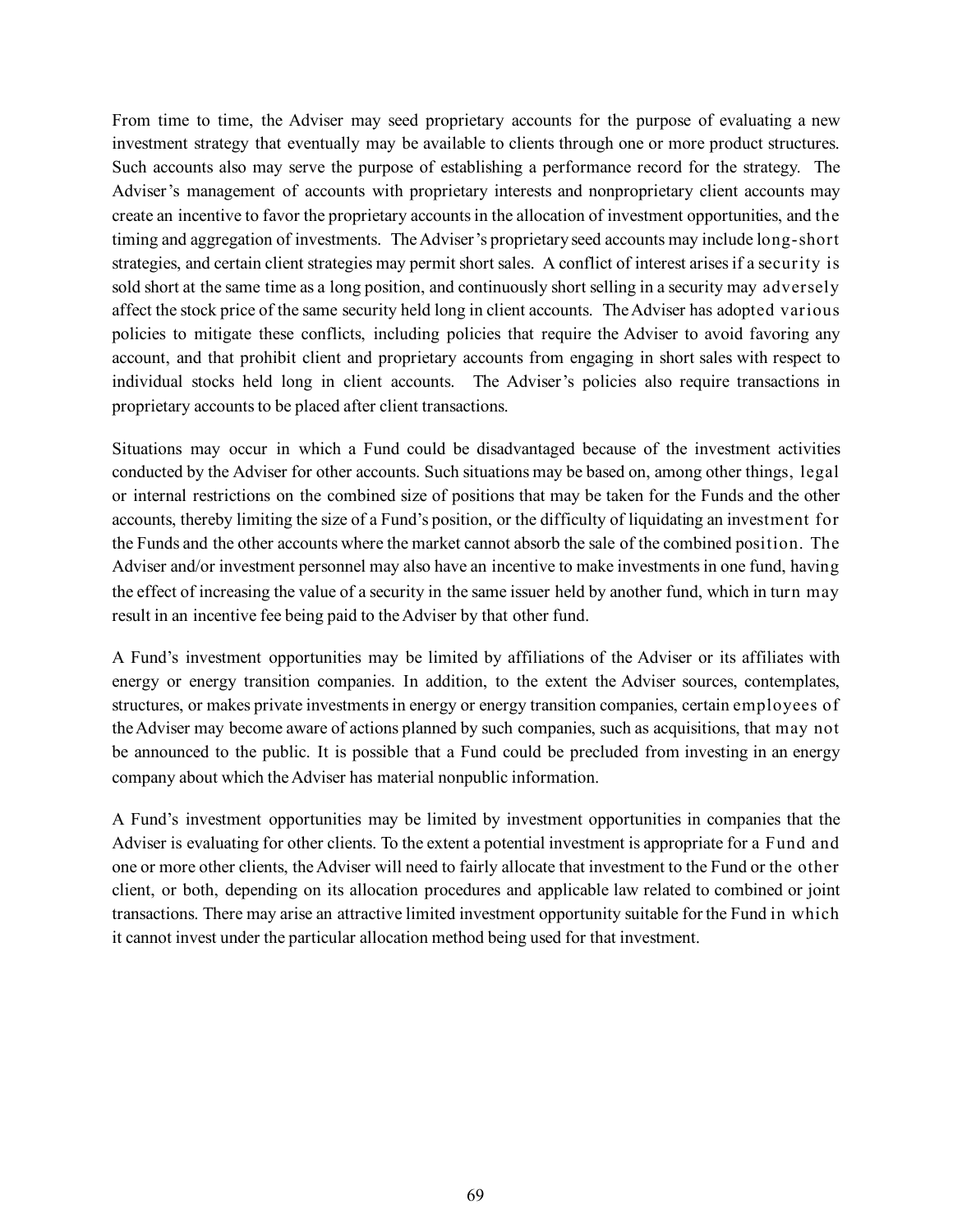Under the 1940 Act, the Funds and their affiliated companies are generally precluded from co-investing in negotiated private placements of securities. Except as permitted by law, the Adviser will not co-invest its other clients' assets in negotiated private transactions in which a Fund invests. To the extent a Fund is not precluded from co-investing, the Adviser will allocate private investment opportunities among its clients, including but not limited to the Fund and the Fund's affiliated companies, based on allocation policies that take into account several suitability factors, including the size of the investment opportunity, the amount each client has available for investment and the client's investment objectives. These allocation policies may result in the allocation of investment opportunities to an affiliated company rather than to the Fund.

The Adviser and its principals, officers, employees, and affiliates may buy and sell securities or other investments for their own accounts and may have actual or potential conflicts of interest with respect to investments made on a Fund's behalf. As a result of differing trading and investment strategies or constraints, positions may be taken by principals, officers, employees, and affiliates of the Adviser that are the same as, different from, or made at a different time than positions taken for a Fund. Further, the Adviser may at some time in the future, manage other investment funds with the same investment objectives as a Fund's.

Portfolio managers do not receive any direct compensation from the Funds or any other of the managed accounts reflected in the table above. None of the portfolio managers receives any direct compensation from the Registrant or any other of the accounts managed by the Adviser or the Sub-Adviser. Each of Messrs. Holmes, Kessens, Kiley, Mick, Pang, Sallee, and Thummel has an employment-related agreement with the Adviser. Under these employment-related contracts, they receive base salary compensation and are eligible for an annual bonus. A portion of the bonus amount may be deferred for certain key employees and may increase over a defined vesting period based on a measured rate of return tied to the applicable entity's performance. Each of Messrs. Breidert, Slee and Sznajer has entered into an employment agreement with the Sub-Adviser. Under these employment-related contracts, they receive base salary compensation and are eligible for an annual bonus. A portion of the bonus amount may be deferred for certain key employees and may increase or decrease over a defined vesting period based on bonus pool performance. The bonus pool can be invested in Ecofin products during the deferral period. They may also be compensated on a discretionary basis from the realized proceeds earned in performance or incentive fees. These realized proceeds earned in performance or incentive fees do not relate to the Funds.

Certain key employees are eligible to participate in an employee equity ownership plan in which employees are periodically offered the opportunity to purchase equity in the Adviser's parent company. Each portfolio manager owns an equity interest in TortoiseEcofin Investments, LLC, the Adviser's parent company. As equity owners, these individuals each thus benefit from increases in the net income of the organization. The Adviser's earnings are based in part on the value of assets held in the Fund's portfolio, as the Adviser's fee to the Fund is a percentage of the daily net assets of the Fund.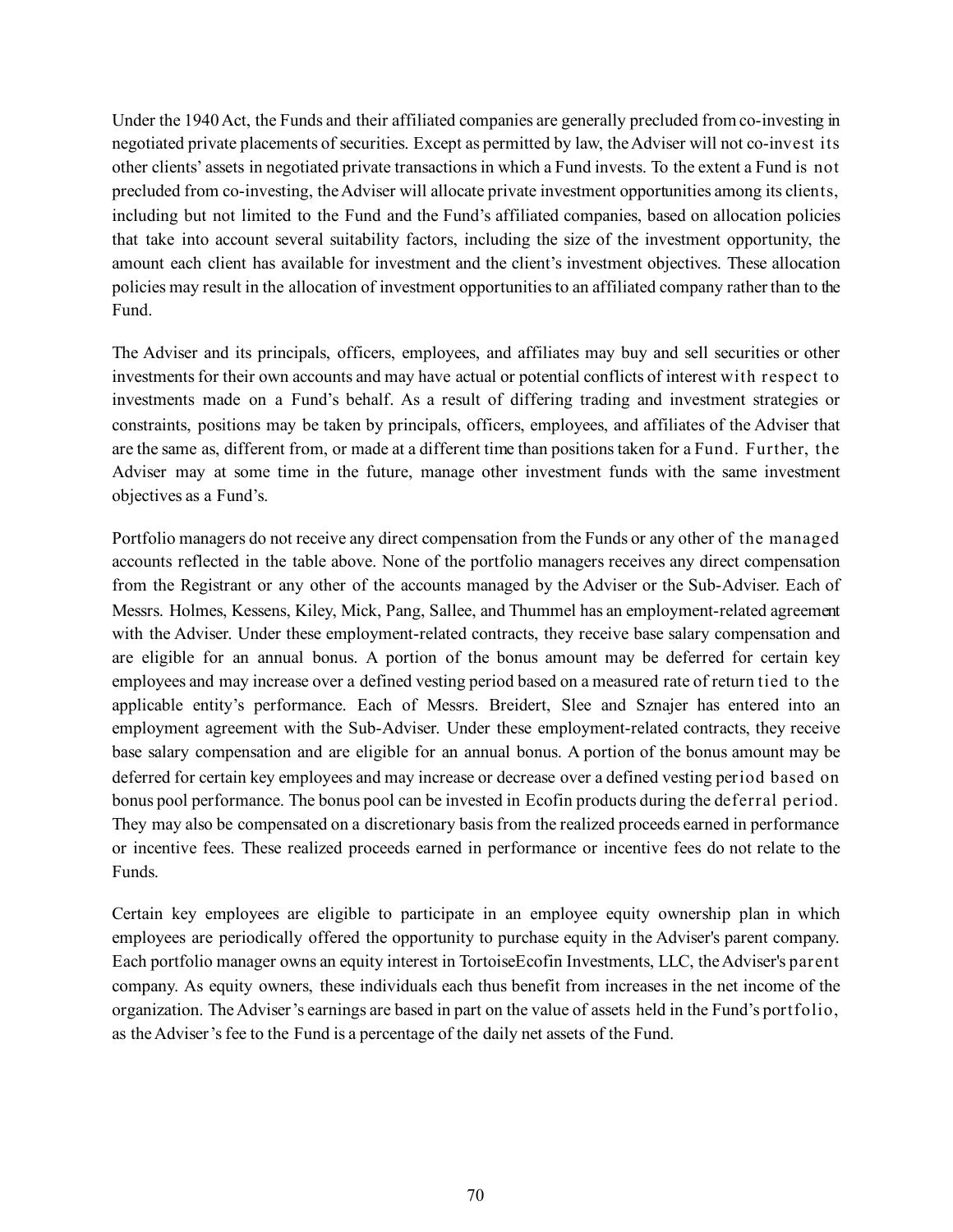The following table indicates the dollar range of Fund shares beneficially owned by the Portfolio Managers of the Funds for which they serve as portfolio manager as of November 30, 2021:

|                                     | $0.0000001$ -01.000.000.000.0001                                                                                                                       |                      |                                                |                   |  |  |
|-------------------------------------|--------------------------------------------------------------------------------------------------------------------------------------------------------|----------------------|------------------------------------------------|-------------------|--|--|
| Name of Portfolio<br><b>Manager</b> | <b>Global Renewables</b><br><b>MLP &amp; Pipeline</b><br><b>MLP &amp; Energy</b><br><b>Infrastructure</b><br><b>Income Fund</b><br><b>Fund</b><br>Fund |                      | <b>Global Energy</b><br><b>Transition Fund</b> |                   |  |  |
| Brian A. Kessens                    | $$1 - $10,000$                                                                                                                                         | N/A                  | None                                           | N/A               |  |  |
| James R. Mick                       | \$10,001-\$50,000                                                                                                                                      | N/A                  | N/A                                            | N/A               |  |  |
| Matthew G.P. Sallee                 | \$10,001-\$50,000                                                                                                                                      | N/A                  | N/A                                            | N/A               |  |  |
| Robert J. Thummel, Jr.              | None                                                                                                                                                   | N/A                  | N/A                                            | N/A               |  |  |
| Stephen Pang                        | None                                                                                                                                                   | N/A                  | N/A                                            | N/A               |  |  |
| Nicholas S. Holmes                  | \$10,001-\$50,000                                                                                                                                      | N/A                  | N/A                                            | N/A               |  |  |
| Matthew Breidert                    | N/A                                                                                                                                                    | Over \$1,000,000     | N/A                                            | \$10,001-\$50,000 |  |  |
| Max Slee                            | N/A                                                                                                                                                    | N/A                  | N/A                                            | None              |  |  |
| Michel Sznajer                      | N/A                                                                                                                                                    | $$100,001-\$500,000$ | N/A                                            | N/A               |  |  |
| Quinn T. Kiley                      | N/A                                                                                                                                                    | N/A                  | \$50,001-\$100,000                             | N/A               |  |  |

## **Dollar Range of Fund Shares Beneficially Owned (None, \$1-\$10,000, \$10,001-\$50,000, \$50,001-\$100,000, \$100,001 - \$500,000, \$500,001-\$1,000,000, Over \$1,000,000)**

# **Service Providers**

Pursuant to an administration agreement (the "Administration Agreement") between the Trust and U.S. Bancorp Fund Services, LLC, doing business as U.S. Bank Global Fund Services ("Fund Services"), 615 East Michigan Street, Milwaukee, Wisconsin, 53202, Fund Services acts as the Administrator to the Funds. Fund Services provides certain administrative services to the Funds, including, among other responsibilities, coordinating the negotiation of contracts and fees with, and the monitoring of performance and billing of, each Fund's independent contractors and agents; preparation for signature by an officer of the Trust of all documents required to be filed for compliance by the Trust and the Funds with applicable laws and regulations; arranging for the computation of performance data, including NAV per share and yield; responding to shareholder inquiries; and arranging for the maintenance of books and records of the Funds, and providing, at its own expense, office facilities, equipment and personnel necessary to carry out its duties. In this capacity, Fund Services does not have any responsibility or authority for the investment management of the Funds, the determination of investment policy, or for any matter pertaining to the distribution of Fund shares. Pursuant to the Administration Agreement, for its services, Fund Services receives from each Fund a fee computed daily and payable monthly based on each Fund's average net assets, all subject to an annual minimum fee. Fund Services also acts as Fund Accountant, Transfer Agent and dividend disbursing agent under separate agreements with the Trust.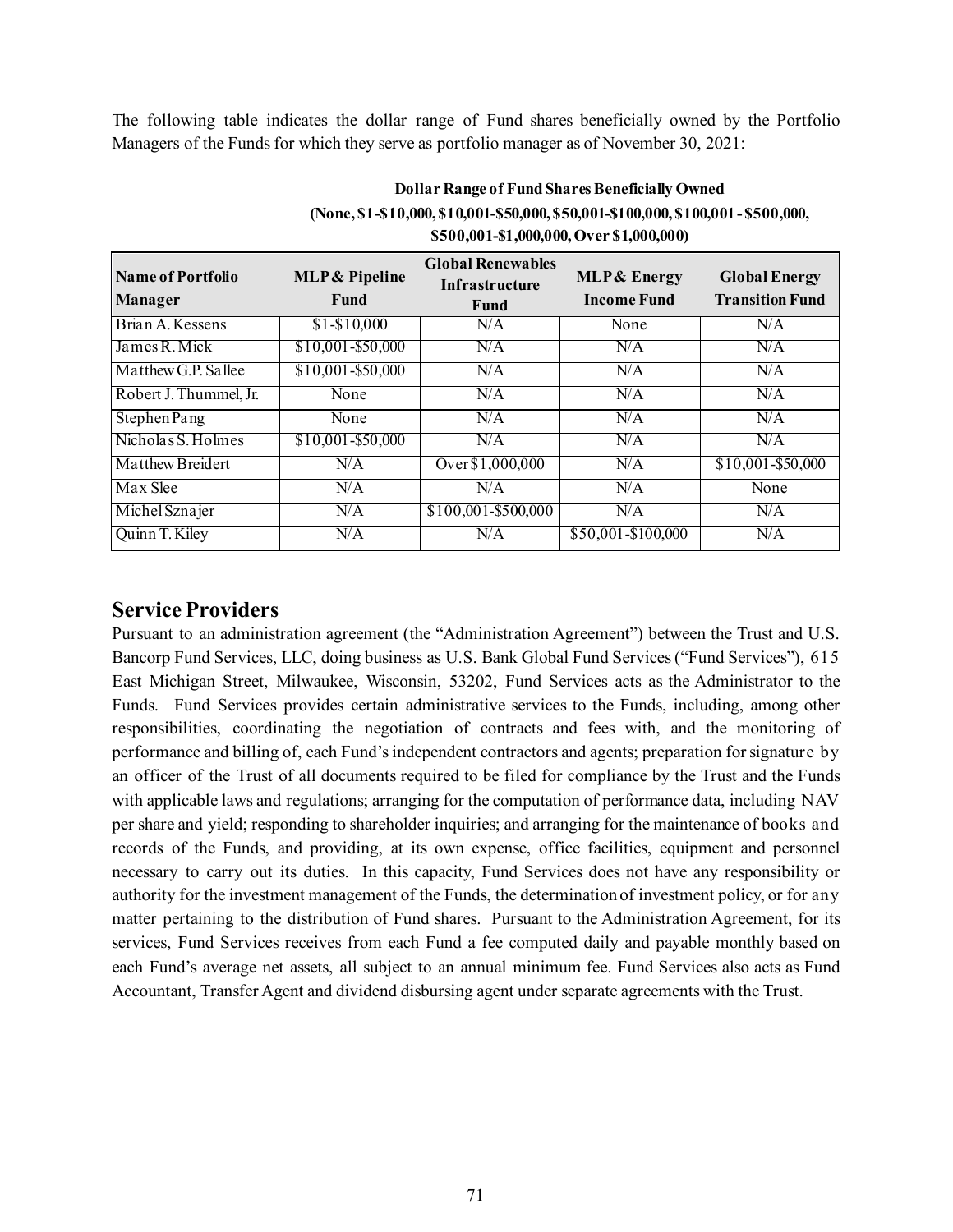Each Fund paid the following in fund administration and fund accounting fees to Fund Services during the three most recent fiscal years ended November 30:

|                                              | 2021      | 2020        | 2019             |
|----------------------------------------------|-----------|-------------|------------------|
| <b>MLP &amp; Pipeline Fund</b>               | \$725,954 | \$926,247   | \$1,727,253      |
| <b>Global Renewables Infrastructure Fund</b> | \$172,541 | \$34,582    | $N/A^{(1)}$      |
| <b>MLP &amp; Energy Income Fund</b>          | \$271,046 | \$323,554   | $$714,855^{(2)}$ |
| <b>Global Energy Transition Fund</b>         | \$14,135  | $N/A^{(3)}$ | $N/A^{(3)}$      |

(1) The Global Renewables Infrastructure Fund commenced operations on August 7, 2020.

(3) The Global Energy Transition Fund commenced operations on October 15, 2021.

Pursuant to a custody agreement between the Trust and the Funds, U.S. Bank, N.A., an affiliate of Fund Services, serves as the Custodian of the Funds' assets (the "Custodian"). For its services, the Custodian receives a monthly fee based on a percentage of the Fund's assets, in addition to certain transaction based fees, and is reimbursed for out-of-pocket expenses. The Custodian's address is 1555 North Rivercenter Drive, Suite 302, Milwaukee, Wisconsin, 53212. The Custodian does not participate in decisions relating to the purchase and sale of securities by the Funds. U.S. Bank, N.A. and its affiliates may participate in revenue sharing arrangements with service providers of mutual funds in which the Funds may invest.

## **Legal Counsel**

Stradley Ronon Stevens & Young, LLP, 2005 Market Street, Suite 2600, Philadelphia, Pennsylvania 19103, serves as counsel to the Trust and as independent legal counsel to the Board.

## **Independent Registered Public Accounting Firm**

Ernst & Young LLP, 700 Nicollet Mall, Suite 500, Minneapolis, Minnesota 55402, serves as the independent registered public accounting firm for the Funds. Its services include auditing the Funds' financial statements and the performance of related compliance tax services.

Ernst & Young Chartered Accountants, independent registered public accounting firm, audited the Energy Transition Predecessor Fund's financial statements for the period from May 1, 2019 (the date of the Global Energy Transition Predecessor Fund's commencement of operations) to December 31, 2019 and the year ended December 31, 2020.

<sup>(2)</sup> Amounts paid prior to November 15, 2019, including \$676,286 during the fiscal year ended November 30, 2019 were p aid to the MLP & Energy Income Predecessor Fund's administrator.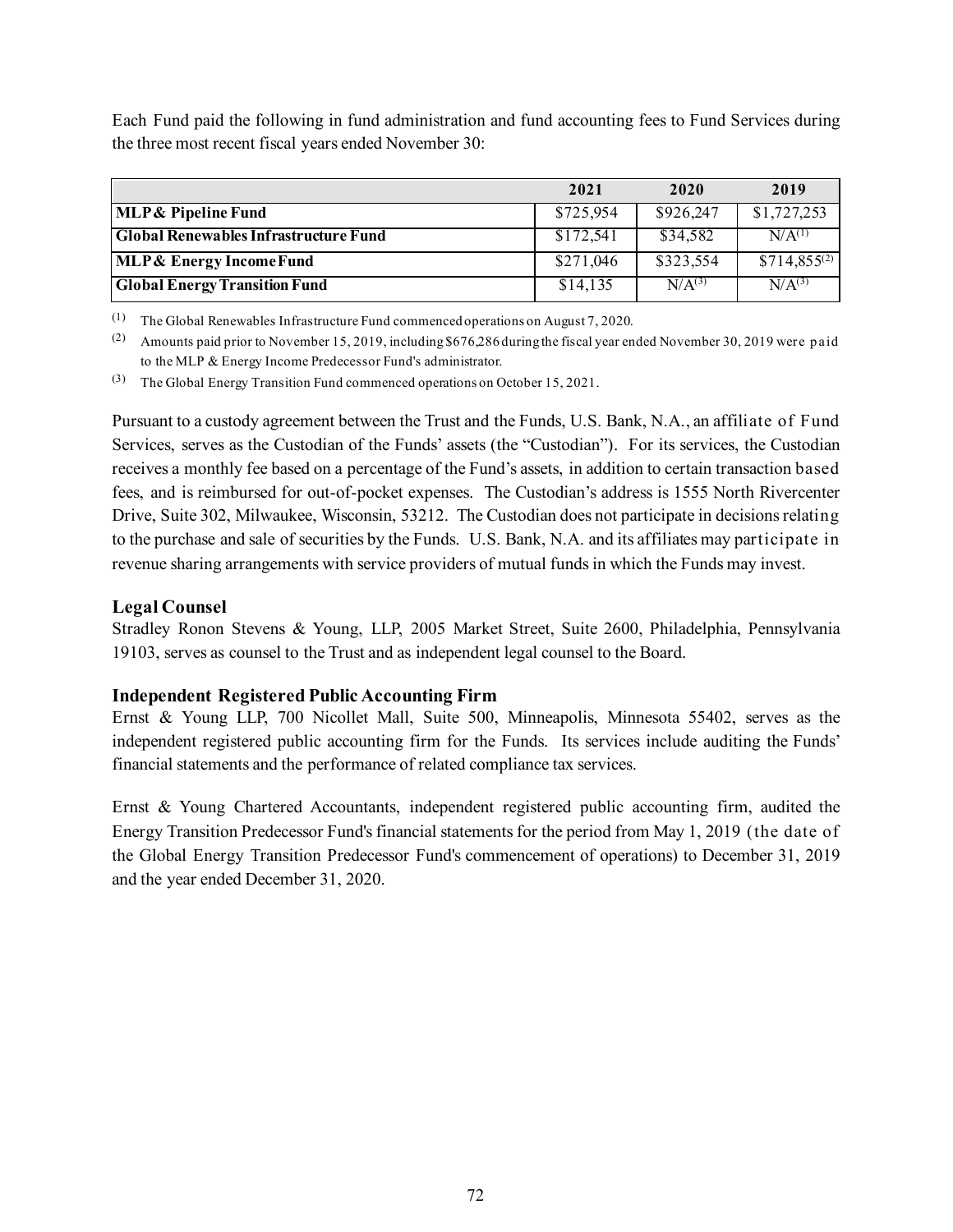## **Distribution of Fund Shares**

The Trust has entered into a distribution agreement (the "Distribution Agreement") with Quasar Distributors, LLC (the "Distributor"), 111 East Kilbourn Avenue, Suite 2200, Milwaukee, Wisconsin 53202, pursuant to which the Distributor acts as the Funds' principal underwriter, provides certain administration services and promotes and arranges for the sale of each Fund's shares on a best efforts basis. The offering of the Funds' shares is continuous. The Distributor, Administrator, Fund Accountant and Custodian are affiliated companies. The Distributor is a registered broker-dealer and member of the Financial Industry Regulatory Authority, Inc. ("FINRA").

The Distribution Agreement has an initial term of up to two years and will continue in effect only if such continuance is specifically approved at least annually by the Board or by vote of a majority of each Fund's outstanding voting securities and, in either case, by a majority of the Independent Trustees. The Distribution Agreement is terminable without penalty by the Trust, on behalf of each Fund, on 60 days' written notice when authorized either by a majority vote of a Fund's shareholders or by vote of a majority of the Board, including a majority of the Trustees who are not "interested persons" (as defined under the 1940Act) of the Trust, or by the Distributor on 60 days' written notice, and will automatically terminate in the event of its "assignment," as defined in the 1940 Act.

The following tables show the total amount of underwriting commissions associated with the sale of each Fund's A Class shares during the fiscal periods ended November 30:

|  | <b>MLP &amp; Pipeline Fund</b> |  |
|--|--------------------------------|--|
|--|--------------------------------|--|

|                                                     | 2021      | 2020      | 2019      |
|-----------------------------------------------------|-----------|-----------|-----------|
| Total Underwriting Commission                       | \$209,271 | \$195.241 | \$393,453 |
| Underwriting Commission Retained by the Distributor | \$2,267   | \$8,822   | \$11,874  |

### **Global Renewables Infrastructure Fund**

|                                                     | 2021     | 2020     |
|-----------------------------------------------------|----------|----------|
| Total Underwriting Commission                       | \$48.561 | \$52,159 |
| Underwriting Commission Retained by the Distributor | \$5,355  | \$8,267  |

### **MLP & Energy Income Fund**

|                                                     | 2021     | 2020     | 2019    |
|-----------------------------------------------------|----------|----------|---------|
| Total Underwriting Commission                       | \$98.717 | \$129.03 | \$4,123 |
| Underwriting Commission Retained by the Distributor | \$10,093 | \$17.932 | \$374   |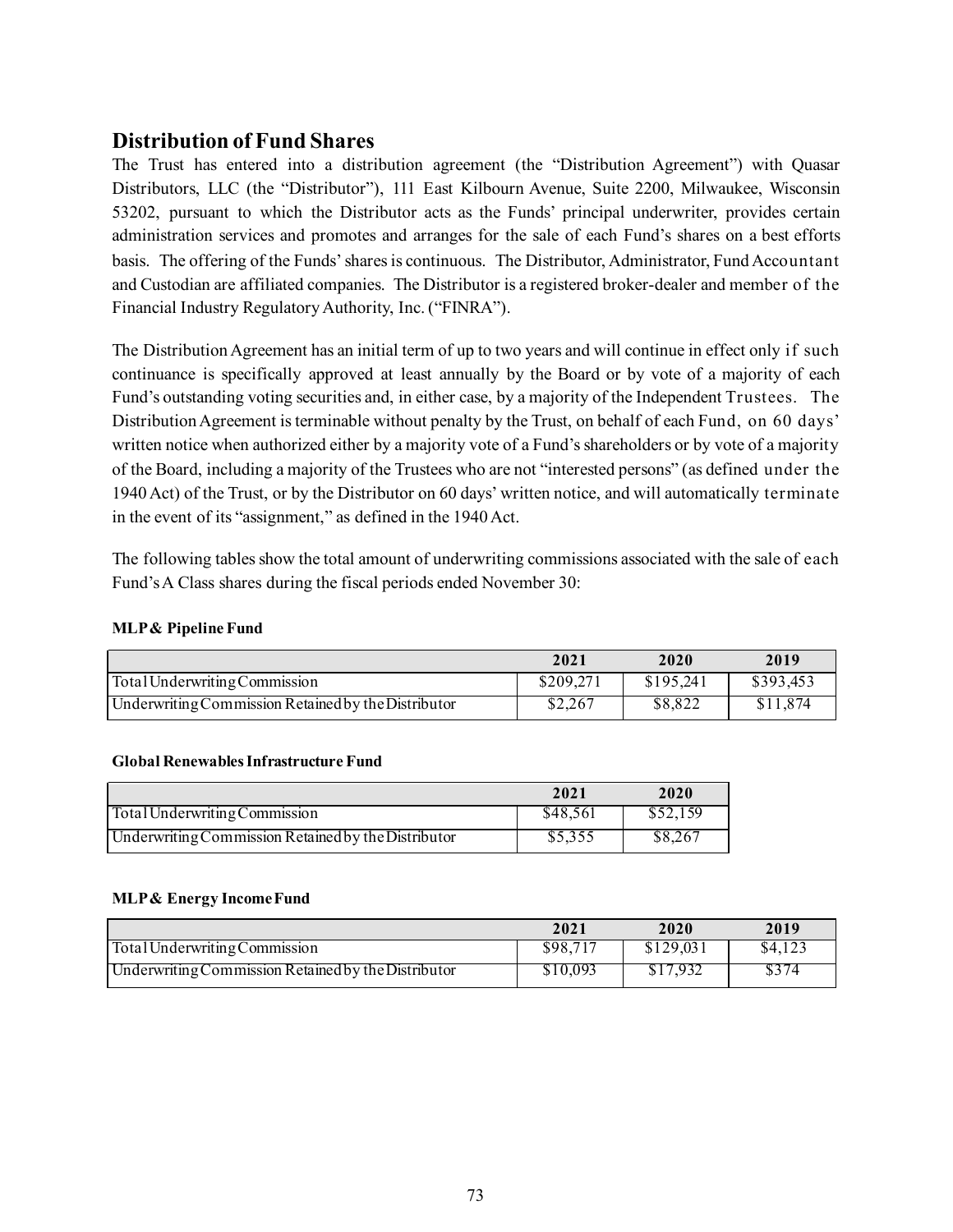#### **Global Energy Transition Fund**

|                                                     | $2021^{(1)}$ |
|-----------------------------------------------------|--------------|
| Total Underwriting Commission                       | N/A          |
| Underwriting Commission Retained by the Distributor | N/A          |

(1) The Global Energy Transition Fund commenced operations on October 15, 2021.

### **Distribution (Rule 12b-1) Plan**

The Funds have adopted a distribution plan for A Class, C Class and, where applicable, T Class shares pursuant to Rule 12b-1 under the 1940 Act (the "12b-1 Plan"). Under the 12b-1 Plan, each Fund pays a fee to the Distributor for distribution and/or shareholder services (the "Distribution and Servicing Fee") at an annual rate of 0.25% of the average daily NAV of the A Class shares, 1.00% of the average daily NAV of the C Class shares and 0.25% of the average daily NAV of the T Class shares. The 12b-1 Plan provides that the Distributor may use all or any portion of such Distribution and Servicing Fee to finance any activity that is principally intended to result in the sale of Fund shares, subject to the terms of the 12b-1 Plan, or to provide certain shareholder services. For C Class shares, 0.25% of the 1.00% fee may be paid for the provision of shareholder services and the remaining amount will be used for distribution expenses. The 12b-1 Plan is intended to benefit the Funds by increasing their assets and thereby reducing the Funds' expense ratio. T Class Shares did not incur Rule 12b-1 fees during the fiscal year ended November 30, 2021, as the shares were not available for purchase.

The following tables show the allocation of the Rule 12b-1 fees paid by the A Class and the C Class shares of the MLP & Pipeline and MLP & Energy Income Funds, and A Class Shares of the Global Renewables Infrastructure Fund and Global Energy Transition Fund during the fiscal year ended November 30, 2021:

| Advertising/Marketing           | \$0       |
|---------------------------------|-----------|
| Printing/Postage                | \$0       |
| Payment to distributor          | \$155,101 |
| Payment to dealers              | \$448,511 |
| Compensation to sales personnel | \$0       |
| Other                           | \$0       |
| <b>Total</b>                    | \$603,612 |

### **MLP & Pipeline Fund**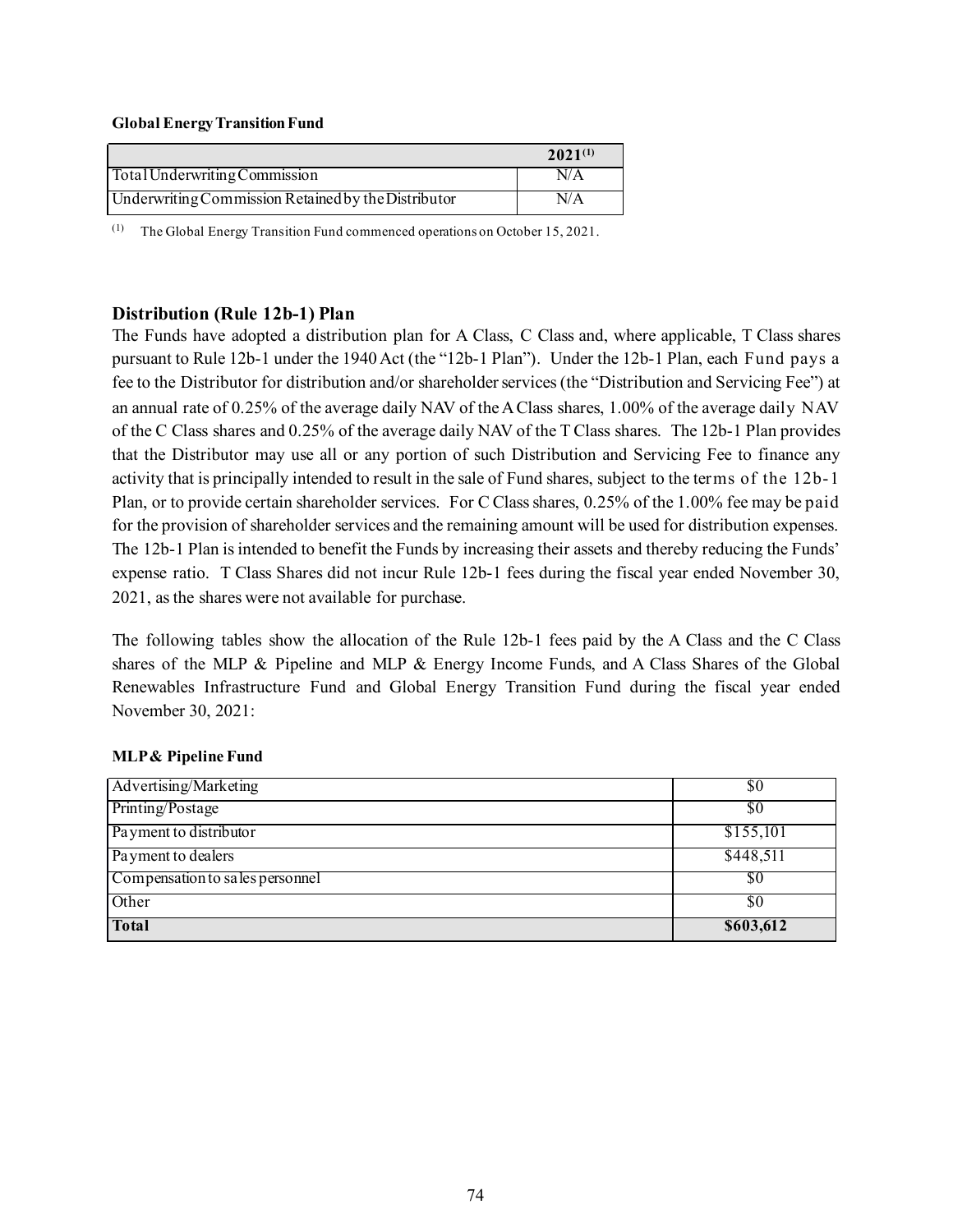#### **Global Renewables Infrastructure Fund**

| Advertising/Marketing           | \$0     |
|---------------------------------|---------|
| Printing/Postage                | \$0     |
| Payment to distributor          | \$9,215 |
| Payment to dealers              | YC.     |
| Compensation to sales personnel | \$0     |
| Other                           | \$0     |
| <b>Total</b>                    | \$9,215 |

### **MLP & Energy Income Fund**

| Advertising/Marketing           | \$0       |
|---------------------------------|-----------|
| Printing/Postage                | \$0       |
| Payment to distributor          | \$39,267  |
| Payment to dealers              | \$299,335 |
| Compensation to sales personnel | \$0       |
| Other                           | \$0       |
| <b>Total</b>                    | \$338,602 |

### **Global Energy Transition Fund (1)**

| Advertising/Marketing           | \$0  |
|---------------------------------|------|
| Printing/Postage                | \$0  |
| Payment to distributor          | \$13 |
| Payment to dealers              | \$0  |
| Compensation to sales personnel | \$0  |
| Other                           | \$0  |
| <b>Total</b>                    | \$13 |

 $(1)$  The Global Energy Transition Fund commenced operations on October 15, 2021. The amounts shown in the table represent the fiscal period of October 15, 2021 to November 30, 2021.

The Distribution and Servicing Fee is payable to the Distributor regardless of the distribution-related expenses actually incurred. Because the Distribution and Servicing Fee is not directly tied to expenses, the amount of distribution fees paid by A Class, C Class and T Class shares during any year may be more or less than actual expenses incurred pursuant to the 12b-1 Plan. For this reason, this type of distribution fee arrangement is characterized by the staff of the SEC as a "compensation" plan.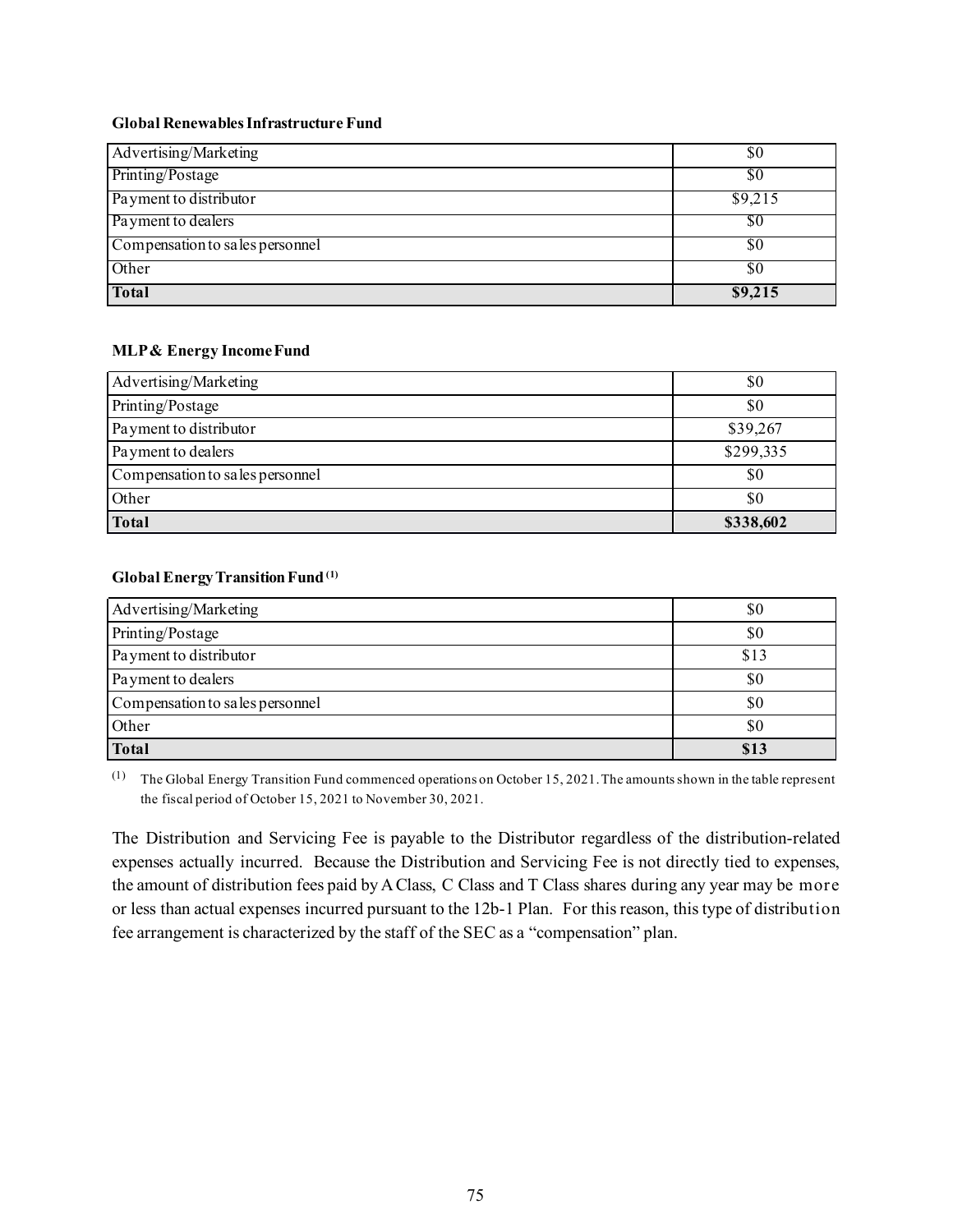The Distributor may use the Distribution and Servicing Fee to pay for services covered by the 12b-1 Plan including, but not limited to, advertising; compensating underwriters, dealers and selling personnel engaged in the distribution of Fund shares; reimbursing for up-front sales commissions; the printing and mailing of prospectuses, statements of additional information and reports; the printing and mailing of sales literature pertaining to the Funds; and obtaining whatever information, analyses and reports with respect to marketing and promotional activities that a Fund may, from time to time, deem advisable.

The 12b-1 Plan provides that it will continue from year to year upon approval by the majority vote of the Board, including a majority of the Independent Trustees cast in person at a meeting called for that purpose, provided that such trustees have made a determination that there is a reasonable likelihood that the 12b-1 Plan will benefit each Fund and its shareholders. It is also required that the Independent Trustees, select and nominate all other trustees who are not "interested persons" of the Funds. The 12b-1 Plan and any related agreements may not be amended to materially increase the amounts to be spent for distribution expenses without approval of shareholders holding a majority of the Fund shares outstanding. All material amendments to the 12b-1 Plan or any related agreements must be approved by a vote of a majority of the Board and the Independent Trustees, cast in person at a meeting called for the purpose of voting on any such amendment.

The 12b-1 Plan requires that the Distributor provide to the Board, at least quarterly, a written report on the amounts and purpose of any payment made under the 12b-1 Plan. The Distributor is also required to furnish the Board with such other information as may reasonably be requested in order to enable the Board to make an informed determination of whether the 12b-1 Plan should be continued.

As noted above, the 12b-1 Plan provides for the ability to use Fund assets to pay financial intermediaries (including those that sponsor mutual fund supermarkets and affiliates of the Adviser), plan administrators, and other service providers to finance any activity that is principally intended to result in the sale of Fund shares (distribution services) and for the provision of personal services to shareholders. The payments made by a Fund to financial intermediaries are based primarily on the dollar amount of assets invested in the Fund through the financial intermediaries. These financial intermediaries may pay a portion of the payments that they receive from the Fund to their investment professionals. In addition to the ongoing asset-based fees paid to these financial intermediaries under the 12b-1 Plan, a Fund may, from time to time, make payments under the 12b-1 Plan that help defray the expenses incurred by these intermediaries for conducting training and educational meetings about various aspects of the Funds for their employees. In addition, a Fund may make payments under the 12b-1 Plan for exhibition space and otherwise help defray the expenses these financial intermediaries incur in hosting client seminars where the Funds are discussed.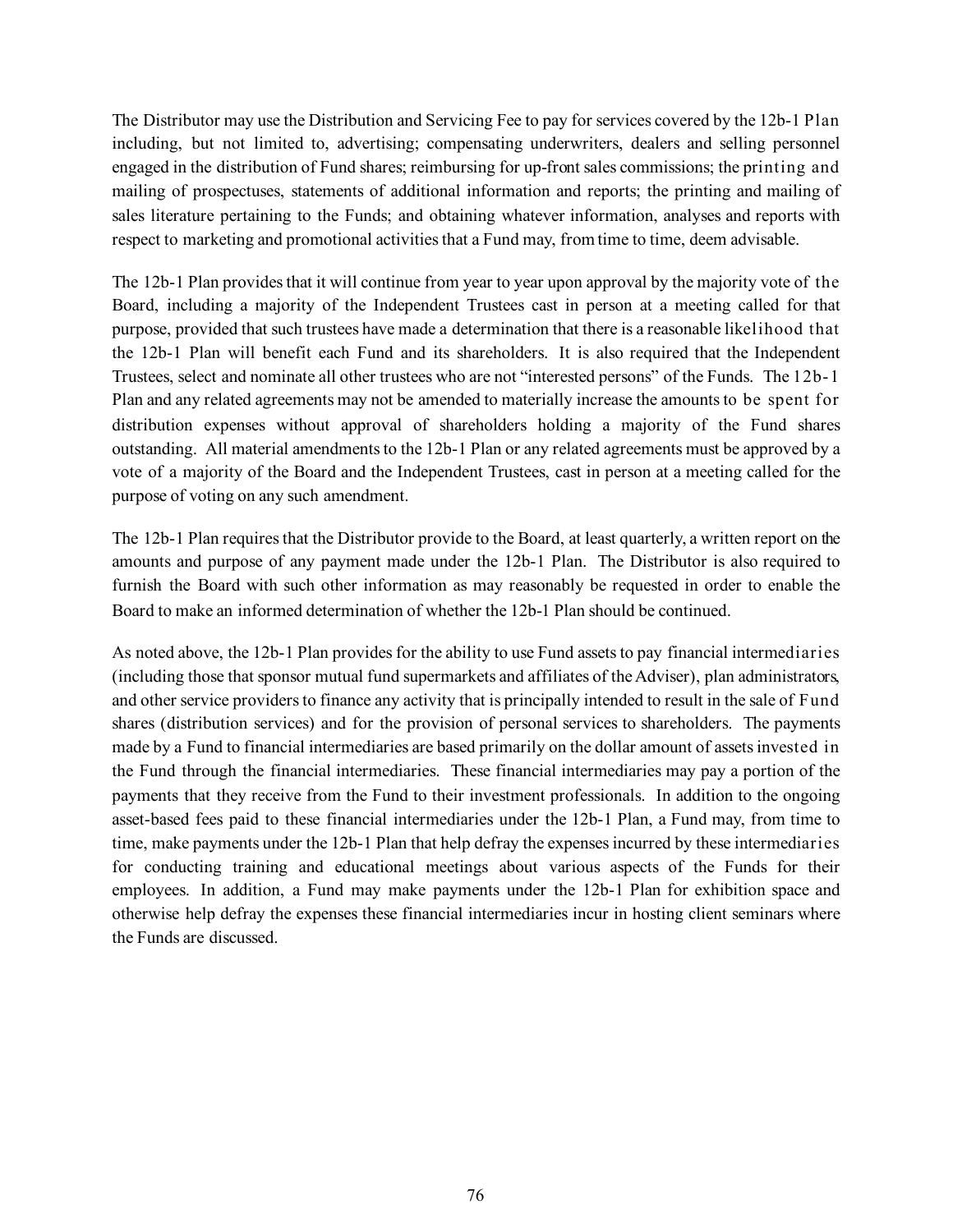In addition, a Fund may participate in various "fund supermarkets" in which a mutual fund supermarket sponsor (usually a broker-dealer) offers many mutual funds to the sponsor's customers without charging the customers a sales charge. In connection with its participation in such platforms and with an agreement in place with the Distributor or its affiliates, the Distributor may use all or a portion of the Distribution and Servicing Fee to pay one or more supermarket sponsors a negotiated fee for distributing the Fund's shares. In addition, in its discretion, the Adviser may pay additional fees to such intermediaries from its own assets (see "Marketing Support Payments").

# **Marketing Support Payments**

The Adviser, out of its own profits and resources and without additional cost to the Funds or their shareholders, may provide additional cash payments or other compensation ("Support Payments") to certain financial intermediaries who sell and/or promote the sale of shares of the Funds, including an affiliated broker-dealer. Subject to and in accordance with the terms of each Fund's prospectus and the Distribution and/or Service Plan (as applicable) adopted by resolution of the Trust's Board, and specifically the "Payments to Financial Intermediaries" section of each Fund's prospectus, the Adviser may make Support Payments to such financial intermediaries related to marketing/distribution support, shareholder servicing, sales meetings, inclusion on sales lists (including a preferred or select sales list) and participation in sales programs.

The Adviser has agreements with several firms it advises to pay such Support Payments, which are calculated in four ways: (1) as a percentage of net sales; (2) as a percentage of net assets; (3) as a flat fee; and, (4) in the case of payments to an affiliated broker-dealer, an amount equal to production-based compensation due to the broker-dealer's representatives, and may also include reimbursement of out of pocket expenses incurred by the broker-dealer or its representatives.

The possibility of receiving, or the receipt of, such Support Payments as described above may provide such intermediaries and/or their salespersons with an incentive to favor sales of shares of the Funds, and other mutual funds whose affiliates make similar compensation available, over sales of shares of mutual funds (or non-mutual fund investments) that do not make such payments. Investors may wish to take such payment arrangements into account when considering and evaluating any recommendations relating to mutual funds.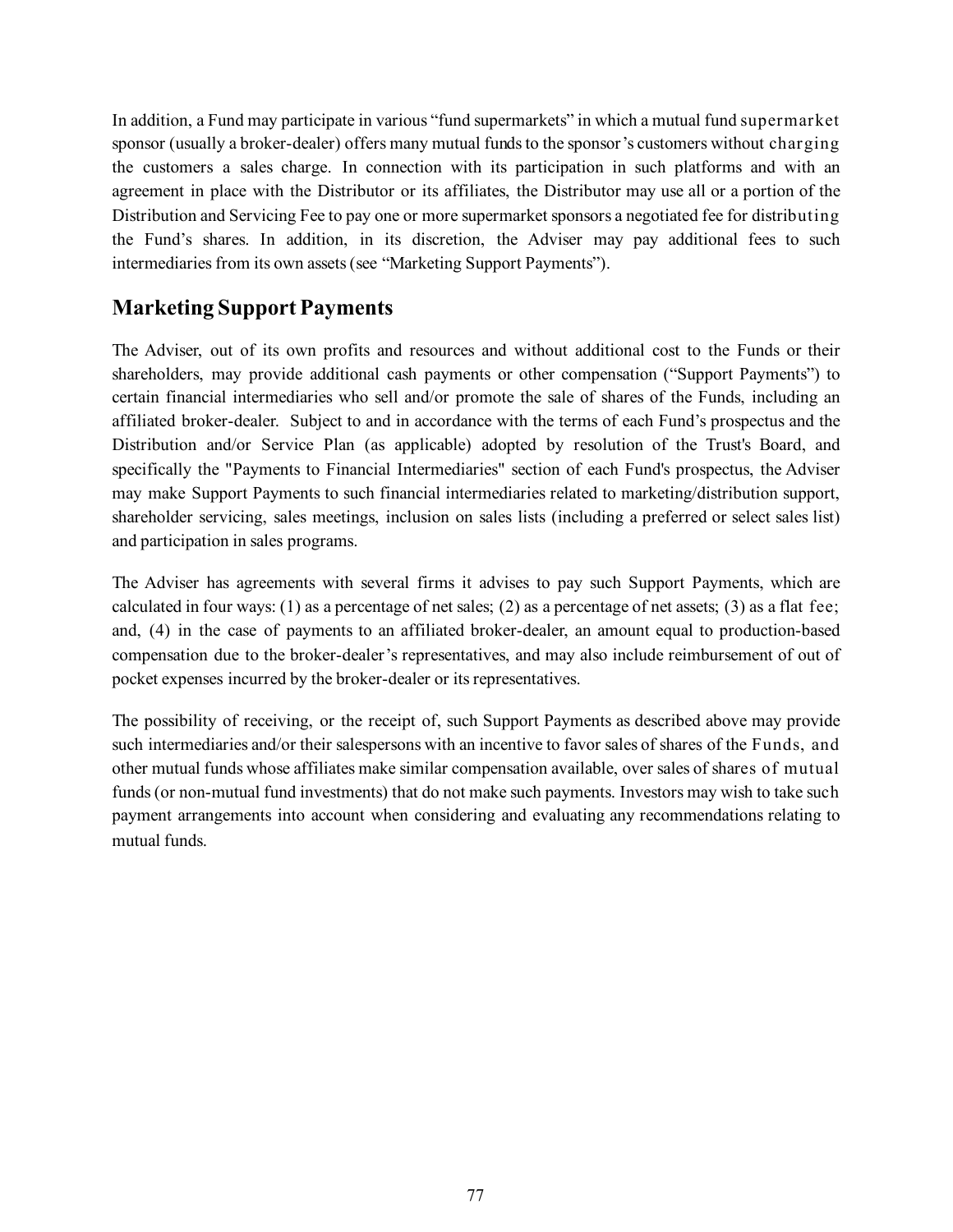### **Portfolio Transactions and Brokerage**

The Adviser or the Sub-Adviser is responsible for decisions to buy and sell securities for the Funds, broker-dealer selection, and negotiation of brokerage commission rates. The Adviser's or the Sub-Adviser's primary consideration in effecting a security transaction will be to obtain the best execution. In selecting a broker-dealer to execute each particular transaction, the Adviser or the Sub-Adviser will initially consider their ability to execute transactions at the most favorable prices and lowest overall execution costs, while also taking into consideration other relevant factors, such as, the reliability, integrity and financial condition of the broker-dealer, the size of and difficulty in executing the order, and the quality of execution and custodial services. The determinative factor is not necessarily the lowest possible transaction cost, but whether the transaction represents the best qualitative execution for the client account. Because the Adviser considers all of the factors described above and not just commission cost, commission rates on some transactions may be higher than the lowest available commission rate charged by another broker-dealer for executing the same transaction. The Adviser does not utilize any third party "soft dollar" arrangements. The Adviser receives unsolicited research from some of the brokers with whom it places trades on behalf of clients, however, the Adviser has no arrangements or understandings with such brokers regarding receipt of research in return for commissions. While the Adviser may review certain of the research received, the Adviser does not consider this research when selecting brokers to execute client transactions. The Adviser does not put a specific value on unsolicited research, nor does the Adviser attempt to estimate and allocate the relative costs or benefits among its clients. Research services may include reports on energy or energy transition companies, the market, the economy and other general widely distributed research, and may be used by the Adviser in servicing all funds and accounts managed by the Adviser, including the Funds. The price to a Fund in any transaction may be less favorable than that available from another broker-dealer if the difference is reasonably justified by other aspects of the execution services offered. The Sub-Adviser acquires research (e.g., research ideas and analysis) under separate third-party research arrangements to its execution services.

A Fund may, from time to time, enter into arrangements with placement agents in connection with direct placement transactions. In evaluating placement agent proposals, the Adviser will consider each broker 's access to issuers of energy or energy transition company securities and experience in the energy market, particularly the direct placement market. In addition to these factors, the Adviser will consider whether the proposed services are customary, whether the proposed fee schedules are within the range of customary rates, whether any proposal would obligate us to enter into transactions involving a minimum fee, dollar amount or volume of securities, or into any transaction whatsoever, and other terms such as indemnification provisions.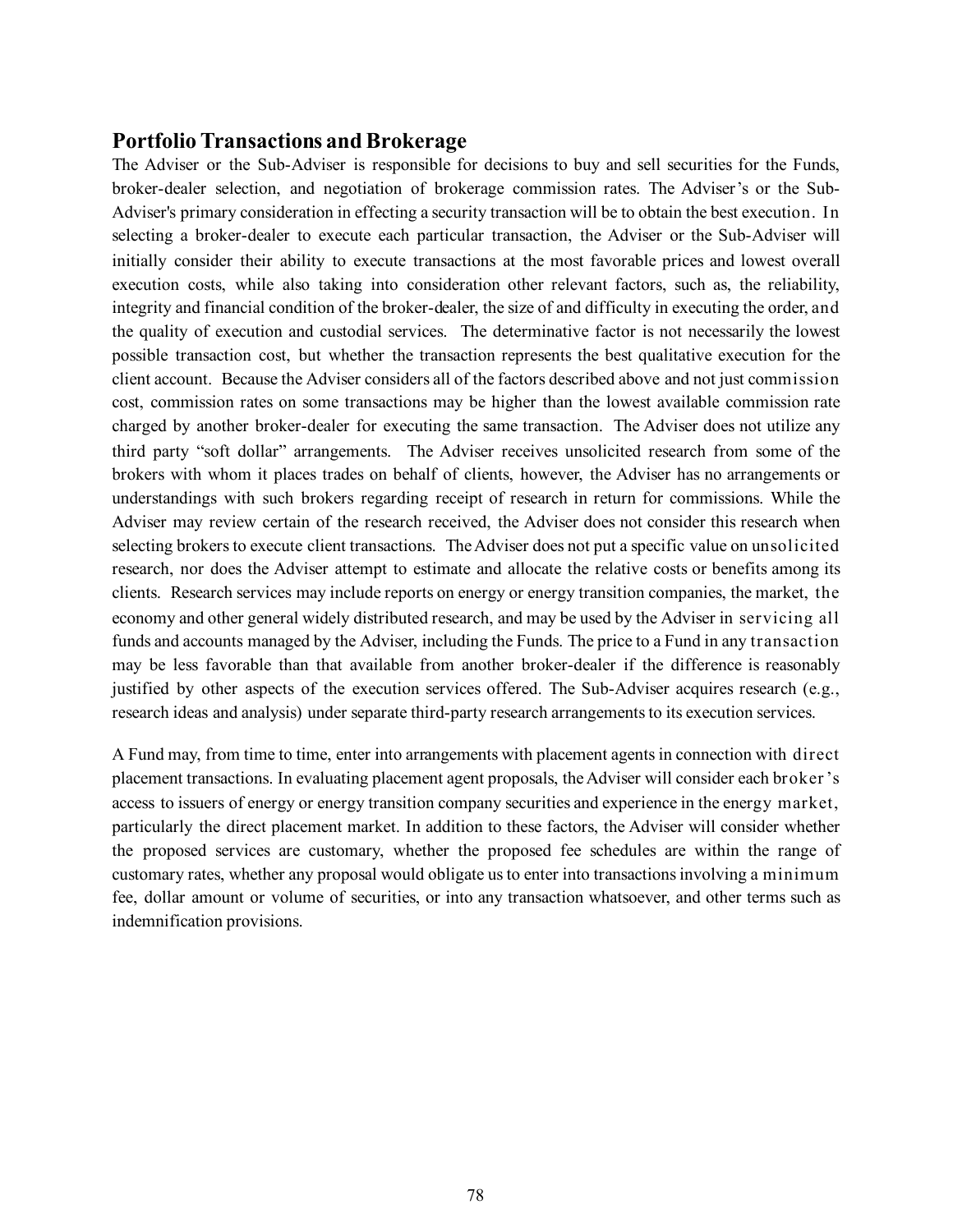Neither the Adviser nor the Sub-Adviser shall be deemed to have acted unlawfully or to have breached any duty solely by reason of its having caused a Fund to pay a broker or dealer that provides brokerage and research services to the Adviser or the Sub-Adviser an amount of commission for effecting an investment transaction in excess of the amount of commission another broker or dealer would have charged for effecting that transaction, if the Adviser or Sub-Adviser determines in good faith that such amount of commission was reasonable in relation to the value of the brokerage and research services provided by such broker or dealer, viewed in terms of either that particular transaction or the Adviser's or Sub-Adviser's overall responsibilities with respect to the Fund and to other clients of the Adviser or Sub-Adviser as to which the Adviser or Sub-Adviser exercises investment discretion. The Adviser and Sub-Adviser are further authorized to allocate the orders placed by it on behalf of a Fund to such brokers and dealers who also provide research or statistical material or other services to us, the Adviser or to any subadviser. Such allocation shall be in such amounts and proportions as the Adviser shall determine and the Adviser will report on said allocations regularly to the Board indicating the brokers to whom such allocations have been made and the basis therefor.

Portfolio transactions may be placed with broker-dealers who sell shares of a Fund subject to rules adopted by FINRA and the SEC. Portfolio transactions may also be placed with broker-dealers in which the Adviser has invested on behalf of a Fund and/or client accounts.

The following table sets forth the amount of brokerage commissions paid by each Fund during the fiscal years ended November 30:

|                                              | 2021                    | 2020               | 2019               |
|----------------------------------------------|-------------------------|--------------------|--------------------|
| <b>MLP &amp; Pipeline Fund</b>               | \$578,409(4)            | $$1,318,303^{(4)}$ | \$510,239          |
| <b>Global Renewables Infrastructure Fund</b> | $$180,890^{(2)}$        | \$17,311           | $N/A^{(1)}$        |
| <b>MLP&amp; Energy Income Fund</b>           | \$48,878 <sup>(6)</sup> | \$623,145          | $$529,710^{(3)}$   |
| <b>Global Energy Transition Fund</b>         | $$3,523^{(5)}$$         | N/A <sup>(5)</sup> | N/A <sup>(5)</sup> |

(1) The Global Renewables Infrastructure Fund commenced operations on August 7, 2020.

(2) The increase in brokerage commissions during the fiscal year ended November 30, 2021 for the Global Renewables Infrastructure Fund is as a result of the Fund operating for a partial year in 2020 when it commenced operations.

(3) Brokerage commissions paid prior to November 15, 2019 was paid by the MLP & Energy Income Predecessor Fund.

(4) Brokerage commissions for the MLP & Pipeline Fund increased during the fiscal year ended November 30, 2020 due to increased trading as a result of increased shareholder activity versus the prior fiscal year. A decrease in shareholder activity during the fiscal year ended November 30, 2021 resulted in reduced brokerage commissions.

(5) The Global Energy Transition Fund commenced operations on October 15, 2021.

(6) Brokerage commissions for the MLP & Energy Income Fund decreased during the fiscal year ended November 30, 2021 due to decreased trading as a result of decreased shareholder activity versus the prior fiscal year.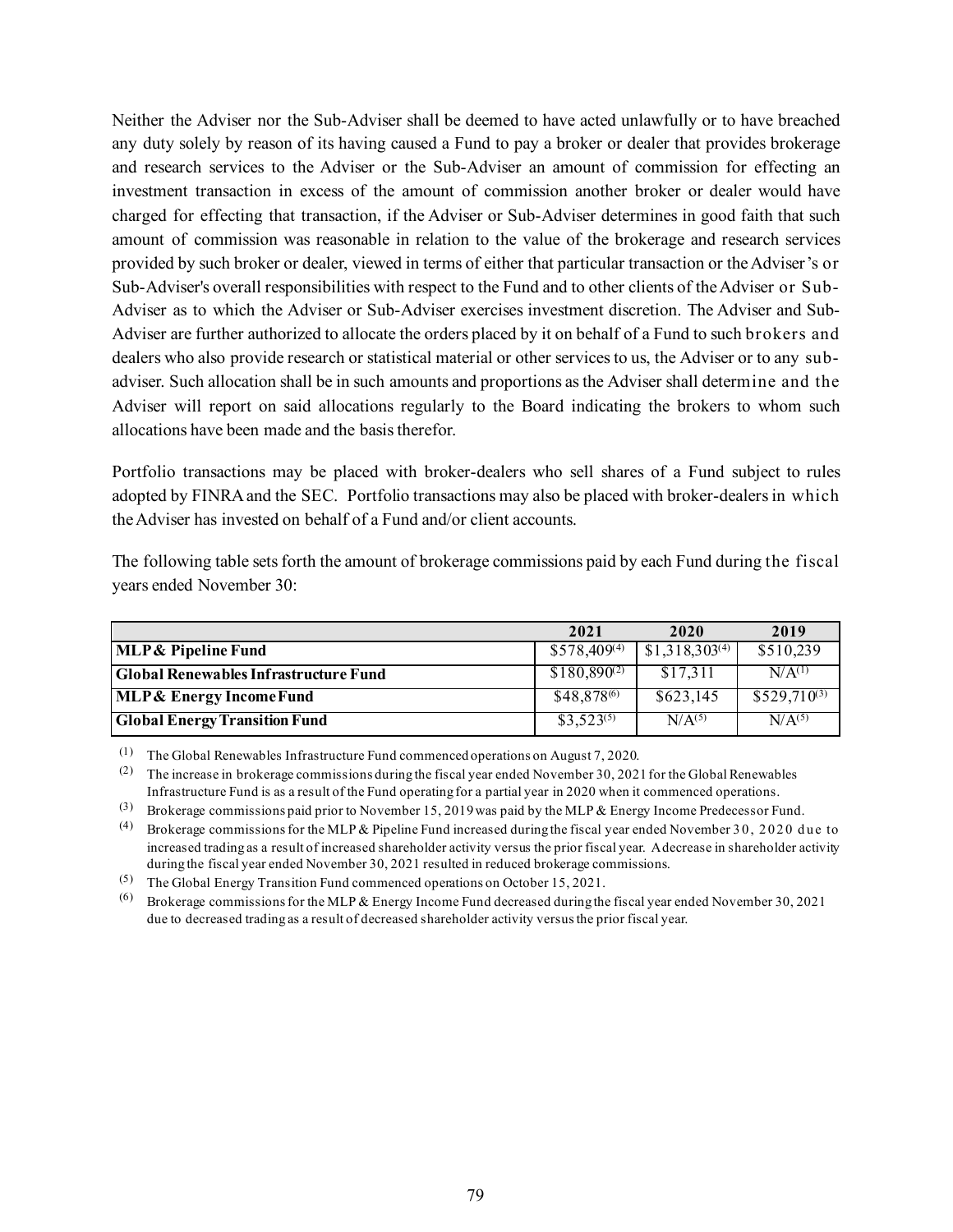## **Portfolio Turnover**

Although the Funds generally will not invest for short-term trading purposes, portfolio securities may be sold without regard to the length of time they have been held when, in the opinion of the Adviser, investment considerations or redemption requests warrant such action. Portfolio turnover rate is calculated by dividing (1) the lesser of purchases or sales of portfolio securities for the fiscal year by (2) the monthly average of the value of portfolio securities owned during the fiscal year. A 100% turnover rate would occur if all the securities in a Fund's portfolio, with the exception of securities whose maturities at the time of acquisition were one year or less, were sold and either repurchased or replaced within one year. A high rate of portfolio turnover (100% or more) generally leads to above-average transaction costs and could generate capital gains that must be distributed to shareholders as short-term capital gains taxed at ordinary income rates (currently as high as 37%). To the extent that a Fund experiences an increase in brokerage commissions due to a higher portfolio turnover rate, the performance of the Fund could be negatively impacted by the increased expenses incurred and may result in a greater number of taxable transactions.

|                                       | 2021      | 2020               |
|---------------------------------------|-----------|--------------------|
| <b>MLP &amp; Pipeline Fund</b>        | 32%       | 39%                |
| Global Renewables Infrastructure Fund | $41\%$    | $20\%^{(1)}$       |
| <b>MLP &amp; Energy Income Fund</b>   | $22\%$    | 43%                |
| <b>Global Energy Transition Fund</b>  | $13\%/2)$ | N/A <sup>(2)</sup> |

Each Fund's portfolio turnover during the fiscal years ended November 30, were as follows:

(1) For the period from August 7, 2020 through November 30, 2020.

(2) The Global Energy Transition Fund commenced operations on October 15, 2021.

## **Code of Ethics**

The Trust, the Adviser and the Distributor have each adopted Codes of Ethics under Rule 17j-1 of the 1940 Act. These codes permit, subject to certain conditions, personnel of the Trust, Adviser and Distributor to invest in securities that may be purchased or held by a Fund.

# **Proxy Voting Procedures**

The Board has adopted proxy voting policies and procedures ("Proxy Policies") wherein the Trust has delegated to the Adviser the responsibility for voting proxies relating to portfolio securities held by a Fund as part of the Adviser's investment advisory services, subject to the supervision and oversight of the Board. The Adviser may delegate responsibility for voting proxies for the Global Renewables Infrastructure Fund and Global Energy Transition Fund to the Sub-Adviser. Notwithstanding this delegation of responsibilities, however, each Fund retains the right to vote proxies relating to its portfolio securities. The fundamental purpose of the Proxy Policies is to ensure that each vote will be in a manner that reflects the best interest of a Fund and its shareholders, taking into account the value of the Fund's investments.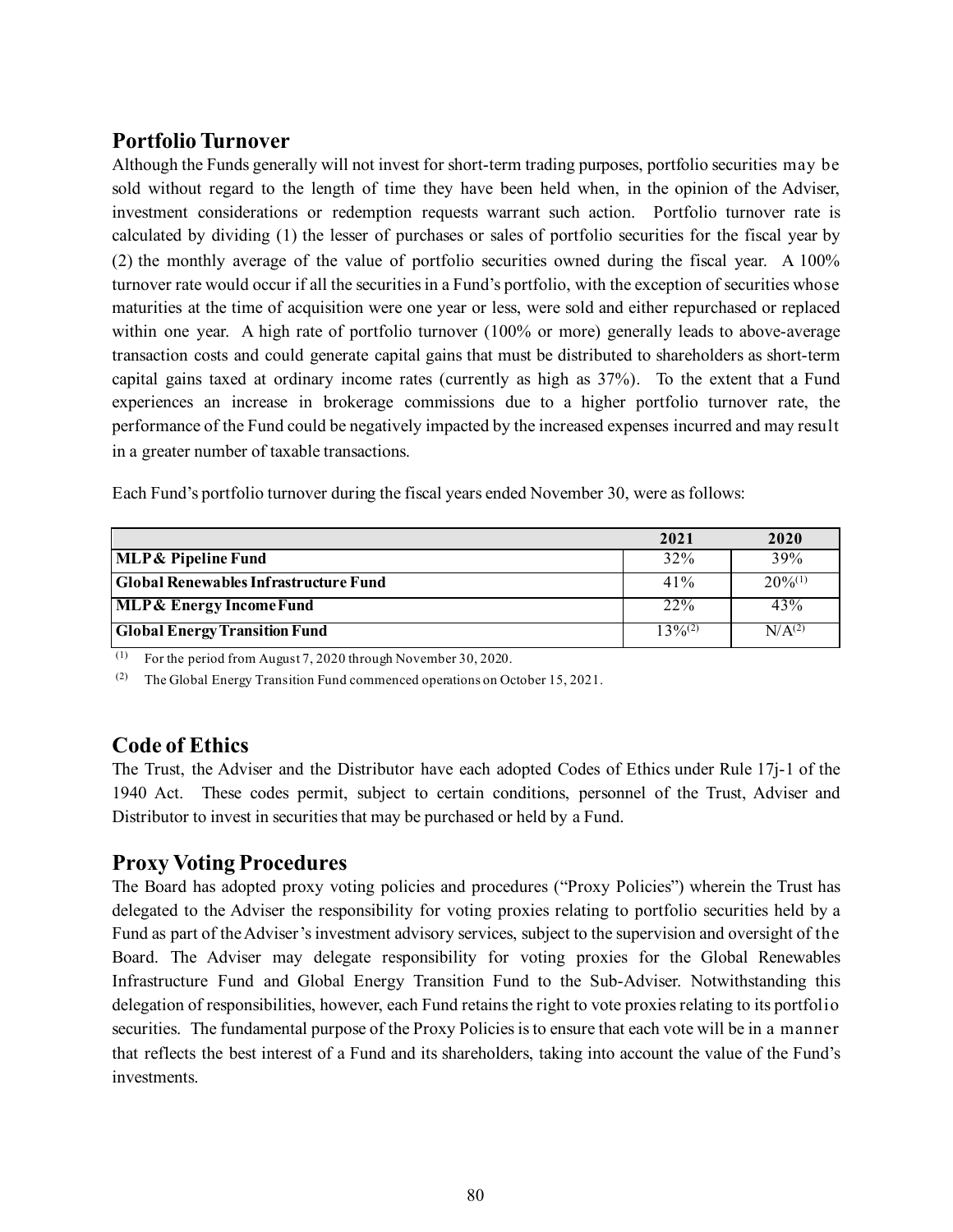The actual voting records relating to portfolio securities during the most recent 12-month period ended June 30 is available without charge, upon request, by calling toll-free, (800) SEC-0330 or by accessing the SEC's website at www.sec.gov.

### *The Adviser's Proxy Voting Policies and Procedures*

The Adviser will vote proxies on behalf of a Fund in a manner that it believes is consistent with the best interests of the Fund and its shareholders. Absent special circumstances, all proxies will be voted consistent with guidelines established and described in the Adviser's Proxy Voting Policies and Procedures. A summary of the Adviser's Proxy Voting Policies and Procedures is as follows:

- 1. The Adviser utilizes a proxy voting service to provide independent research on corporate governance, proxy and corporate responsibility issues. The Adviser reviews these voting recommendations and proxies are generally voted in accordance with such recommendations. The Adviser has adopted the ESG proxy voting guidelines of the proxy voting service, which are applied to all Adviser proxy votes. Proxies are generally voted in accordance with the Adviser 's proxy voting guidelines; however, the Adviser may opt to override the guidelines if it is decided to be in the best interest of its clients. The applicable Investment Committee (or an employee of the Adviser designated by the Investment Committee) will be responsible for monitoring all decisions regarding proxy voting, including monitoring corporate actions, making voting decisions in the best interest of the Funds, and ensuring that proxies are submitted in a timely manner.
- 2. Proxies are generally voted according to the Adviser's then-current Proxy Voting Policies and Procedures, which it believes are reasonably designed to ensure that proxies are voted in the best interests of its clients. In pursuing this policy, proxies should be voted in a manner that is intended to maximize value to the client.
- 3. Although the Adviser's Proxy Voting Policies and Procedures are to be followed as a general policy, certain issues will be considered on a case-by-case basis based on the relevant facts and circumstances. Since corporate governance issues are diverse and continually evolving, the Adviser shall devote an appropriate amount of time and resources to monitor these changes.
- 4. In situations where there may be a conflict of interest in the voting of proxies between the interests of a Fund and its shareholders and those of the Adviser due to business or personal relationships that the Adviser maintains with persons having an interest in the outcome of certain votes, the Adviser may (i) disclose the potential conflict to the Fund and obtain consent; (ii) establish an ethical wall or other informational barriers between the person(s) that are involved in the conflict and the persons at the Adviser making the voting decisions; (iii) abstain from voting the proxies; (iv) forward the proxies to clients so the clients may vote the proxies themselves or (v) use an independent third party recommendation. The Adviser will document the rationale for any proxy voted contrary to the proxy voting guidelines. Such information will be maintained as part of the recordkeeping requirements..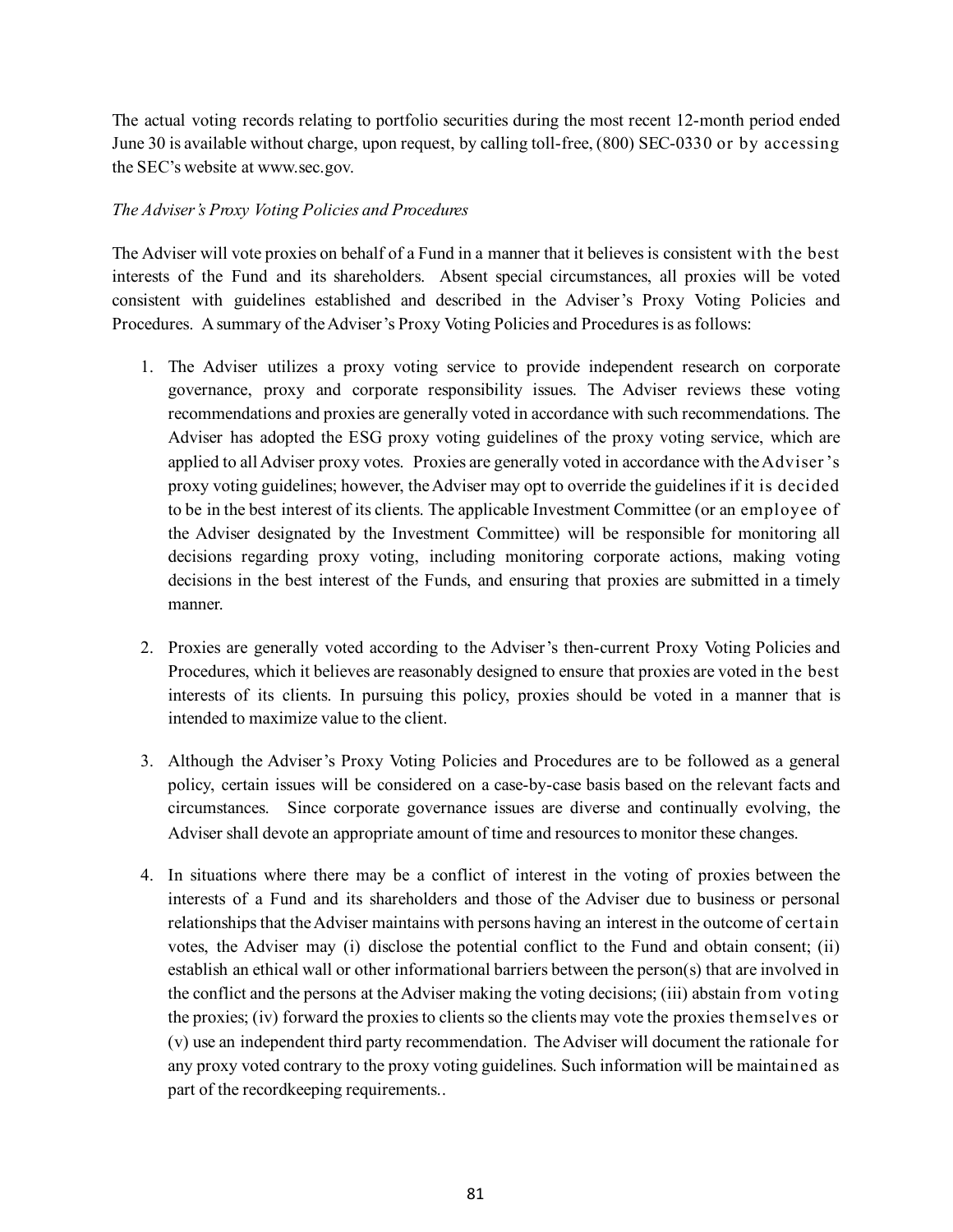5. All proxies will be voted in accordance with any applicable investment restrictions of the Funds and, to the extent applicable, any resolutions or other instructions approved by the Board.

### *The Sub-Adviser's Proxy Voting Policies and Procedures*

The Sub-Adviser has a commitment to evaluate and vote proxy issues in the best interests of its clients. The Sub-Adviser will generally vote proxy proposals, amendments, consents or resolutions relating to client securities, including interests in private investment funds, if any, (collectively, "proxies") in accordance with the following guidelines:

- 1. The Sub-Adviser will generally support a current management initiative if our view of the issuer's management is favorable;
- 2. The Sub-Adviser will generally vote to change the management structure of an issuer if it would increase shareholder value;
- 3. The Sub-Adviser will generally vote against management if there is a clear conflict between the issuer's management and shareholder interest;
- 4. In some cases, even if the Sub-Adviser supports an issuer's management, there may be some corporate governance issues that the Sub-Adviser believes should be subject to shareholder approval; and
- 5. The Sub-Adviser may abstain from voting proxies when it is determined that the cost of voting the proxy exceeds the expected benefit to our clients.

Generally, all proxies are evaluated and voted on a case-by-case basis, considering each of the relevant factors set forth above. The Sub-Adviser, in all cases, will vote for any proposals that we believe will be in accordance with the investment objectives and policies of each client for which the vote is relevant.

There may be times in which conflicts may arise between the interest of the client and the interest of the Sub-Adviser. The Sub-Adviser will always strive to address such conflicts in the best interests of the client. If a perceived material conflict of interest arises in connection with a proxy vote, the Sub-Adviser may resolve such perceived material conflicts of interest as follows:

- 1. The Sub-Adviser may delegate the voting decision for such proxy proposal to an independent third party;
- 2. The Sub-Adviser may delegate the voting decision to an independent committee of partners, members, directors or other representatives of the client, as applicable;
- 3. The Sub-Adviser may inform the investors or account of the conflict of interest and obtain consent to (majority consent, in the case of a fund) vote the proxy as recommended by the Sub-Adviser; or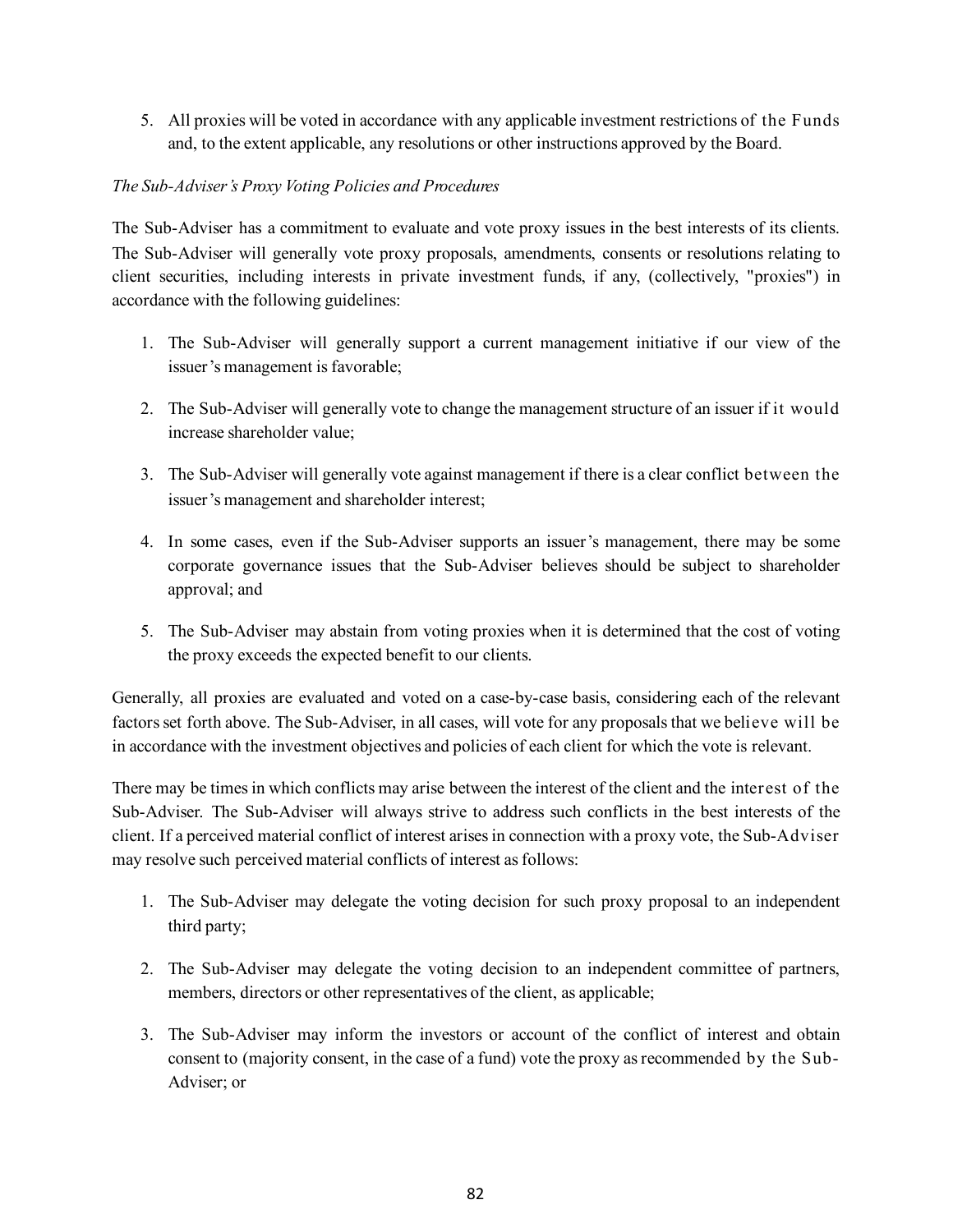4. The Sub-Adviser may obtain approval of the decision from the Sub-Adviser''s Chief Compliance Officer.

## **Anti-Money Laundering Compliance Program**

The Trust has established an Anti-Money Laundering Compliance Program (the "Program") as required by the Uniting and Strengthening America by Providing Appropriate Tools Required to Intercept and Obstruct Terrorism Act of 2001 ("USA PATRIOT Act"). To ensure compliance with this law, the Trust's Program provides for the development of internal practices, procedures and controls, designation of antimoney laundering compliance officers, an ongoing training program and an independent audit function to determine the effectiveness of the Program. Ms. Deborah Ward has been designated as the Trust's Anti-Money Laundering Compliance Officer.

Procedures to implement the Program include, but are not limited to: determining that the Distributor and the Transfer Agent have established proper anti-money laundering procedures; reporting suspicious and/or fraudulent activity; checking shareholder names against designated government lists, including Office of Foreign Asset Control ("OFAC"), and a complete and thorough review of all new opening account applications. The Funds will not transact business with any person or legal entity whose identity and beneficial owners, if applicable, cannot be adequately verified under the provisions of the USA PATRIOT Act.

As a result of the Program, the Funds may be required to "freeze" the account of a shareholder if the shareholder appears to be involved in suspicious activity or if certain account information matches information on government lists of known terrorists or other suspicious persons, or the Funds may be required to transfer the account or proceeds of the account to a governmental agency.

## **Portfolio Holdings Information**

The Trust, on behalf of the Funds, has adopted portfolio holdings disclosure policies ("Portfolio Holdings Policies") that govern the timing and circumstances of disclosure of portfolio holdings of a Fund. The Portfolio Holdings Policies are applicable to service providers of a Fund, including the Adviser. Information about a Fund's portfolio holdings will not be distributed to any third party except in accordance with these Portfolio Holdings Policies. The Board considered the circumstances under which a Fund's portfolio holdings may be disclosed under the Portfolio Holdings Policies. The Board also considered actual and potential material conflicts that could arise in such circumstances between the interests of the Fund's shareholders and the interests of the Adviser, Distributor or any other affiliated person of the Fund. After due consideration, the Board determined that the Funds have a legitimate business purpose for disclosing portfolio holdings to persons described in the Portfolio Holdings Policies. The Board also authorized its CCO to consider and authorize dissemination of portfolio holdings information to additional parties, after considering the best interests of the Fund's shareholders and potential conflicts of interest in making such disclosures.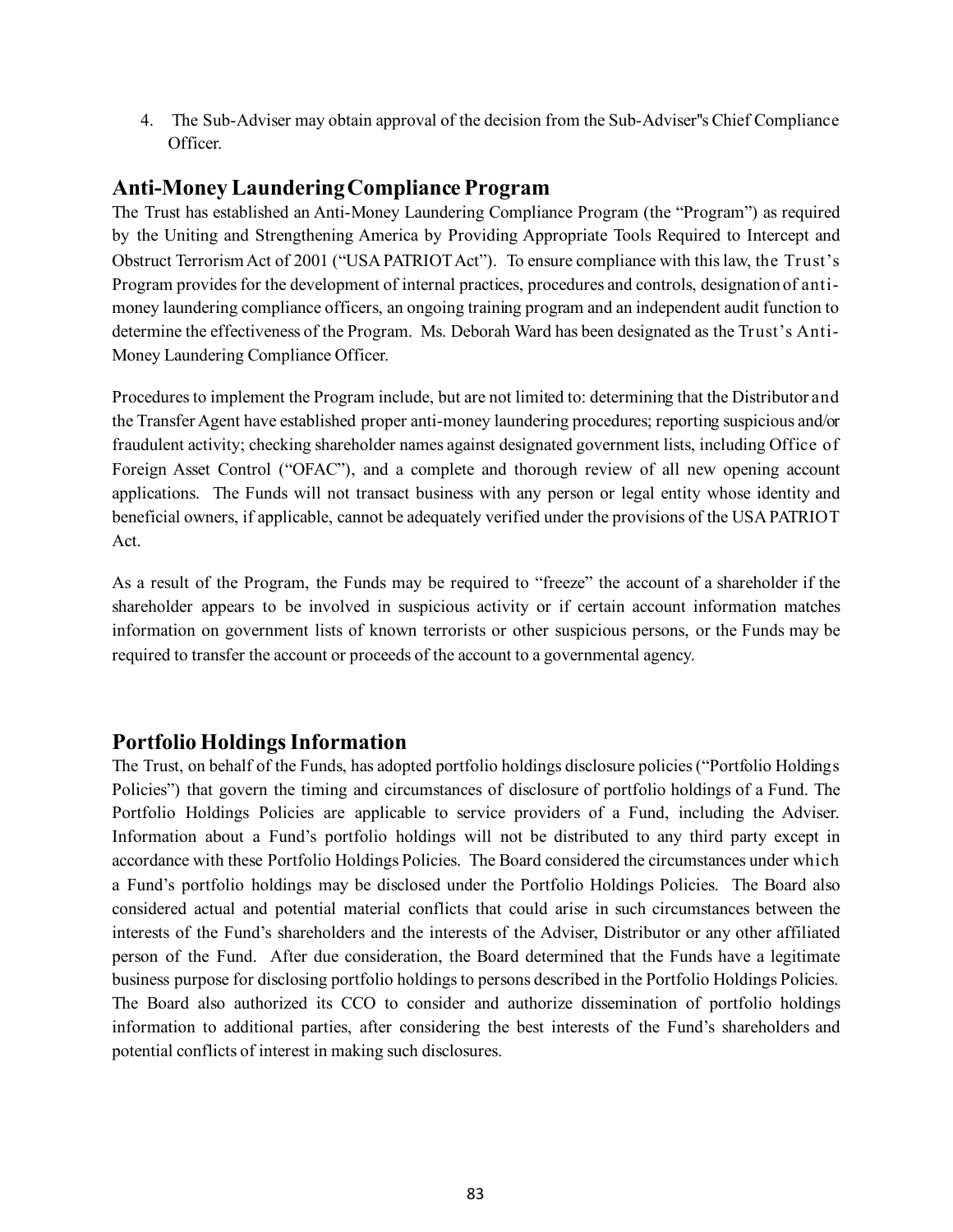The Board exercises continuing oversight of the disclosure of the Funds' portfolio holdings by (1) overseeing the implementation and enforcement of the Portfolio Holdings Policies, codes of ethics and other relevant policies of the Funds and their service providers by the CCO, (2) by considering reports and recommendations by the CCO concerning any material compliance matters (as defined in Rule 38a-1 under the 1940 Act), and (3) by considering whether to approve any amendment to these Portfolio Holdings Policies. The Board reserves the right to amend the Portfolio Holdings Policies at any time without prior notice in its sole discretion.

Disclosure of a Fund's complete holdings is required to be made quarterly within 60 days of the end of each fiscal quarter, in the annual and semi-annual reports to Fund shareholders, and in the quarterly holdings report on Form N-PORT. These reports will be made available, free of charge, on the EDGAR database on the SEC's website at www.sec.gov. Each of the Fund posts sector pie charts for its full portfolio on the website monthly and via its fact sheet quarterly generally within 10 calendar days after the month-end or calendar quarter end, as applicable. The Funds post top 10 holdings monthly on their website and via their fact sheets quarterly, generally within 10 calendar days after month-end or calendar quarter end, as applicable. Each Fund also posts full portfolio holdings on its website as soon as practicable after the end of each calendar quarter.

In the event of a conflict between the interests of a Fund and its shareholders and the interests of the Adviser or an affiliated person of the Adviser under the Portfolio Holdings Policy, the CCO of the Adviser, in consultation with the Trust's CCO, shall make a determination in the best interests of the Fund and its shareholders, and shall report such determination to the Board at the end of the quarter in which such determination was made. Any employee of the Adviser who suspects a breach of this obligation must report the matter immediately to the Adviser's CCO or to his or her supervisor.

In addition, material non-public holdings information may be provided without lag as part of the normal investment activities of the Funds to each of the following entities which, by explicit agreement or by virtue of their respective duties to the Funds, are required to maintain the confidentiality of the information disclosed: the Administrator; the Adviser; the Funds' Accountant; the Custodian; the Transfer Agent; the Funds' independent registered public accounting firm; counsel to the Funds or the Board (current parties are identified in this SAI); broker-dealers (in connection with the purchase or sale of securities or requests for price quotations or bids on one or more securities); lending agents; and regulatory authorities. Portfolio holdings information not publicly available with the SEC may only be provided to additional third parties in accordance with the Portfolio Holdings Policies, when a Fund has a legitimate business purpose, and the third party recipient is subject to a confidentiality agreement. Portfolio holdings information may be separately provided to any person, including rating and ranking organizations such as Lipper and Morningstar, at the same time that it is filed with the SEC or one day after it is first published on the Fund's website. Such portfolio holdings disclosure must be approved under the Portfolio Holdings Policies by the Trust's CCO.

In no event shall the Adviser, its affiliates or employees, or a Fund receive any direct or indirect compensation in connection with the disclosure of information about the Fund's portfolio holdings.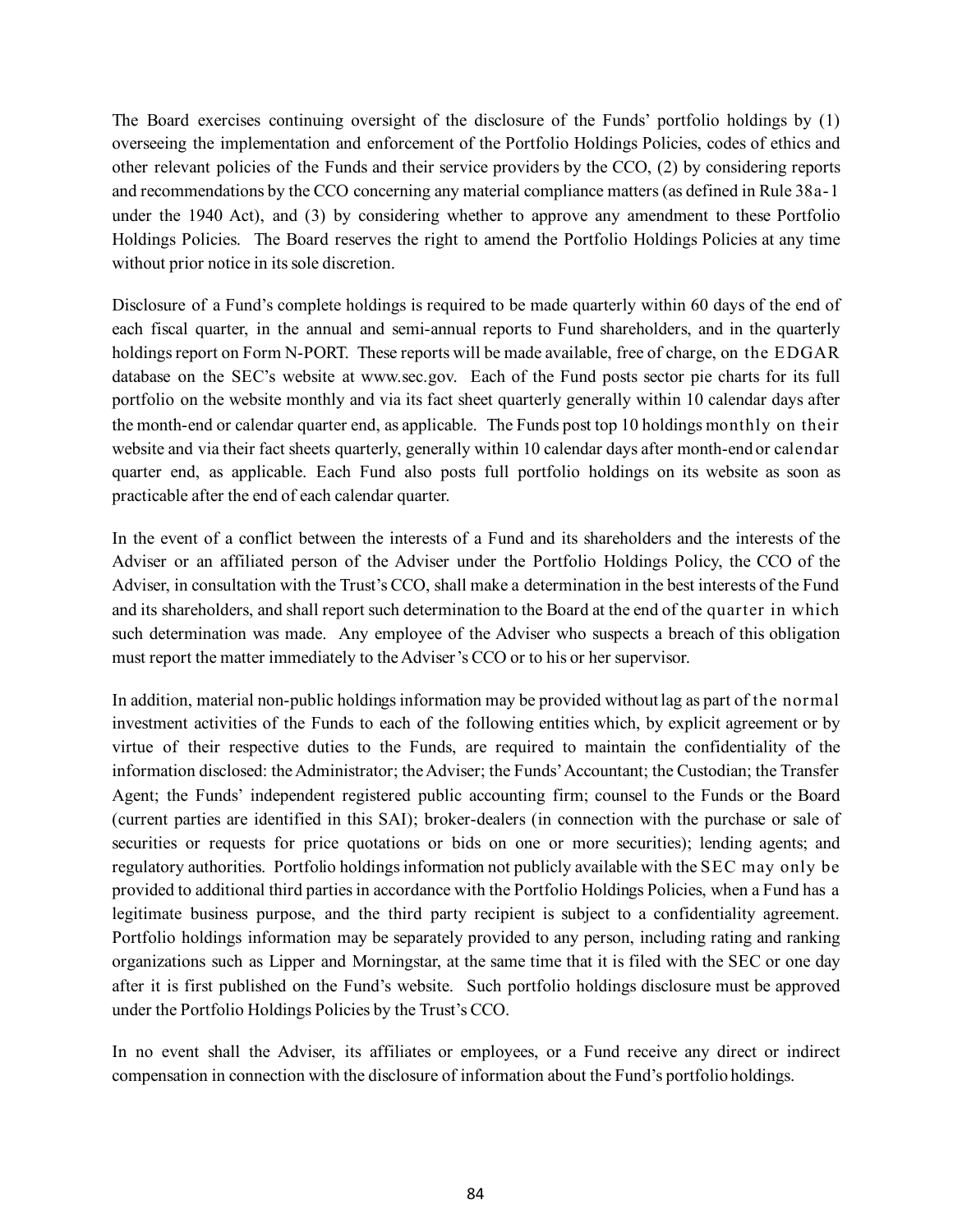There can be no assurance that the Portfolio Holdings Policies and these procedures will protect the Funds from potential misuse of that information by individuals or entities to which it is disclosed.

# **Determination of Net Asset Value**

The NAV of each Fund's shares will fluctuate and is determined by the Fund Accountant as of the close of the regular trading session on the New York Stock Exchange (the "NYSE") (generally 4:00 p.m., Eastern time) each business day. The NYSE annually announces the days on which it will not be open for trading. The most recent announcement indicates that it will not be open on the following days: New Year's Day, Martin Luther King, Jr. Day, Presidents' Day, Good Friday, Memorial Day, Juneteenth National Independence Day, Independence Day, Labor Day, Thanksgiving Day and Christmas Day. However, the NYSE may close on days not included in that announcement.

The NAV of each class of shares is computed by determining the "Net Assets" of each class and dividing by the total number of shares outstanding of each class at such time. The Net Assets of each class are calculated by (1) taking the value of all assets, less liabilities, held by each Fund and allocating such value to each share class based on the number of shares outstanding in each share class; (2) subtracting "Class Expenses" from each respective share class as defined and approved by the Board and a majority of the Independent Trustees under the Trust's Rule 18f-3 Multiple-Class Plan; and (3) subtracting from each share class non-class specific "Other Expenses" that are allocated to each class based on the net asset value of each class relative to the net asset value of a Fund or the Trust, as the case may be.

Net Assets Per Share Class  $\frac{1}{1}$  = Net Asset Value Per Share Class Shares Outstanding Per Share Class

A Fund's assets are generally valued at their market price on the valuation date and are based on valuations provided by independent pricing services consistent with the Trust's valuation procedures. When market prices are not readily available, a security or other asset is valued at its fair value as determined under fair value pricing procedures approved by the Board.

Each security owned by a Fund that is listed on a securities exchange is valued at its last sale price on that exchange on the date as of which assets are valued. Where the security is listed on more than one exchange, the Fund will use the price of the exchange that the Fund generally considers to be the principal exchange on which the stock is traded. If no sale is reported, the security is valued at the mean between the last available bid and asked price.

Portfolio securities primarily traded on the NASDAQ Stock Market ("NASDAQ") shall be valued using the NASDAQ Official Closing Price ("NOCP"), which may not necessarily represent the last sale price. If the NOCP is not available, such securities shall be valued at the last sale price on the day of valuation, or if there has been no sale on such day, at the mean between the bid and asked prices. OTC securities that are not traded on NASDAQ shall be valued at the most recent trade price.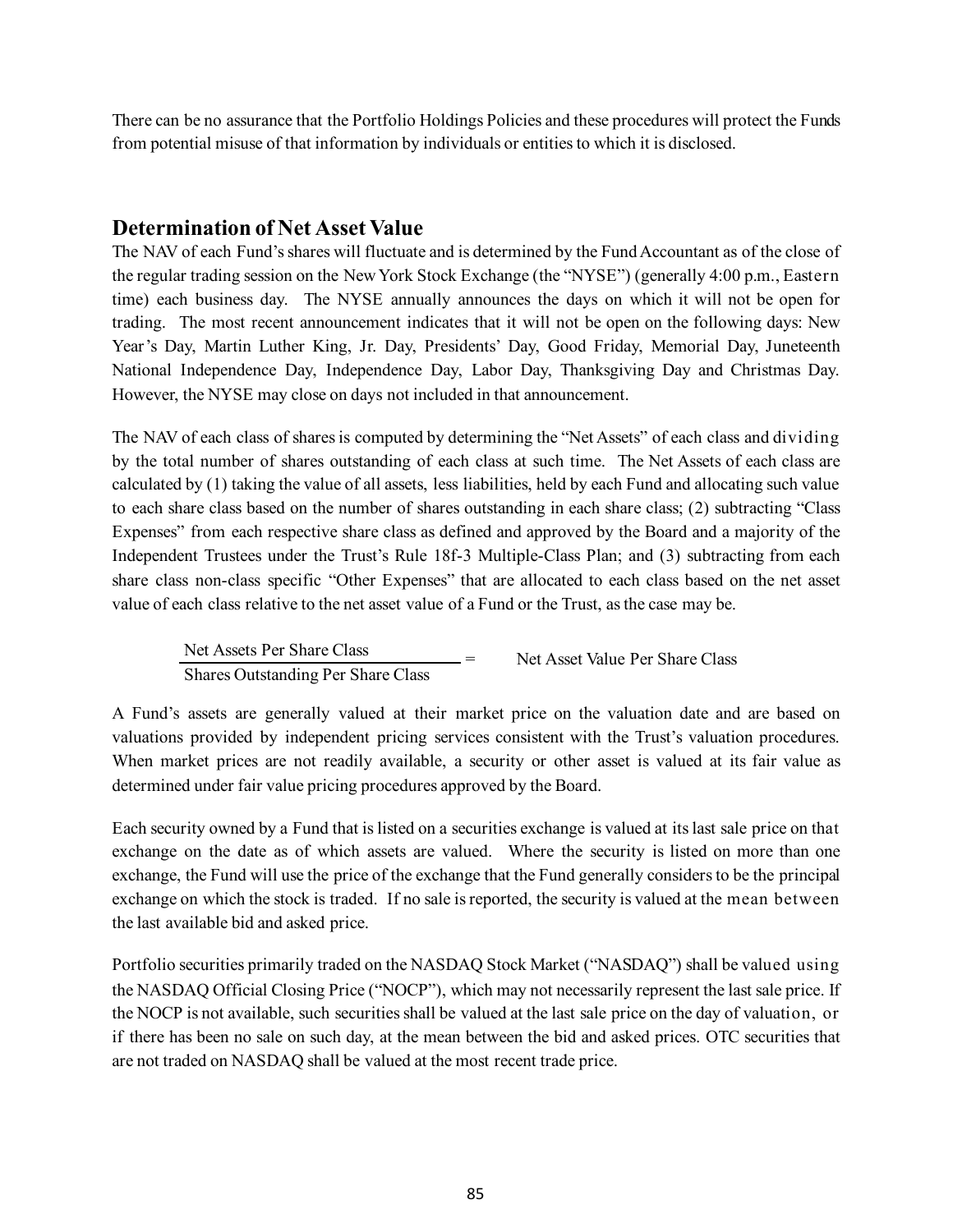Fixed income securities are valued at the mean of the bid and asked prices as determined by an independent pricing service, taking into consideration recent transactions, yield, liquidity, risk, credit quality, coupon, maturity, type of issue and any other factors or market data the pricing service deems relevant. Participation Notes are valued at the mean between bid and ask prices. Investments in other investment companies, including money market funds, are valued at their NAV per share. Fixed income securities with remaining maturities of 60 days or less are valued at amortized cost, which approximates fair value.

Foreign securities are generally valued in the same manner as the securities described above. Foreign securities are priced in the local currencies as of the close of their primary exchange or market or as of the close of trading on the NYSE, whichever is earlier. Foreign currencies are translated into U.S. dollars at the exchange rate as provided by a pricing service as of the close of trading on the NYSE.

Exchange traded options are generally valued at the composite price, using the National Best Bid and Offer quotes ("NBBO"). NBBO consists of the highest bid price and lowest ask price across any of the exchanges on which an option is quoted, thus providing a view across the entire U.S. options marketplace. Specifically, composite pricing looks at the last trades on the exchanges where the options are traded. If there are no trades for the option on a given business day composite option pricing calculates the mean of the highest bid price and lowest ask price across the exchanges where the option is traded.

All other assets of a Fund are valued in such manner as the Board in good faith deems appropriate to reflect their fair value.

# **Purchase and Redemption of Fund Shares**

## **Purchase of Shares**

Shares of each Fund are sold in a continuous offering and may be purchased on any business day from the Funds. The Funds may also authorize one or more financial intermediaries to accept purchase orders (an "Authorized Intermediary"). Authorized Intermediaries are authorized to designate other Authorized Intermediaries to accept orders on a Fund's behalf. An order is deemed to be received when the Fund or an Authorized Intermediary accepts the order.

Orders received by a Fund or an Authorized Intermediary by the close of trading on the NYSE (generally 4:00 p.m., Eastern time) on a business day will be processed at the applicable price determined as of the close of trading on the NYSE on that day. Otherwise, the orders will be processed at the next determined NAV.

Orders received by financial intermediaries that are not Authorized Intermediaries, will be processed at the applicable price next calculated after the Transfer Agent receives the order from the financial intermediary.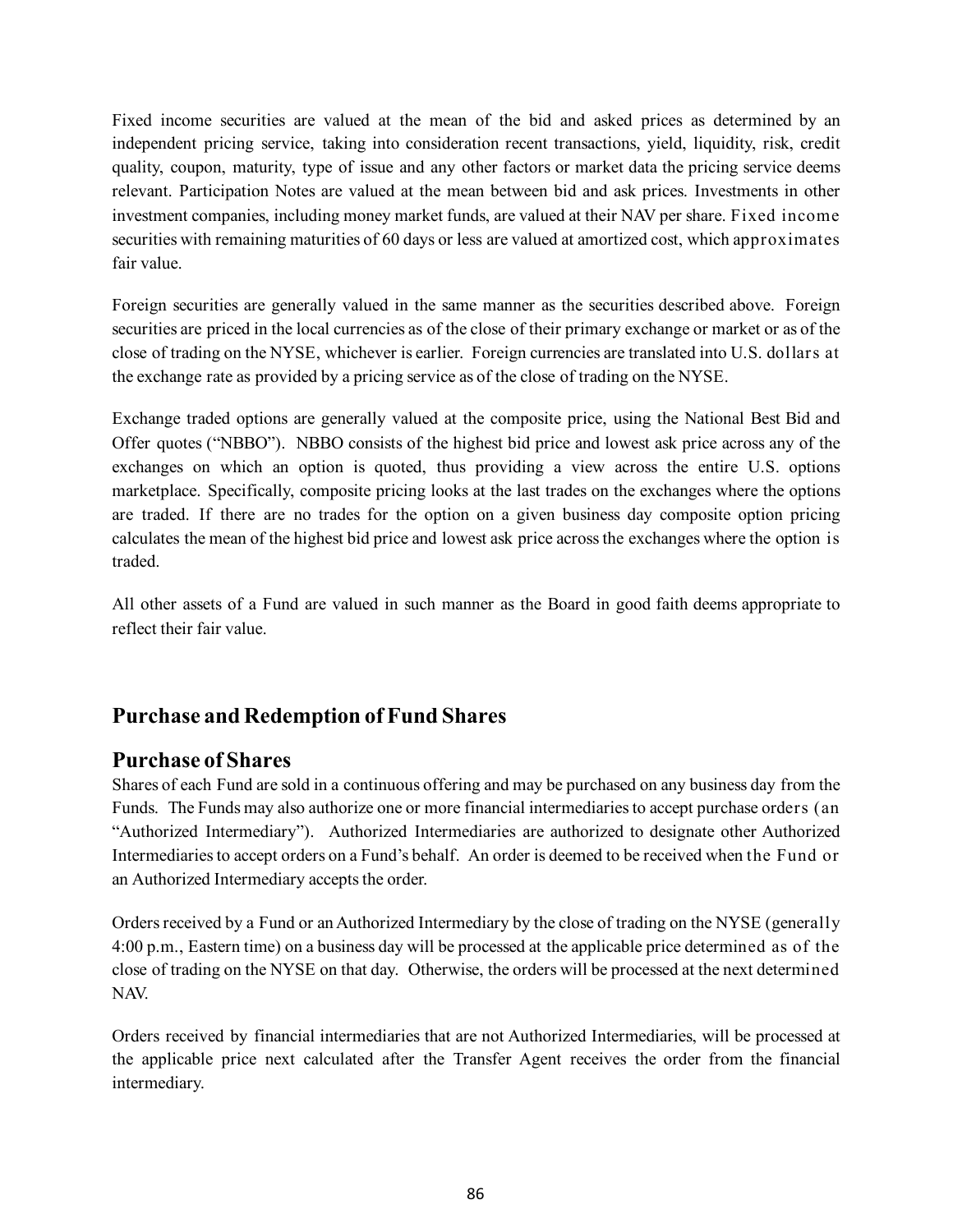# **Purchase Requests Must be Received in Good Order**

"Good order" means that your purchase request includes:

- 1. The name of the Fund you are investing in;
- 2. The dollar amount of shares to be purchased;
- 3. The class of shares to be purchased;
- 4. Your Account Application or investment stub; and
- 5. A check payable to the name of the Fund or a wire transfer received by the Fund.

Shares of the Funds have not been registered for sale outside of the United States. The Funds generally do not sell shares to investors residing outside the United States, even if they are United States citizens or lawful permanent residents, except to investors with United States military APO or FPO addresses or in certain other circumstances where the Chief Compliance Officer and Anti-Money Laundering Officer for the Trust both conclude that such sale is appropriate and is not in contravention of United States law.

## **Redemption of Shares**

In general, orders to sell or "redeem" shares may be placed directly with the Fund or through a financial intermediary. You may redeem all or part of your investment in the Fund's shares on any business day that the Fund calculates its NAV. It is the financial intermediary's responsibility to transmit orders timely to the Fund.

## **Redemption Requests Must be Received in Good Order**

Your share price will be based on the next NAV per share calculated after the Transfer Agent or an Authorized Intermediary receives your redemption request in good order. A redemption request will be deemed in "good order" if it includes:

- 1. The shareholder's name;
- 2. The name of the Fund;
- 3. The account number;
- 4. The share or dollar amount to be redeemed;
- 5. The class of shares to be redeemed; and
- 6. Signatures by all shareholders on the account (with signature(s) guaranteed, if applicable).

Unless you instruct the Transfer Agent otherwise, redemption proceeds will be sent to the address of record. The Fund will not be responsible for interest lost on redemption amounts due to lost or misdirected mail.

A signature guarantee of each owner is required in the following situations:

- 1. If ownership is changed on your account;
- 2. When redemption proceeds are payable or sent to any person, address or bank account not on record;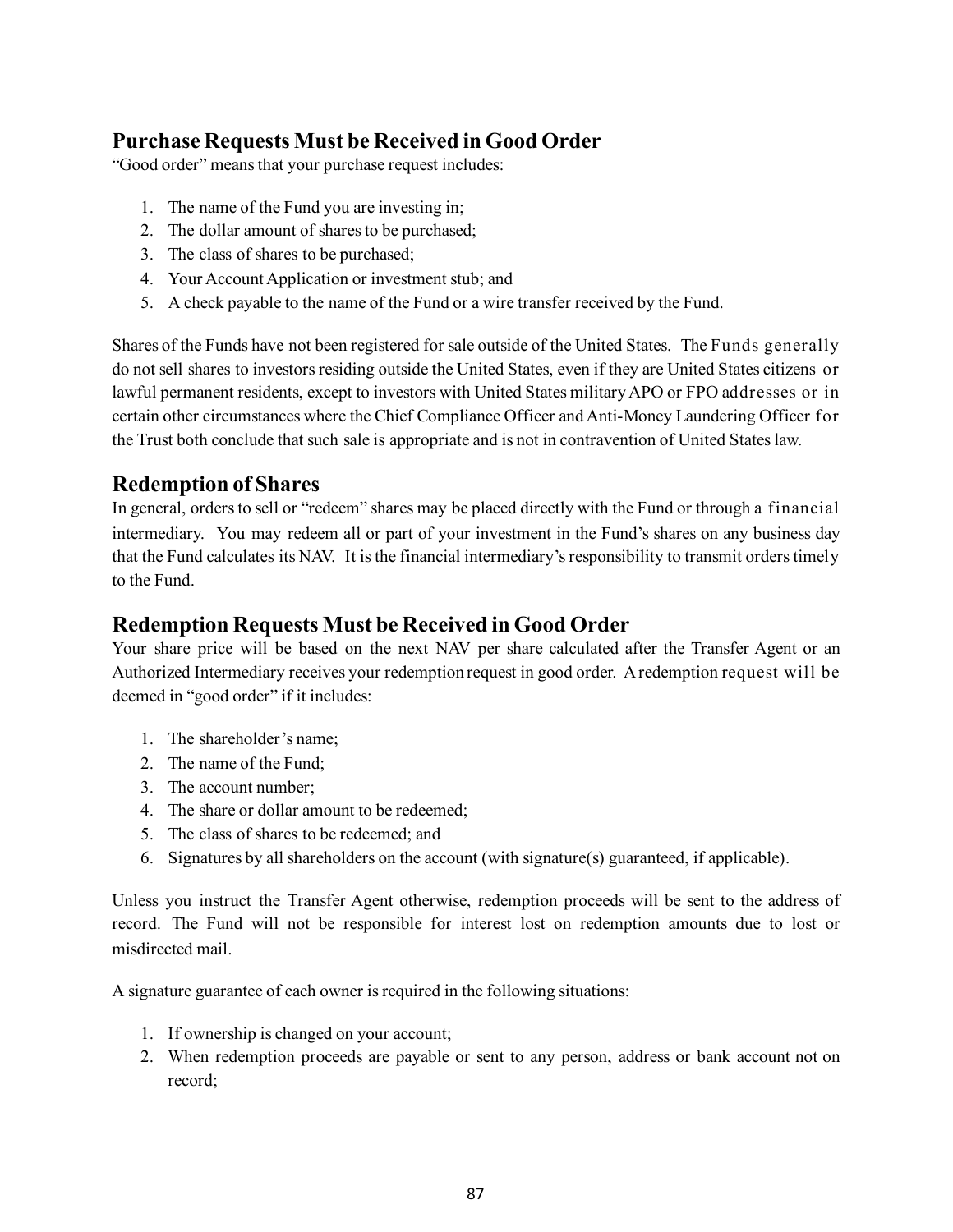- 3. When a redemption is received by the Transfer Agent and the account address has changed within the last 15 calendar days; or
- 4. For all redemptions in excess of \$100,000 from any shareholder account.

Non-financial transactions, including establishing or modifying certain services on an account, may require a signature guarantee, signature verification from a Signature Validation Program member, or other acceptable form of authentication from a financial institution source. Signature guarantees, from either a Medallion program member or a non-Medallion program member, can be obtained from banks and securities dealers, but not from a notary public.

The Funds may elect in the future to limit eligible signature guarantors to institutions that are members of a signature guarantee program. The Funds and the Transfer Agent reserve the right to amend these standards at any time without notice.

# **Redemption-In-Kind**

Under normal circumstances, the Funds do not intend to redeem shares in any form except cash. The Trust, however, has filed a notice of election under Rule 18f-1 of the 1940 Act that allows a Fund to redeem in-kind redemption requests during any 90-day period in excess of the lesser of \$250,000 or 1% of the net assets of the Fund, valued at the beginning of such period. If a Fund pays your redemption proceeds by a distribution of securities, you could incur brokerage or other charges in converting the securities to cash, and will bear any market risks associated with such securities until they are converted into cash. The Fund potentially could distribute MLP interests. The tax reporting of MLP investments may be more complicated than the income tax reporting for stock and debt investments in that you would receive a K-1, the income or loss would be subject to the passive activity loss limitation provisions in the case of an individual or other non-corporate owners, and you may be subject to state income tax filings and unrelated business income tax.

# **Cancellations and Modifications**

The Funds will not accept a request to cancel or modify a written transaction once processing has begun.

# **Tax Matters**

The following discussion is a summary of certain U.S. federal income tax considerations affecting the Funds and their shareholders. The discussion reflects applicable U.S. federal income tax laws of the U.S. as of the date of this SAI, which tax laws may be changed or subject to new interpretations by the courts or the IRS, possibly with retroactive effect. No attempt is made to present a detailed explanation of all U.S. federal income, estate or gift, or state, local or foreign tax concerns affecting the Funds and their shareholders (including shareholders owning large positions in a Fund). The discussion set forth herein does not constitute tax advice. Investors are urged to consult their own tax advisers to determine the tax consequences to them of investing in the Funds.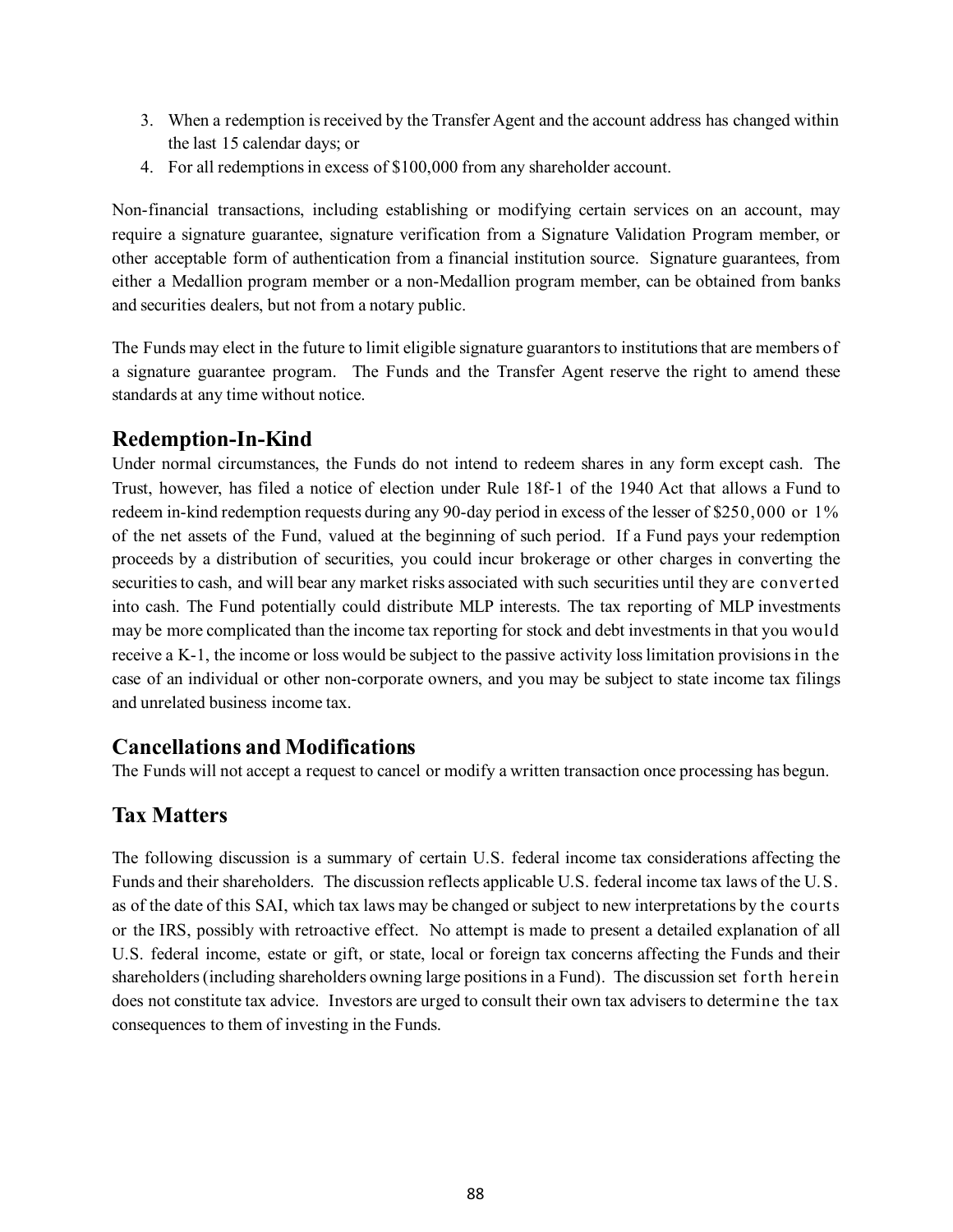In addition, no attempt is made to address tax concerns applicable to an investor with a special tax status, such as a financial institution, "real estate investment trust," insurance company, RIC, individual retirement account, other tax-exempt entity, dealer in securities or foreign investor. Furthermore, this discussion does not reflect possible application of the alternative minimum tax. Unless otherwise noted, this discussion assumes the Funds' stock and debt securities are held by U.S. persons and that such shares and securities are held as capital assets.

A U.S. holder is a beneficial owner that is for U.S. federal income tax purposes:

- A citizen or individual resident of the United States (including certain former citizens and former long-term residents);
- A corporation or other entity treated as a corporation for U.S. federal income tax purposes, created or organized in or under the laws of the United States or any state thereof or the District of Columbia;
- An estate, the income of which is subject to U.S. federal income taxation regardless of its source; or
- A trust with respect to which a court within the United States is able to exercise primary supervision over its administration and one or more U.S. shareholders have the authority to control all of its substantial decisions or the trust has made a valid election in effect under applicable Treasury regulations to be treated as a U.S. person.

A "Foreign holder" is a beneficial owner of shares of the Funds that is an individual, corporation, trust, or estate and is not a U.S. holder. If a partnership (including any entity treated as a partnership for U.S. federal income tax purposes) holds shares of the Funds, the tax treatment of a partner in the partnership will generally depend upon the status of the partner and the activities of the partnership.

Each series of the Trust is treated as a separate entity for federal income tax purposes. The Funds, series of the Trust, intend to qualify and elect to be treated as a RIC under Subchapter M of the Code, provided it complies with all applicable requirements regarding the source of its income, diversification of its assets and timing of distributions. If for any taxable year a Fund fails to qualify for the special federal income tax treatment afforded to RICs, all of its taxable income will be subject to federal income tax at regular corporate rates (without any deduction for distributions to the Fund's shareholders) and its performance and income available for distribution will be reduced.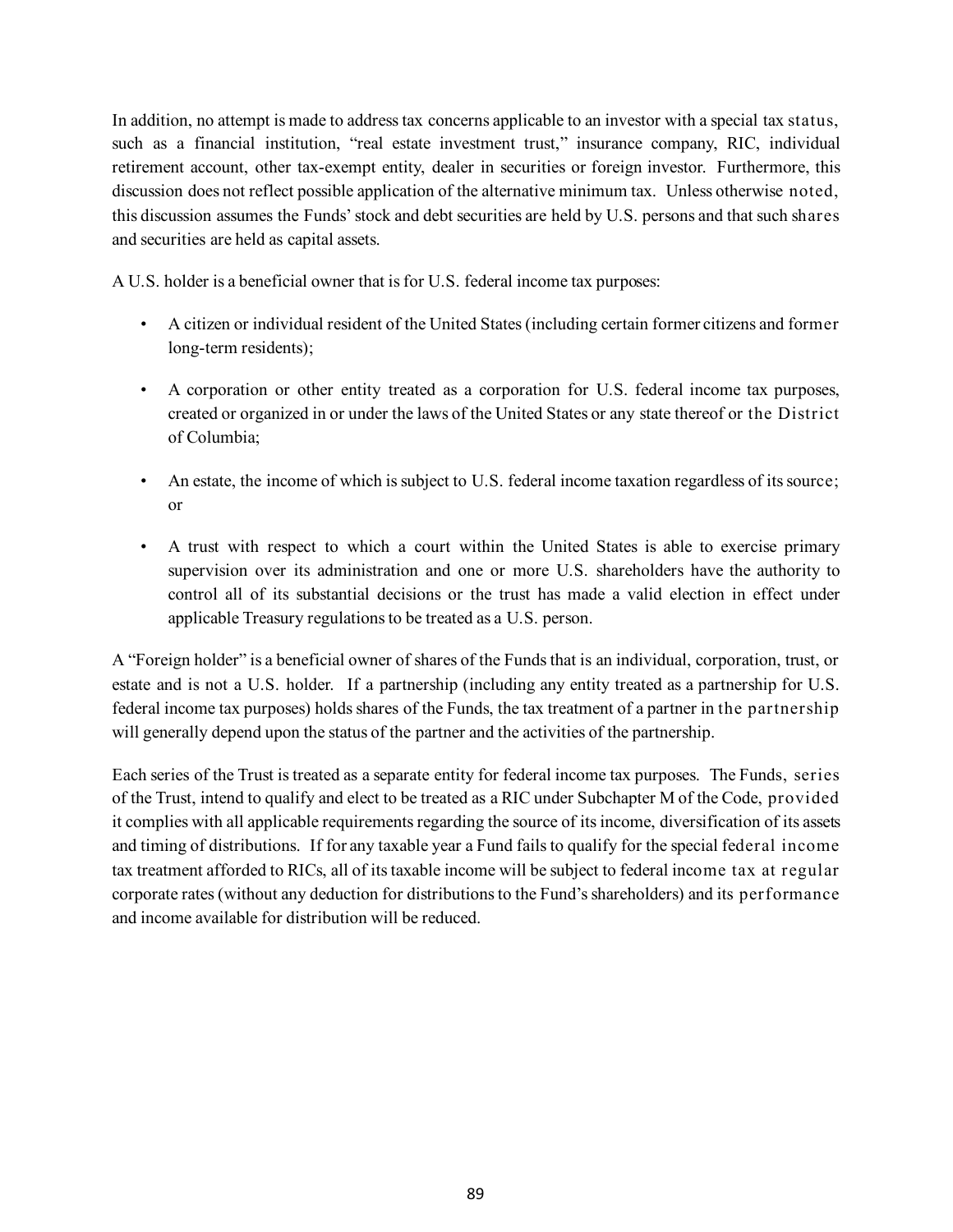As long as the Funds meet certain requirements that govern the Funds' source of income, diversification of assets and distribution of earnings to shareholders, the Funds will not be subject to U.S. federal income tax on income distributed (or treated as distributed, as described below) to its shareholders. With respect to the source of income requirement, the Funds must derive in each taxable year at least 90% of its gross income (including tax-exempt interest) from (i) dividends, interest, payments with respect to certain securities loans, and gains from the sale or other disposition of stock, securities or foreign currencies, or other income (including but not limited to gains from options, futures and forward contracts) derived with respect to its business of investing in such shares, securities or currencies and (ii) net income derived from interests in qualified publicly traded partnerships. A qualified publicly traded partnership is generally defined as a publicly traded partnership under Section 7704 of the Code, but does not include a publicly traded partnership if 90% or more of its income is described in (i) above.

With respect to the diversification of assets requirement, the Funds must diversify their holdings so that, at the end of each quarter of each taxable year, (i) at least 50% of the value of the Funds' total assets is represented by cash and cash items, U.S. government securities, the securities of other RICs and other securities, with such other securities limited for purposes of such calculation, in respect of any one issuer, to an amount not greater than 5% of the value of the Fund's total assets and not more than 10% of the outstanding voting securities of such issuer and (ii) not more than 25% of the value of the Funds' total assets is invested in the securities of any one issuer (other than U.S. government securities or the securities of other RICs), the securities (other than the securities of other RICs) of any two or more issuers that the Funds control and that are determined to be engaged in the same, similar or related trades or businesses, or the securities of one or more qualified publicly traded partnerships.

In addition, pursuant to the Code, each Fund may invest no more than 25% of its total assets in the securities of MLPs and other entities treated as qualified publicly traded partnerships. A Fund will not be required to reduce a position due solely to market value fluctuations in order to comply with the 25% limitation in publicly traded partnerships, inclusive of MLP investments, but will not be able to purchase additional MLP securities unless the Fund is in compliance with the restriction.

Each Fund's policy is to distribute to its shareholders substantially all of its net investment company taxable income and any net realized long-term capital gains for each fiscal year in a manner that complies with the distribution requirements of the Code, so that the Fund will not be subject to any federal income or excise taxes based on net income. However, a Fund can give no assurances that its anticipated distributions will be sufficient to eliminate all taxes. If a Fund does not qualify as a regulated investment company, it would be taxed as a corporation and, in such case, it would be more beneficial for a shareholder to directly own the Fund's underlying investments rather than indirectly owning the underlying investments through the Fund. If a Fund fails to distribute (or be deemed to have distributed) by December 31 of each calendar year (i) at least 98% of its ordinary income for such year, (ii) at least 98.2% of the excess of its realized capital gains over its realized capital losses for the 12-month period ending on October 31 during such year and (iii) any amounts from the prior calendar year that were not distributed and on which the Fund paid no federal income tax, the Fund will be subject to a 4% excise tax.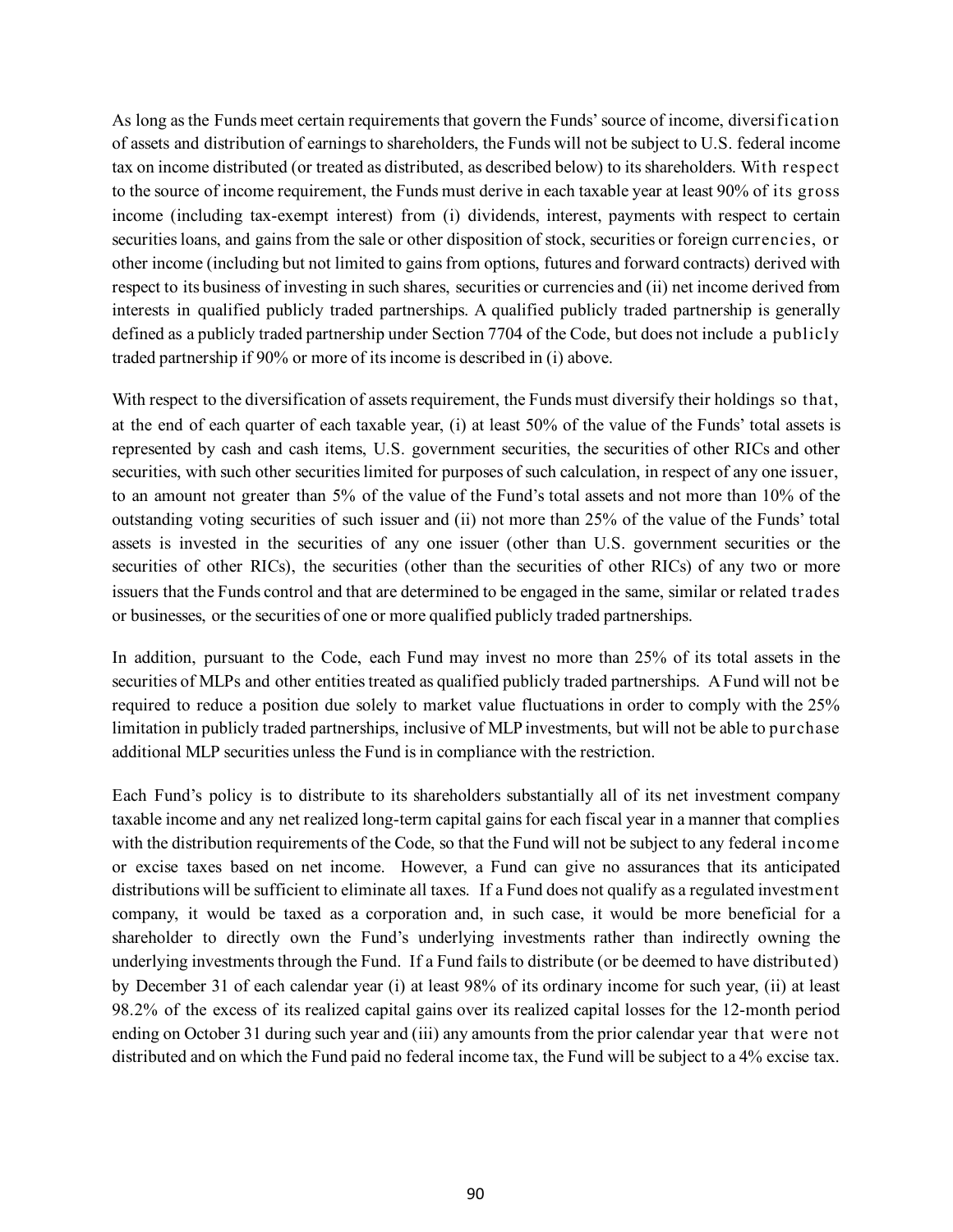Net investment income generally consists of interest, dividends, operational income from investments in MLP companies, and short-term capital gains, less expenses. Net realized capital gains for a fiscal period are computed by taking into account any capital loss carry forward of a Fund.

Distributions of net investment income are generally taxable to shareholders as ordinary income. For individual shareholders, a portion of the distributions paid by a Fund may consist of qualified dividends eligible for taxation at the rate applicable to long-term capital gains to the extent the Fund designates the amount distributed as a qualified dividend and the shareholder meets certain holding period requirements with respect to his or her Fund shares. In the case of corporate shareholders, a portion of the distributions may qualify for the intercorporate dividends-received deduction to the extent a Fund designates the amount distributed as eligible for deduction and the shareholder meets certain holding period requirements with respect to its Fund shares. The aggregate amount so designated to either individuals or corporate shareholders cannot, however, exceed the aggregate amount of such dividends received by the Fund for its taxable year. In view of each Fund's investment policies, it is expected that part (but not all) of the distributions by a Fund may be eligible for the qualified dividend income treatment for individual shareholders and the dividends-received deduction for corporate shareholders. Any distributions to you in excess of a Fund's investment company taxable income and net capital gains will be treated by you, first, as a tax-deferred return of capital, which is applied against and will reduce the adjusted tax basis of your shares and, after such adjusted tax basis is reduced to zero, will generally constitute capital gains.

Any long-term capital gain distributions are taxable to shareholders as long-term capital gains regardless of the length of time shares have been held. Net capital gains distributions are not eligible for the qualified dividend income treatment or the dividends-received deduction referred to in the previous paragraph.

Any distributions to you in excess of a Fund's investment company taxable income and net capital gains will be treated by you, first, as a tax-deferred return of capital, which is applied against and will reduce the adjusted tax basis of your shares and, after such adjusted tax basis is reduced to zero, will generally constitute capital gains to you.

Under the Tax Cuts and Jobs Act. "qualified REIT dividends" (i.e., ordinary REIT dividends other than capital gain dividends and portions of REIT dividends designated as qualified dividend income) are treated as eligible for a 20% deduction by noncorporate taxpayers. This deduction, if allowed in full, equates to a maximum effective tax rate of 29.6% (37% top rate applied to income after 20% deduction). A Fund may choose to report the special character of "qualified REIT dividends" to the shareholder, provided both a Fund and a shareholder meet certain holding period requirements with respect to their shares. A noncorporate shareholder receiving such dividends would treat them as eligible for the 20% deduction, provided the RIC shares were held by the shareholder for more than 45 days during the 91-day period beginning on the date that is 45 days before the date on which the shares become ex-dividend with respect to such dividend. The amount of a RIC's dividends eligible for the 20% deduction for a taxable year is limited to the excess of the RIC's qualified REIT dividends for the taxable year over allocable expenses.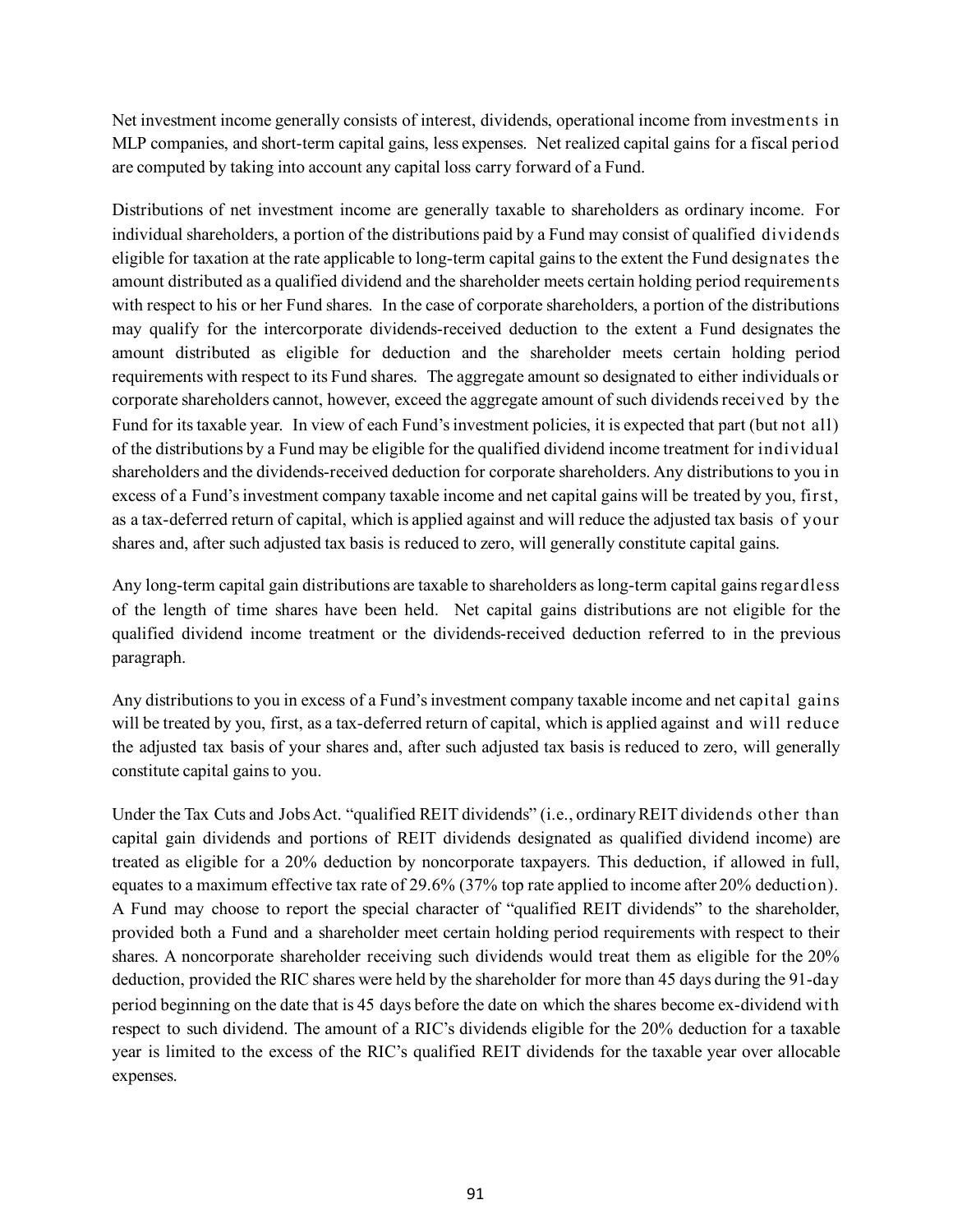Distributions of any net investment income and net realized capital gains will be taxable as described above, whether received in shares or in cash. Shareholders who choose to receive distributions in the form of additional shares will have a cost basis for federal income tax purposes in each share so received equal to the NAV of a share on the reinvestment date. Distributions are generally taxable when received. However, distributions declared in October, November or December to shareholders of record on a date in such a month and paid the following January are taxable as if received on December 31. Distributions are includable in alternative minimum taxable income in computing a noncorporate shareholder's liability for the alternative minimum tax.

Investment income received by a Fund from sources within foreign countries may be subject to foreign income tax withheld at the source and the amount of tax withheld generally will be treated as an expense of the Fund. The U.S. has entered into tax treaties with many foreign countries that entitle each Fund to a reduced rate of, or exemption from, tax on such income. Some countries require the filing of a tax reclaim or other forms to receive the benefit of the reduced tax rate; whether or when a Fund will receive the tax reclaim is within the control of the individual country. Information required on these forms may not be available to a Fund such as shareholder information; therefore, a Fund may not receive the reduced treaty rates or potential reclaims. Other countries have conflicting and changing instructions and restrictive timing requirements which may cause a Fund not to receive the reduced treaty rates or potential reclaims. Other countries may subject capital gains realized by a Fund on sale or disposition of securities of that country to taxation. It is impossible to determine the effective rate of foreign tax in advance since the amount of a Fund's assets to be invested in various countries is not known.

A redemption of Fund shares may result in recognition of a taxable gain or loss and, if held as a capital asset, capital gain or loss. Any loss realized upon a redemption of shares within six months from the date of their purchase will be treated as a long-term capital loss to the extent of any amounts treated as distributions of long-term capital gains received on those shares. Any loss realized upon a redemption may be disallowed under certain wash sale rules to the extent shares of a Fund are purchased (through reinvestment of distributions or otherwise) within 30 days before or after the redemption.

The Funds are required to report to you and the IRS annually on Form 1099-B the cost basis of shares purchased or acquired. However, cost basis reporting is not required for certain shareholders, including shareholders investing a Fund through a tax-advantaged retirement account, such as a  $401(k)$  plan or an individual retirement account. A Fund will calculate cost basis using the Fund's default method, unless you instruct the Fund to use a different calculation method. For additional information regarding the Fund's available cost basis reporting methods, including its default method, please contact the Fund. If you hold your Fund shares through a broker (or other nominee), please contact that broker (nominee) with respect to reporting of cost basis and available elections for your account.

Except in the case of certain exempt shareholders, if a shareholder does not furnish a Fund with its correct Taxpayer Identification Number and certain certifications or the Fund receives notification from the IRS requiring back-up withholding, the Fund is required by federal law to withhold federal income tax from the shareholder's distributions and redemption proceeds currently at a rate of 24% for U.S. residents.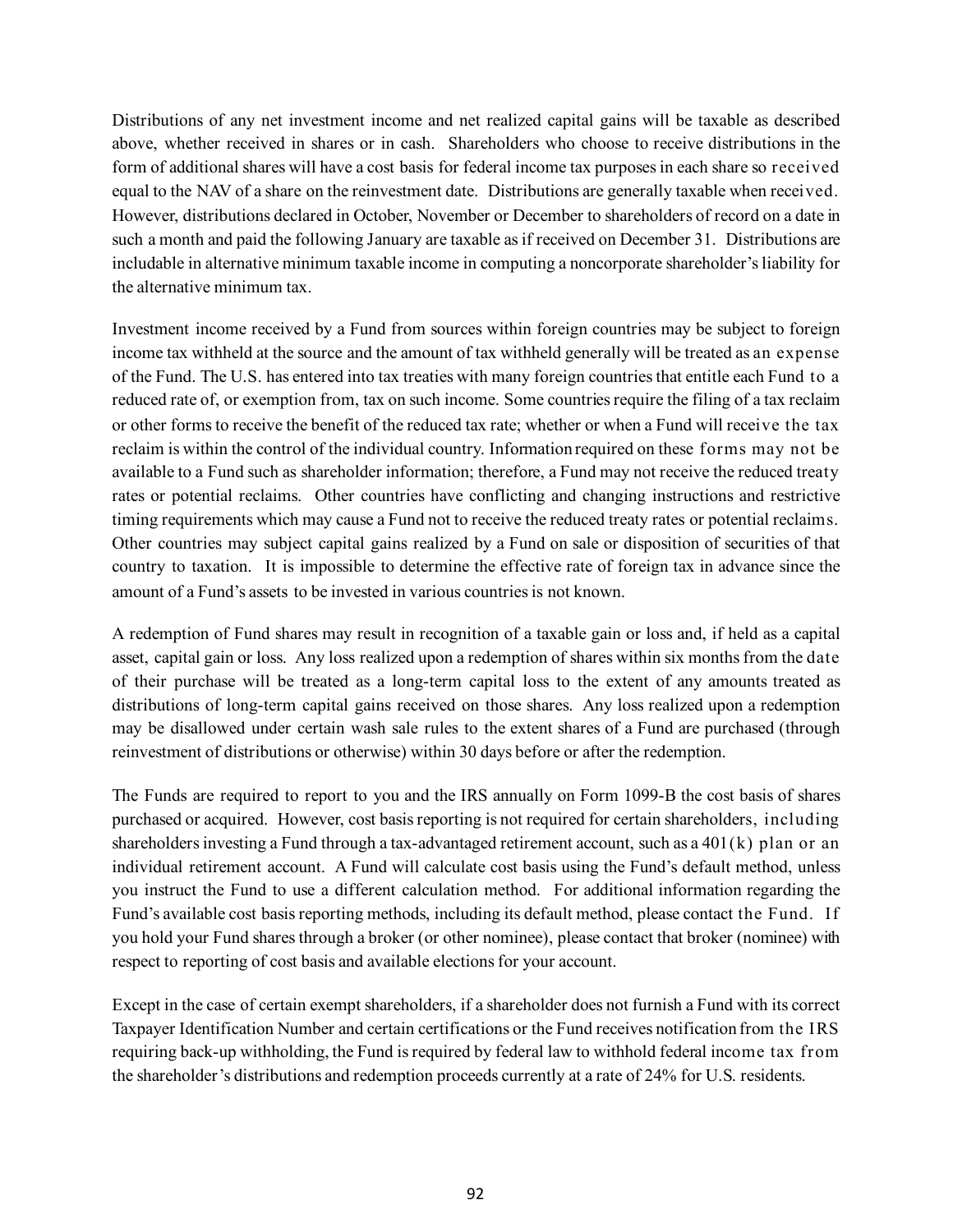Gain or loss recognized by the Fund on the sale or other disposition of portfolio investments will be a capital gain or loss. Such capital gain and loss may be long-term or short-term depending, in general, upon the length of time a particular investment position is maintained and, in some cases, upon the nature of the transaction. Property held for more than one year generally will be eligible for long-term capital gain or loss treatment. The application of certain rules described below may serve to alter the manner in which the holding period for a security is determined or may otherwise affect the characterization as longterm or short-term, and also the timing of the realization and/or character, of certain gains or losses.

A U.S. REIT is not subject to federal income tax on the income and gains it distributes to shareholders. Dividends paid by a U.S. REIT, other than capital gain distributions, will be taxable as ordinary income up to the amount of the U.S. REIT's current and accumulated earnings and profits. Capital gain dividends paid by a U.S. REIT to the Fund will be treated as long-term capital gains by the Fund and, in turn, may be distributed by the Fund to its shareholders as a capital gain distribution. Because of certain noncash expenses, such as property depreciation, an equity U.S. REIT's cash flow may exceed its taxable income. The equity U.S. REIT, and in turn the Fund, may distribute this excess cash to shareholders in the form of a return of capital distribution. However, if a U.S. REIT is operated in a manner that fails to qualify as a REIT, an investment in the U.S. REIT would become subject to double taxation, meaning the taxable income of the U.S. REIT would be subject to federal income tax at the corporate income tax rate without any deduction for dividends paid to shareholders and the dividends would be taxable to shareholders as ordinary income (or possibly as qualified dividend income) to the extent of the REIT's current and accumulated earnings and profits.

While non-U.S. REITs often use complex acquisition structures that seek to minimize taxation in the source country, an investment by the Fund in a non-U.S. REIT may subject the Fund, directly or indirectly, to corporate taxes, withholding taxes, transfer taxes and other indirect taxes in the country in which the real estate acquired by the non-U.S. REIT is located. The Fund's pro rata share of any such taxes will reduce the Fund's return on its investment. The Fund's investment in a non-U.S. REIT may be considered an investment in a passive foreign investment company ("PFIC"), as discussed below. Additionally, foreign withholding taxes on distributions from the non-U.S. REIT may be reduced or eliminated under certain tax treaties. Also, the Fund in certain limited circumstances may be required to file an income tax return in the source country and pay tax on any gain realized from its investment in the non-U.S. REIT under rules similar to those in the United States which tax foreign persons on gain realized from dispositions of interests in U.S. real estate.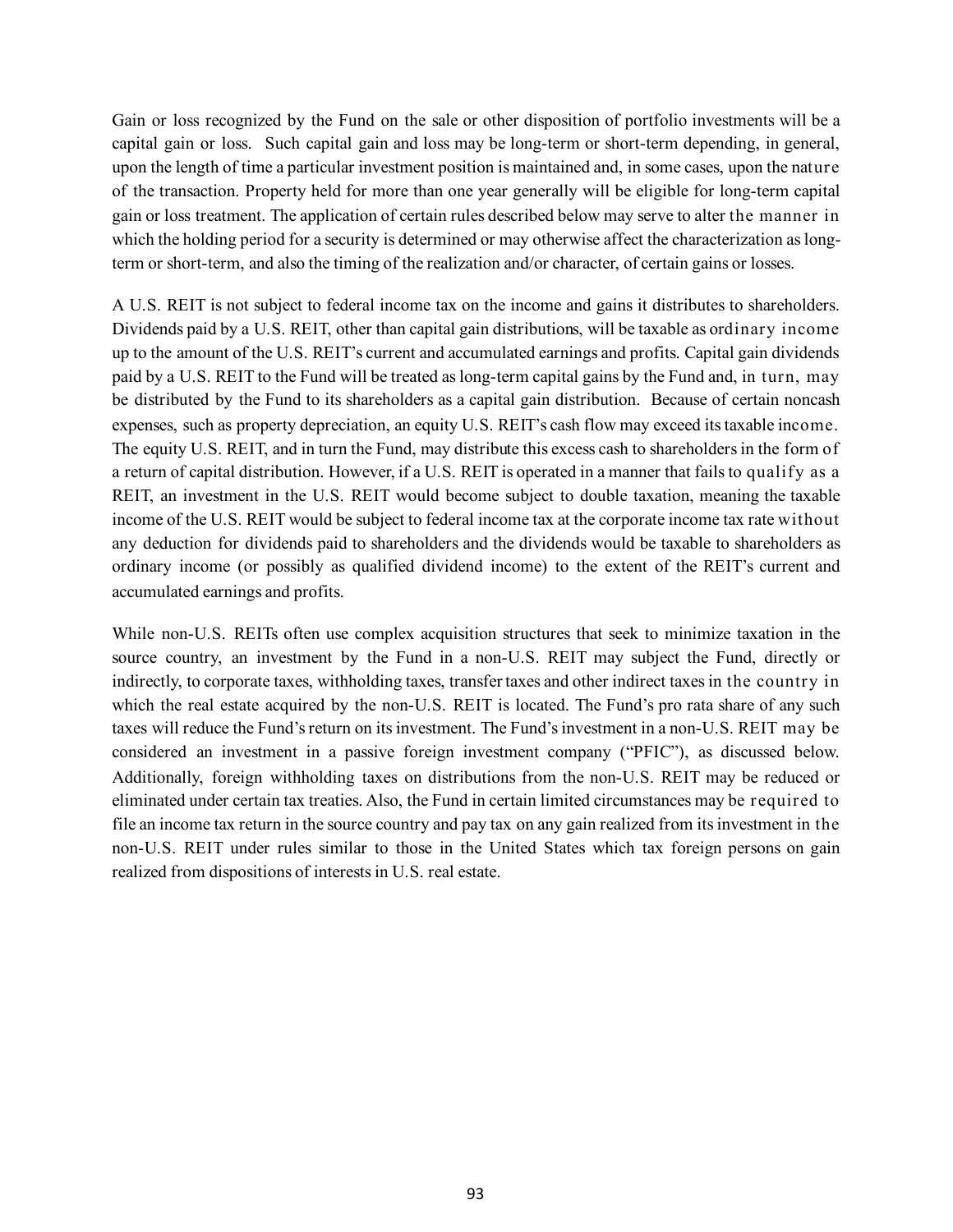Under a Notice issued by the IRS, the Code and Treasury regulations to be issued, a portion of the Fund's income from a U.S. REIT that is attributable to the REIT's residual interest in a real estate mortgage investment conduit ("REMIC") or equity interests in a "taxable mortgage pool" (referred to in the Code as an excess inclusion) will be subject to federal income tax in all events. The excess inclusion income of a regulated investment company, such as the Fund, will be allocated to shareholders of the regulated investment company in proportion to the dividends received by such shareholders, with the same consequences as if the shareholders held the related REMIC residual interest or, if applicable, taxable mortgage pool directly. In general, excess inclusion income allocated to shareholders (i) cannot be offset by net operating losses (subject to a limited exception for certain thrift institutions), (ii) will constitute unrelated business taxable income ("UBTI") to entities (including qualified pension plans, individual retirement accounts, 401(k) plans, Keogh plans or other tax-exempt entities) subject to tax on UBTI, thereby potentially requiring such an entity that is allocated excess inclusion income, and otherwise might not be required to file a tax return, to file a tax return and pay tax on such income, and (iii) in the case of a foreign stockholder, will not qualify for any reduction in U.S. federal withholding tax. In addition, if at any time during any taxable year a "disqualified organization" (which generally includes certain cooperatives, governmental entities, and tax-exempt organizations not subject to UBTI) is a record holder of a share in a regulated investment company, then the regulated investment company will be subject to a tax equal to that portion of its excess inclusion income for the taxable year that is allocable to the disqualified organization, multiplied by the corporate income tax rate. The Notice imposes certain reporting requirements upon regulated investment companies that have excess inclusion income. There can be no assurance that the Fund will not allocate to shareholders excess inclusion income.

These rules are potentially applicable to the Fund with respect to any income it receives from the equity interests of certain mortgage pooling vehicles, either directly or, as is more likely, through an investment in a U.S. REIT.

A Fund potentially could distribute MLP interests. The tax reporting of MLPs may be more complicated than the income tax reporting for stock and debt investments in that you would receive a K-1, the income or loss would be subject to the passive activity loss limitation provisions in the case of an individual or other non-corporate owners, and you may be subject to state income tax filings and unrelated business income tax.

Foreign taxpayers (including nonresident aliens) are generally subject to a flat withholding rate, currently 30% on U.S. source income. This withholding rate may be lower under the terms of a tax treaty.

Federal Income Taxation of MLPs. MLPs are similar to corporations in many respects, but differ in others, especially in the way they are taxed for federal income tax purposes. A corporation is a distinct legal entity, separate from its stockholders and employees and is treated as a separate entity for federal income tax purposes as well. Like individual taxpayers, a corporation must pay a federal income tax on its income. To the extent the corporation distributes its income to its stockholders in the form of dividends, the stockholders must pay federal income tax on the dividends they receive. For this reason, it is said that corporate income is double-taxed, or taxed at two levels.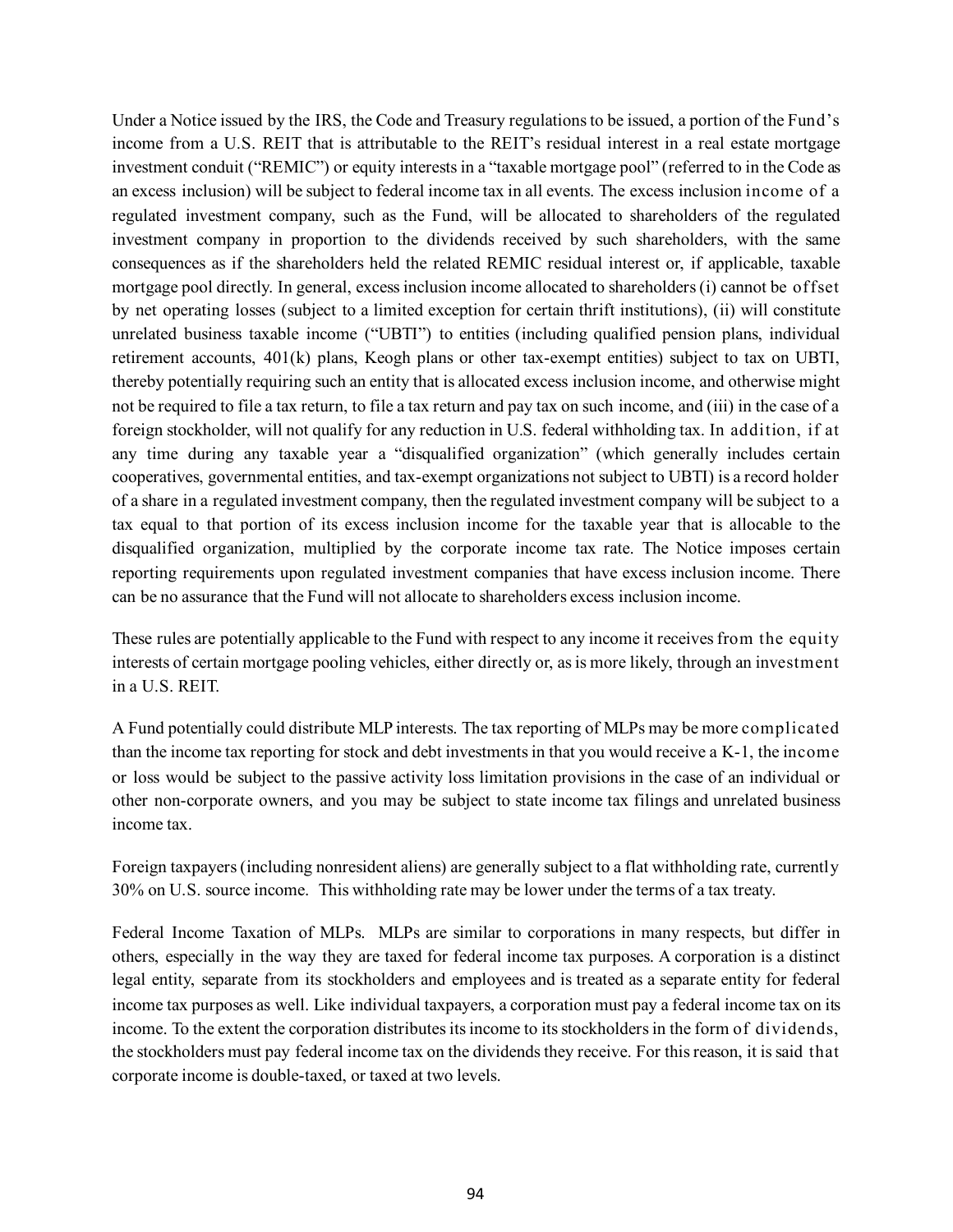An MLP that satisfies the Qualifying Income rules described below, and does not elect otherwise, is treated for federal income tax purposes as a pass-through entity. No federal income tax is paid at the partnership level. A partnership's income is considered earned by all the partners; it is allocated among all the partners in proportion to their interests in the partnership (generally as provided in the partnership agreement), and each partner pays tax on his, her or its share of the partnership's income. All the other items that go into determining taxable income and tax owed are passed through to the partners as well capital gains and losses, deductions, credits, etc. Partnership income is thus said to be single-taxed or taxed only at one level — that of the partner.

The Code generally requires "publicly traded partnerships" to be treated as corporations for federal income tax purposes. However, if the publicly traded partnership satisfies certain requirements and does not elect otherwise, the publicly traded partnership will be taxed as a partnership for federal income tax purposes, referred to herein as an MLP. Under these requirements, an MLP must derive each taxable year at least 90% of its gross income from Qualifying Income.

Qualifying Income for MLPs includes interest, dividends, real estate rents, gain from the sale or disposition of real property, certain income and gain from commodities or commodity futures, and income and gain from certain mineral or natural resources activities. Mineral or natural resources activities that generate Qualifying Income include income and gains from the exploration, development, mining or production, processing, refining, transportation (including pipelines transporting gas, oil or products thereof), or the marketing of any mineral or natural resource (including fertilizer, geothermal energy, and timber).

Because the MLP itself does not pay federal income tax, its income or loss is allocated to its investors, irrespective of whether the investors receive any cash payment from the MLP. MLPs generally make quarterly cash distributions. Although they resemble corporate dividends, MLP distributions are treated differently. The MLP distribution is treated as a return of capital to the extent of the investor's basis in his MLP interest and, to the extent the distribution exceeds the investor's basis in the MLP interest, capital gain. The investor's original basis is the price paid for the units. The basis is adjusted downward, but not below zero, with each distribution and allocation of deductions (such as depreciation) and losses, and upwards with each allocation of income.

When the units are sold, the taxable gain or loss associated with such sale is based on the difference between the adjusted cost basis (which was reduced by prior return of capital distributions and allocations of deductions and increased by allocations of income) and the sale price. In certain situations, that may result in a taxable gain on the sale even though the sale price was lower than the original investment. The partner generally will not be taxed as of a result of distributions until (1) he sells his MLP units and pays tax on his gain, which gain may have increased because of basis decreases that were created by prior distributions; or (2) his basis reaches zero.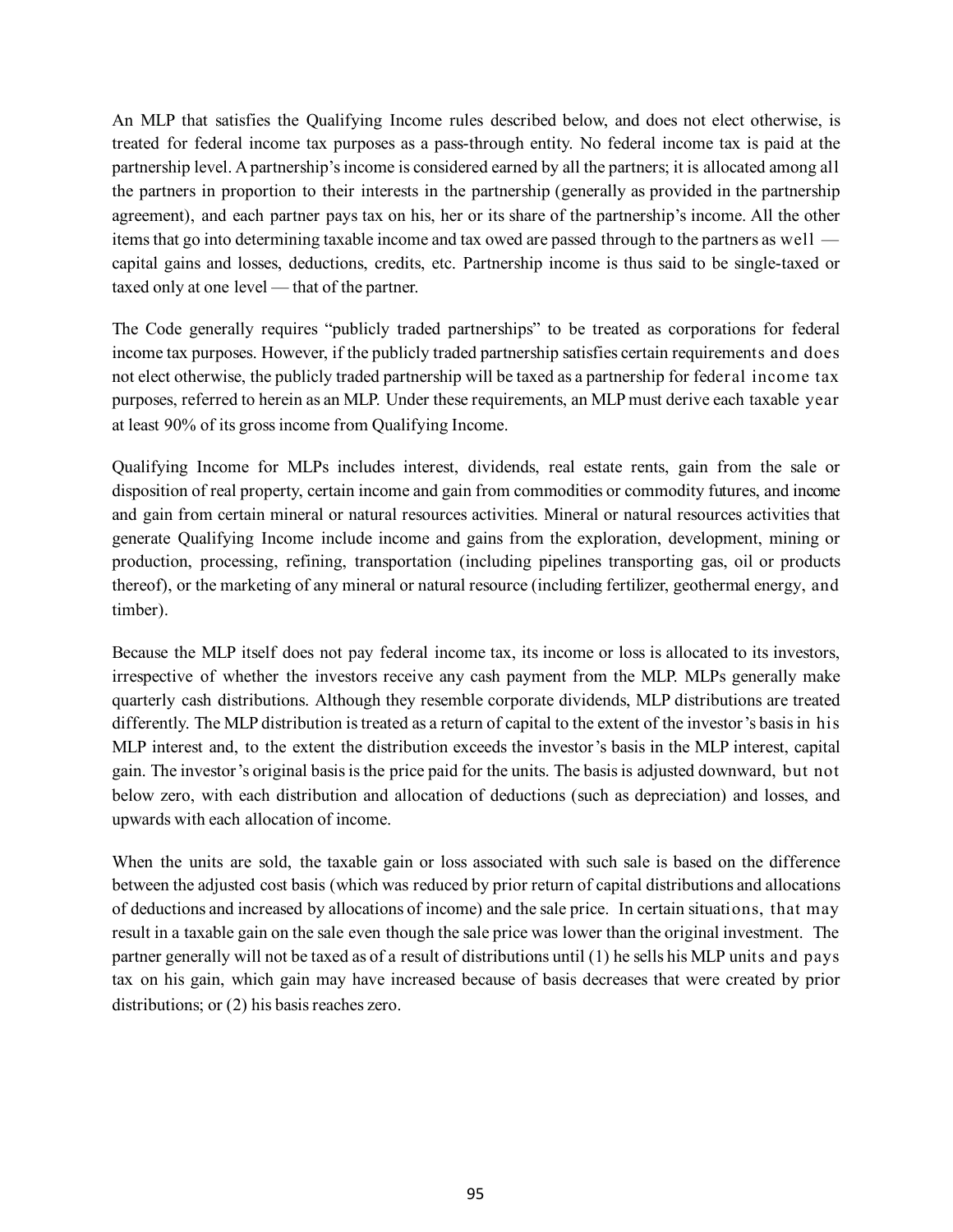Certain MLPs in which the Funds invest are permitted to reflect an income tax allowance for taxes borne by their unitholders in setting the maximum applicable rates chargeable to customers by their subsidiaries that are regulated interstate natural gas pipelines. In order to avoid or reverse an adverse determination by the Federal Energy Regulatory Commission ("FERC") regarding these maximum rates, these MLPs may require a unitholder to certify that the unitholder is an individual or entity subject to United States federal income taxation on the income generated by the MLP or, if the unitholder is an entity not subject to United States federal income taxation on such income, that all the entity's owners are subject to United States federal income taxation on such income. Any unitholder that fails to provide such a certification may be subject to adverse consequences under the MLP's partnership agreement. Certain energy MLPs regulated by FERC have the right, but are not obligated, to redeem all of their common units held by an investor who is not subject to U.S. federal income taxation at market value, with the purchase price payable in cash or via a three-year interest-bearing promissory note. In addition, the unitholder may lose the right to any allocations of income or loss, distributions or voting rights with respect to such units. There is little precedent as to how these certification requirements are applied with respect to mutual fund partners, and it is not clear whether a mutual fund would be able to provide a satisfactory certification as to the tax status of its shareholders. In order to avoid the adverse consequences described above the Funds may avoid investing in an MLP that would otherwise be considered attractive.

This discussion and the related discussion in the Prospectus have been prepared by Fund management, and counsel to the Funds has expressed no opinion in respect thereof.

This section is not intended to be a full discussion of federal tax laws and the effect of such laws on you. There may be other federal, state, foreign or local tax considerations to a particular investor. You are urged to consult your own tax adviser.

## **Distributions**

Each Fund will receive income in the form of dividends and interest earned on its investments in securities or, for a Fund that invests in MLP companies, operational income from its investments in securities of MLP companies. This income, less the expenses incurred in its operations, is the Fund's net investment income, substantially all of which will be distributed to the Fund's shareholders.

The amount of each Fund's distributions is dependent upon the amount of net investment income received by that Fund from its portfolio holdings, is not guaranteed, and is subject to the discretion of the Board. The Funds do not pay "interest" or guarantee any fixed rate of return on an investment in its shares.